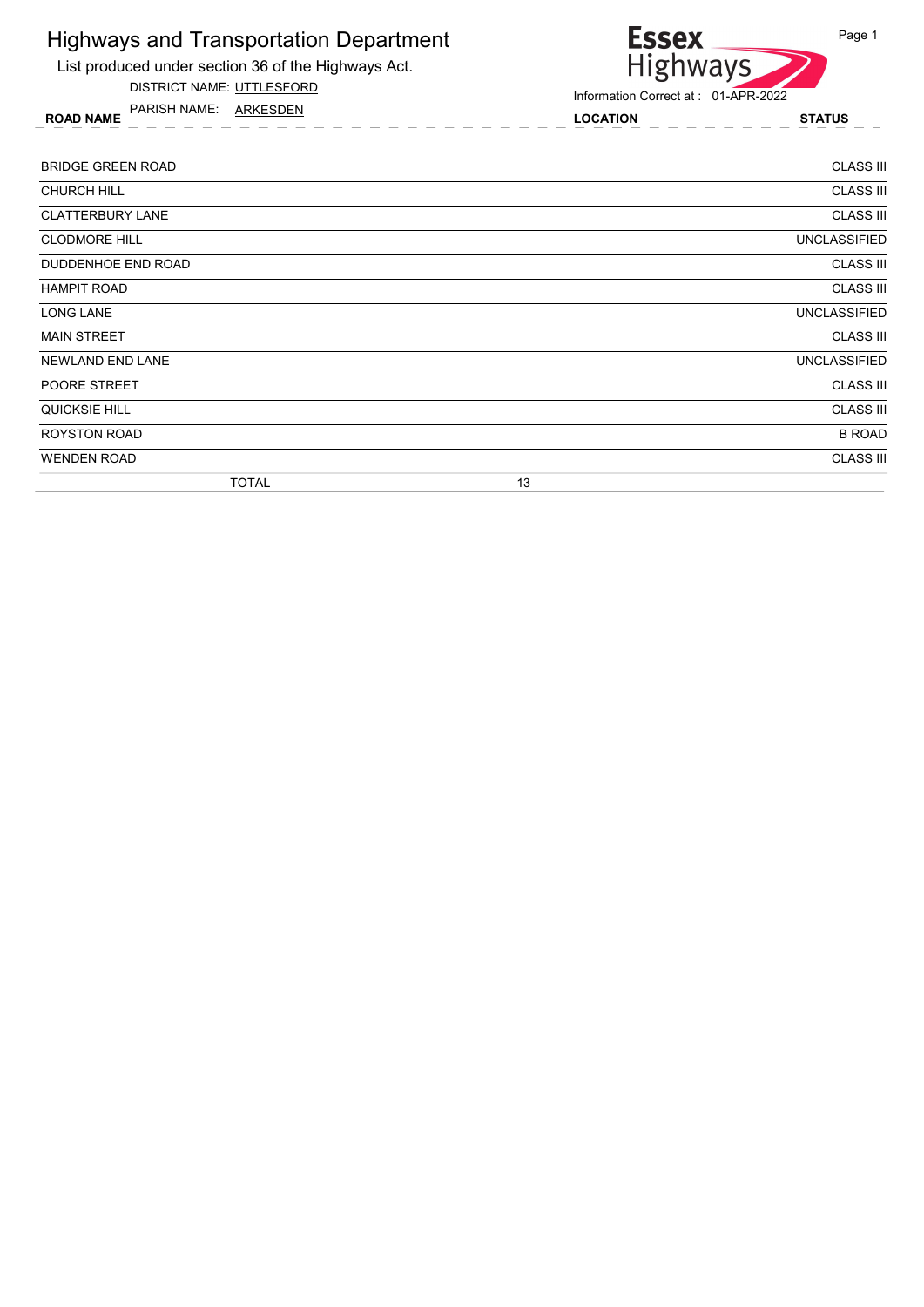

DISTRICT NAME: UTTLESFORD

ROAD NAME LOCATION STATUS PARISH NAME: ASHDON



| ALL SAINTS CLOSE          |                  | <b>UNCLASSIFIED</b> |
|---------------------------|------------------|---------------------|
| <b>BARTLOW ROAD</b>       |                  | <b>CLASS III</b>    |
| <b>BROADYSH FARM ROAD</b> |                  | <b>UNCLASSIFIED</b> |
| <b>CARTERS CROFT</b>      |                  | <b>UNCLASSIFIED</b> |
| <b>CHURCH FIELD</b>       |                  | <b>UNCLASSIFIED</b> |
| <b>CHURCH HILL</b>        |                  | <b>CLASS III</b>    |
| <b>CHURCH LANE</b>        |                  | <b>UNCLASSIFIED</b> |
| <b>DORVIS LANE</b>        |                  | <b>UNCLASSIFIED</b> |
| <b>FALLOWDEN LANE</b>     |                  | <b>UNCLASSIFIED</b> |
| <b>GUILDHALL LANE</b>     |                  | <b>UNCLASSIFIED</b> |
| <b>GUILDHALL WAY</b>      |                  | <b>UNCLASSIFIED</b> |
| <b>KATES LANE</b>         |                  | <b>UNCLASSIFIED</b> |
| KNOX END COTTAGE ROAD     |                  | <b>UNCLASSIFIED</b> |
| <b>MILL LANE</b>          |                  | <b>UNCLASSIFIED</b> |
| <b>NEW HOUSE LANE</b>     |                  | <b>CLASS III</b>    |
| <b>OVER HALL LANE</b>     |                  | <b>UNCLASSIFIED</b> |
| PUDDLE WHARF LANE         |                  | <b>UNCLASSIFIED</b> |
| <b>RADWINTER ROAD</b>     |                  | <b>CLASS III</b>    |
| <b>RECTORY LANE</b>       |                  | <b>UNCLASSIFIED</b> |
| <b>ROCK LANE</b>          | <b>WATER END</b> | <b>UNCLASSIFIED</b> |
| <b>STEVENTON END</b>      |                  | <b>UNCLASSIFIED</b> |
| THICKOE ROAD              |                  | <b>UNCLASSIFIED</b> |
| <b>TREDGETTS</b>          |                  | <b>UNCLASSIFIED</b> |
| <b>WALDEN ROAD</b>        |                  | <b>CLASS III</b>    |
| <b>WATER END ROAD</b>     |                  | <b>UNCLASSIFIED</b> |
| <b>TOTAL</b>              | 25               |                     |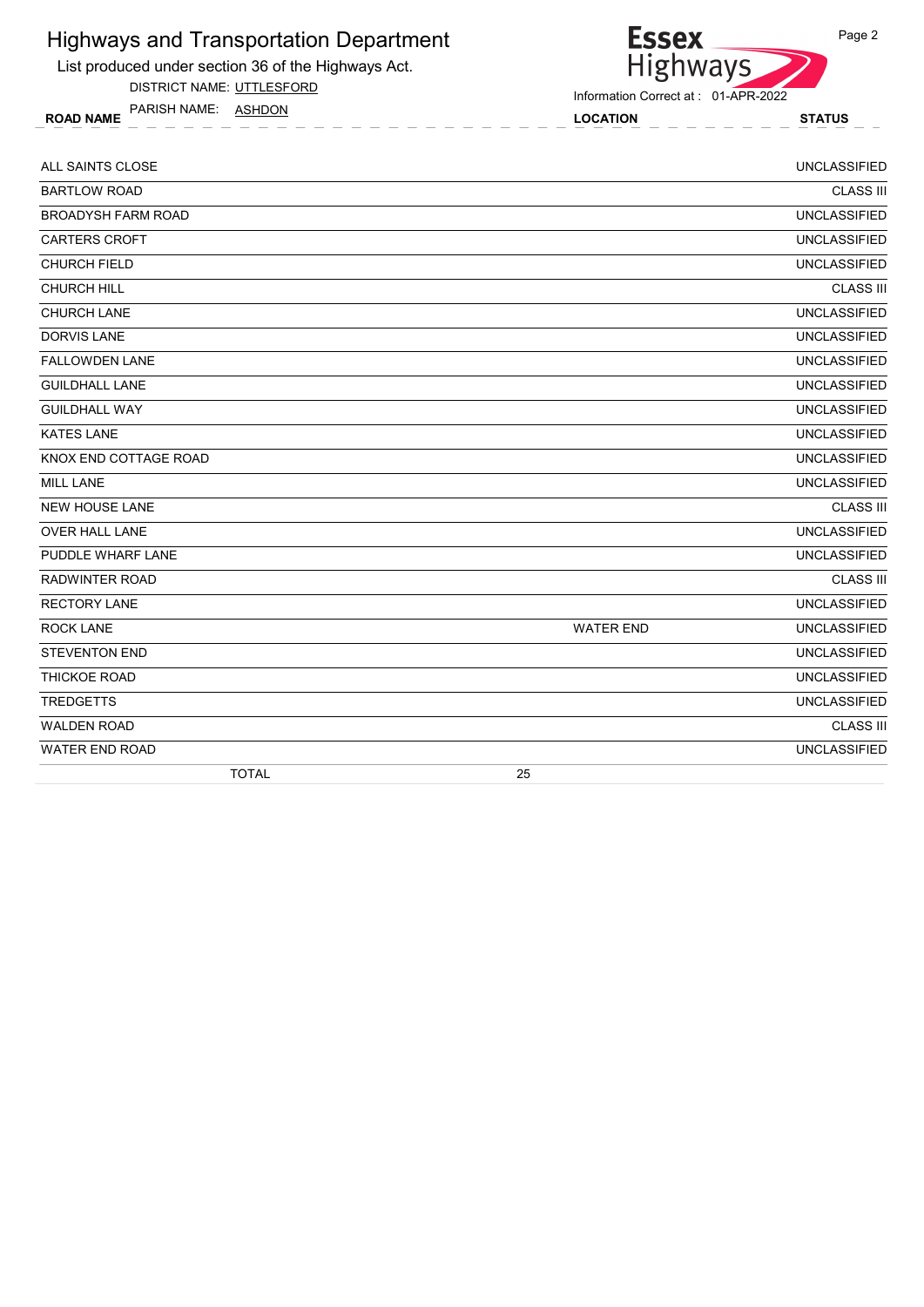List produced under section 36 of the Highways Act.

DISTRICT NAME: UTTLESFORD

ROAD NAME LOCATION STATUS PARISH NAME: AYTHORPE RODING

Information Correct at : 01-APR-2022

Highways

**Essex** 

| <b>BIGODS ROAD</b>       | <b>CLASS III</b>    |
|--------------------------|---------------------|
| <b>BROAD BRIDGE ROAD</b> | <b>UNCLASSIFIED</b> |
| <b>CHURCH LANE</b>       | <b>UNCLASSIFIED</b> |
| <b>COLLINS LANE</b>      | UNCLASSIFIED        |
| DUNMOW ROAD              | <b>B ROAD</b>       |
| <b>GUNNERS GREEN</b>     | PRIVATE ROAD        |
| <b>KEERES GREEN</b>      | <b>UNCLASSIFIED</b> |
| <b>LOVES LANE</b>        | <b>UNCLASSIFIED</b> |
| OLD MILL CLOSE           | <b>UNCLASSIFIED</b> |
| <b>WINDMILL MEADOWS</b>  | <b>UNCLASSIFIED</b> |
| <b>TOTAL</b>             | 10                  |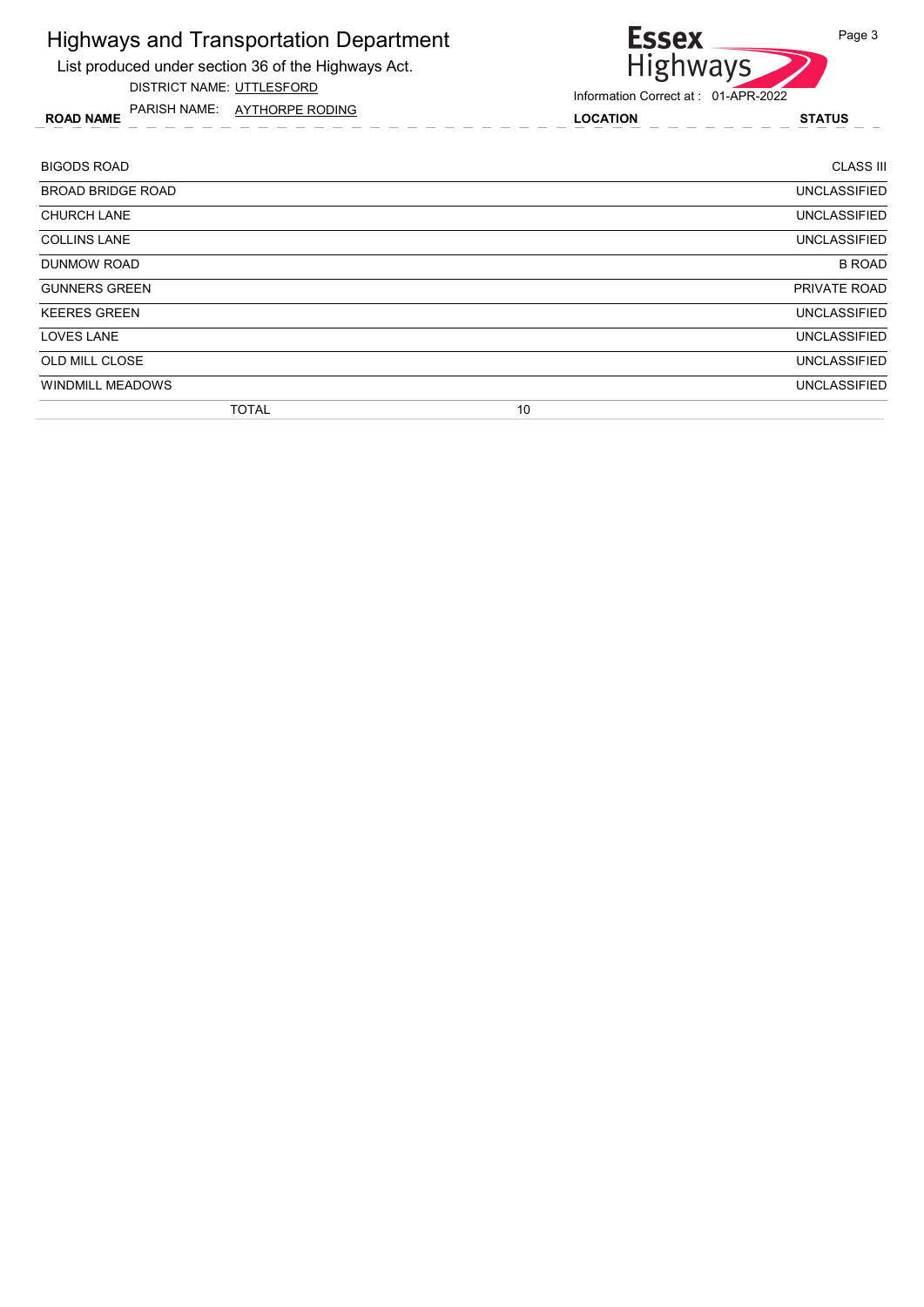

DISTRICT NAME: UTTLESFORD

ROAD NAME LOCATION STATUS PARISH NAME: BARNSTON

Highways

Information Correct at : 01-APR-2022

**Essex** 

| <b>BARNSTON GREEN</b>    | <b>UNCLASSIFIED</b>                       |
|--------------------------|-------------------------------------------|
| <b>BERNERS END</b>       | <b>PRIVATE STREET</b>                     |
| <b>CHELMSFORD ROAD</b>   | <b>B ROAD</b>                             |
| HIGH EASTER ROAD         | <b>CLASS III</b>                          |
| <b>MILL FIELD</b>        | <b>UNCLASSIFIED</b>                       |
| <b>MILLERS CLOSE</b>     | PRIVATE ROAD                              |
| OLD RECTORY LANE         | <b>UNCLASSIFIED</b>                       |
| <b>ONSLOW GREEN</b>      | <b>CLASS III</b>                          |
| <b>PARSONAGE LANE</b>    | <b>UNCLASSIFIED</b>                       |
| <b>RAYFIELD CLOSE</b>    | <b>UNCLASSIFIED</b>                       |
| <b>SALLETS FARM LANE</b> | <b>UNCLASSIFIED</b>                       |
| <b>SALMONS CLOSE</b>     | <b>UNCLASSIFIED</b>                       |
| THE CHASE                | PRIVATE STREET                            |
| THE CHASE                | <b>UNCLASSIFIED</b>                       |
| THE CHASE                | PRIVATE ROAD                              |
| <b>WATTS CLOSE</b>       | <b>UNCLASSIFIED</b>                       |
| <b>WELLSTYE GREEN</b>    | <b>MAWKINHERDS</b><br><b>UNCLASSIFIED</b> |
| <b>TOTAL</b>             | 17                                        |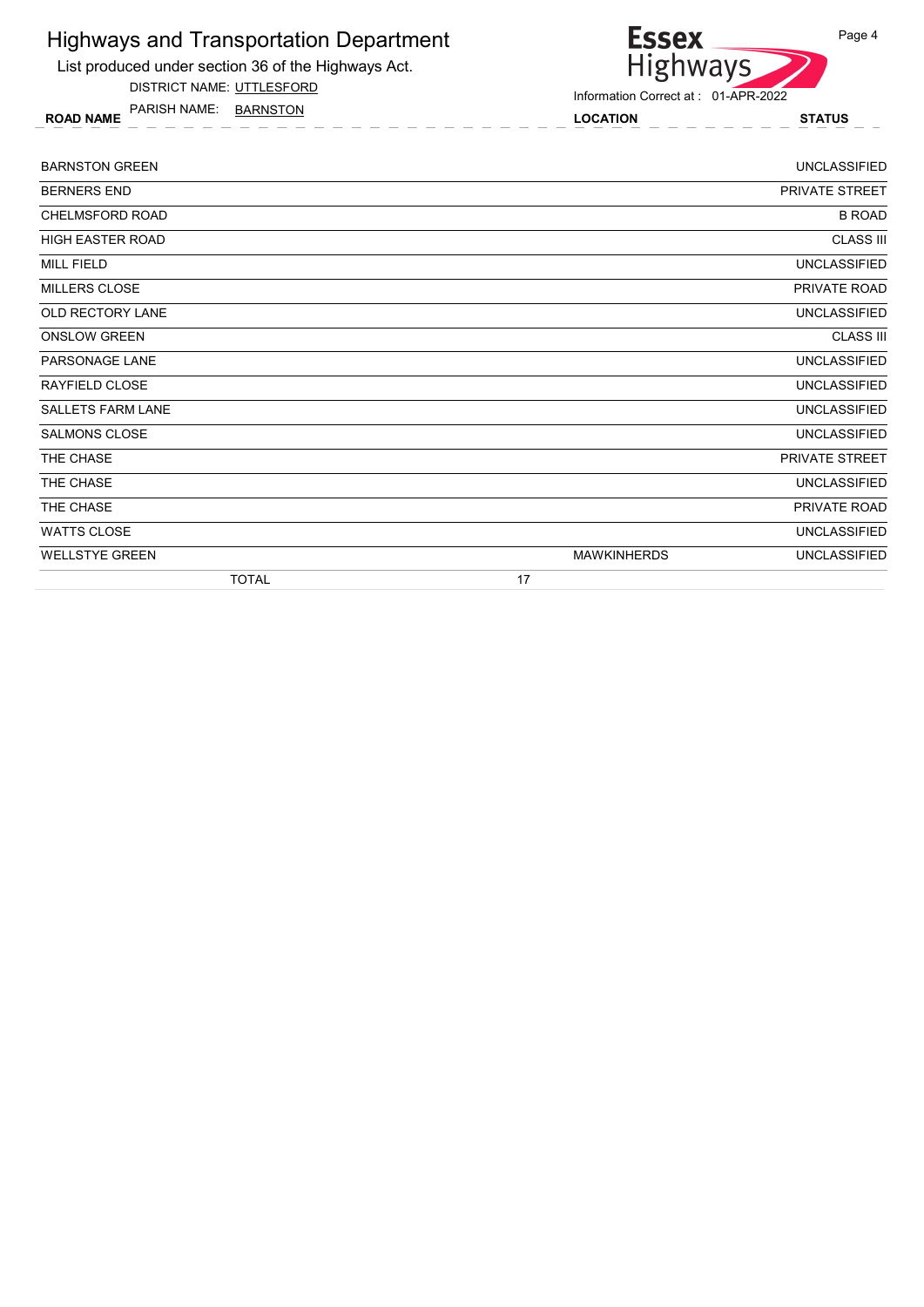

DISTRICT NAME: UTTLESFORD

ROAD NAME LOCATION STATUS PARISH NAME: BERDEN



| <b>BENSKINS CLOSE</b>      | <b>UNCLASSIFIED</b> |
|----------------------------|---------------------|
| <b>BERDEN ROAD</b>         | <b>CLASS III</b>    |
| <b>BONNETING LANE</b>      | <b>UNCLASSIFIED</b> |
| <b>BRICKHOUSE LANE</b>     | <b>UNCLASSIFIED</b> |
| <b>CHAPEL HILL</b>         | <b>CLASS III</b>    |
| <b>DEWES GREEN ROAD</b>    | <b>UNCLASSIFIED</b> |
| <b>HIGHLANDS FARM ROAD</b> | <b>UNCLASSIFIED</b> |
| LITTLE LONDON LANE         | <b>UNCLASSIFIED</b> |
| <b>MANUDEN ROAD</b>        | <b>CLASS III</b>    |
| <b>PARK GREEN LANE</b>     | <b>UNCLASSIFIED</b> |
| PELHAM ROAD                | <b>CLASS III</b>    |
| ST NICHOLAS FIELD          | <b>UNCLASSIFIED</b> |
| THE STREET                 | <b>UNCLASSIFIED</b> |
| <b>VICARAGE LANE</b>       | <b>UNCLASSIFIED</b> |
| <b>TOTAL</b>               | 14                  |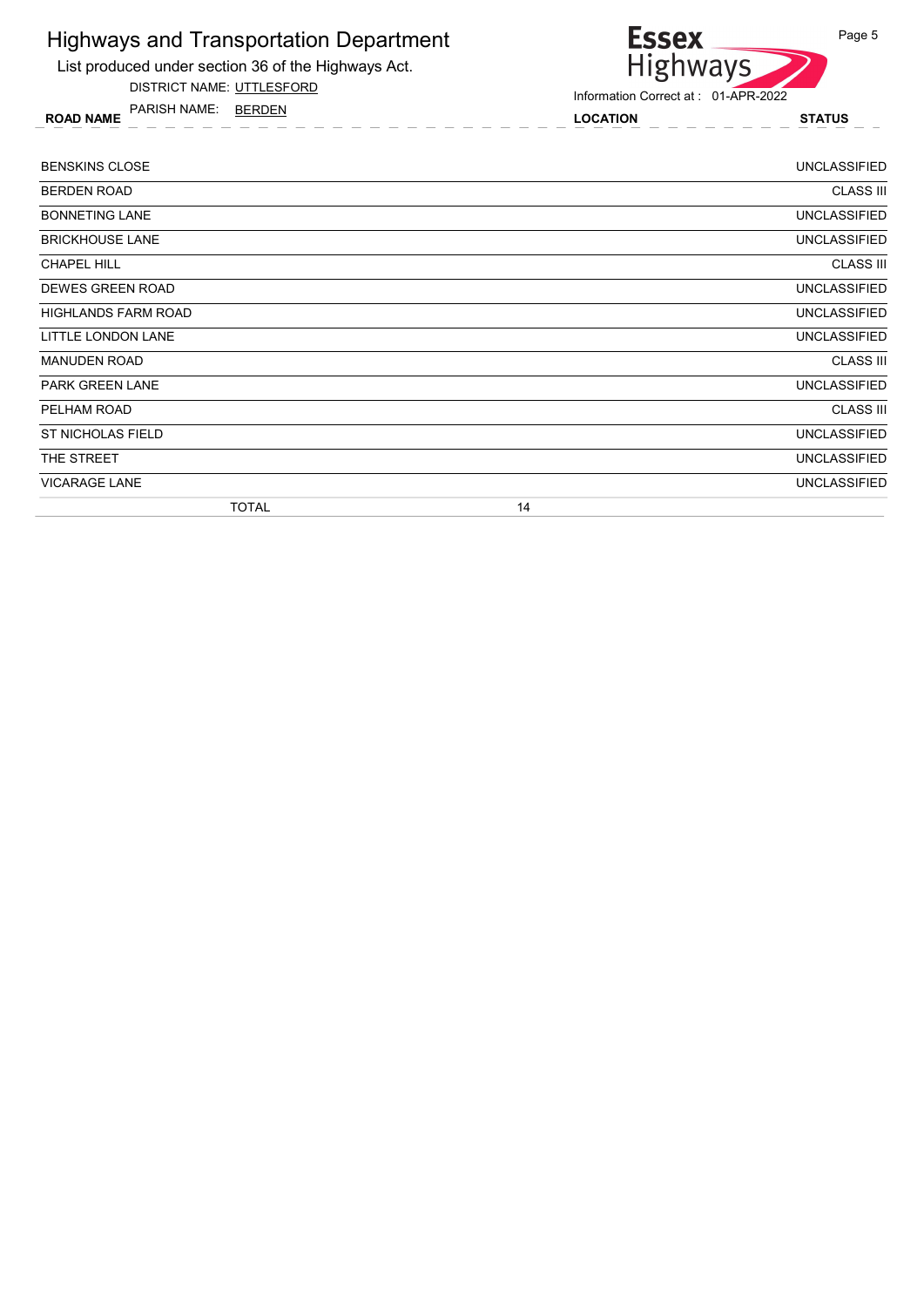List produced under section 36 of the Highways Act.

DISTRICT NAME: UTTLESFORD

ROAD NAME LOCATION STATUS PARISH NAME: BIRCHANGER



Information Correct at : 01-APR-2022

| <b>BIRCHANGER LANE</b>                 |    |                         | <b>CLASS III</b>    |
|----------------------------------------|----|-------------------------|---------------------|
| <b>BIRCHANGER ROUNDABOUT</b>           |    |                         | A ROAD              |
| <b>BIRCHWOOD</b>                       |    |                         | <b>UNCLASSIFIED</b> |
| <b>BISHOPS STORTFORD BYPASS</b>        |    |                         | A ROAD              |
| <b>BRADLEY COMMON</b>                  |    |                         | PRIVATE ROAD        |
| <b>DUCKEND LANE</b>                    |    |                         | <b>UNCLASSIFIED</b> |
| <b>DUNMOW ROAD</b>                     |    |                         | A ROAD              |
| <b>FOREST HALL ROAD</b>                |    |                         | <b>CLASS III</b>    |
| <b>GIPSY LANE</b>                      |    |                         | <b>CLASS III</b>    |
| <b>HARRISONS</b>                       |    |                         | <b>UNCLASSIFIED</b> |
| <b>HIGH VIEW</b>                       |    |                         | <b>UNCLASSIFIED</b> |
| <b>HILLSIDE COTTAGES</b>               |    |                         | PRIVATE ROAD        |
| LIMEKILN LANE                          |    |                         | <b>UNCLASSIFIED</b> |
| M11 BETWEEN JUNCTIONS 7 AND 8          |    |                         | <b>MOTORWAY</b>     |
| M11 BETWEEN JUNCTIONS 8 AND 9          |    |                         | <b>MOTORWAY</b>     |
| M11 FLYOVER                            |    |                         | A ROAD              |
| NORTHBOUND SLIP FROM BISHOPS STORTFORD |    |                         | <b>MOTORWAY</b>     |
| <b>PINES HILL</b>                      |    |                         | <b>B ROAD</b>       |
| <b>ROMANS WAY</b>                      |    |                         | PRIVATE ROAD        |
| ROUND COPPICE ROAD                     |    | <b>STANSTED AIRPORT</b> | PRIVATE ROAD        |
| SOUTHBOUND SLIP TO BISHOPS STORTFORD   |    |                         | <b>MOTORWAY</b>     |
| <b>STANE STREET</b>                    |    |                         | A ROAD              |
| <b>STANSTED ROAD</b>                   |    |                         | <b>B ROAD</b>       |
| <b>THREMHALL AVENUE</b>                |    | <b>STANSTED AIRPORT</b> | A ROAD              |
| <b>TOT LANE</b>                        |    |                         | <b>UNCLASSIFIED</b> |
| <b>TOTAL</b>                           | 25 |                         |                     |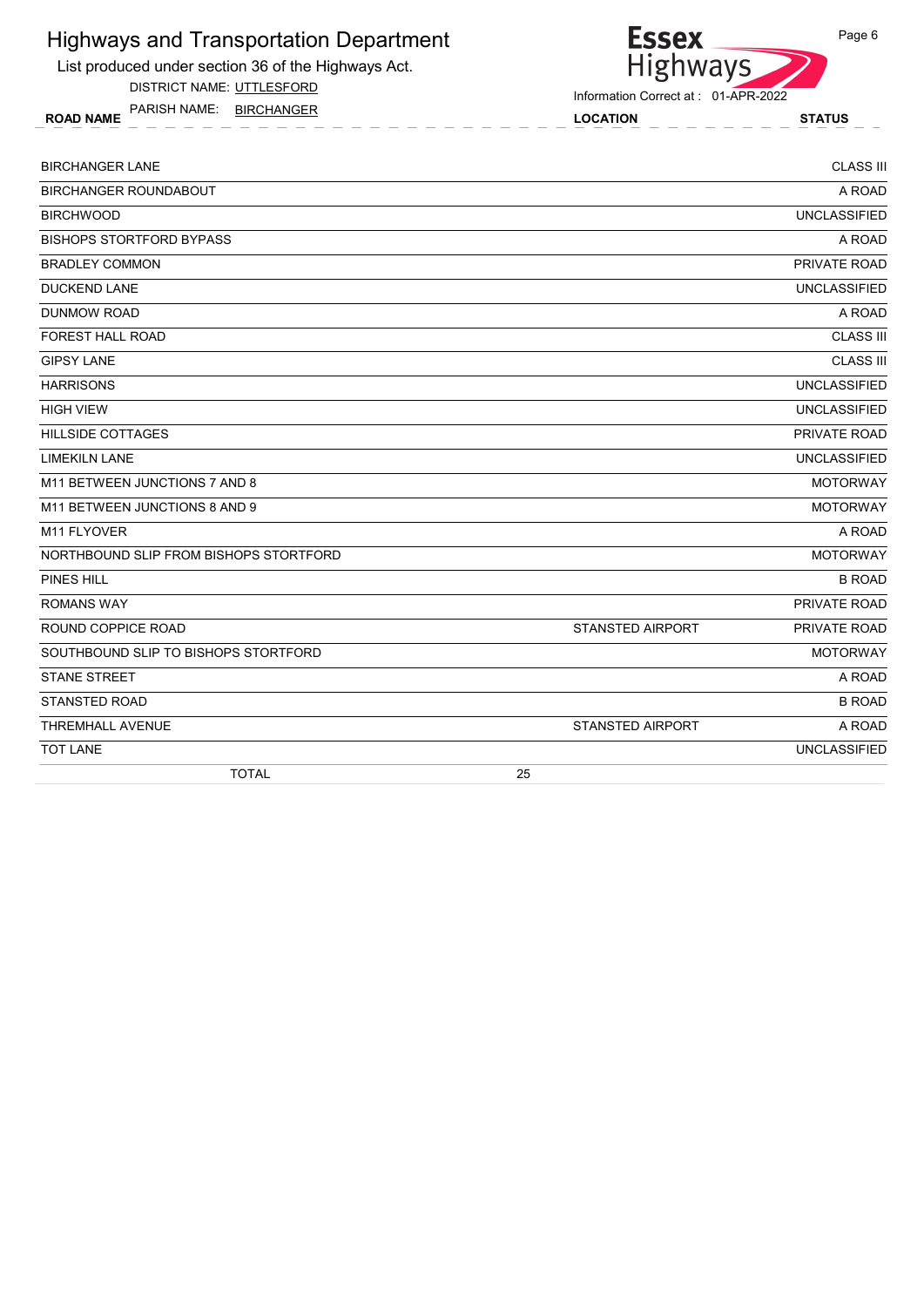

DISTRICT NAME: UTTLESFORD

ROAD NAME LOCATION STATUS PARISH NAME: BROXTED



| <b>BRICK END</b>            |                     | <b>CLASS III</b>    |
|-----------------------------|---------------------|---------------------|
| <b>BRICK END LANE</b>       |                     | <b>UNCLASSIFIED</b> |
| <b>BROWNS END ROAD</b>      |                     | <b>UNCLASSIFIED</b> |
| <b>BROXTED ROAD</b>         |                     | <b>CLASS III</b>    |
| <b>CHAPEL END</b>           |                     | <b>CLASS III</b>    |
| <b>CHERRY GREEN</b>         |                     | <b>UNCLASSIFIED</b> |
| <b>CHERRY GREEN ROAD</b>    | <b>SUCKSTEAD GR</b> | <b>CLASS III</b>    |
| <b>CHURCH END</b>           | <b>BROXTED</b>      | <b>CLASS III</b>    |
| <b>CHURCH END LANE</b>      | CHURCH END          | <b>CLASS III</b>    |
| <b>CRANHAM ROAD</b>         |                     | PRIVATE ROAD        |
| <b>KINGS FARM LANE</b>      |                     | <b>UNCLASSIFIED</b> |
| <b>MALTINGS BRIDGE LANE</b> |                     | <b>UNCLASSIFIED</b> |
| <b>MOOR END LANE</b>        |                     | <b>UNCLASSIFIED</b> |
| <b>MUSCOMBS LANE</b>        |                     | <b>UNCLASSIFIED</b> |
| <b>SCHOOL VILLAS</b>        |                     | PRIVATE ROAD        |
| <b>THAXTED ROAD</b>         |                     | <b>B ROAD</b>       |
| <b>WATER LANE</b>           |                     | <b>UNCLASSIFIED</b> |
| <b>WOODGATES END</b>        |                     | <b>CLASS III</b>    |
| <b>TOTAL</b>                | 18                  |                     |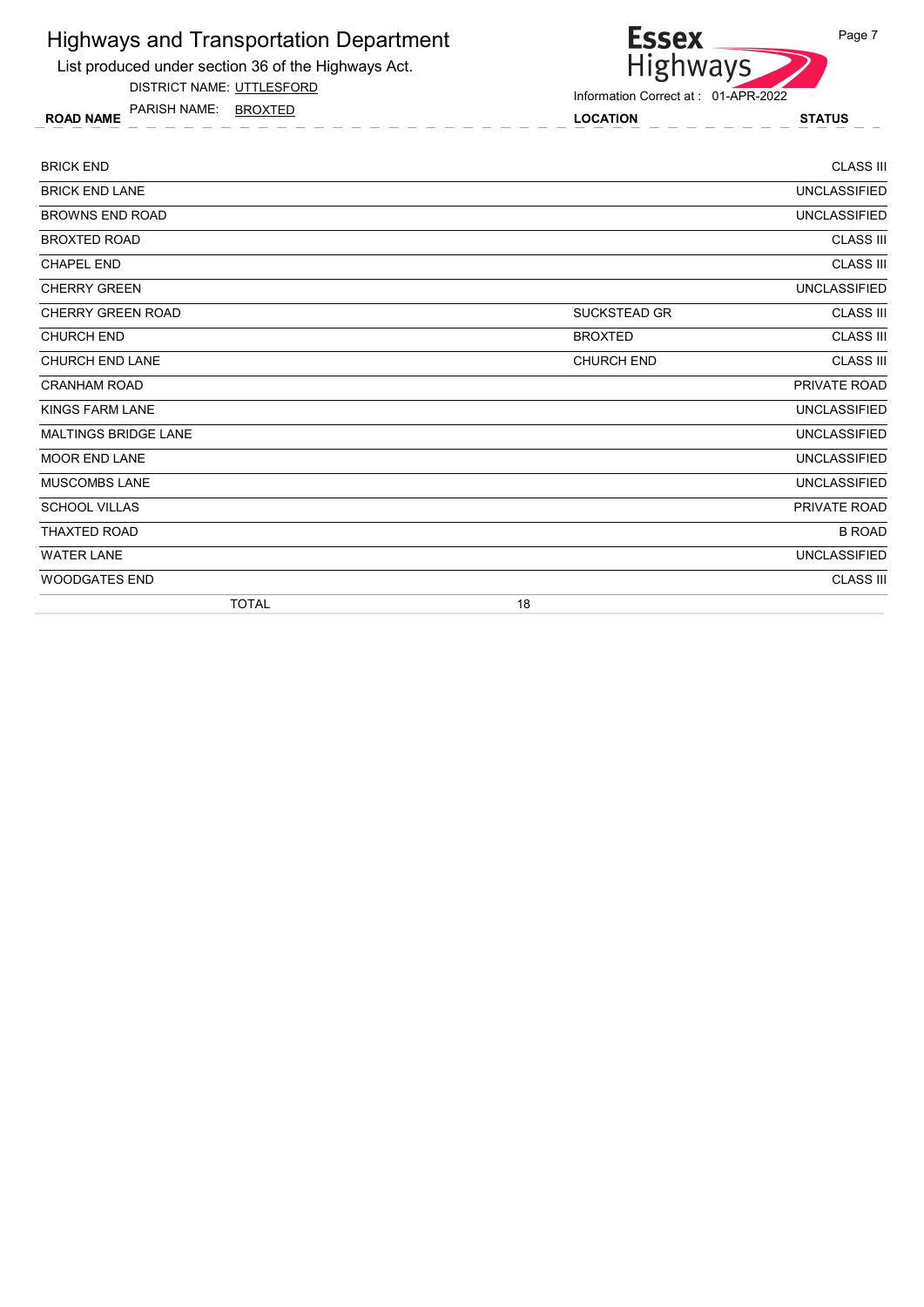| <b>Highways and Transportation Department</b><br>List produced under section 36 of the Highways Act.<br>DISTRICT NAME: UTTLESFORD |   | <b>Essex</b><br><b>Highways</b><br>Information Correct at: 01-APR-2022 | Page 8           |  |
|-----------------------------------------------------------------------------------------------------------------------------------|---|------------------------------------------------------------------------|------------------|--|
| PARISH NAME:<br><b>CHICKNEY</b><br><b>ROAD NAME</b>                                                                               |   | <b>LOCATION</b>                                                        | <b>STATUS</b>    |  |
| CHERRY GREEN ROAD                                                                                                                 |   |                                                                        | <b>CLASS III</b> |  |
| CHICKNEY ROAD                                                                                                                     |   |                                                                        | <b>CLASS III</b> |  |
| <b>TOTAL</b>                                                                                                                      | ◠ |                                                                        |                  |  |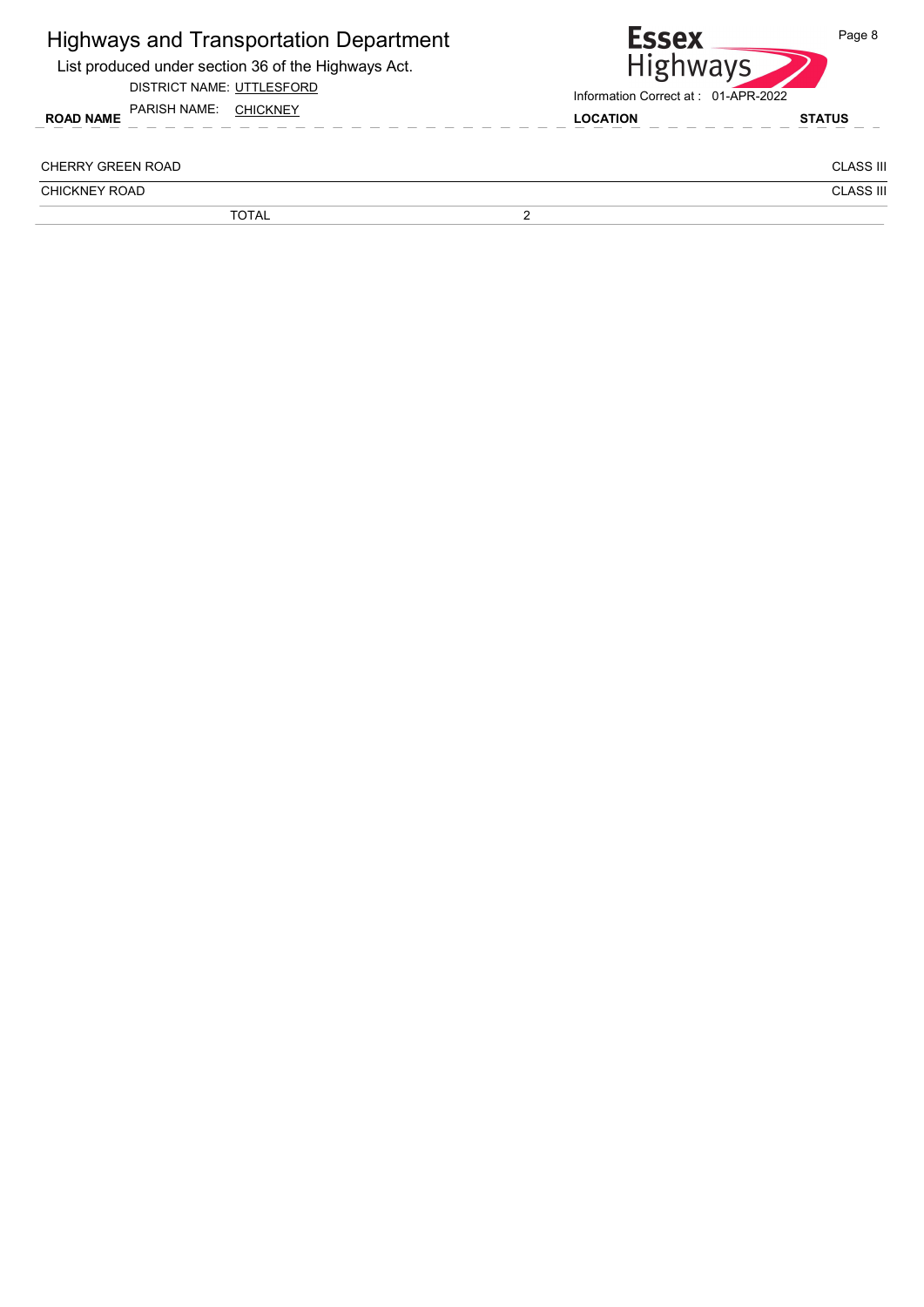

List produced under section 36 of the Highways Act.

DISTRICT NAME: UTTLESFORD

ROAD NAME LOCATION STATUS PARISH NAME: CHRISHALL

Information Correct at : 01-APR-2022

| <b>ABRAMS LANE</b>      |    | <b>CLASS III</b>    |
|-------------------------|----|---------------------|
| <b>BILDEN END</b>       |    | <b>UNCLASSIFIED</b> |
| <b>BRICK ROW</b>        |    | PRIVATE ROAD        |
| <b>BROAD GREEN</b>      |    | <b>UNCLASSIFIED</b> |
| <b>BURY LANE</b>        |    | <b>CLASS III</b>    |
| <b>CHALKY LANE</b>      |    | <b>UNCLASSIFIED</b> |
| CHRISHALL GRANGE ROAD   |    | <b>CLASS III</b>    |
| CHURCH LANE             |    | <b>UNCLASSIFIED</b> |
| CHURCH ROAD             |    | <b>CLASS III</b>    |
| <b>COMMON LANE</b>      |    | <b>UNCLASSIFIED</b> |
| <b>CRAWLEY END ROAD</b> |    | <b>CLASS III</b>    |
| <b>ENGLERIC</b>         |    | PRIVATE ROAD        |
| HERTFORD LANE           |    | <b>CLASS III</b>    |
| HERTFORD ROAD CUT       |    | PRIVATE ROAD        |
| <b>HIGH STREET</b>      |    | <b>CLASS III</b>    |
| <b>HOGS LANE</b>        |    | <b>UNCLASSIFIED</b> |
| <b>HOLLOW ROAD</b>      |    | <b>CLASS III</b>    |
| LOVEDAY CLOSE           |    | PRIVATE ROAD        |
| MILL CAUSEWAY           |    | <b>CLASS III</b>    |
| PALMERS LANE            |    | <b>CLASS III</b>    |
| <b>PARK LANE</b>        |    | <b>CLASS III</b>    |
| <b>PINKENEYS</b>        |    | <b>UNCLASSIFIED</b> |
| <b>ROYSTON ROAD</b>     |    | <b>B ROAD</b>       |
| THE GREEN               |    | <b>CLASS III</b>    |
| <b>TOTAL</b>            | 24 |                     |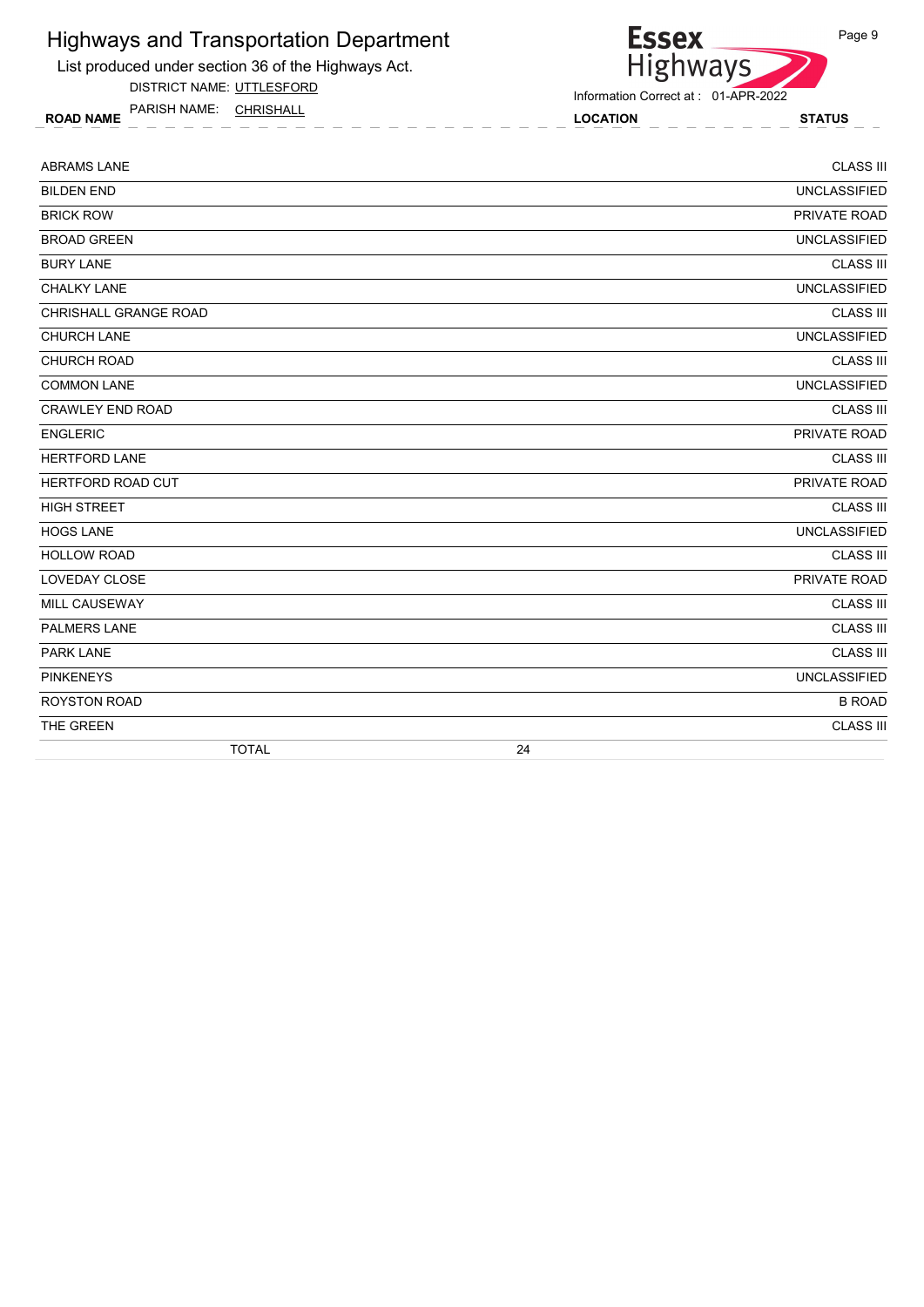

DISTRICT NAME: UTTLESFORD

ROAD NAME LOCATION STATUS PARISH NAME: CLAVERING

**Essex** Highways

Information Correct at : 01-APR-2022

| <b>BARLEE CLOSE</b>     | <b>UNCLASSIFIED</b> |
|-------------------------|---------------------|
| <b>BERDEN ROAD</b>      | <b>CLASS III</b>    |
| <b>CHURCH LANE</b>      | <b>UNCLASSIFIED</b> |
| <b>CLATTERBURY LANE</b> | <b>CLASS III</b>    |
| <b>CLATTERBURY LANE</b> | <b>B ROAD</b>       |
| <b>COCK LANE</b>        | <b>UNCLASSIFIED</b> |
| COLEHILLS CLOSE         | <b>UNCLASSIFIED</b> |
| <b>ELDRIDGE CLOSE</b>   | PRIVATE ROAD        |
| FORD END ROAD           | <b>UNCLASSIFIED</b> |
| FURTHER FORD END ROAD   | <b>UNCLASSIFIED</b> |
| <b>HIGH STREET</b>      | <b>B ROAD</b>       |
| <b>LANGLEY ROAD</b>     | <b>CLASS III</b>    |
| <b>LOWER ROAD</b>       | <b>CLASS III</b>    |
| MIDDLE STREET           | <b>UNCLASSIFIED</b> |
| <b>MIDDLE STREET</b>    | <b>B ROAD</b>       |
| <b>MILLS ROAD</b>       | <b>CLASS III</b>    |
| OXLEYS CLOSE            | <b>UNCLASSIFIED</b> |
| PELHAM ROAD             | <b>B ROAD</b>       |
| PLANTATION HILL         | <b>CLASS III</b>    |
| POOR BRIDGE ROAD        | <b>CLASS III</b>    |
| SAVILLE CLOSE           | PRIVATE ROAD        |
| SHEEPCOTE GREEN LANE    | <b>UNCLASSIFIED</b> |
| <b>SKEINS WAY</b>       | <b>UNCLASSIFIED</b> |
| STARLINGS GREEN ROAD    | <b>UNCLASSIFIED</b> |
| <b>STICKLING GREEN</b>  | <b>CLASS III</b>    |
| STORTFORD ROAD          | <b>CLASS III</b>    |
| THE DRUCE               | <b>UNCLASSIFIED</b> |
| <b>VALANCE ROAD</b>     | <b>CLASS III</b>    |
| <b>WATERY STONES</b>    | <b>UNCLASSIFIED</b> |
| <b>WICKEN ROAD</b>      | <b>B ROAD</b>       |
| <b>TOTAL</b>            | 30                  |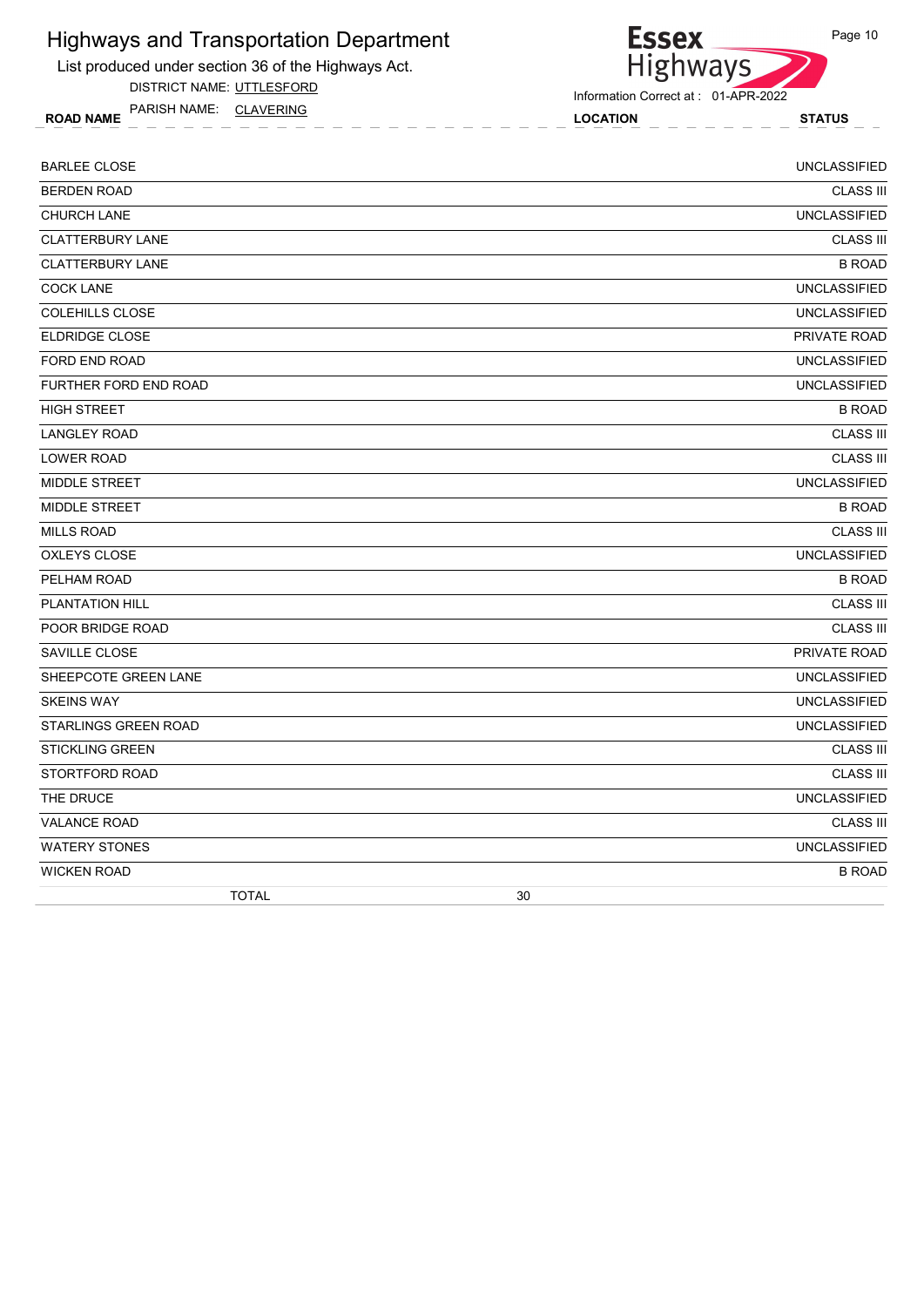

List produced under section 36 of the Highways Act.

DISTRICT NAME: UTTLESFORD

ROAD NAME LOCATION STATUS PARISH NAME: DEBDEN

Information Correct at : 01-APR-2022

| <b>CHICKNEY ROAD</b>            |    | <b>CLASS III</b>    |
|---------------------------------|----|---------------------|
| <b>CHURCH LANE</b>              |    | <b>UNCLASSIFIED</b> |
| <b>DEBDEN ROAD</b>              |    | <b>CLASS III</b>    |
| <b>DEYNES ROAD</b>              |    | <b>UNCLASSIFIED</b> |
| <b>HENHAM ROAD</b>              |    | <b>CLASS III</b>    |
| <b>HIGH STREET</b>              |    | <b>CLASS III</b>    |
| <b>HIGHFIELDS</b>               |    | <b>UNCLASSIFIED</b> |
| <b>IVY TODD HILL</b>            |    | <b>CLASS III</b>    |
| <b>MILL ROAD</b>                |    | <b>CLASS III</b>    |
| <b>PARK HILL</b>                |    | <b>CLASS III</b>    |
| ROOK END LANE                   |    | <b>UNCLASSIFIED</b> |
| <b>SCOTTS FARM LANE</b>         |    | <b>UNCLASSIFIED</b> |
| SIBBARDS FARM ROAD              |    | <b>UNCLASSIFIED</b> |
| <b>THAXTED ROAD</b>             |    | <b>CLASS III</b>    |
| THE CAUSEWAY                    |    | <b>UNCLASSIFIED</b> |
| THE CLOSE                       |    | <b>UNCLASSIFIED</b> |
| UN-NAMED ROAD OFF ROOK END LANE |    | <b>UNCLASSIFIED</b> |
| <b>WATER LANE</b>               |    | <b>CLASS III</b>    |
| <b>WIGMORE FARM ROAD</b>        |    | <b>UNCLASSIFIED</b> |
| <b>WOODRUFF FARM ROAD</b>       |    | <b>UNCLASSIFIED</b> |
| <b>TOTAL</b>                    | 20 |                     |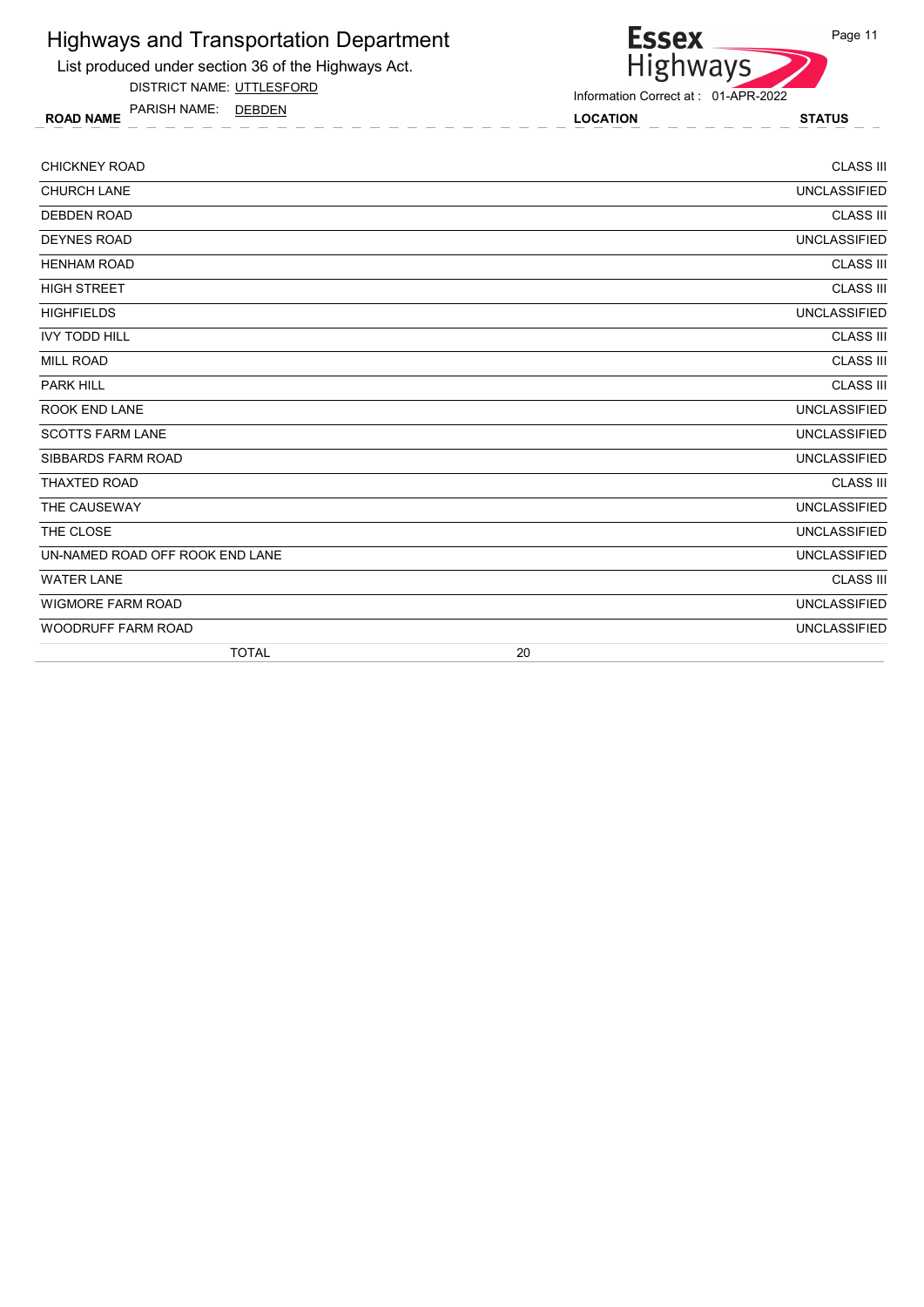

DISTRICT NAME: UTTLESFORD

ROAD NAME LOCATION STATUS PARISH NAME: ELMDON



| <b>BEARDS LANE</b>           | <b>CLASS III</b>    |
|------------------------------|---------------------|
| <b>BEARDS LANE</b>           | <b>UNCLASSIFIED</b> |
| <b>BRIDGE GREEN ROAD</b>     | <b>CLASS III</b>    |
| <b>BROOKSIES</b>             | PRIVATE ROAD        |
| <b>BURY LANE</b>             | <b>UNCLASSIFIED</b> |
| <b>COGMORE</b>               | <b>CLASS III</b>    |
| <b>COOPERS END ROAD</b>      | <b>CLASS III</b>    |
| DUDDENHOE END ROAD           | <b>CLASS III</b>    |
| <b>ELM COURT</b>             | PRIVATE ROAD        |
| <b>ESSEX HILL</b>            | <b>CLASS III</b>    |
| <b>HERTFORD LANE</b>         | <b>CLASS III</b>    |
| <b>HEYDON LANE</b>           | <b>CLASS III</b>    |
| <b>HOLLOW ROAD</b>           | <b>UNCLASSIFIED</b> |
| <b>HORSESHOE CLOSE</b>       | <b>UNCLASSIFIED</b> |
| <b>ICKLETON ROAD</b>         | <b>CLASS III</b>    |
| <b>KINGS LANE</b>            | PRIVATE ROAD        |
| <b>KINGS LANE</b>            | <b>UNCLASSIFIED</b> |
| <b>KNOLE LANE</b>            | <b>UNCLASSIFIED</b> |
| <b>LANGLEY ROAD</b>          | <b>CLASS III</b>    |
| <b>LITTLEBURY GREEN ROAD</b> | <b>CLASS III</b>    |
| <b>QUICKSET ROAD</b>         | <b>CLASS III</b>    |
| <b>ROCKELLS LANE</b>         | <b>UNCLASSIFIED</b> |
| <b>ROYSTON LANE</b>          | <b>UNCLASSIFIED</b> |
| <b>ROYSTON ROAD</b>          | <b>B ROAD</b>       |
| SCHOOL LANE                  | <b>CLASS III</b>    |
| <b>STRETHALL ROAD</b>        | <b>CLASS III</b>    |
| <b>WOODMANS LANE</b>         | <b>UNCLASSIFIED</b> |
| <b>TOTAL</b>                 | 27                  |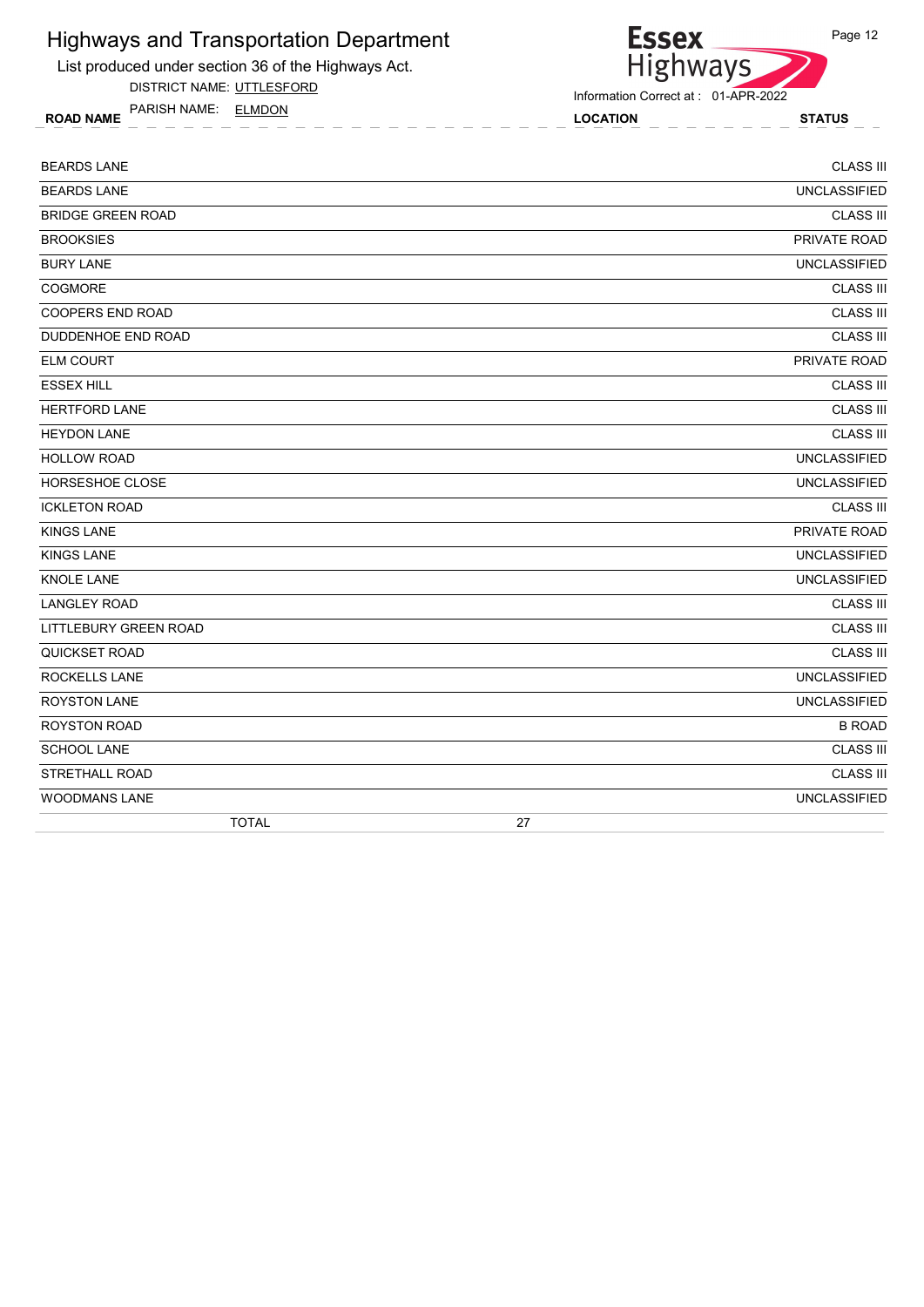

DISTRICT NAME: UTTLESFORD

ROAD NAME LOCATION STATUS PARISH NAME: ELSENHAM



| <b>ALSA GARDENS</b>           |                  | <b>UNCLASSIFIED</b> |
|-------------------------------|------------------|---------------------|
| <b>ALSA LEYS</b>              |                  | <b>UNCLASSIFIED</b> |
| <b>AYLETT CLOSE</b>           |                  | PRIVATE ROAD        |
| <b>BAILEY CLOSE</b>           |                  | PRIVATE ROAD        |
| <b>BARLEY WAY</b>             |                  | <b>UNCLASSIFIED</b> |
| <b>BELMER ROAD</b>            |                  | <b>CLASS III</b>    |
| <b>BROOK SPRINGS GROVE</b>    |                  | <b>UNCLASSIFIED</b> |
| <b>BROOM FARM ROAD</b>        |                  | <b>UNCLASSIFIED</b> |
| <b>CHURCH LANE</b>            | OFF TYE GREEN RD | <b>UNCLASSIFIED</b> |
| <b>CLAYPIT HILL</b>           |                  | <b>CLASS III</b>    |
| <b>CORRIANDOR DRIVE</b>       |                  | PRIVATE ROAD        |
| <b>CRANMORE CLOSE</b>         |                  | PRIVATE ROAD        |
| DE MANDEVILLE ROAD            |                  | <b>UNCLASSIFIED</b> |
| DELLOWS CLOSE                 |                  | <b>UNCLASSIFIED</b> |
| <b>ELM CLOSE</b>              |                  | <b>UNCLASSIFIED</b> |
| <b>ELSENHAM ROAD</b>          |                  | <b>CLASS III</b>    |
| <b>FITCHET GROVE</b>          |                  | <b>UNCLASSIFIED</b> |
| <b>FOURWAYS</b>               |                  | <b>UNCLASSIFIED</b> |
| <b>FRANKLIN DRIVE</b>         |                  | PRIVATE ROAD        |
| <b>FULLERS LANE</b>           | OFF TYE GREEN RD | <b>UNCLASSIFIED</b> |
| GILBEY COTTAGE CLOSE          |                  | <b>UNCLASSIFIED</b> |
| <b>GLEBE END</b>              |                  | <b>UNCLASSIFIED</b> |
| <b>GOLD CLOSE</b>             |                  | <b>UNCLASSIFIED</b> |
| <b>GREEN STREET</b>           |                  | <b>UNCLASSIFIED</b> |
| <b>HAILES WOOD</b>            |                  | <b>UNCLASSIFIED</b> |
| <b>HALL ROAD</b>              |                  | <b>CLASS III</b>    |
| <b>HAUL ROAD</b>              | OFF HALL ROAD    | <b>UNCLASSIFIED</b> |
| <b>HAUL ROAD</b>              | OFF HALL ROAD    | PRIVATE ROAD        |
| <b>HENHAM ROAD</b>            |                  | <b>B ROAD</b>       |
| <b>HIGH STREET</b>            |                  | <b>B ROAD</b>       |
| HUNTERS COURT                 |                  | PRIVATE ROAD        |
| <b>ISABEL DRIVE</b>           |                  | <b>UNCLASSIFIED</b> |
| <b>JENKINS DRIVE</b>          |                  | <b>UNCLASSIFIED</b> |
| <b>LEIGH DRIVE</b>            |                  | <b>UNCLASSIFIED</b> |
| M11 BETWEEN JUNCTIONS 8 AND 9 |                  | <b>MOTORWAY</b>     |
| <b>MARKWELL</b>               |                  | <b>UNCLASSIFIED</b> |
| MILL CLOSE                    |                  | <b>UNCLASSIFIED</b> |
| <b>NEW ROAD</b>               |                  | <b>CLASS III</b>    |
| OLD MEAD ROAD                 |                  | <b>CLASS III</b>    |
| ORCHARD CRESCENT              |                  | <b>UNCLASSIFIED</b> |
| <b>OZIERS</b>                 |                  | <b>UNCLASSIFIED</b> |
| PAGET COURT                   |                  | PRIVATE ROAD        |
| PALMER CLOSE                  |                  | <b>UNCLASSIFIED</b> |
| PARK ROAD                     |                  | PRIVATE ROAD        |
| POWTER CLOSE                  |                  | PRIVATE ROAD        |
| PURCELL CLOSE                 |                  | PRIVATE ROAD        |
|                               |                  |                     |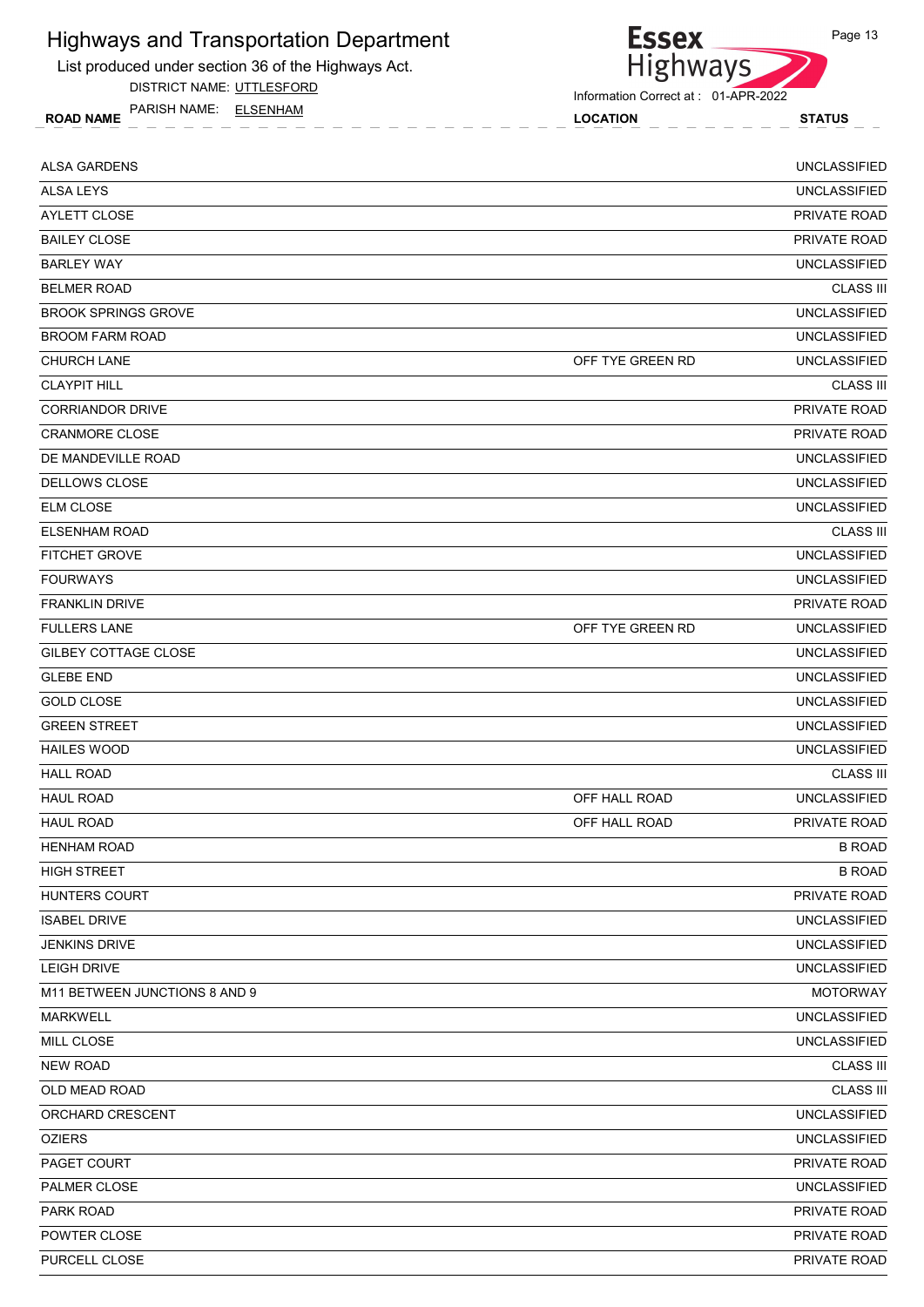

DISTRICT NAME: UTTLESFORD

ROAD NAME LOCATION STATUS PARISH NAME: ELSENHAM



| <b>RIDLEY GARDENS</b> | <b>UNCLASSIFIED</b> |
|-----------------------|---------------------|
| ROBIN HOOD ROAD       | <b>CLASS III</b>    |
| <b>RUSH LANE</b>      | <b>UNCLASSIFIED</b> |
| SANDFORD ROAD         | <b>UNCLASSIFIED</b> |
| <b>SANT ROAD</b>      | PRIVATE ROAD        |
| SAUNDERS CLOSE        | PRIVATE ROAD        |
| <b>SMITH ROAD</b>     | PRIVATE ROAD        |
| SOUTHFIELD CLOSE      | <b>UNCLASSIFIED</b> |
| SPENCER CLOSE         | <b>UNCLASSIFIED</b> |
| STANSTED ROAD         | <b>B ROAD</b>       |
| <b>STATION ROAD</b>   | <b>CLASS III</b>    |
| <b>STATION ROAD</b>   | <b>B ROAD</b>       |
| THE CROFT             | <b>UNCLASSIFIED</b> |
| THE GLEBE             | PRIVATE ROAD        |
| <b>TURNER CLOSE</b>   | PRIVATE ROAD        |
| TYE GREEN LANE        | <b>UNCLASSIFIED</b> |
| TYE GREEN ROAD        | <b>CLASS III</b>    |
| <b>TOTAL</b>          | 63                  |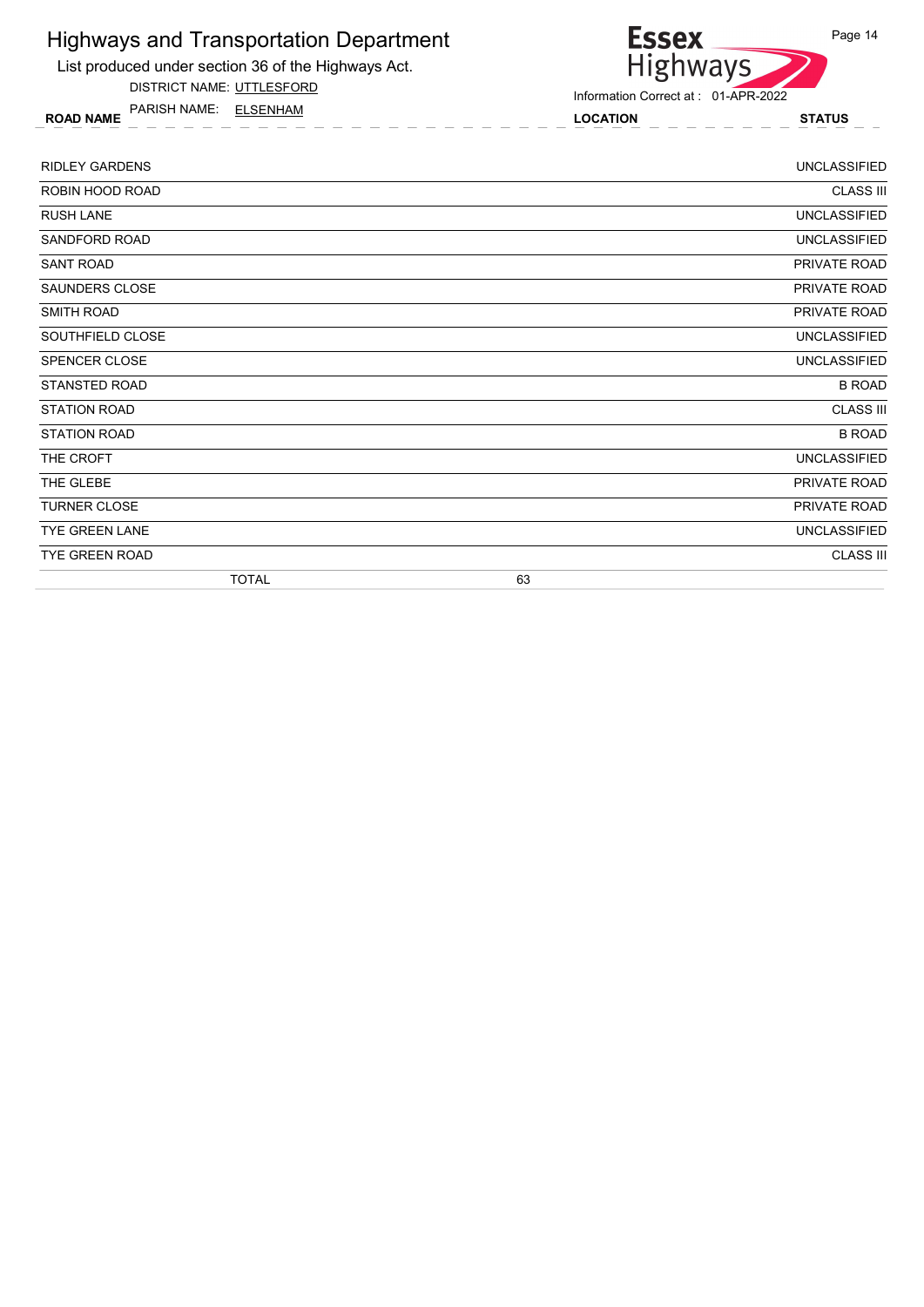

DISTRICT NAME: UTTLESFORD

ROAD NAME LOCATION STATUS PARISH NAME: FARNHAM



| <b>BENTFIELD MILL ROAD</b> | <b>UNCLASSIFIED</b> |
|----------------------------|---------------------|
| <b>BOURNE ROAD</b>         | <b>CLASS III</b>    |
| <b>CHATTER END ROAD</b>    | <b>UNCLASSIFIED</b> |
| <b>CHURCH ROAD</b>         | <b>UNCLASSIFIED</b> |
| <b>FARNHAM GREEN ROAD</b>  | <b>UNCLASSIFIED</b> |
| <b>FARNHAM ROAD</b>        | <b>UNCLASSIFIED</b> |
| <b>GLOBE CRESCENT</b>      | <b>UNCLASSIFIED</b> |
| <b>HAZEL END LANE</b>      | <b>CLASS III</b>    |
| <b>HAZELEND ROAD</b>       | <b>CLASS III</b>    |
| <b>MILL HILL</b>           | <b>CLASS III</b>    |
| <b>RECTORY LANE</b>        | <b>CLASS III</b>    |
| SAVENEND LODGE ROAD        | <b>UNCLASSIFIED</b> |
| <b>SHAW WOOD LANE</b>      | <b>UNCLASSIFIED</b> |
| STORTFORD ROAD             | <b>CLASS III</b>    |
| <b>THRIMLEY LANE</b>       | <b>UNCLASSIFIED</b> |
| <b>UPWICK ROAD</b>         | <b>UNCLASSIFIED</b> |
| <b>WALNUT TREE LANE</b>    | <b>UNCLASSIFIED</b> |
| <b>TOTAL</b>               | 17                  |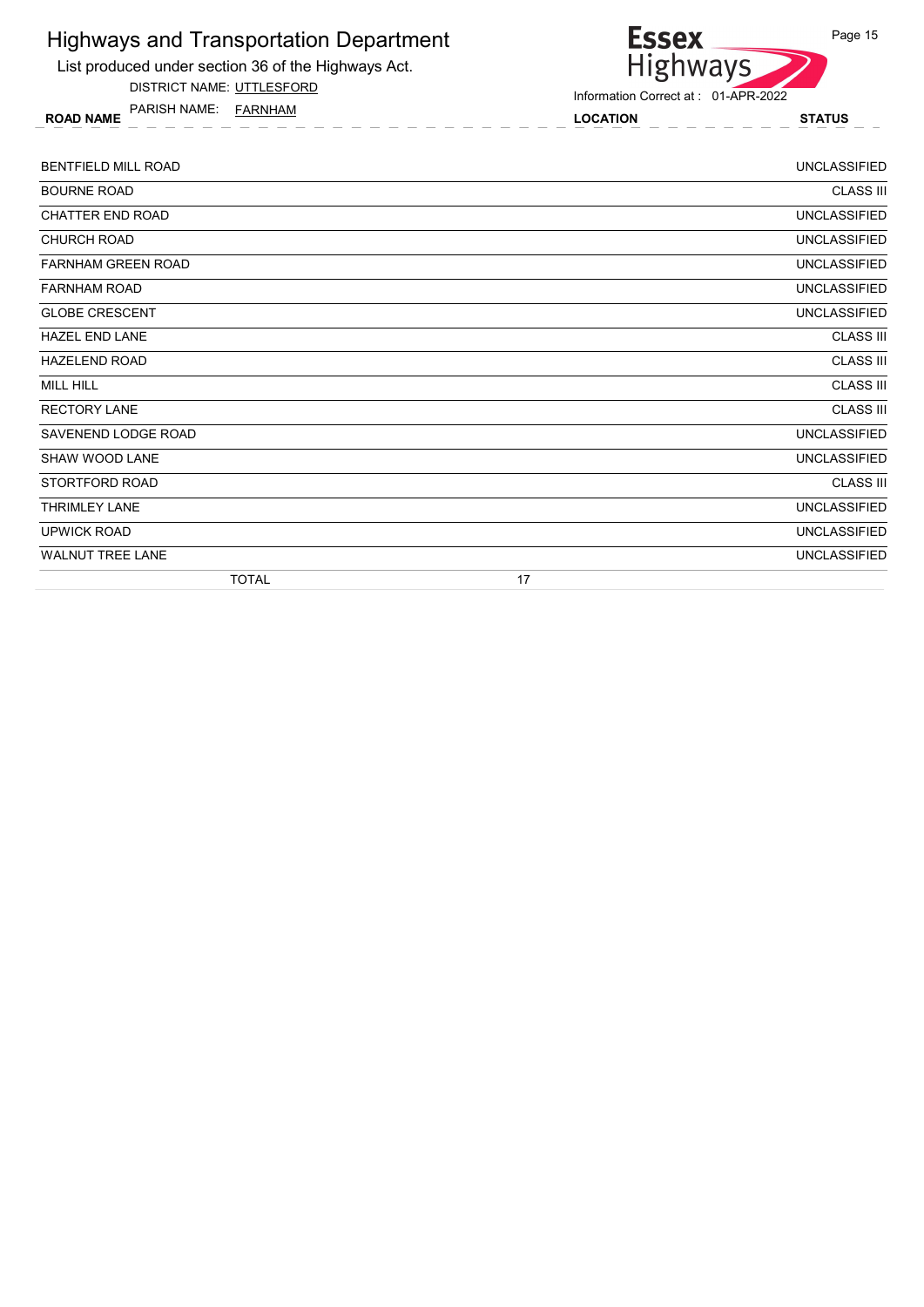

DISTRICT NAME: UTTLESFORD

ROAD NAME LOCATION STATUS PARISH NAME: FELSTED



Information Correct at : 01-APR-2022

| <b>BANNISTER GREEN</b>        |                        | <b>UNCLASSIFIED</b> |
|-------------------------------|------------------------|---------------------|
| <b>BARTHOLOMEW GREEN LANE</b> |                        | <b>CLASS III</b>    |
| BARTHOLOMEW GREEN ROAD        |                        | <b>UNCLASSIFIED</b> |
| <b>BRAINTREE ROAD</b>         |                        | <b>B ROAD</b>       |
| <b>BRICKBURN CLOSE</b>        |                        | PRIVATE ROAD        |
| <b>BURNSTIE ROAD</b>          |                        | <b>UNCLASSIFIED</b> |
| <b>BURY FIELDS</b>            |                        | <b>UNCLASSIFIED</b> |
| CAUSEWAY END ROAD             |                        | <b>CLASS III</b>    |
| <b>CHAFFIX</b>                |                        | PRIVATE ROAD        |
| CHELMSFORD ROAD               |                        | <b>B ROAD</b>       |
| <b>CHESTNUT WALK</b>          |                        | <b>UNCLASSIFIED</b> |
| <b>CLIFFORD SMITH DRIVE</b>   |                        | <b>UNCLASSIFIED</b> |
| <b>COCK GREEN ROAD</b>        |                        | <b>UNCLASSIFIED</b> |
| <b>CRESSAGES CLOSE</b>        |                        | <b>UNCLASSIFIED</b> |
| <b>CRIX GREEN ROAD</b>        |                        | <b>CLASS III</b>    |
| <b>DRAPERS CHASE</b>          |                        | <b>UNCLASSIFIED</b> |
| <b>EVELYN ROAD</b>            |                        | <b>UNCLASSIFIED</b> |
| <b>FELSTED ROAD</b>           |                        | <b>CLASS III</b>    |
| <b>FRENCHES GREEN</b>         |                        | <b>UNCLASSIFIED</b> |
| <b>FRENCHES GREEN ROAD</b>    |                        | <b>CLASS III</b>    |
| <b>GARNETTS LANE</b>          |                        | <b>UNCLASSIFIED</b> |
| <b>GRANSMORE GREEN LANE</b>   |                        | <b>UNCLASSIFIED</b> |
| <b>HARTFORD END</b>           |                        | <b>B ROAD</b>       |
| <b>HOLLOW ROAD</b>            |                        | <b>UNCLASSIFIED</b> |
| <b>JOLLYBOYS LANE SOUTH</b>   |                        | <b>UNCLASSIFIED</b> |
| <b>LEEZ LANE</b>              |                        | <b>UNCLASSIFIED</b> |
| <b>LEEZ ROAD</b>              |                        | <b>UNCLASSIFIED</b> |
| LITTLEY PARK LANE             |                        | <b>UNCLASSIFIED</b> |
| <b>MAIN ROAD</b>              |                        | <b>CLASS III</b>    |
| <b>MILL ROAD</b>              |                        | <b>CLASS III</b>    |
| MOLEHILL GREEN ROAD           |                        | <b>UNCLASSIFIED</b> |
| <b>OXNEY VILLAS</b>           |                        | PRIVATE ROAD        |
| PORTER CLOSE                  |                        | <b>UNCLASSIFIED</b> |
| POTASH FARM LANE              |                        | <b>UNCLASSIFIED</b> |
| PRIORY ROAD                   |                        | <b>UNCLASSIFIED</b> |
| <b>RAVENS CRESCENT</b>        |                        | <b>UNCLASSIFIED</b> |
| RAYNE ROAD                    | <b>BANNISTER GREEN</b> | <b>CLASS III</b>    |
| RICHE CLOSE                   |                        | PRIVATE ROAD        |
| <b>SCHOOL LANE</b>            |                        | <b>UNCLASSIFIED</b> |
| <b>STATION ROAD</b>           |                        | <b>CLASS III</b>    |
| <b>STEBBING ROAD</b>          |                        | <b>UNCLASSIFIED</b> |
| <b>STEVENS LANE</b>           |                        | <b>UNCLASSIFIED</b> |
| <b>STRAITS FARM ROAD</b>      |                        | <b>UNCLASSIFIED</b> |
| THE COPSE                     |                        | <b>UNCLASSIFIED</b> |
| WATCH HOUSE GREEN             |                        | <b>CLASS III</b>    |
| <b>TOTAL</b>                  | 45                     |                     |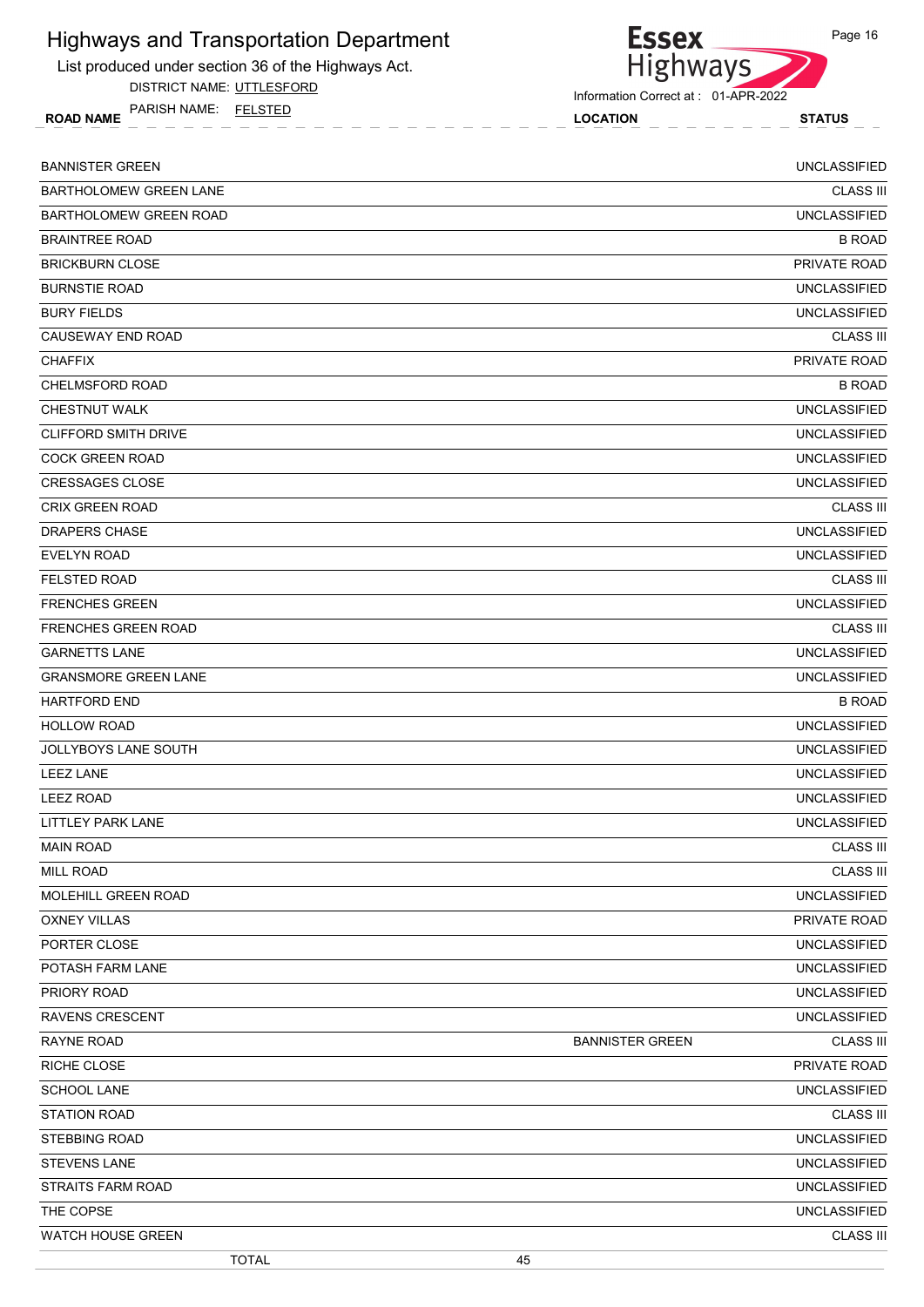

DISTRICT NAME: UTTLESFORD

ROAD NAME LOCATION STATUS PARISH NAME: FLITCH GREEN



| <b>BAYNARD AVENUE</b>  | PRIVATE STREET        |
|------------------------|-----------------------|
| <b>BAYNARD AVENUE</b>  | <b>UNCLASSIFIED</b>   |
| <b>BRIGHT ROAD</b>     | PRIVATE STREET        |
| <b>BRITRIC CLOSE</b>   | <b>UNCLASSIFIED</b>   |
| <b>CANON ROAD</b>      | <b>PRIVATE STREET</b> |
| <b>CANON ROAD</b>      | <b>PRIVATE STREET</b> |
| <b>CROMWELL ROAD</b>   | <b>UNCLASSIFIED</b>   |
| <b>DAVIES WAY</b>      | <b>UNCLASSIFIED</b>   |
| <b>DURAND LANE</b>     | <b>UNCLASSIFIED</b>   |
| FITZWALTER ROAD        | <b>UNCLASSIFIED</b>   |
| <b>HALLETT ROAD</b>    | PRIVATE ROAD          |
| <b>HALLETT ROAD</b>    | <b>UNCLASSIFIED</b>   |
| <b>MALTINGS CLOSE</b>  | PRIVATE STREET        |
| <b>MANDEVILLE WALK</b> | PRIVATE ROAD          |
| <b>MATILDA WAY</b>     | <b>UNCLASSIFIED</b>   |
| <b>MEADOW CLOSE</b>    | PRIVATE STREET        |
| <b>MILDMAY CLOSE</b>   | <b>UNCLASSIFIED</b>   |
| PERRY ROAD             | <b>UNCLASSIFIED</b>   |
| PRIORY CLOSE           | PRIVATE ROAD          |
| RADCLIFFE CLOSE        | <b>PRIVATE STREET</b> |
| <b>RANULF ROAD</b>     | PRIVATE STREET        |
| <b>RANULF ROAD</b>     | <b>UNCLASSIFIED</b>   |
| <b>SAINES ROAD</b>     | <b>UNCLASSIFIED</b>   |
| ST AUGUSTINE CLOSE     | PRIVATE ROAD          |
| <b>STATION ROAD</b>    | <b>CLASS III</b>      |
| <b>TANTON ROAD</b>     | PRIVATE ROAD          |
| <b>TANTON ROAD</b>     | PRIVATE STREET        |
| <b>TOMLINSON ROAD</b>  | <b>UNCLASSIFIED</b>   |
| <b>TYLER AVENUE</b>    | <b>UNCLASSIFIED</b>   |
| <b>WEBB ROAD</b>       | <b>UNCLASSIFIED</b>   |
| <b>WILKES WAY</b>      | <b>UNCLASSIFIED</b>   |
| <b>WORRIN ROAD</b>     | <b>UNCLASSIFIED</b>   |
| <b>TOTAL</b>           | 32                    |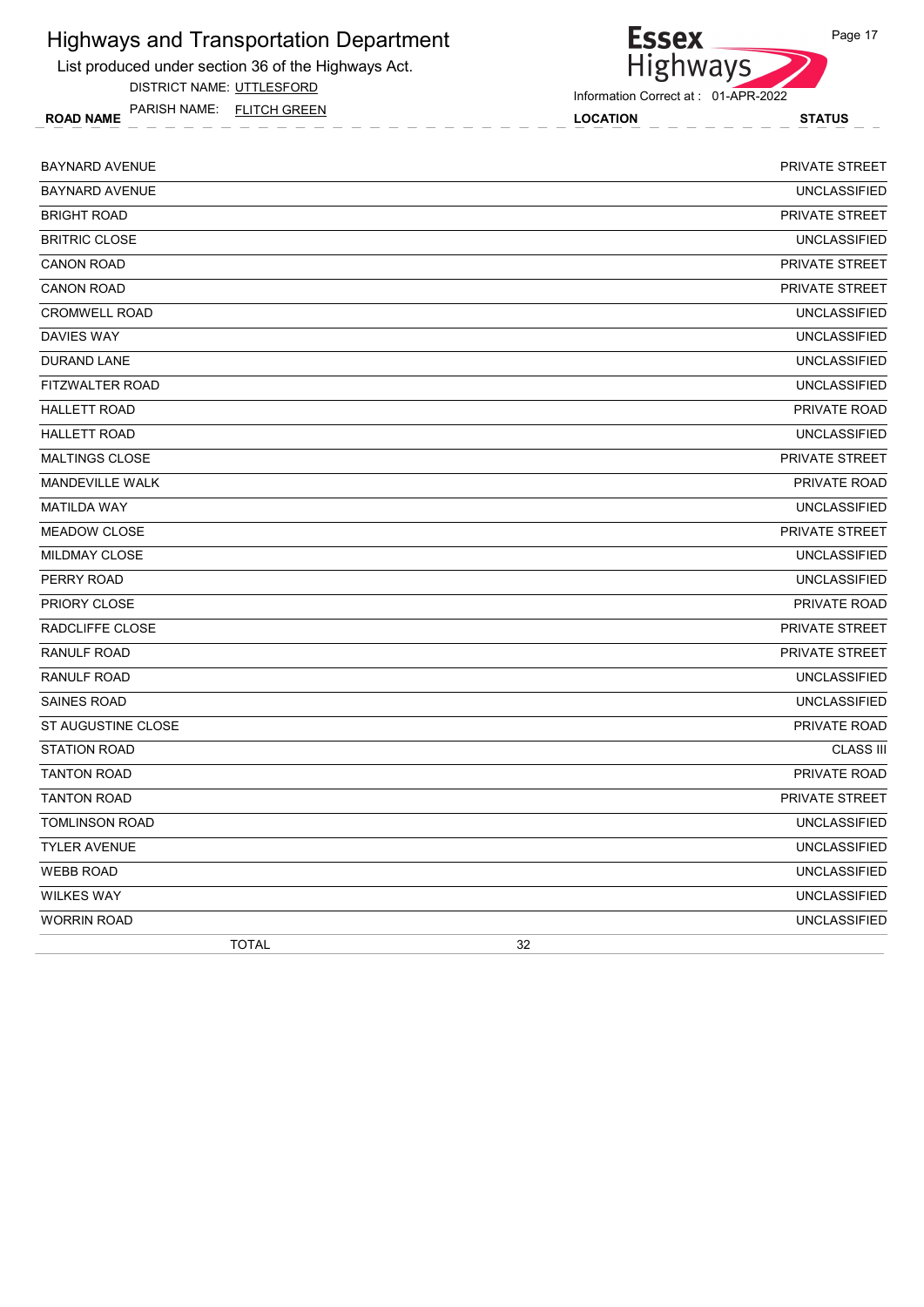List produced under section 36 of the Highways Act.

DISTRICT NAME: UTTLESFORD

ROAD NAME LOCATION STATUS PARISH NAME: GREAT CANFIELD



| <b>BACON END ROAD</b>      |              |    | UNCLASSIFIED        |
|----------------------------|--------------|----|---------------------|
| <b>BACONS FARM ROAD</b>    |              |    | <b>UNCLASSIFIED</b> |
| <b>BULLOCKS LANE</b>       |              |    | <b>UNCLASSIFIED</b> |
| CHERRY HILL LANE           |              |    | PRIVATE ROAD        |
| <b>CHURCH END</b>          |              |    | <b>UNCLASSIFIED</b> |
| <b>CRICKET LANE</b>        |              |    | <b>UNCLASSIFIED</b> |
| <b>CUCKOOS LANE</b>        |              |    | UNCLASSIFIED        |
| <b>GREAT CANFIELD ROAD</b> |              |    | <b>UNCLASSIFIED</b> |
| <b>GREEN STREET</b>        |              |    | <b>CLASS III</b>    |
| <b>MARSH FARM LANE</b>     |              |    | <b>UNCLASSIFIED</b> |
| TAKELEY PARK               |              |    | PRIVATE ROAD        |
| THE VALE LANE              |              |    | PRIVATE ROAD        |
| <b>WATER LANE</b>          |              |    | UNCLASSIFIED        |
|                            | <b>TOTAL</b> | 13 |                     |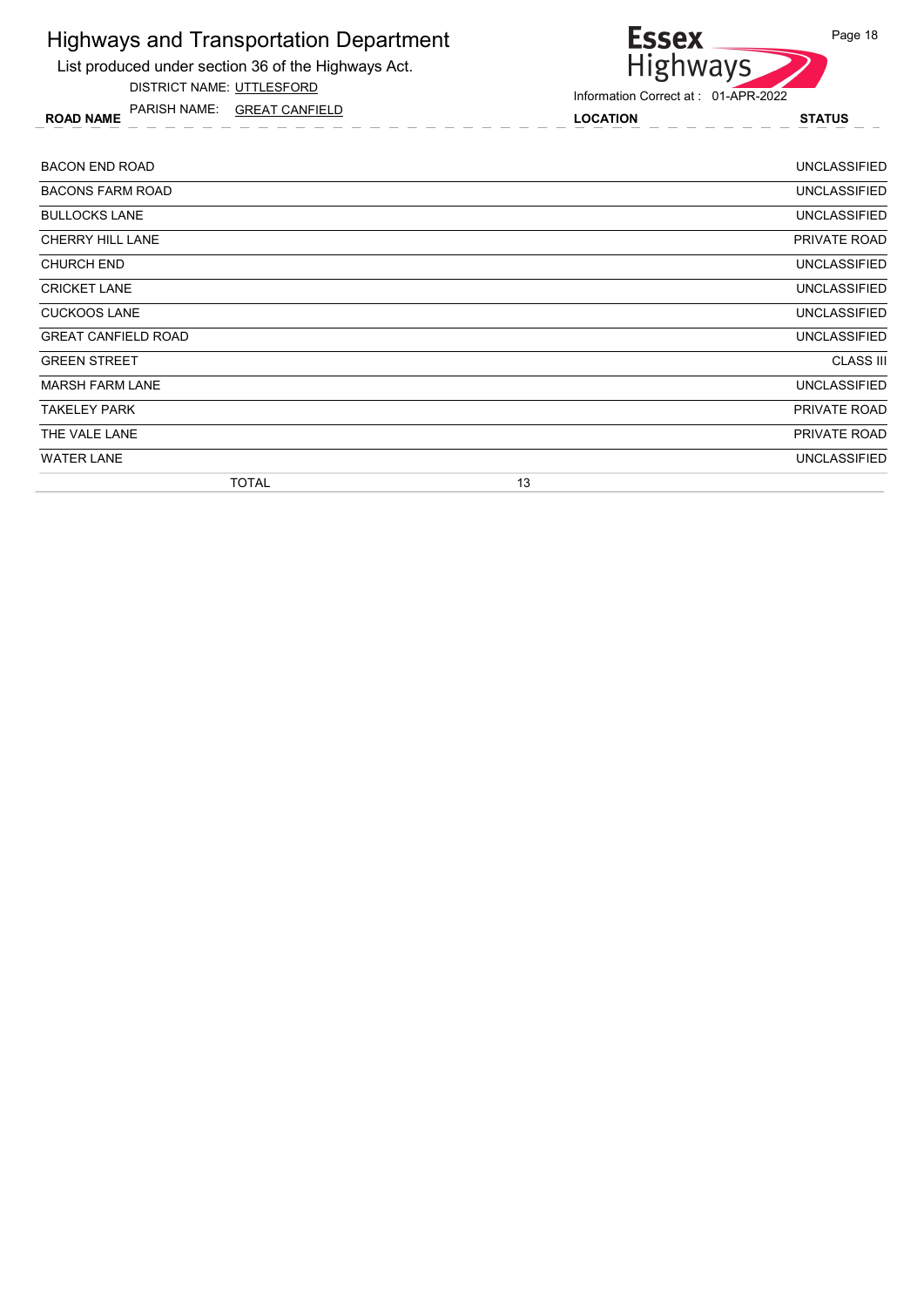List produced under section 36 of the Highways Act.

DISTRICT NAME: UTTLESFORD

ROAD NAME LOCATION STATUS PARISH NAME: GREAT CHESTERFORD



Information Correct at : 01-APR-2022

| <b>ASH GREEN</b>                                   |                     | <b>UNCLASSIFIED</b> |
|----------------------------------------------------|---------------------|---------------------|
| <b>BARTHOLOMEW CLOSE</b>                           |                     | <b>UNCLASSIFIED</b> |
| <b>BURTON WOOD LANE</b>                            |                     | <b>UNCLASSIFIED</b> |
| <b>CARMEL STREET</b>                               |                     | <b>UNCLASSIFIED</b> |
| <b>CARMEN STREET</b>                               |                     | <b>UNCLASSIFIED</b> |
| <b>CHURCH STREET</b>                               |                     | <b>UNCLASSIFIED</b> |
| <b>COW LANE</b>                                    |                     | <b>UNCLASSIFIED</b> |
| FIELD FARM DRIVE                                   | <b>STUMPS CROSS</b> | <b>UNCLASSIFIED</b> |
| <b>FOUR ACRES</b>                                  |                     | <b>UNCLASSIFIED</b> |
| <b>GRANTA CLOSE</b>                                |                     | <b>UNCLASSIFIED</b> |
| <b>HIGH STREET</b>                                 |                     | <b>UNCLASSIFIED</b> |
| <b>HYLL CLOSE</b>                                  |                     | <b>UNCLASSIFIED</b> |
| <b>ICKLETON ROAD</b>                               |                     | <b>CLASS III</b>    |
| <b>JACKSONS LANE</b>                               |                     | <b>UNCLASSIFIED</b> |
| <b>LONDON ROAD</b>                                 |                     | <b>B ROAD</b>       |
| M11 BETWEEN JUNCTIONS 8 AND 9                      |                     | <b>MOTORWAY</b>     |
| M11 NORTHBOUND TO A11                              | <b>STUMPS CROSS</b> | <b>MOTORWAY</b>     |
| M11 SOUTHBOUND FROM A11                            | STUMPS CROSS        | <b>MOTORWAY</b>     |
| <b>MANOR LANE</b>                                  |                     | <b>UNCLASSIFIED</b> |
| <b>MEADOW ROAD</b>                                 |                     | <b>UNCLASSIFIED</b> |
| NEWMARKET ROAD                                     |                     | <b>B ROAD</b>       |
| NORTHBOUND SLIP ROAD FROM M11 TO GREAT CHESTERFORD | <b>STUMPS CROSS</b> | <b>MOTORWAY</b>     |
| PARK ROAD                                          |                     | <b>UNCLASSIFIED</b> |
| PILGRIMS CLOSE                                     |                     | <b>UNCLASSIFIED</b> |
| ROOKERY CLOSE                                      |                     | <b>UNCLASSIFIED</b> |
| <b>ROSE LANE</b>                                   |                     | <b>UNCLASSIFIED</b> |
| <b>SCHOOL STREET</b>                               |                     | <b>UNCLASSIFIED</b> |
| <b>SOUTH STREET</b>                                |                     | <b>UNCLASSIFIED</b> |
| SOUTHBOUND SLIP ROAD FROM A11 TO GREAT CHESTERFORD | <b>STUMPS CROSS</b> | A ROAD              |
| SOUTHBOUND SLIP ROAD FROM GREAT CHESTERFORD TO M11 | <b>STUMPS CROSS</b> | <b>MOTORWAY</b>     |
| <b>SPENCER ROAD</b>                                |                     | <b>UNCLASSIFIED</b> |
| STANLEY ROAD                                       |                     | <b>UNCLASSIFIED</b> |
| THE ELMS                                           |                     | <b>UNCLASSIFIED</b> |
| THE WILLOWS                                        |                     | <b>UNCLASSIFIED</b> |
| <b>WAKEFIELD CLOSE</b>                             |                     | <b>UNCLASSIFIED</b> |
| <b>WALDEN ROAD</b>                                 | <b>STUMPS CROSS</b> | <b>B ROAD</b>       |
| WALDEN ROAD ROUNDABOUT EAST                        | <b>STUMPS CROSS</b> | <b>B ROAD</b>       |
| WALDEN ROAD ROUNDABOUT WEST                        | <b>STUMPS CROSS</b> | <b>B ROAD</b>       |
| <b>TOTAL</b>                                       | 38                  |                     |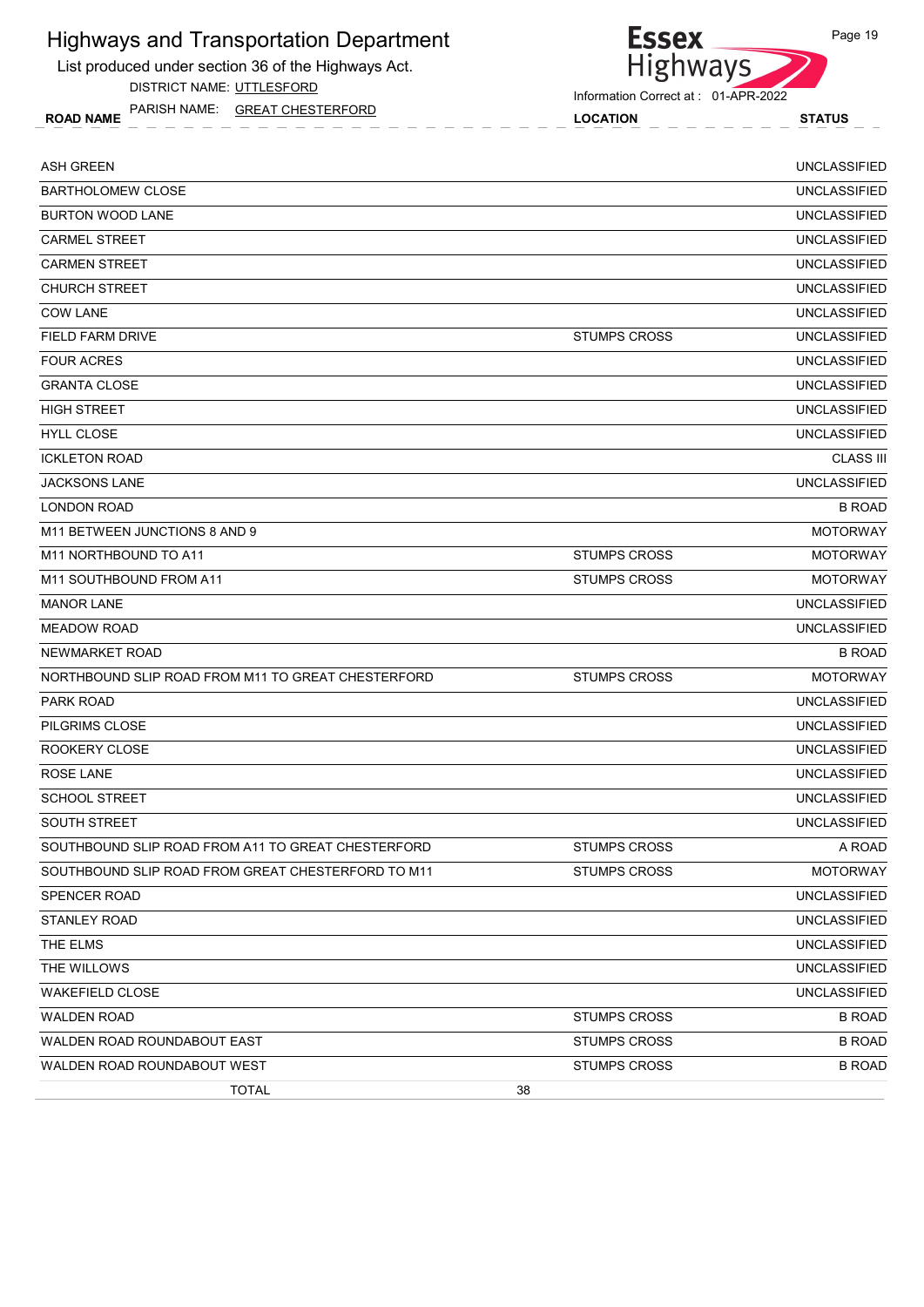List produced under section 36 of the Highways Act.

DISTRICT NAME: UTTLESFORD

ROAD NAME LOCATION STATUS PARISH NAME: GREAT DUNMOW

| <b>Essex</b>                        |  |
|-------------------------------------|--|
| Highways                            |  |
| Information Correct at: 01-APR-2022 |  |

| <b>ACACIA DRIVE</b>               |                    | <b>UNCLASSIFIED</b> |
|-----------------------------------|--------------------|---------------------|
| <b>ALGAR CLOSE</b>                |                    | <b>UNCLASSIFIED</b> |
| <b>ALMOND ROAD</b>                |                    | <b>UNCLASSIFIED</b> |
| <b>ALMOND ROAD</b>                |                    | PRIVATE STREET      |
| ANGEL LANE                        |                    | <b>UNCLASSIFIED</b> |
| <b>ASH GROVE</b>                  | <b>LUKINS MEAD</b> | <b>UNCLASSIFIED</b> |
| <b>ASHFIELD CLOSE</b>             |                    | <b>UNCLASSIFIED</b> |
| <b>BANKS COURT</b>                |                    | <b>UNCLASSIFIED</b> |
| <b>BARBERRY PATH</b>              |                    | <b>UNCLASSIFIED</b> |
| <b>BARLEY LANE</b>                |                    | <b>UNCLASSIFIED</b> |
| <b>BARNETSON COURT</b>            |                    | PRIVATE ROAD        |
| <b>BEAUMONT HILL</b>              |                    | <b>B ROAD</b>       |
| <b>BERBICE LANE</b>               |                    | <b>UNCLASSIFIED</b> |
| <b>BIGODS LANE</b>                |                    | <b>UNCLASSIFIED</b> |
| <b>BIRCH ROAD</b>                 |                    | <b>UNCLASSIFIED</b> |
| <b>BOYES CROFT</b>                |                    | PRIVATE ROAD        |
| <b>BRADLEY CLOSE</b>              |                    | <b>UNCLASSIFIED</b> |
| <b>BRAINTREE ROAD</b>             |                    | <b>CLASS III</b>    |
| <b>BRAINTREE ROAD</b>             |                    | <b>UNCLASSIFIED</b> |
| <b>BRAINTREE ROAD</b>             |                    | A ROAD              |
| <b>BRIAR ROAD</b>                 |                    | PRIVATE ROAD        |
| <b>BRICK KILN DRIVE</b>           |                    | PRIVATE ROAD        |
| <b>BUCKTHORN ROAD</b>             |                    | <b>UNCLASSIFIED</b> |
| <b>BUTTERCUP WAY</b>              |                    | PRIVATE ROAD        |
| <b>BUTTLEYS LANE</b>              |                    | <b>UNCLASSIFIED</b> |
| <b>CASTLEDEN WAY</b>              |                    | <b>UNCLASSIFIED</b> |
| CEDAR CLOSE                       |                    | <b>UNCLASSIFIED</b> |
| <b>CEDAR CLOSE</b>                |                    | PRIVATE ROAD        |
| <b>CHELMER DRIVE</b>              |                    | <b>UNCLASSIFIED</b> |
| CHELMSFORD HOUSE                  |                    | PRIVATE ROAD        |
| CHELMSFORD ROAD                   |                    | <b>CLASS III</b>    |
| CHELMSFORD ROAD                   |                    | <b>B ROAD</b>       |
| CHELMSFORD ROAD                   |                    | A ROAD              |
| CHELMSFORD ROAD INDUSTRIAL ESTATE |                    | <b>UNCLASSIFIED</b> |
| <b>CHEQUERS LANE</b>              |                    | <b>UNCLASSIFIED</b> |
| <b>CHERRY CRESCENT</b>            |                    | <b>UNCLASSIFIED</b> |
| CHESTNUT VIEW                     |                    | <b>UNCLASSIFIED</b> |
| <b>CHURCH END</b>                 |                    | <b>B ROAD</b>       |
| <b>CHURCH GARDENS</b>             |                    | <b>UNCLASSIFIED</b> |
| <b>CHURCH STREET</b>              |                    | <b>B ROAD</b>       |
| <b>CHURCH STREET</b>              |                    | <b>UNCLASSIFIED</b> |
| <b>CLAPTON HALL LANE</b>          |                    | <b>UNCLASSIFIED</b> |
| <b>CONIFER WAY</b>                |                    | <b>UNCLASSIFIED</b> |
| COPPICE CLOSE                     |                    | <b>UNCLASSIFIED</b> |
| CORNFLOWER ROAD                   |                    | PRIVATE ROAD        |
| COUNTING HOUSE LANE               |                    | <b>UNCLASSIFIED</b> |
|                                   |                    |                     |

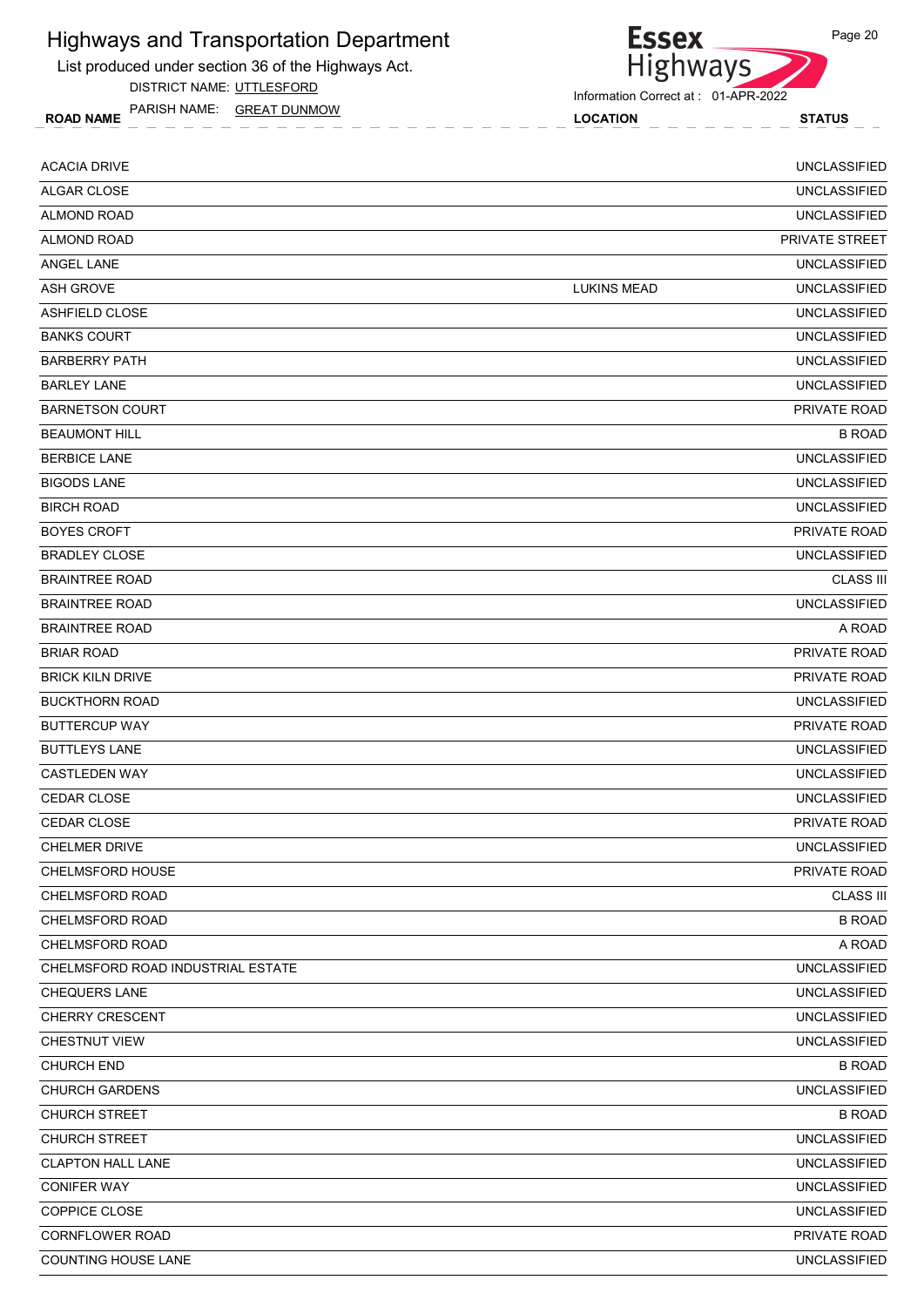List produced under section 36 of the Highways Act.

DISTRICT NAME: UTTLESFORD

ROAD NAME LOCATION STATUS PARISH NAME: GREAT DUNMOW

Highways Information Correct at : 01-APR-2022

| <b>CRAYFIELDS</b>             |                    | <b>UNCLASSIFIED</b>   |
|-------------------------------|--------------------|-----------------------|
| <b>CROFT COURT</b>            |                    | PRIVATE ROAD          |
| <b>CYPRESS COURT</b>          |                    | <b>UNCLASSIFIED</b>   |
| DAVID WRIGHT CLOSE            |                    | PRIVATE ROAD          |
| <b>DOVES LANE</b>             |                    | <b>UNCLASSIFIED</b>   |
| DOWNS CRESCENT                |                    | PRIVATE ROAD          |
| <b>DUNMOW BYPASS</b>          |                    | A ROAD                |
| <b>DUNMOW ROAD</b>            |                    | <b>B ROAD</b>         |
| <b>ELM ROAD</b>               |                    | PRIVATE ROAD          |
| <b>ELM ROAD</b>               |                    | PRIVATE STREET        |
| <b>ELM ROAD</b>               |                    | <b>UNCLASSIFIED</b>   |
| <b>EMBLEMS</b>                |                    | <b>UNCLASSIFIED</b>   |
| <b>FAIRMEAD DRIVE</b>         |                    | PRIVATE STREET        |
| <b>FARM CLOSE</b>             |                    | PRIVATE ROAD          |
| FITZWALTER PLACE              |                    | <b>PRIVATE ROAD</b>   |
| FLITCH INDUSTRIAL ESTATE ROAD |                    | <b>PRIVATE ROAD</b>   |
| <b>FLITCH LANE</b>            |                    | <b>UNCLASSIFIED</b>   |
| <b>GIBBONS COURT</b>          |                    | <b>UNCLASSIFIED</b>   |
| <b>GODFREY WAY</b>            |                    | <b>UNCLASSIFIED</b>   |
| <b>GRANARY COURT</b>          |                    | PRIVATE ROAD          |
| <b>GREENWAY GARDENS</b>       |                    | <b>PRIVATE STREET</b> |
| <b>GUELDER ROSE</b>           |                    | PRIVATE ROAD          |
| <b>HARRIS GREEN</b>           |                    | <b>UNCLASSIFIED</b>   |
| <b>HASLERS LANE</b>           |                    | <b>PRIVATE ROAD</b>   |
| <b>HASLERS LANE</b>           |                    | <b>UNCLASSIFIED</b>   |
| <b>HAWTHORN WAY</b>           |                    | <b>UNCLASSIFIED</b>   |
| <b>HAWTHORN WAY</b>           |                    | PRIVATE ROAD          |
| <b>HAZEL CLOSE</b>            |                    | <b>UNCLASSIFIED</b>   |
| <b>HEDGEROW GROVE</b>         |                    | <b>PRIVATE STREET</b> |
| HEYWOOD LANE                  | <b>LUKINS MEAD</b> | <b>UNCLASSIFIED</b>   |
| HIBBERT DRIVE                 |                    | <b>UNCLASSIFIED</b>   |
| <b>HIGH FIELDS</b>            |                    | <b>UNCLASSIFIED</b>   |
| <b>HIGH MEADOW</b>            |                    | <b>UNCLASSIFIED</b>   |
| <b>HIGH STILE</b>             |                    | <b>UNCLASSIFIED</b>   |
| <b>HIGH STREET</b>            |                    | <b>B ROAD</b>         |
| HOLLY CLOSE                   |                    | <b>UNCLASSIFIED</b>   |
| <b>HOLM DRIVE</b>             |                    | <b>UNCLASSIFIED</b>   |
| HOMELYE CHASE                 |                    | <b>UNCLASSIFIED</b>   |
| <b>JUBILEE COURT</b>          |                    | <b>UNCLASSIFIED</b>   |
| JUNIPER COURT                 |                    | <b>UNCLASSIFIED</b>   |
| <b>KERRIDGE CLOSE</b>         |                    | PRIVATE ROAD          |
| <b>KERRIDGE CLOSE</b>         |                    | <b>UNCLASSIFIED</b>   |
| KINGCUP PLACE                 |                    | PRIVATE ROAD          |
| <b>KNIGHTS WAY</b>            |                    | <b>UNCLASSIFIED</b>   |
| LABURNHAM ROAD                |                    | <b>UNCLASSIFIED</b>   |
| <b>LARCH WAY</b>              |                    | <b>UNCLASSIFIED</b>   |
|                               |                    |                       |



**Essex**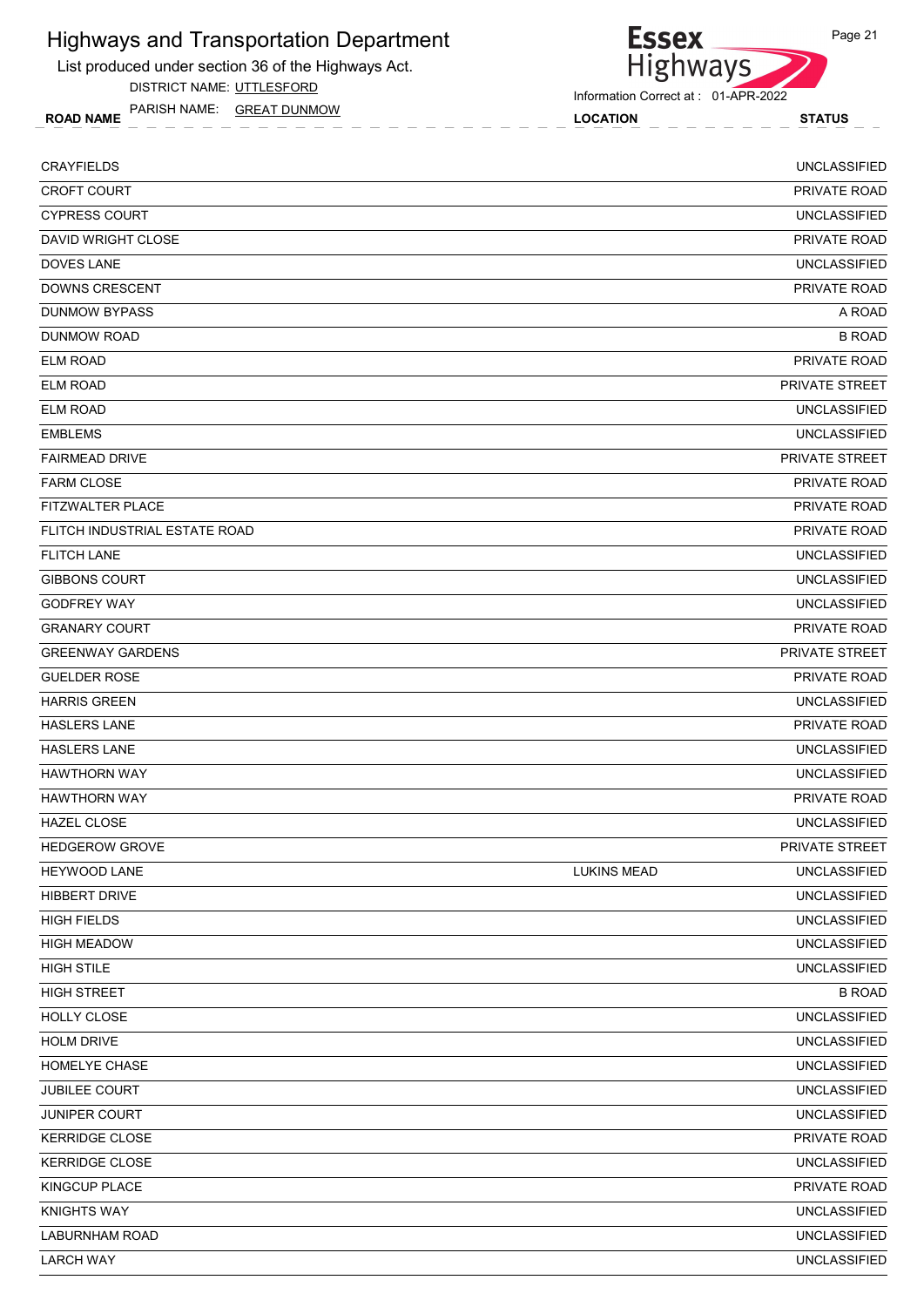List produced under section 36 of the Highways Act.

DISTRICT NAME: UTTLESFORD

ROAD NAME LOCATION STATUS PARISH NAME: GREAT DUNMOW



Information Correct at : 01-APR-2022

| <b>LAUREL DRIVE</b>        |                    | <b>UNCLASSIFIED</b> |
|----------------------------|--------------------|---------------------|
| LIME TREE HILL             |                    | <b>B ROAD</b>       |
| LOWER MILL FIELD           |                    | <b>UNCLASSIFIED</b> |
| <b>LUKINS DRIVE</b>        | <b>LUKINS MEAD</b> | <b>UNCLASSIFIED</b> |
| LUKINS MEAD ROUNDABOUT     |                    | <b>B ROAD</b>       |
| <b>MAPLE WAY</b>           |                    | <b>UNCLASSIFIED</b> |
| <b>MARKET PLACE</b>        |                    | <b>B ROAD</b>       |
| <b>MAYNARD CLOSE</b>       |                    | <b>UNCLASSIFIED</b> |
| <b>MERCIA ROAD</b>         |                    | <b>UNCLASSIFIED</b> |
| <b>MILL LANE</b>           |                    | <b>UNCLASSIFIED</b> |
| <b>MILLERS CROFT</b>       |                    | <b>UNCLASSIFIED</b> |
| <b>MOUNTAINS FARM ROAD</b> |                    | <b>UNCLASSIFIED</b> |
| <b>NEW STREET</b>          |                    | <b>UNCLASSIFIED</b> |
| <b>NEW STREET</b>          |                    | PRIVATE ROAD        |
| <b>NEW STREET FIELDS</b>   |                    | <b>PRIVATE ROAD</b> |
| NEW STREET PASSAGE         |                    | <b>FOOTPATH</b>     |
| <b>NEWTON GREEN</b>        |                    | <b>UNCLASSIFIED</b> |
| <b>NEWTON HALL CHASE</b>   |                    | <b>PRIVATE ROAD</b> |
| <b>NEWTON VILLAS</b>       |                    | PRIVATE ROAD        |
| <b>NORMANSFIELD</b>        |                    | <b>UNCLASSIFIED</b> |
| NORTH STREET               |                    | <b>B ROAD</b>       |
| <b>NURSERY RISE</b>        | <b>LUKINS MEAD</b> | <b>UNCLASSIFIED</b> |
| OAK INDUSTRIAL ESTATE      |                    | <b>UNCLASSIFIED</b> |
| OAKROYD AVENUE             |                    | <b>UNCLASSIFIED</b> |
| OLIVESWOOD ROAD            | <b>LUKINS MEAD</b> | <b>UNCLASSIFIED</b> |
| <b>ONGAR ROAD</b>          |                    | <b>B ROAD</b>       |
| PARSONAGE DOWNS            |                    | <b>UNCLASSIFIED</b> |
| PARSONAGE FARM             |                    | <b>UNCLASSIFIED</b> |
| PHARISEE GREEN             |                    | <b>UNCLASSIFIED</b> |
| PHILPOT END LANE           |                    | <b>UNCLASSIFIED</b> |
| PINE AVENUE                |                    | <b>UNCLASSIFIED</b> |
| POOL ROAD                  |                    | <b>UNCLASSIFIED</b> |
| RANDALL CLOSE              |                    | <b>UNCLASSIFIED</b> |
| <b>RIDLEY WOOD LANE</b>    |                    | <b>UNCLASSIFIED</b> |
| <b>RIVERSIDE</b>           |                    | <b>UNCLASSIFIED</b> |
| ROSEMARY CLOSE             |                    | UNCLASSIFIED        |
| ROSEMARY CRESCENT          |                    | PRIVATE ROAD        |
| ROSEMARY LANE              |                    | <b>CLASS III</b>    |
| <b>ROWAN WAY</b>           |                    | <b>UNCLASSIFIED</b> |
| <b>SCHOOL ROAD</b>         | PARSONAGE DOWNS    | <b>UNCLASSIFIED</b> |
| SNOWBERRY ROAD             |                    | PRIVATE STREET      |
| SOUTHVIEW                  |                    | <b>UNCLASSIFIED</b> |
| SPRINGFIELDS               |                    | <b>UNCLASSIFIED</b> |
| <b>SPRUCE AVENUE</b>       |                    | <b>UNCLASSIFIED</b> |
| ST EDMUNDS CROFT           |                    | PRIVATE ROAD        |
| ST EDMUNDS FIELDS          |                    | <b>UNCLASSIFIED</b> |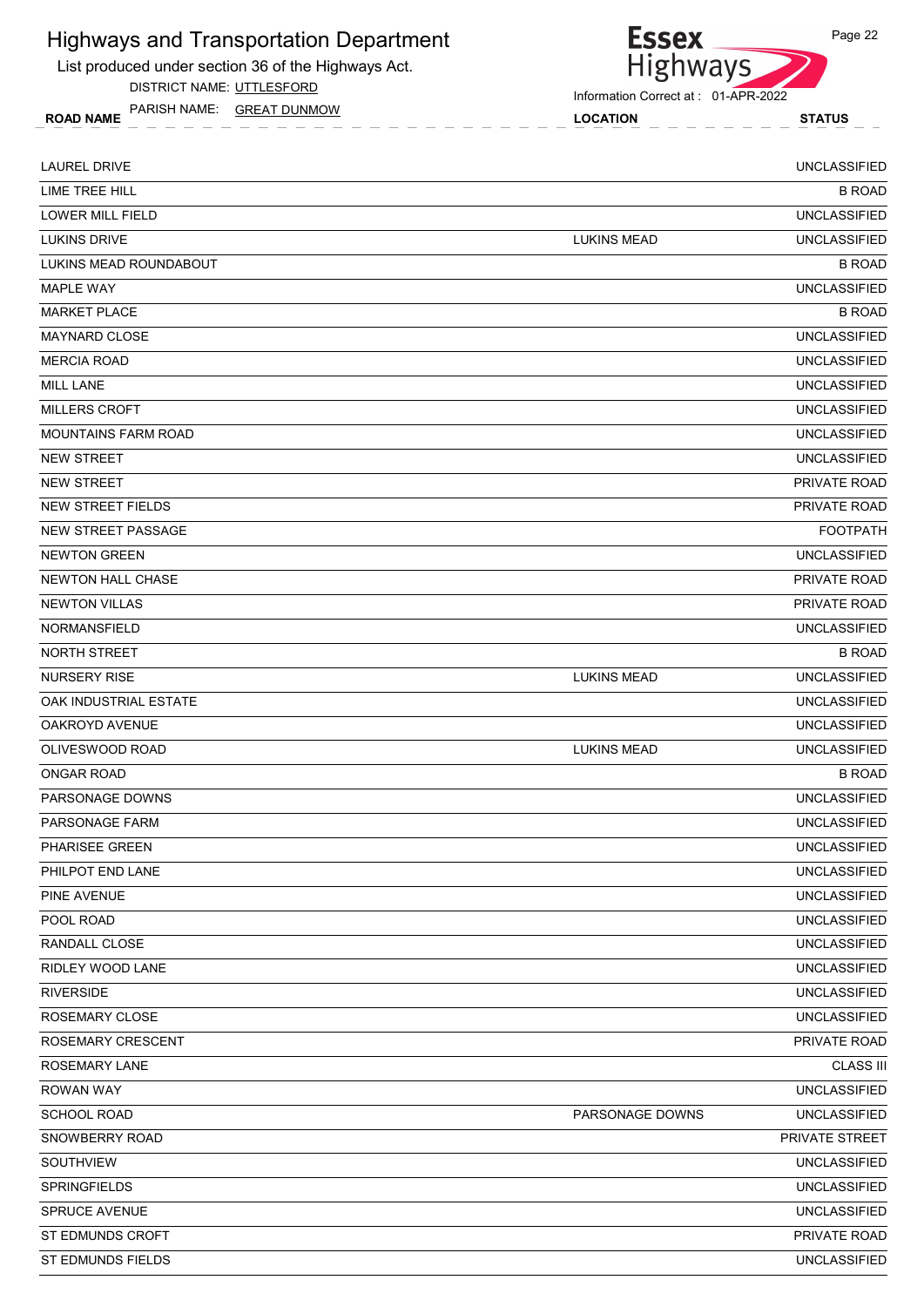List produced under section 36 of the Highways Act.

DISTRICT NAME: UTTLESFORD

ROAD NAME LOCATION STATUS PARISH NAME: GREAT DUNMOW

| <b>ST EDMUNDS LANE</b>  | <b>UNCLASSIFIED</b> |
|-------------------------|---------------------|
| <b>STACY COURT</b>      | <b>UNCLASSIFIED</b> |
| <b>STANDRUMS</b>        | <b>UNCLASSIFIED</b> |
| <b>STAR LANE</b>        | <b>UNCLASSIFIED</b> |
| <b>STATION ROAD</b>     | <b>UNCLASSIFIED</b> |
| STORTFORD ROAD          | <b>CLASS III</b>    |
| STORTFORD ROAD          | PRIVATE ROAD        |
| STORTFORD ROAD          | A ROAD              |
| STORTFORD ROAD          | <b>UNCLASSIFIED</b> |
| <b>SUN BANK</b>         | <b>UNCLASSIFIED</b> |
| <b>TENTERFIELDS</b>     | <b>UNCLASSIFIED</b> |
| THE AVENUE              | <b>UNCLASSIFIED</b> |
| THE BROADWAY            | <b>B ROAD</b>       |
| THE CAUSEWAY            | <b>B ROAD</b>       |
| THE DELL                | <b>UNCLASSIFIED</b> |
| THE DOWNS               | <b>UNCLASSIFIED</b> |
| THE DOWNS               | <b>CLASS III</b>    |
| THE MALTINGS            | <b>UNCLASSIFIED</b> |
| THE MEAD                | <b>UNCLASSIFIED</b> |
| THE POPLARS             | <b>UNCLASSIFIED</b> |
| UPPER MILL FIELD        | <b>UNCLASSIFIED</b> |
| <b>VENMORE DRIVE</b>    | <b>UNCLASSIFIED</b> |
| <b>WALDGROOMS</b>       | <b>UNCLASSIFIED</b> |
| <b>WALNUT WALK</b>      | <b>UNCLASSIFIED</b> |
| <b>WARDER CLOSE</b>     | <b>UNCLASSIFIED</b> |
| <b>WARNERS</b>          | <b>UNCLASSIFIED</b> |
| <b>WARREN CLOSE</b>     | <b>UNCLASSIFIED</b> |
| <b>WATERY LANE</b>      | <b>UNCLASSIFIED</b> |
| <b>WEAVERS CLOSE</b>    | <b>UNCLASSIFIED</b> |
| WHITE HART WAY          | <b>UNCLASSIFIED</b> |
| WHITE STREET            | <b>UNCLASSIFIED</b> |
| <b>WILLOW ROAD</b>      | <b>UNCLASSIFIED</b> |
| WINDMILL CLOSE          | <b>UNCLASSIFIED</b> |
| WOODLANDS PARK DRIVE    | PRIVATE STREET      |
| WOODLANDS PARK DRIVE    | UNCLASSIFIED        |
| WOODLANDS PARK DRIVE    | PRIVATE ROAD        |
| WOODSIDE WAY            | <b>B ROAD</b>       |
| WOODSIDE WAY ROUNDABOUT | <b>UNCLASSIFIED</b> |
| WOODVIEW ROAD           | <b>UNCLASSIFIED</b> |
| <b>TOTAL</b><br>177     |                     |

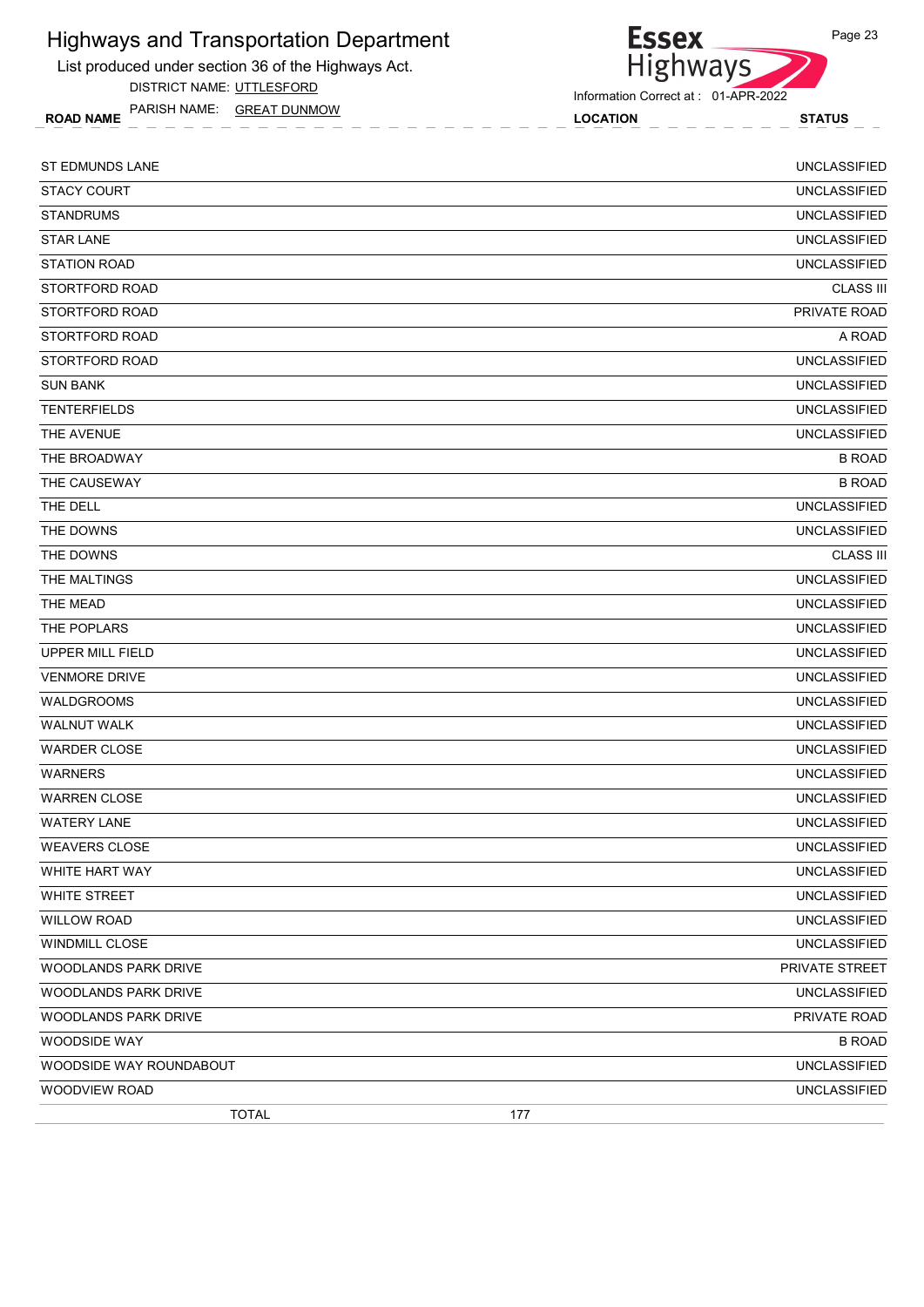List produced under section 36 of the Highways Act.

DISTRICT NAME: UTTLESFORD

ROAD NAME LOCATION STATUS PARISH NAME: GREAT EASTON

# Highways

Information Correct at : 01-APR-2022

**Essex** 

| <b>ABBEY VIEW</b>         |    | <b>UNCLASSIFIED</b> |
|---------------------------|----|---------------------|
| ANDREWS FARM LANE         |    | <b>UNCLASSIFIED</b> |
| <b>BREACH LANE</b>        |    | <b>UNCLASSIFIED</b> |
| <b>BROCKS MEAD</b>        |    | <b>UNCLASSIFIED</b> |
| <b>BUSH FARM LANE</b>     |    | <b>UNCLASSIFIED</b> |
| DOVEHOUSE FARM ROAD       |    | <b>UNCLASSIFIED</b> |
| <b>DUCK STREET</b>        |    | <b>CLASS III</b>    |
| DUNMOW ROAD               |    | <b>B ROAD</b>       |
| DUTON HILL ROAD           |    | <b>CLASS III</b>    |
| <b>GALLOWS GREEN ROAD</b> |    | <b>CLASS III</b>    |
| MILL END GREEN ROAD       |    | <b>CLASS III</b>    |
| REBECCA MEAD              |    | <b>UNCLASSIFIED</b> |
| <b>SCHOOL VILLAS</b>      |    | PRIVATE ROAD        |
| THE ENDWAY                |    | <b>UNCLASSIFIED</b> |
| <b>WATER LANE</b>         |    | <b>UNCLASSIFIED</b> |
| <b>TOTAL</b>              | 15 |                     |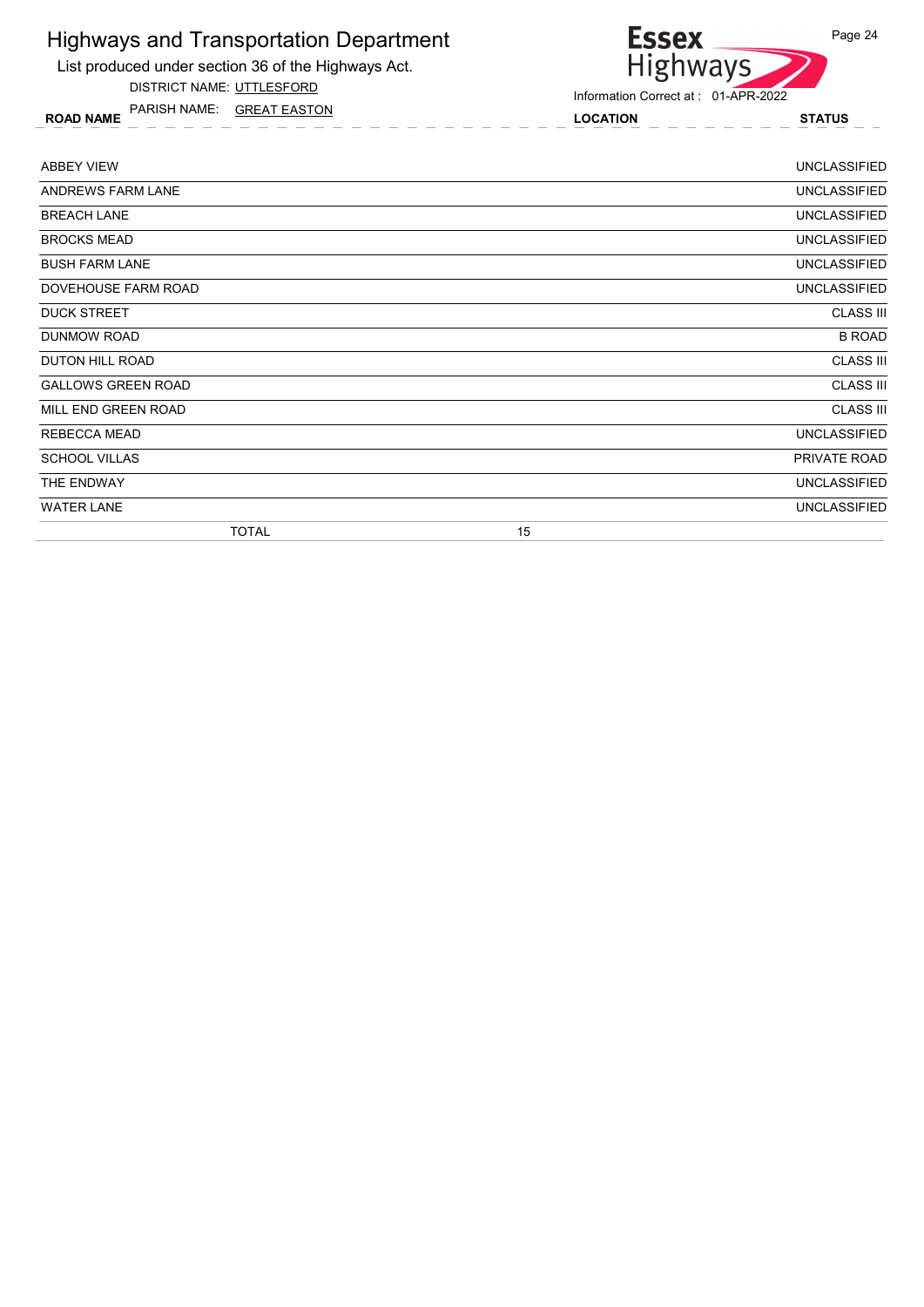List produced under section 36 of the Highways Act.

DISTRICT NAME: UTTLESFORD

ROAD NAME LOCATION STATUS PARISH NAME: GREAT HALLINGBURY



| <b>TOTAL</b>                           | 23                      |                     |
|----------------------------------------|-------------------------|---------------------|
| <b>WOODSIDE GREEN</b>                  | <b>WOODSIDE GREEN</b>   | <b>UNCLASSIFIED</b> |
| <b>WEST LODGE DRIVE</b>                |                         | <b>UNCLASSIFIED</b> |
| <b>THREMHALL AVENUE</b>                | <b>STANSTED AIRPORT</b> | A ROAD              |
| THE STREET                             |                         | <b>CLASS III</b>    |
| THE STREET                             |                         | <b>UNCLASSIFIED</b> |
| THE GROVE                              |                         | <b>UNCLASSIFIED</b> |
| SOUTHBOUND SLIP FROM BISHOPS STORTFORD |                         | <b>MOTORWAY</b>     |
| NORTHBOUND SLIP TO BISHOPS STORTFORD   |                         | <b>MOTORWAY</b>     |
| <b>NEW BARN LANE</b>                   |                         | <b>UNCLASSIFIED</b> |
| <b>MEAD FIELD DRIVE</b>                |                         | PRIVATE ROAD        |
| M11 FLYOVER                            |                         | A ROAD              |
| M11 BETWEEN JUNCTIONS 7 AND 8          |                         | <b>MOTORWAY</b>     |
| <b>JENKINS LANE</b>                    |                         | <b>UNCLASSIFIED</b> |
| <b>HOWE GREEN ROAD</b>                 |                         | <b>CLASS III</b>    |
| <b>HALLINGBURY ROAD</b>                |                         | A ROAD              |
| <b>GREEN LANE</b>                      |                         | <b>UNCLASSIFIED</b> |
| <b>GOOSE LANE</b>                      | <b>WOODSIDE GREEN</b>   | <b>UNCLASSIFIED</b> |
| <b>COPTHALL CLOSE</b>                  |                         | PRIVATE ROAD        |
| <b>CHURCH ROAD</b>                     |                         | <b>CLASS III</b>    |
| <b>CHURCH LANE</b>                     |                         | <b>UNCLASSIFIED</b> |
| <b>BEDLARS GREEN ROAD</b>              | <b>START HILL</b>       | <b>CLASS III</b>    |
| <b>BEDLARS GREEN ROAD</b>              | <b>TILE KILN GREEN</b>  | <b>CLASS III</b>    |
| <b>BEDLARS GREEN LANE</b>              |                         | <b>UNCLASSIFIED</b> |
|                                        |                         |                     |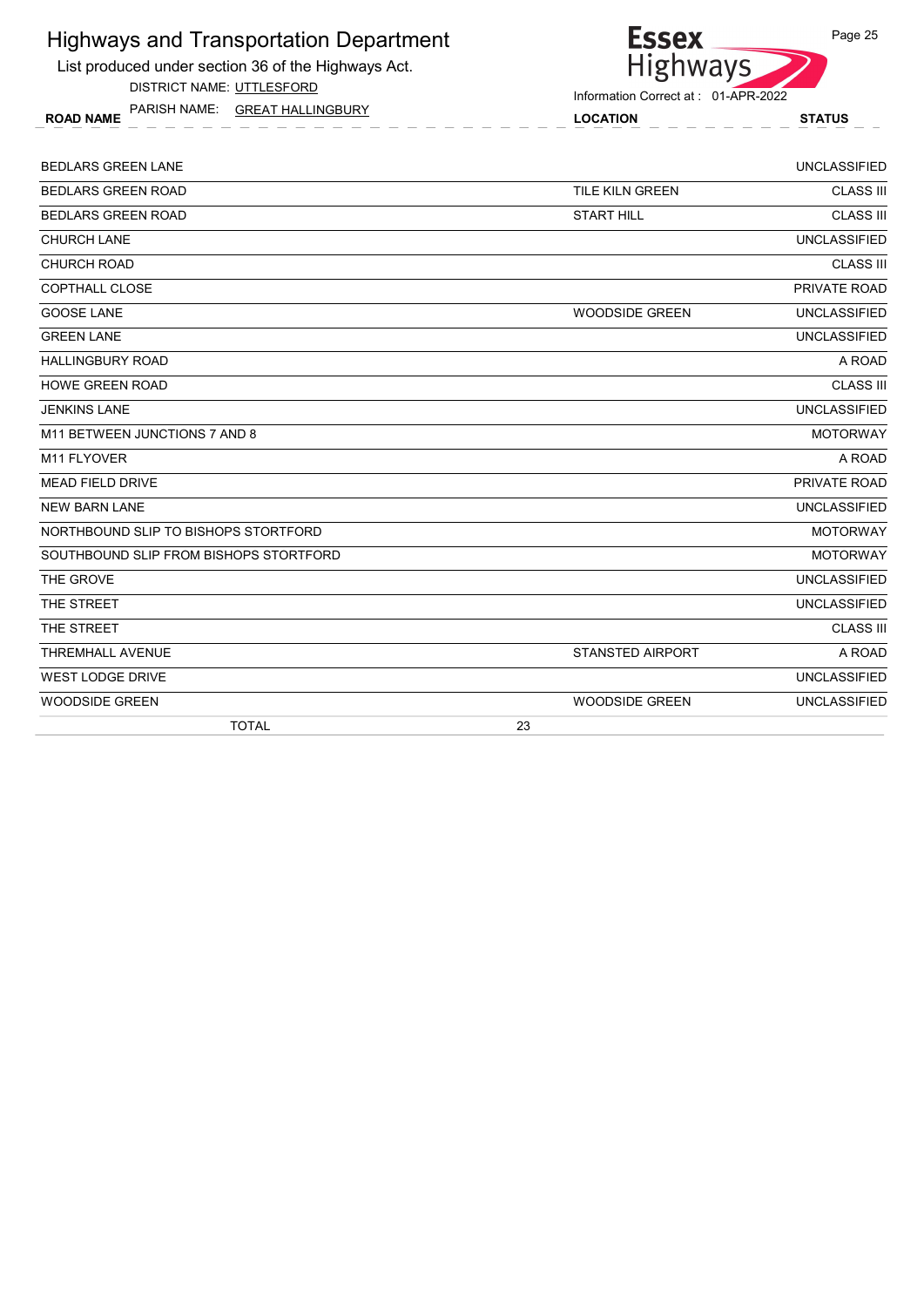List produced under section 36 of the Highways Act.

DISTRICT NAME: UTTLESFORD

ROAD NAME LOCATION STATUS PARISH NAME: GREAT SAMPFORD



| <b>CALTHORPES LANE</b>     | <b>UNCLASSIFIED</b> |
|----------------------------|---------------------|
| <b>CHURCH LANE</b>         | <b>UNCLASSIFIED</b> |
| <b>FREE ROBERTS</b>        | <b>UNCLASSIFIED</b> |
| <b>GIFFORDS FARM LANE</b>  | <b>UNCLASSIFIED</b> |
| <b>GREAT SAMPFORD ROAD</b> | <b>CLASS III</b>    |
| <b>HILL ROAD</b>           | <b>B ROAD</b>       |
| <b>HOMEBRIDGE</b>          | <b>UNCLASSIFIED</b> |
| <b>HOWE LANE</b>           | <b>UNCLASSIFIED</b> |
| MOOR END ROAD              | <b>B ROAD</b>       |
| PARSONAGE FARM LANE        | <b>UNCLASSIFIED</b> |
| SPARE PENNY LANE NORTH     | <b>BYWAY</b>        |
| SPARE PENNY LANE SOUTH     | <b>UNCLASSIFIED</b> |
| <b>SPARROWS HALL LANE</b>  | <b>UNCLASSIFIED</b> |
| <b>TINDON END</b>          | <b>UNCLASSIFIED</b> |
| <b>WALDEN ROAD</b>         | <b>B ROAD</b>       |
| <b>WILLETTS FIELD</b>      | <b>UNCLASSIFIED</b> |
| <b>TOTAL</b>               | 16                  |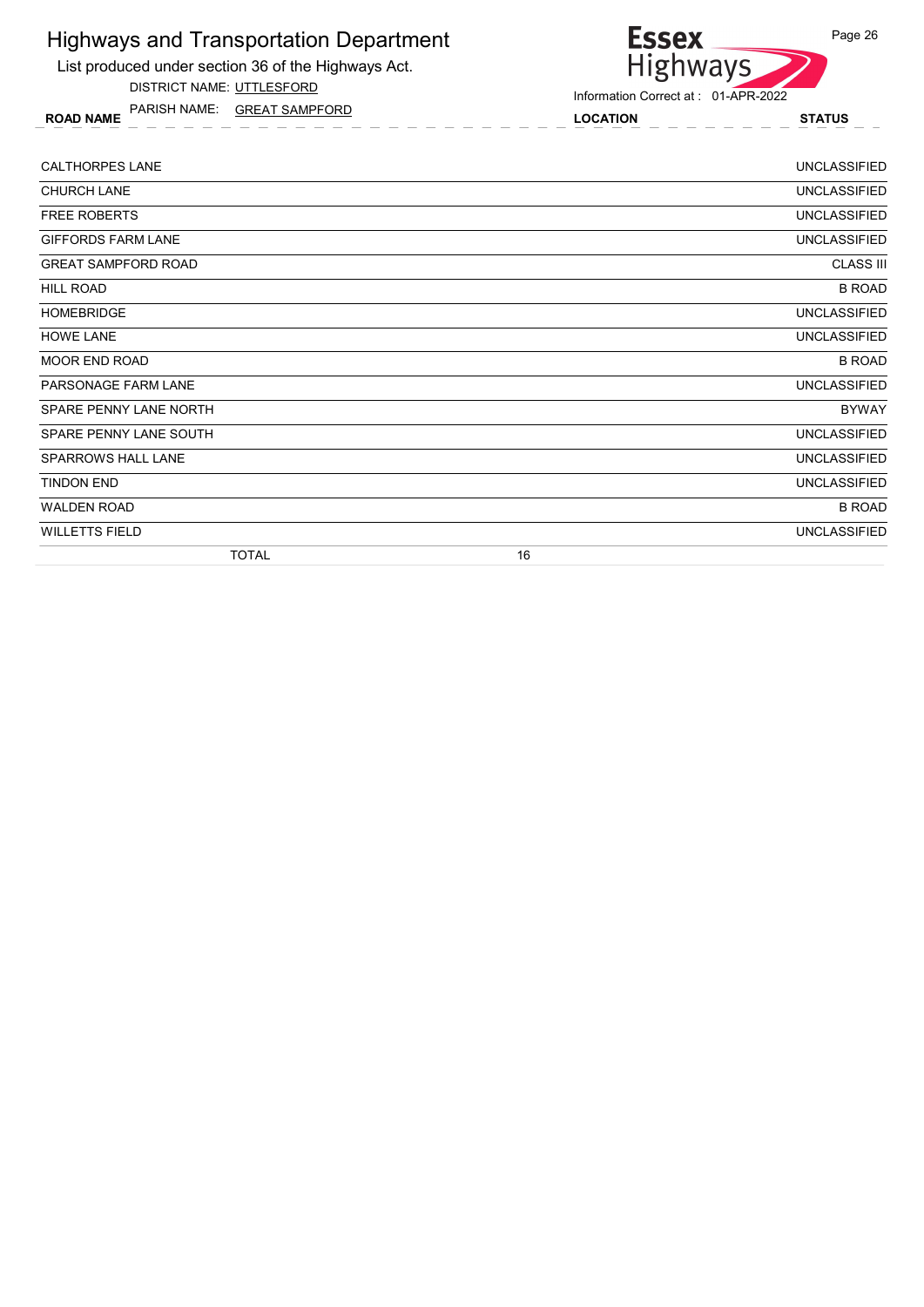

DISTRICT NAME: UTTLESFORD

ROAD NAME LOCATION STATUS PARISH NAME: HADSTOCK



| <b>BACK HILL</b>       | <b>UNCLASSIFIED</b> |
|------------------------|---------------------|
| <b>BARTLOW ROAD</b>    | <b>CLASS III</b>    |
| <b>BILBERRY END</b>    | PRIVATE ROAD        |
| <b>BILBERRY LANE</b>   | <b>PRIVATE ROAD</b> |
| <b>BOWSERS LANE</b>    | <b>UNCLASSIFIED</b> |
| <b>CHURCH PATH</b>     | <b>UNCLASSIFIED</b> |
| <b>LINTON ROAD</b>     | <b>B ROAD</b>       |
| <b>MOULES LANE</b>     | <b>UNCLASSIFIED</b> |
| <b>ORCHARD PIGHTLE</b> | PRIVATE ROAD        |
| <b>WALDEN ROAD</b>     | <b>B ROAD</b>       |
| <b>TOTAL</b>           | 10                  |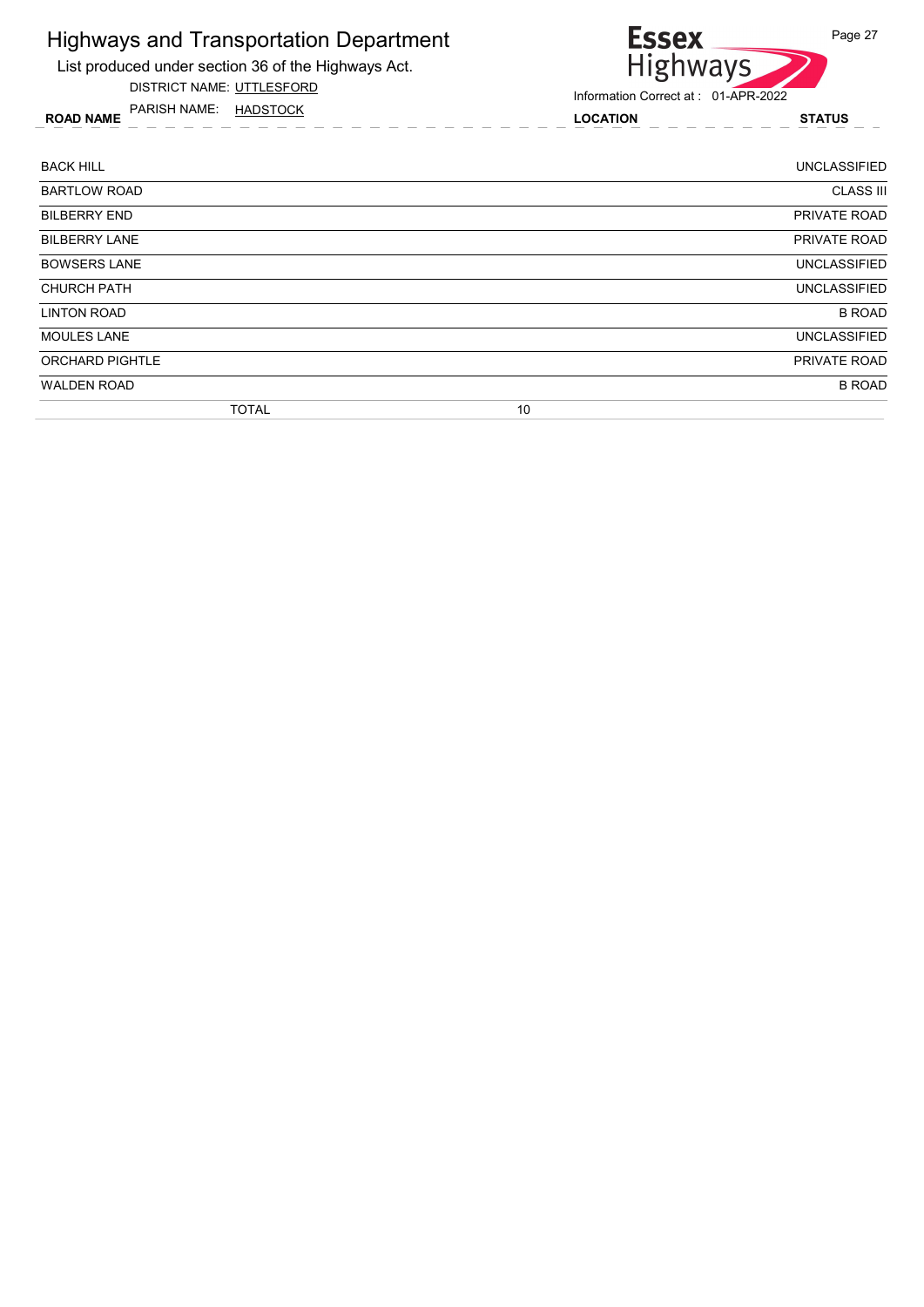List produced under section 36 of the Highways Act.

DISTRICT NAME: UTTLESFORD

ROAD NAME LOCATION STATUS PARISH NAME: HATFIELD BROAD OAK



Information Correct at : 01-APR-2022

| <b>ANTHONYS FARM LANE</b> |              |    | <b>NEEDHAM GREEN</b> | <b>UNCLASSIFIED</b> |
|---------------------------|--------------|----|----------------------|---------------------|
| <b>BARNFIELD</b>          |              |    |                      | <b>UNCLASSIFIED</b> |
| <b>BOXLEY LANE</b>        |              |    |                      | <b>UNCLASSIFIED</b> |
| <b>BROAD STREET</b>       |              |    |                      | <b>UNCLASSIFIED</b> |
| <b>BROAD STREET GREEN</b> |              |    |                      | <b>UNCLASSIFIED</b> |
| BROOMSHAWBURY LANE        |              |    |                      | <b>UNCLASSIFIED</b> |
| <b>BUSH END ROAD</b>      |              |    |                      | <b>UNCLASSIFIED</b> |
| <b>CAGE END</b>           |              |    |                      | <b>B ROAD</b>       |
| <b>CAGE END</b>           |              |    |                      | <b>UNCLASSIFIED</b> |
| CAGE END CLOSE            |              |    |                      | <b>UNCLASSIFIED</b> |
| <b>CAMMAS ROAD</b>        |              |    |                      | <b>CLASS III</b>    |
| <b>CANNONS COMMON</b>     |              |    |                      | <b>UNCLASSIFIED</b> |
| <b>CANNONS LANE</b>       |              |    |                      | <b>UNCLASSIFIED</b> |
| <b>CANNONS LANE CLOSE</b> |              |    |                      | PRIVATE ROAD        |
| <b>CANNONS LANE CLOSE</b> |              |    |                      | <b>UNCLASSIFIED</b> |
| <b>COLLIER STREET</b>     |              |    |                      | <b>UNCLASSIFIED</b> |
| <b>CRABS GREEN</b>        |              |    |                      | <b>UNCLASSIFIED</b> |
| <b>DUKES ORCHARD</b>      |              |    |                      | <b>UNCLASSIFIED</b> |
| <b>DUNMOW ROAD</b>        |              |    |                      | <b>B ROAD</b>       |
| <b>FEATHERS HILL</b>      |              |    |                      | <b>B ROAD</b>       |
| <b>FOREST WAY</b>         |              |    |                      | <b>CLASS III</b>    |
| <b>GREEN STREET</b>       |              |    |                      | <b>CLASS III</b>    |
| <b>HAMMONDS ROAD</b>      |              |    |                      | <b>CLASS III</b>    |
| HATFIELD FOREST ROAD      |              |    |                      | <b>CLASS III</b>    |
| <b>HIGH STREET</b>        |              |    |                      | <b>B ROAD</b>       |
| <b>MEDLARS MEAD</b>       |              |    |                      | <b>UNCLASSIFIED</b> |
| NEEDHAM GREEN ROAD        |              |    |                      | <b>CLASS III</b>    |
| OLD STREET HILL           |              |    |                      | <b>B ROAD</b>       |
| <b>PRIORY LANE</b>        |              |    |                      | <b>UNCLASSIFIED</b> |
| REGIS GRANGE ROAD         |              |    |                      | UNCLASSIFIED        |
| <b>TAVERNERS GREEN</b>    |              |    |                      | <b>UNCLASSIFIED</b> |
| WOOD ROW                  |              |    |                      | <b>CLASS III</b>    |
| WOODSIDE GREEN ROAD       |              |    |                      | <b>CLASS III</b>    |
|                           | <b>TOTAL</b> | 33 |                      |                     |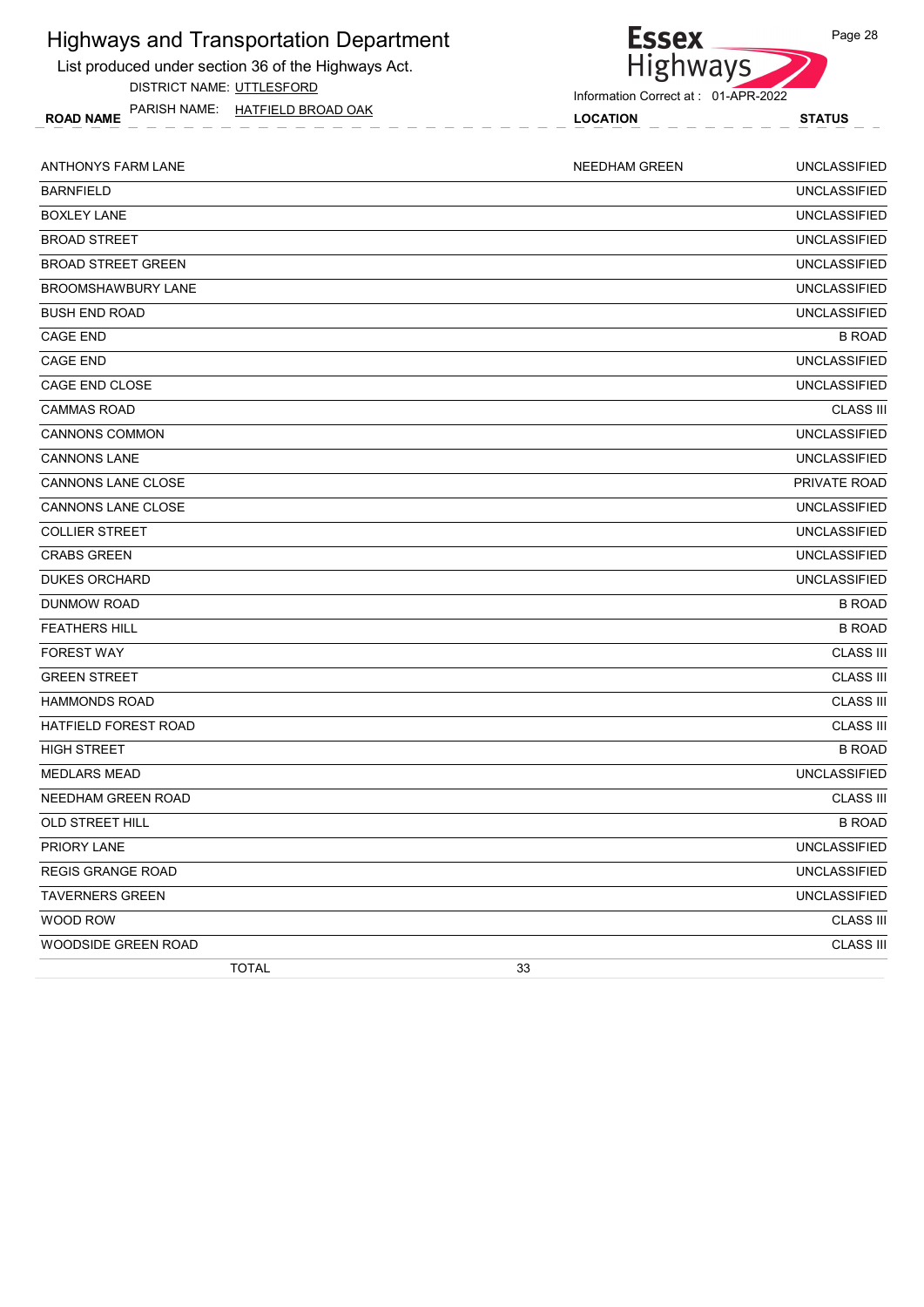List produced under section 36 of the Highways Act.

DISTRICT NAME: UTTLESFORD

ROAD NAME LOCATION STATUS PARISH NAME: HATFIELD HEATH

**Essex** Highways

Information Correct at : 01-APR-2022

| ARDLEY CRESCENT            |              |    |                | PRIVATE ROAD          |
|----------------------------|--------------|----|----------------|-----------------------|
| <b>BEEHIVE COURT</b>       |              |    |                | <b>UNCLASSIFIED</b>   |
| <b>BEEHIVE COURT</b>       |              |    |                | PRIVATE ROAD          |
| <b>BENTLEYS</b>            |              |    |                | <b>UNCLASSIFIED</b>   |
| <b>BROOMFIELDS</b>         |              |    |                | <b>UNCLASSIFIED</b>   |
| <b>BROOMFIELDS</b>         |              |    |                | PRIVATE ROAD          |
| <b>BROOMFIELDS</b>         |              |    |                | <b>PRIVATE STREET</b> |
| CHELMSFORD ROAD            |              |    |                | A ROAD                |
| CHELMSFORD ROAD            |              |    |                | <b>UNCLASSIFIED</b>   |
| <b>CHESTNUT DRIVE</b>      |              |    |                | <b>UNCLASSIFIED</b>   |
| <b>CHURCH PATH</b>         |              |    |                | <b>UNCLASSIFIED</b>   |
| <b>CLIPPED HEDGE</b>       |              |    |                | PRIVATE ROAD          |
| <b>CORRINGALES</b>         |              |    |                | <b>UNCLASSIFIED</b>   |
| COX LEY                    |              |    |                | <b>UNCLASSIFIED</b>   |
| <b>FRIARS LANE</b>         |              |    |                | <b>UNCLASSIFIED</b>   |
| <b>GIBSONS LANE</b>        |              |    |                | <b>UNCLASSIFIED</b>   |
| <b>HATFIELD HEATH ROAD</b> |              |    |                | <b>B ROAD</b>         |
| <b>HOME PASTURES</b>       |              |    |                | <b>UNCLASSIFIED</b>   |
| <b>LEA GREEN ROAD</b>      |              |    |                | <b>B ROAD</b>         |
| LITTLE HEATH               |              |    |                | <b>UNCLASSIFIED</b>   |
| <b>MATCHING ROAD</b>       |              |    |                | <b>CLASS III</b>      |
| <b>MILL LANE</b>           |              |    |                | <b>UNCLASSIFIED</b>   |
| <b>MILL LANE</b>           |              |    |                | PRIVATE ROAD          |
| NEEDHAM GREEN ROAD         |              |    |                | <b>CLASS III</b>      |
| OLD STREET HILL            |              |    |                | <b>B ROAD</b>         |
| <b>PARK DRIVE</b>          |              |    |                | PRIVATE ROAD          |
| PARVILLES LANE             |              |    |                | <b>UNCLASSIFIED</b>   |
| POND LANE                  |              |    |                | <b>UNCLASSIFIED</b>   |
| SAWBRIDGEWORTH ROAD        |              |    |                | <b>CLASS III</b>      |
| SHEERING ROAD              |              |    |                | <b>B ROAD</b>         |
| SHRUBBS FARM LANE          |              |    | HATFIELD HEATH | <b>UNCLASSIFIED</b>   |
| <b>SPARROWS LANE</b>       |              |    |                | <b>UNCLASSIFIED</b>   |
| STORTFORD ROAD             |              |    |                | A ROAD                |
| THE HEATH                  |              |    |                | <b>UNCLASSIFIED</b>   |
| THE HEATH                  |              |    |                | <b>B ROAD</b>         |
| THE SHAW                   |              |    |                | <b>UNCLASSIFIED</b>   |
| <b>WAGON MEAD</b>          |              |    |                | <b>UNCLASSIFIED</b>   |
| <b>WEST HAYES</b>          |              |    |                | <b>UNCLASSIFIED</b>   |
|                            | <b>TOTAL</b> | 38 |                |                       |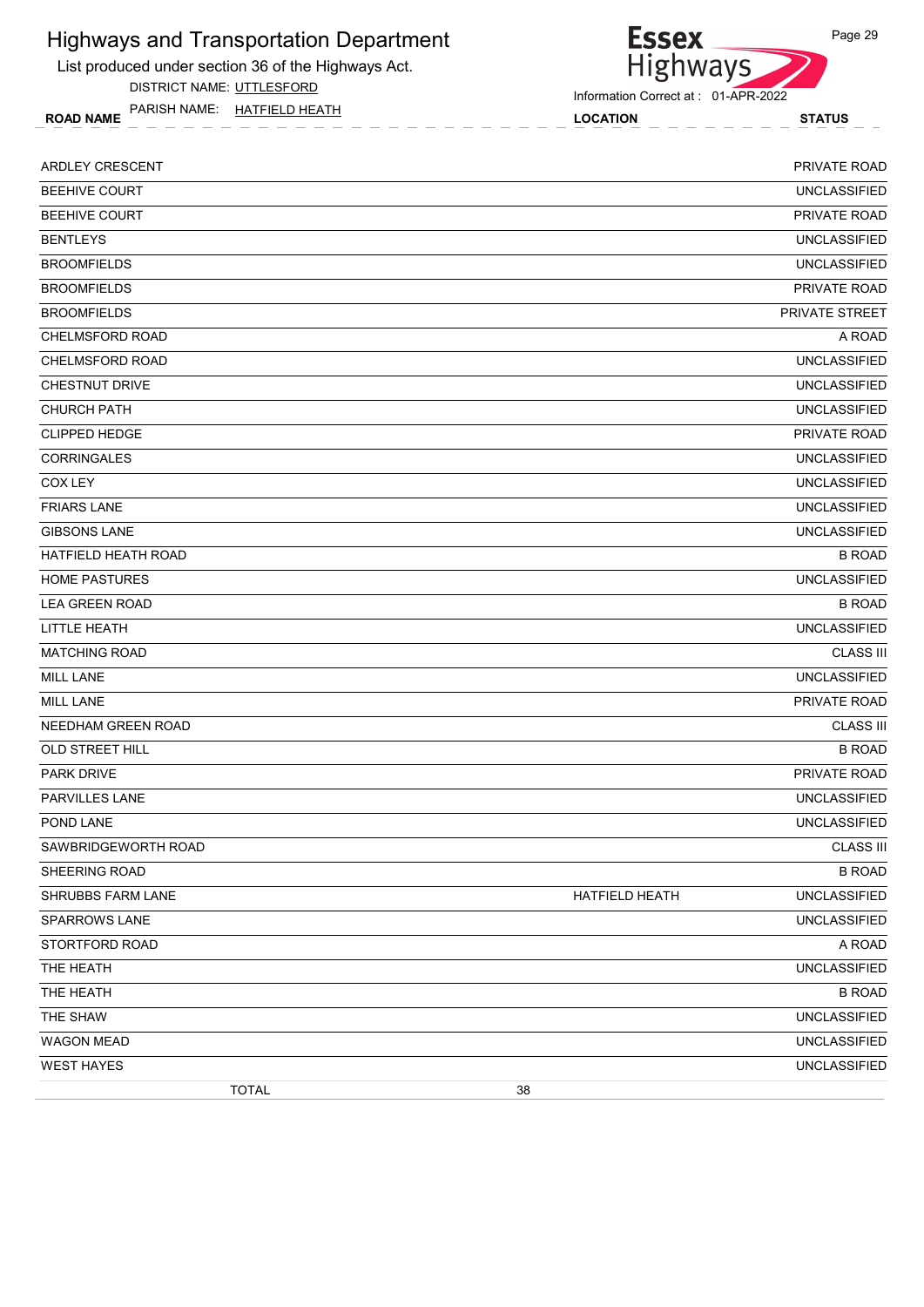List produced under section 36 of the Highways Act.

DISTRICT NAME: UTTLESFORD

ROAD NAME LOCATION STATUS PARISH NAME: HEMPSTEAD



| ANSO ROAD             | <b>B ROAD</b>       |
|-----------------------|---------------------|
| <b>BOYTONS LANE</b>   | <b>UNCLASSIFIED</b> |
| <b>BUMPSTEAD ROAD</b> | <b>B ROAD</b>       |
| <b>CAMPIONS END</b>   | <b>UNCLASSIFIED</b> |
| <b>CHURCH ROAD</b>    | <b>UNCLASSIFIED</b> |
| <b>COACH ROAD</b>     | <b>UNCLASSIFIED</b> |
| FINCHINGFIELD ROAD    | <b>CLASS III</b>    |
| <b>HARVEY WAY</b>     | UNCLASSIFIED        |
| <b>HEMPSTEAD ROAD</b> | <b>B ROAD</b>       |
| <b>HIGH STREET</b>    | <b>B ROAD</b>       |
| HILL ROAD             | <b>B ROAD</b>       |
| <b>HOWE LANE</b>      | <b>UNCLASSIFIED</b> |
| SAMPFORD ROAD         | <b>B ROAD</b>       |
| <b>WALDEN ROAD</b>    | <b>B ROAD</b>       |
| <b>WATER LANE</b>     | <b>CLASS III</b>    |
| WINCELOW HALL ROAD    | <b>UNCLASSIFIED</b> |
| <b>WITCHTREE LANE</b> | <b>UNCLASSIFIED</b> |
| <b>TOTAL</b>          | 17                  |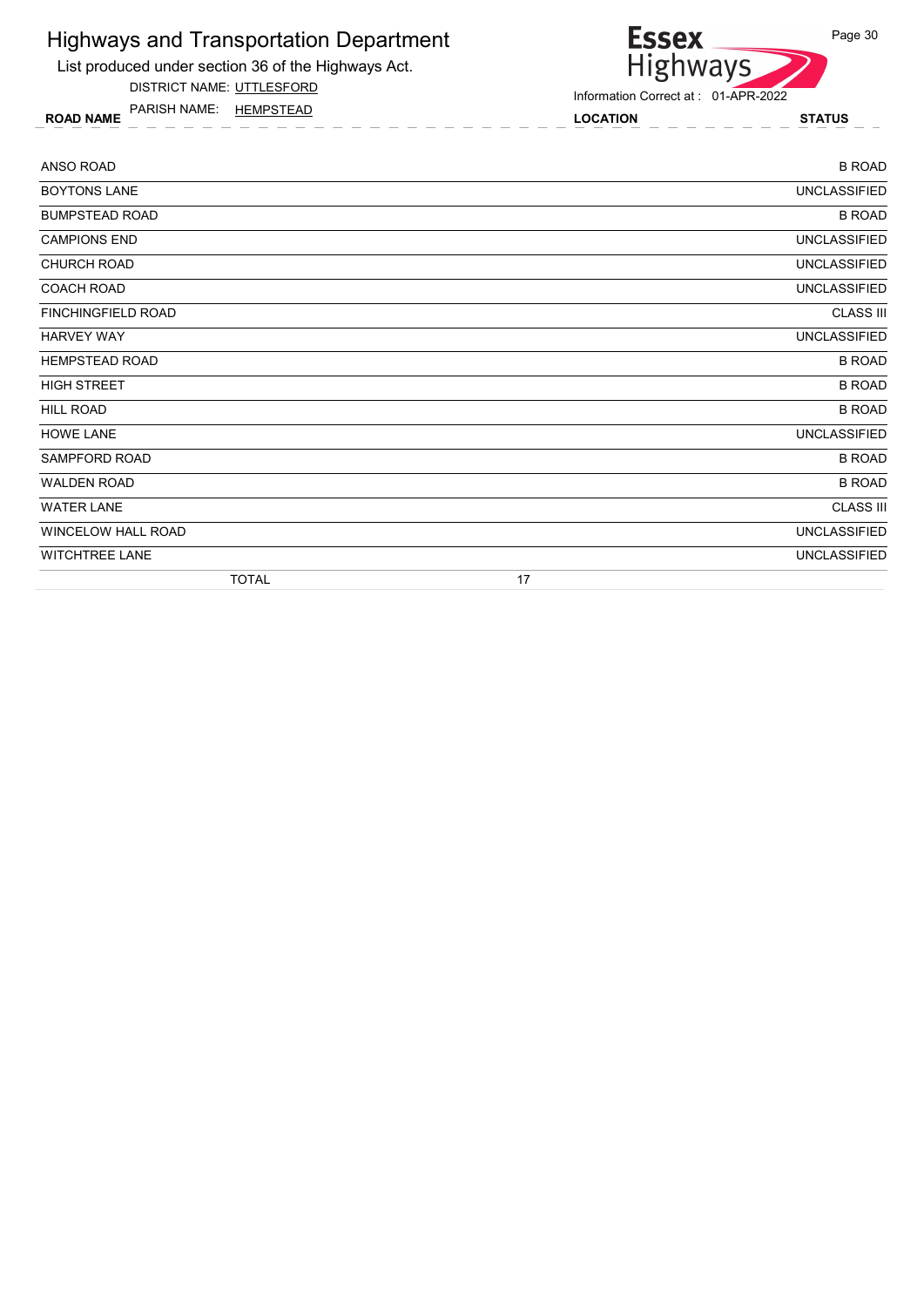

DISTRICT NAME: UTTLESFORD

ROAD NAME TANISH IVAIVIE. **HEIVHAIVI EXAMPLE 1999 STATUS** LOCATION LOCATION STATUS PARISH NAME: HENHAM

**Essex Highways** 

Information Correct at : 01-APR-2022

BLOSSOM HILL DRIVE UNCLASSIFIED BRICK END ROAD UNCLASSIFIED CARTERS LANE UNCLASSIFIED CHICKNEY ROAD UNCLASSIFIED **CHICKNEY ROAD CLASS III** CHURCH STREET CLASS III CROW STREET **EXAMPLE IS A REPORT OF A REPORT OF A REPORT OF A REPORT OF A REPORT OF A REPORT OF A REPORT OF A REPORT OF A REPORT OF A REPORT OF A REPORT OF A REPORT OF A REPORT OF A REPORT OF A REPORT OF A REPORT OF A REPO DARK LANE** UNCLASSIFIED HALL CLOSE **External of the set of the set of the set of the set of the set of the set of the set of the set of the set of the set of the set of the set of the set of the set of the set of the set of the set of the set of** HALL ROAD CLASS III HENHAM ROAD BROAD BOOK IN THE SAME ROAD BROAD BOOK IN THE SAME ROAD BROAD BOOK IN THE SAME ROAD BROAD BOOK IN THE SAME ROAD BROAD HENHAM ROAD UNCLASSIFIED HIGH STREET CLASS III HIGHFIELDS PRIVATE ROAD LODGE ROAD UNCLASSIFIED M11 BETWEEN JUNCTIONS 8 AND 9 MOTORWAY AND A LOCAL SERVICE SERVICE SERVICE SERVICE SERVICE SERVICE SERVICE SERVICE SERVICE SERVICE SERVICE SERVICE SERVICE SERVICE SERVICE SERVICE SERVICE SERVICE SERVICE SERVICE SERVICE SER MILL ROAD UNCLASSIFIED MILL ROAD B ROAD MILL ROAD SERVICE ROAD UNCLASSIFIED NORTH HALL ROAD CLASS III OLD MEAD LANE PRIVATE ROAD OLD MEAD ROAD CLASS III PIMBLETT ROW UNCLASSIFIED SAGES UNCLASSIFIED SCHOOL LANE UNCLASSIFIED STARR ROAD UNCLASSIFIED THAXTED ROAD B ROAD THE CHASE **PRIVATE ROAD** UGLEY ROAD CLASS III **VERNONS CLOSE** PRIVATE ROAD PRIVATE ROAD PRIVATE ROAD PRIVATE ROAD PRIVATE ROAD PRIVATE ROAD PRIVATE ROAD PRIVATE ROAD PRIVATE ROAD PRIVATE ROAD PRIVATE ROAD PRIVATE ROAD PRIVATE ROAD PRIVATE ROAD PRIVATE ROAD PRIVATE ROA WOOD END GREEN WOODEND GREEN UNCLASSIFIED TOTAL 31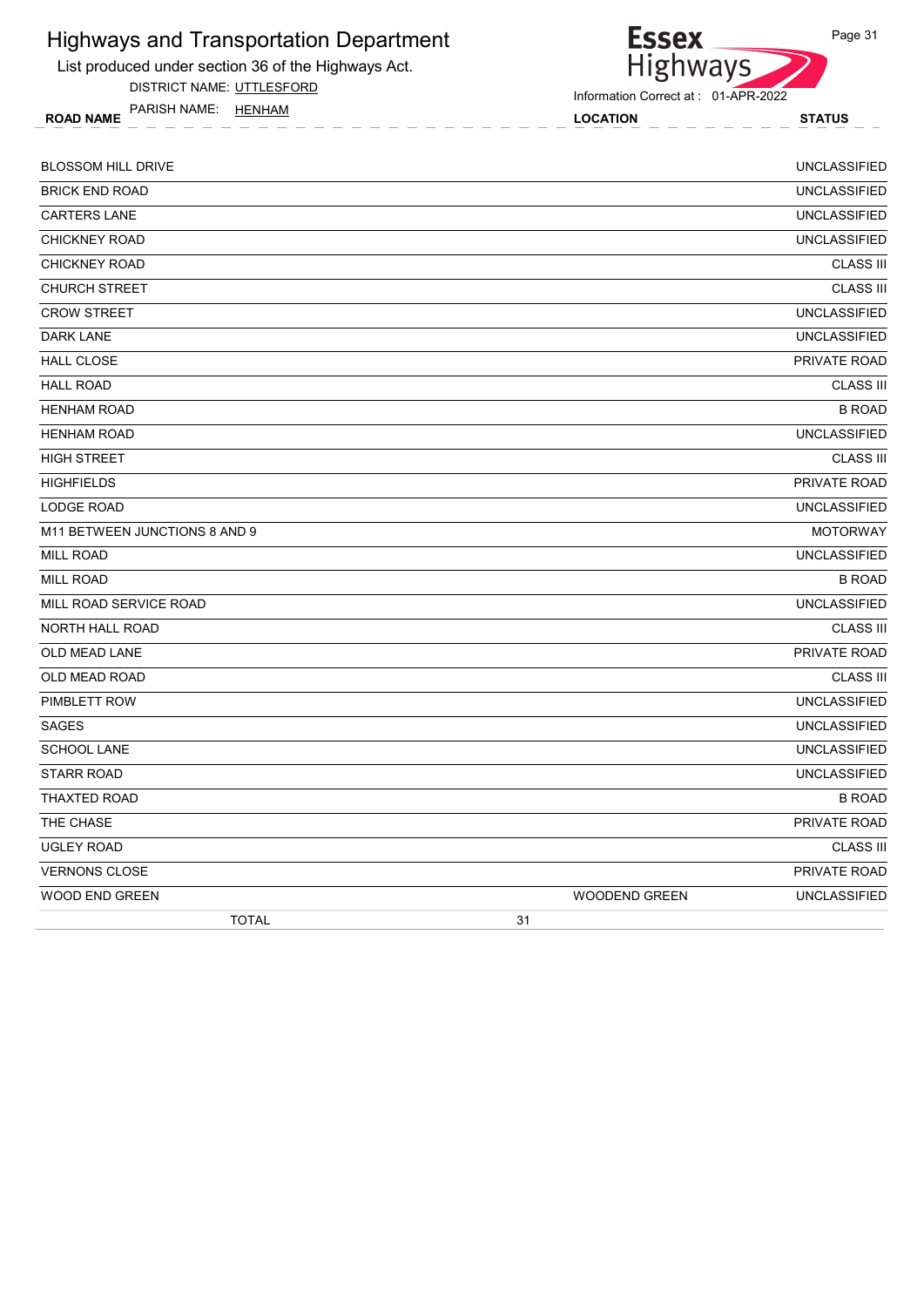List produced under section 36 of the Highways Act.

DISTRICT NAME: UTTLESFORD

ROAD NAME LOCATION STATUS PARISH NAME: HIGH EASTER

Essex<br>Highways

Information Correct at : 01-APR-2022

| <b>AMADYES LANE</b>        | <b>UNCLASSIFIED</b> |
|----------------------------|---------------------|
| <b>BARNSTON ROAD</b>       | <b>CLASS III</b>    |
| <b>BIGODS ROAD</b>         | <b>CLASS III</b>    |
| <b>BLAKES LANE</b>         | <b>UNCLASSIFIED</b> |
| <b>BLAKES ROAD</b>         | <b>UNCLASSIFIED</b> |
| <b>BLUNTS CHASE</b>        | <b>UNCLASSIFIED</b> |
| <b>BUTTLES LANE</b>        | PRIVATE ROAD        |
| <b>CUT MAPLE ROAD</b>      | <b>CLASS III</b>    |
| <b>GEPPS CLOSE</b>         | PRIVATE ROAD        |
| <b>GRANGE ROAD</b>         | <b>UNCLASSIFIED</b> |
| <b>GREEN STREET</b>        | <b>UNCLASSIFIED</b> |
| <b>HERONS LANE</b>         | <b>UNCLASSIFIED</b> |
| <b>HIGH EASTER ROAD</b>    | <b>CLASS III</b>    |
| <b>LABOURERS REST ROAD</b> | <b>UNCLASSIFIED</b> |
| <b>LOFTY GREEN ROAD</b>    | <b>CLASS III</b>    |
| <b>MARKHAMS LANE</b>       | <b>UNCLASSIFIED</b> |
| <b>OLD VICARAGE CLOSE</b>  | <b>UNCLASSIFIED</b> |
| POPLAR ROAD                | <b>CLASS III</b>    |
| <b>REHOBETH STREET</b>     | <b>CLASS III</b>    |
| <b>SCHOOL LANE</b>         | <b>CLASS III</b>    |
| <b>SCHOOL ROAD</b>         | <b>CLASS III</b>    |
| SHOOTERS HATCH ROAD        | <b>CLASS III</b>    |
| <b>SHORTS FARM ROAD</b>    | <b>UNCLASSIFIED</b> |
| <b>SLOUGH ROAD</b>         | <b>UNCLASSIFIED</b> |
| STAGDEN CROSS ROAD         | <b>CLASS III</b>    |
| THE STREET                 | <b>CLASS III</b>    |
| <b>TITUS LANE</b>          | <b>UNCLASSIFIED</b> |
| <b>UPPER HARVEYS</b>       | <b>CLASS III</b>    |
| <b>TOTAL</b>               | 28                  |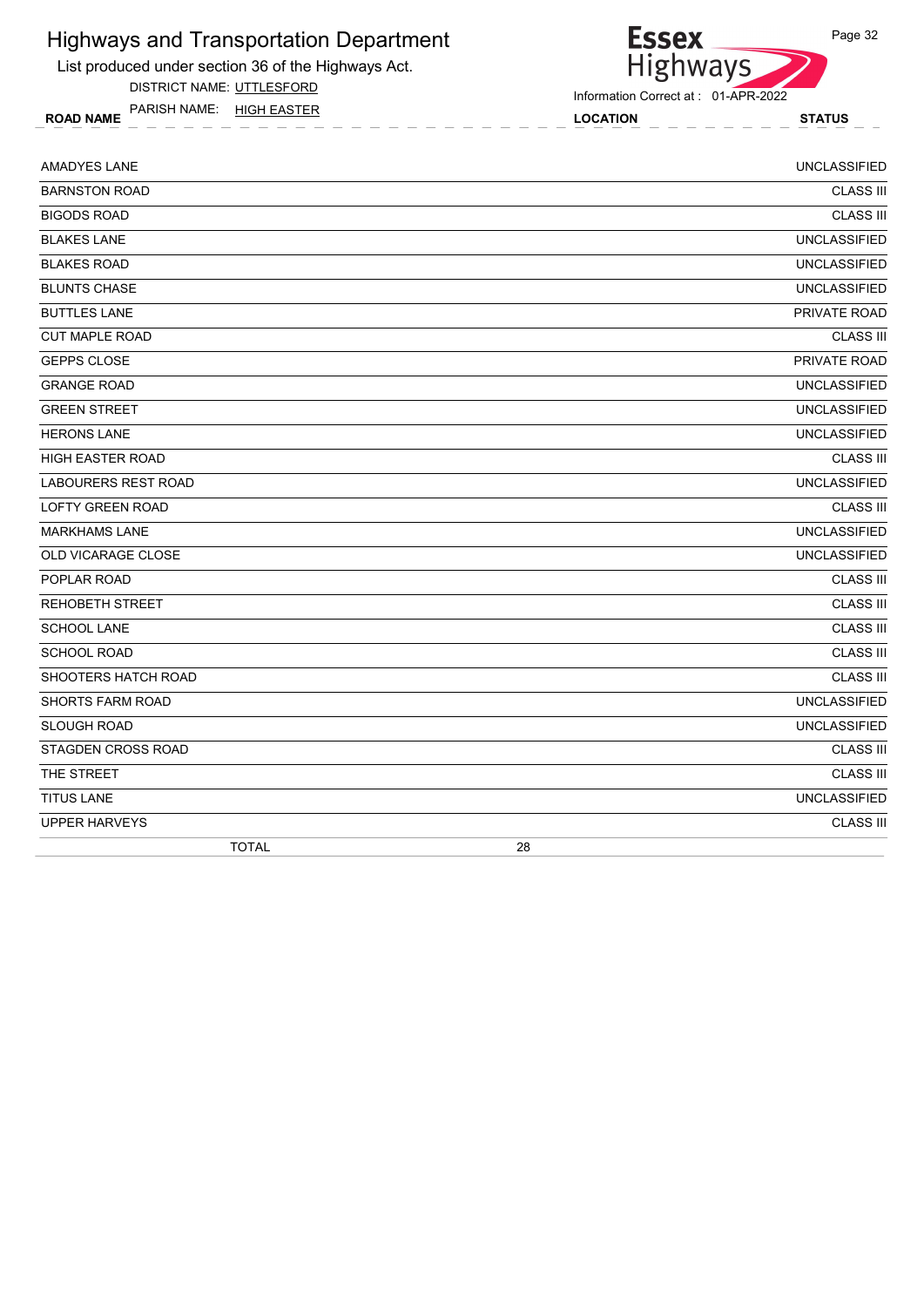List produced under section 36 of the Highways Act.

DISTRICT NAME: UTTLESFORD

ROAD NAME LOCATION STATUS PARISH NAME: HIGH RODING



| <b>BROADFIELDS</b>               |                    | <b>UNCLASSIFIED</b>   |
|----------------------------------|--------------------|-----------------------|
| <b>CANFIELD ROAD</b>             |                    | <b>CLASS III</b>      |
| <b>DUNMOW ROAD</b>               |                    | <b>B ROAD</b>         |
| <b>HIGH RODINGBURY FARM LANE</b> |                    | <b>UNCLASSIFIED</b>   |
| <b>HIGH TREES LANE</b>           |                    | <b>UNCLASSIFIED</b>   |
| <b>OWERS PLACE</b>               |                    | <b>PRIVATE STREET</b> |
| <b>PORTERS LANE</b>              |                    | <b>UNCLASSIFIED</b>   |
| PROVERBS GREEN ROAD              |                    | <b>UNCLASSIFIED</b>   |
| RANDS ROAD                       |                    | <b>CLASS III</b>      |
| THE PADDOCKS                     | <b>HIGH RODING</b> | <b>UNCLASSIFIED</b>   |
| <b>TOTAL</b>                     | 10                 |                       |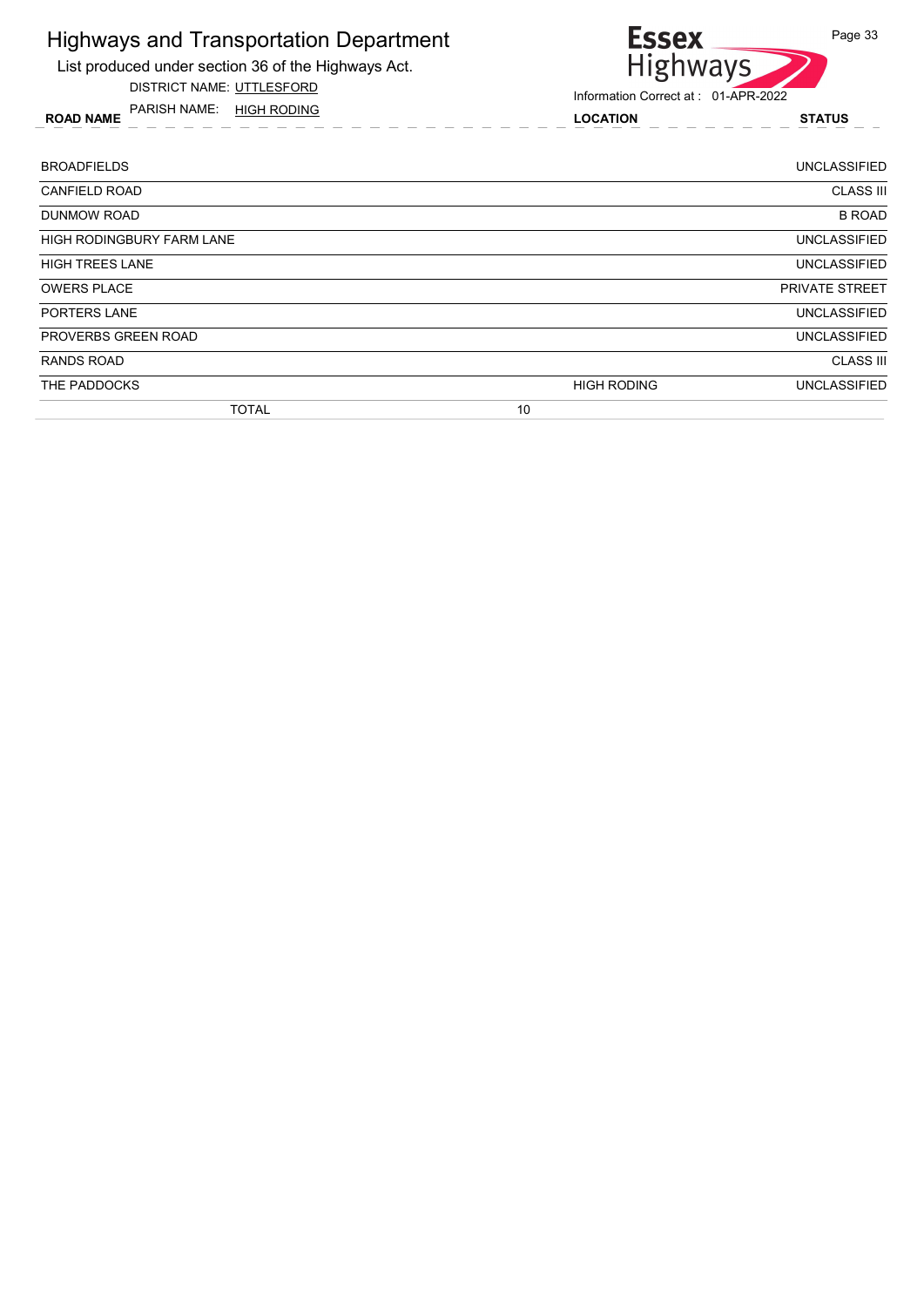

DISTRICT NAME: UTTLESFORD

Essex<br>Highways

Information Correct at : 01-APR-2022

ROAD NAME LOCATION STATUS PARISH NAME: LANGLEY

| <b>BULL LANE</b>           | <b>CLASS III</b>    |
|----------------------------|---------------------|
| <b>COGMORE</b>             | <b>CLASS III</b>    |
| <b>LANGLEY LOWER GREEN</b> | <b>UNCLASSIFIED</b> |
| <b>LANGLEY LOWER GREEN</b> | <b>CLASS III</b>    |
| <b>PARK LANE</b>           | <b>CLASS III</b>    |
| THE CAUSEWAY               | <b>UNCLASSIFIED</b> |
| <b>UPPER GREEN ROAD</b>    | <b>CLASS III</b>    |
| <b>VALANCE ROAD</b>        | <b>CLASS III</b>    |
| <b>WATERWICK HILL</b>      | <b>UNCLASSIFIED</b> |
| <b>TOTAL</b>               | 9                   |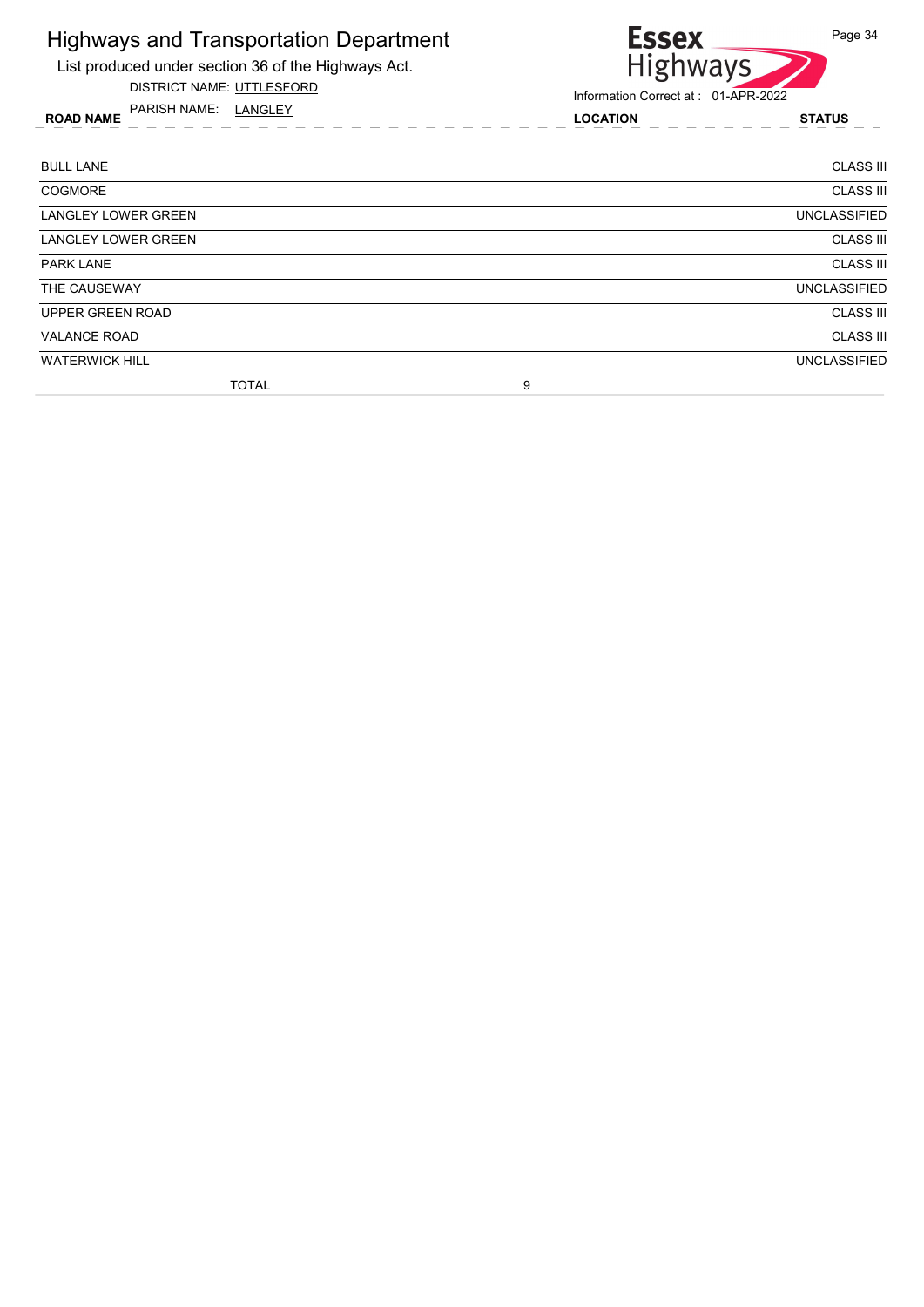List produced under section 36 of the Highways Act.

DISTRICT NAME: UTTLESFORD

ROAD NAME LOCATION STATUS PARISH NAME: LEADEN RODING



| <b>CHELMSFORD ROAD</b>         |    | A ROAD              |
|--------------------------------|----|---------------------|
| <b>CLOGHAM ROAD</b>            |    | <b>UNCLASSIFIED</b> |
| DUNMOW ROAD                    |    | <b>B ROAD</b>       |
| HIGH EASTER ROAD               |    | <b>CLASS III</b>    |
| <b>HOLLOWAY CRESCENT</b>       |    | <b>UNCLASSIFIED</b> |
| <b>HOLLOWAY CRESCENT</b>       |    | PRIVATE ROAD        |
| <b>LEADEN CLOSE</b>            |    | <b>UNCLASSIFIED</b> |
| LEADEN RODING OLD BRIDGE CLOSE |    | <b>UNCLASSIFIED</b> |
| LONG HIDE                      |    | <b>UNCLASSIFIED</b> |
| LORDSWOOD VIEW                 |    | <b>UNCLASSIFIED</b> |
| <b>NEWHOUSE FARM</b>           |    | <b>UNCLASSIFIED</b> |
| ONGAR ROAD                     |    | <b>B ROAD</b>       |
| ROSSDENE GARDENS               |    | <b>UNCLASSIFIED</b> |
| STORTFORD ROAD                 |    | A ROAD              |
| <b>WASH ROAD</b>               |    | <b>UNCLASSIFIED</b> |
| <b>TOTAL</b>                   | 15 |                     |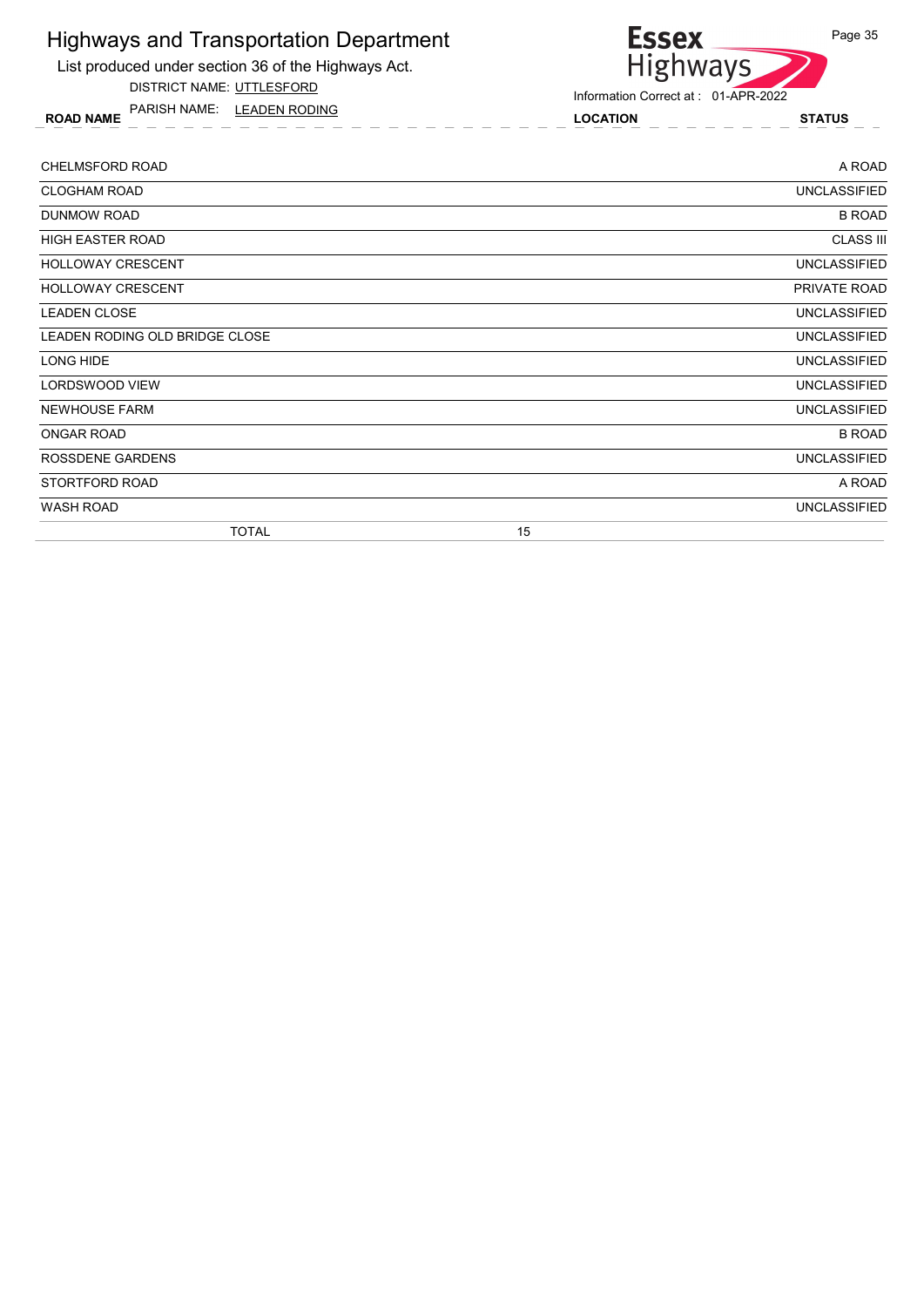List produced under section 36 of the Highways Act.

DISTRICT NAME: UTTLESFORD

ROAD NAME LOCATION STATUS PARISH NAME: LINDSELL



| <b>COWELS FARM LANE</b>   |              |   | UNCLASSIFIED        |
|---------------------------|--------------|---|---------------------|
| DAISYLEY ROAD             |              |   | <b>UNCLASSIFIED</b> |
| DUCK END FARM LANE        |              |   | <b>UNCLASSIFIED</b> |
| <b>GALLOWS GREEN ROAD</b> |              |   | <b>CLASS III</b>    |
| <b>GREAT EASTON ROAD</b>  |              |   | <b>CLASS III</b>    |
| <b>HOLDERS GREEN ROAD</b> |              |   | <b>CLASS III</b>    |
| LINDSELL LANE             |              |   | <b>CLASS III</b>    |
| <b>NEW BARN LANE</b>      |              |   | <b>UNCLASSIFIED</b> |
|                           | <b>TOTAL</b> | 8 |                     |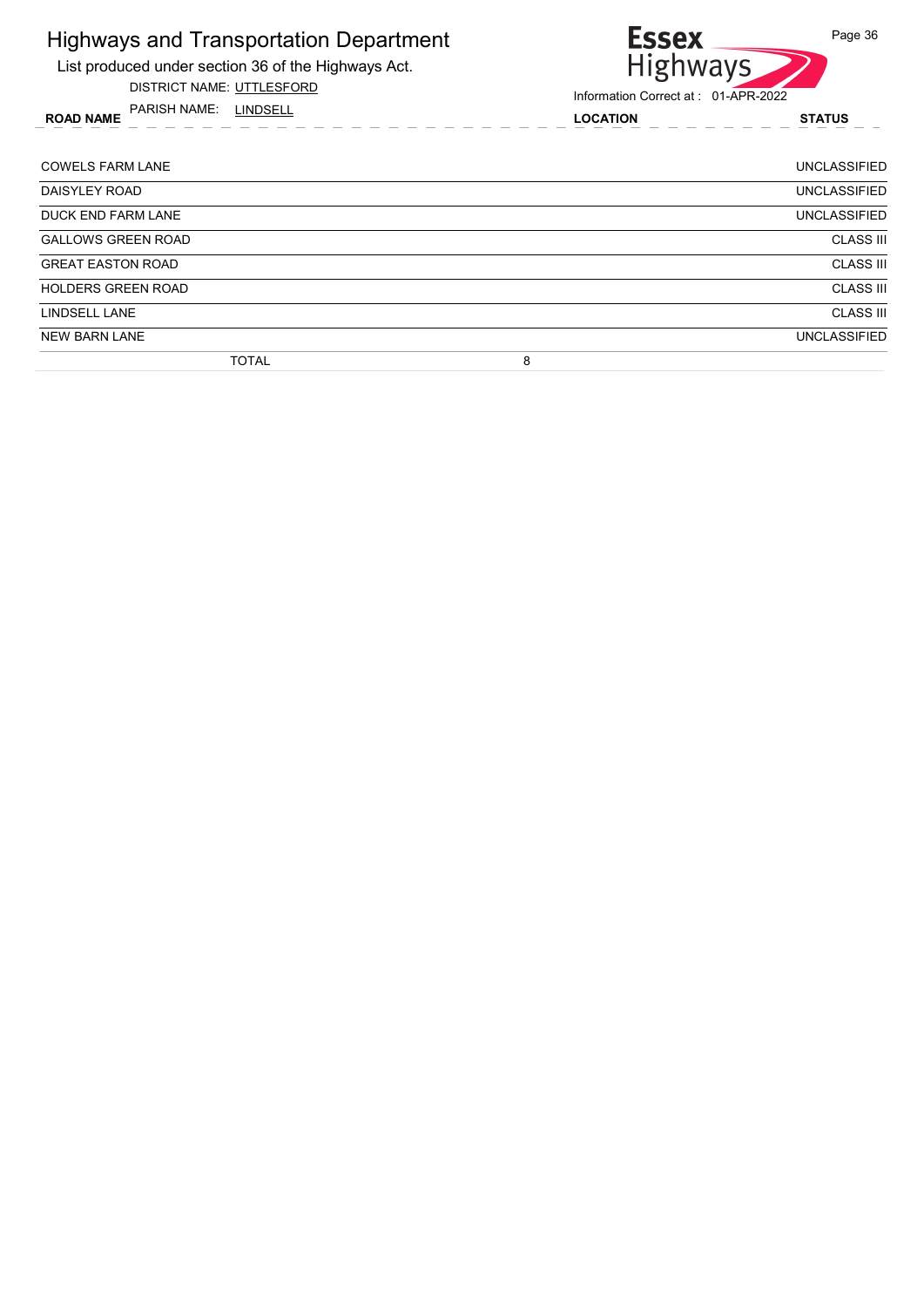List produced under section 36 of the Highways Act.

DISTRICT NAME: UTTLESFORD

ROAD NAME LOCATION STATUS PARISH NAME: LITTLE BARDFIELD



| <b>COOKS LANE</b>      | <b>UNCLASSIFIED</b> |
|------------------------|---------------------|
| <b>COTTAGE LANE</b>    | <b>UNCLASSIFIED</b> |
| <b>DUNMOW ROAD</b>     | <b>B ROAD</b>       |
| <b>FANNS FARM ROAD</b> | <b>UNCLASSIFIED</b> |
| <b>GREEN LANE</b>      | PRIVATE ROAD        |
| <b>HALL FARM ROAD</b>  | <b>UNCLASSIFIED</b> |
| LITTLE BARDFIELD ROAD  | <b>CLASS III</b>    |
| LITTLE SAMPFORD ROAD   | <b>CLASS III</b>    |
| <b>STYLES</b>          | PRIVATE ROAD        |
| <b>THAXTED ROAD</b>    | <b>CLASS III</b>    |
| <b>TOTAL</b>           | 10                  |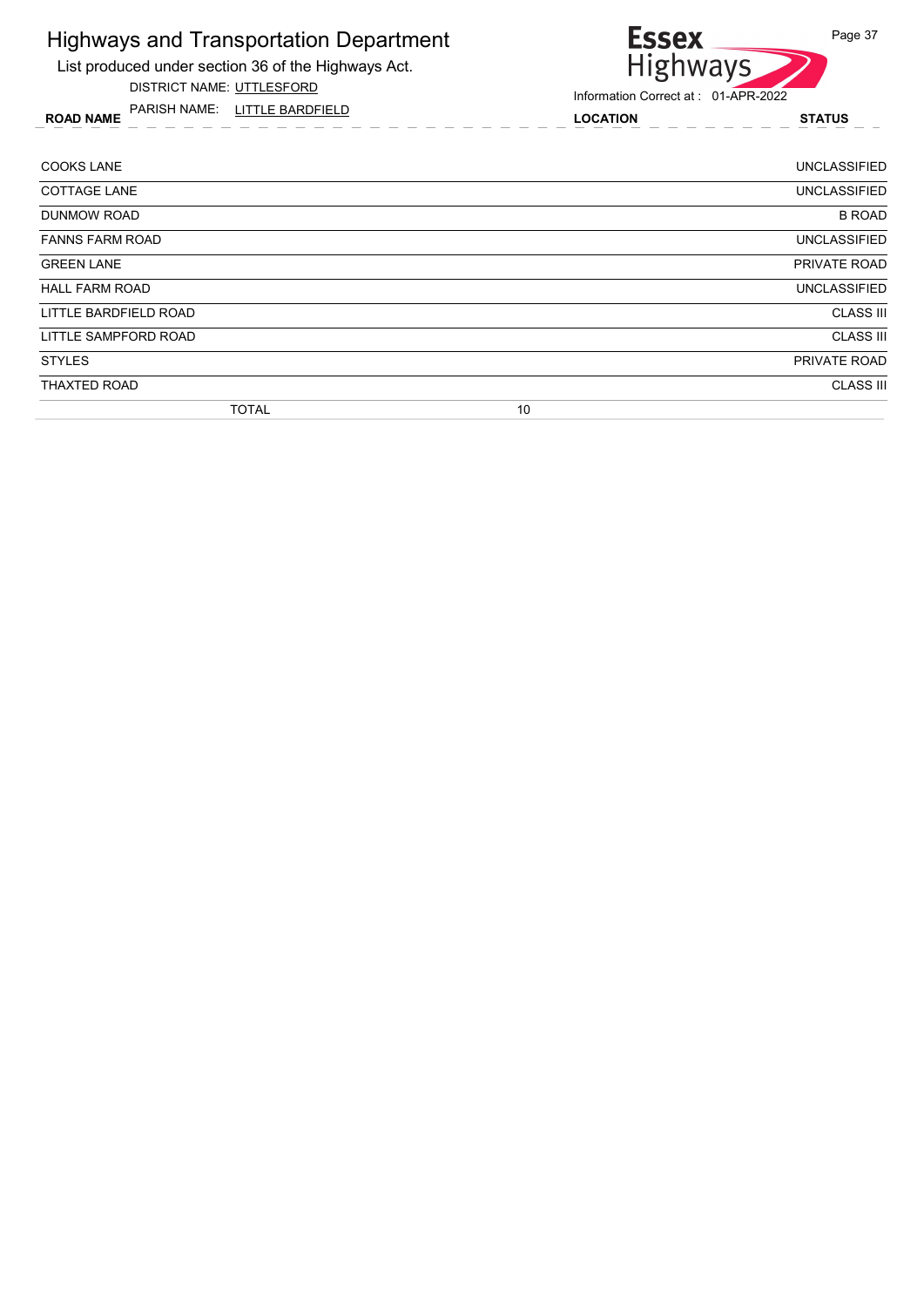List produced under section 36 of the Highways Act.

DISTRICT NAME: UTTLESFORD

ROAD NAME LOCATION STATUS PARISH NAME: LITTLE CANFIELD



Information Correct at : 01-APR-2022

| <b>BACON END ROAD</b>     | <b>UNCLASSIFIED</b> |
|---------------------------|---------------------|
| <b>BAMBERS GREEN ROAD</b> | <b>CLASS III</b>    |
| <b>BARNARD CLOSE</b>      | <b>UNCLASSIFIED</b> |
| <b>BENNET CANFIELD</b>    | <b>UNCLASSIFIED</b> |
| <b>BUCKLAND MEWS</b>      | <b>UNCLASSIFIED</b> |
| <b>BURGATTES ROAD</b>     | <b>UNCLASSIFIED</b> |
| <b>CHAMPNEYS WAY</b>      | <b>UNCLASSIFIED</b> |
| <b>CHAPMANS CLOSE</b>     | <b>UNCLASSIFIED</b> |
| <b>CHURCH LANE</b>        | <b>UNCLASSIFIED</b> |
| <b>CLARENDON ROAD</b>     | <b>UNCLASSIFIED</b> |
| <b>CLARENDON ROAD</b>     | PRIVATE ROAD        |
| <b>COLEMANS CLOSE</b>     | <b>UNCLASSIFIED</b> |
| DRYVERS CLOSE             | <b>UNCLASSIFIED</b> |
| <b>DUNMOW ROAD</b>        | A ROAD              |
| <b>FARMER CLOSE</b>       | <b>UNCLASSIFIED</b> |
| <b>FLEMING ROAD</b>       | <b>UNCLASSIFIED</b> |
| <b>FLITCHSIDE DRIVE</b>   | <b>UNCLASSIFIED</b> |
| <b>GAYNSFORD PLACE</b>    | <b>UNCLASSIFIED</b> |
| <b>GILDERS ROAD</b>       | <b>UNCLASSIFIED</b> |
| <b>HADDESLEY ROAD</b>     | <b>UNCLASSIFIED</b> |
| <b>HAMILTON ROAD</b>      | PRIVATE ROAD        |
| <b>HAMPTON ROAD</b>       | <b>UNCLASSIFIED</b> |
| <b>HIGH CROSS LANE</b>    | <b>UNCLASSIFIED</b> |
| <b>HONEY ROAD</b>         | <b>UNCLASSIFIED</b> |
| <b>HUBBERD ROAD</b>       | <b>UNCLASSIFIED</b> |
| <b>MARSHALLS WAY</b>      | <b>UNCLASSIFIED</b> |
| <b>MILL COURT</b>         | <b>UNCLASSIFIED</b> |
| MORTYMER CLOSE            | <b>UNCLASSIFIED</b> |
| <b>NEWMAN ROAD</b>        | UNCLASSIFIED        |
| <b>RAMSEY DRIVE</b>       | <b>UNCLASSIFIED</b> |
| RODING DRIVE              | <b>UNCLASSIFIED</b> |
| <b>RUMBLES WAY</b>        | <b>UNCLASSIFIED</b> |
| SAFFRON WAY               | <b>UNCLASSIFIED</b> |
| <b>STOKES ROAD</b>        | <b>UNCLASSIFIED</b> |
| STORTFORD ROAD            | A ROAD              |
| THE CROFT                 | <b>UNCLASSIFIED</b> |
| THORNTON ROAD             | PRIVATE ROAD        |
| <b>TURNER CLOSE</b>       | <b>UNCLASSIFIED</b> |
| <b>WARWICK ROAD</b>       | PRIVATE STREET      |
| <b>WARWICK ROAD</b>       | <b>UNCLASSIFIED</b> |
| <b>WARWICK ROAD</b>       | PRIVATE ROAD        |
| WINTERSHUTT ROAD          | <b>UNCLASSIFIED</b> |
| WYNDRELL CLOSE            | <b>UNCLASSIFIED</b> |
| <b>TOTAL</b>              | 43                  |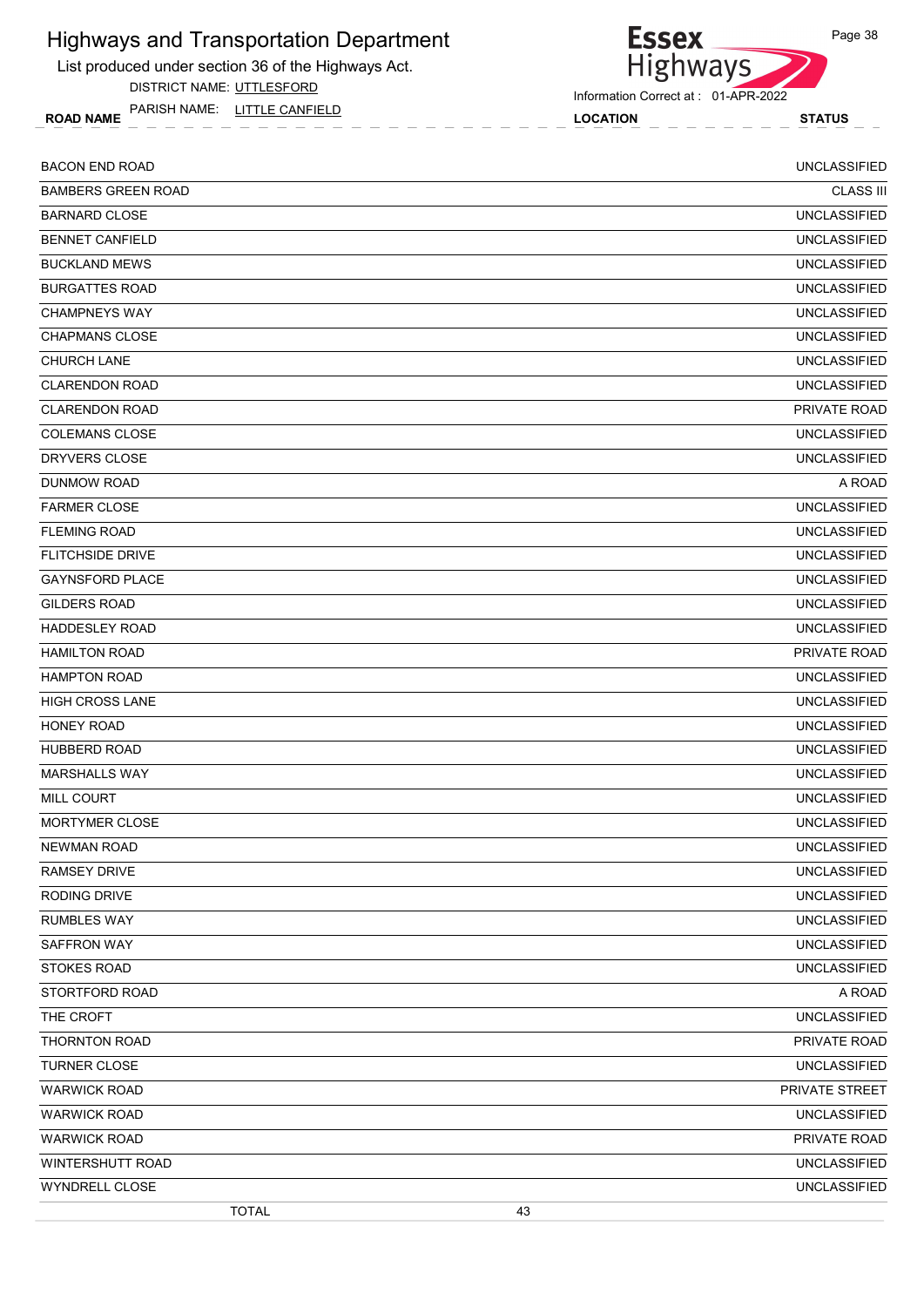| Highways and Transportation Department<br>List produced under section 36 of the Highways Act.<br>DISTRICT NAME: UTTLESFORD | <b>Essex</b><br><b>Highways</b><br>Information Correct at: 01-APR-2022 | Page 39             |
|----------------------------------------------------------------------------------------------------------------------------|------------------------------------------------------------------------|---------------------|
| PARISH NAME: LITTLE CHESTERFORD<br><b>ROAD NAME</b>                                                                        | <b>LOCATION</b>                                                        | <b>STATUS</b>       |
| <b>CAMBRIDGE ROAD</b>                                                                                                      |                                                                        | <b>B ROAD</b>       |
| <b>HIGH STREET</b>                                                                                                         |                                                                        | <b>UNCLASSIFIED</b> |
| <b>LONDON ROAD</b>                                                                                                         |                                                                        | <b>B ROAD</b>       |
| <b>NETTLEDITCH</b>                                                                                                         |                                                                        | <b>UNCLASSIFIED</b> |
| <b>WALDEN ROAD</b>                                                                                                         |                                                                        | <b>B ROAD</b>       |
| WALDEN ROAD SERVICE ROAD                                                                                                   |                                                                        | <b>UNCLASSIFIED</b> |
| <b>TOTAL</b>                                                                                                               | 6                                                                      |                     |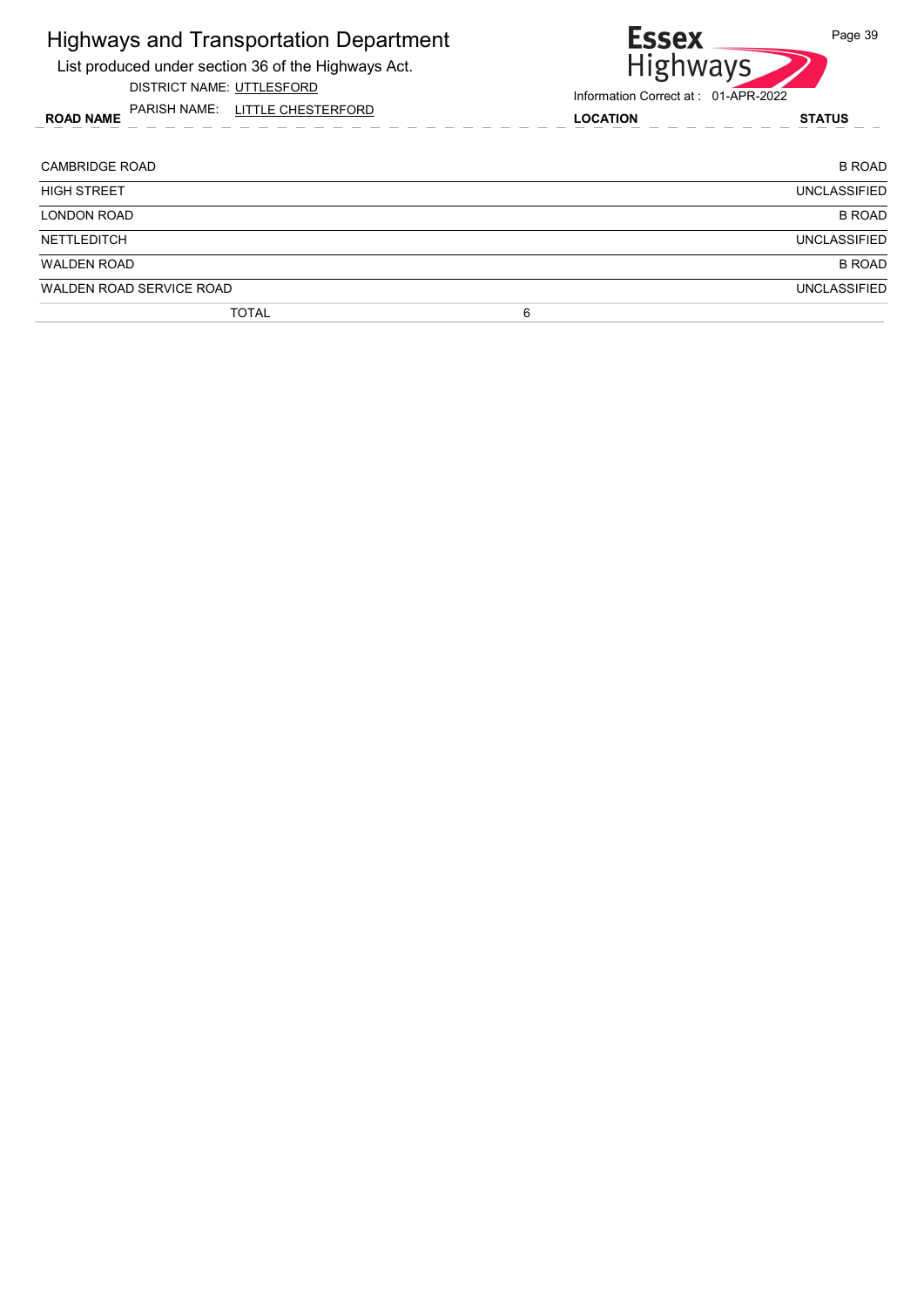List produced under section 36 of the Highways Act.

DISTRICT NAME: UTTLESFORD

ROAD NAME LOCATION STATUS PARISH NAME: LITTLE DUNMOW



| <b>BRAINTREE ROAD</b>                  |   | A ROAD              |
|----------------------------------------|---|---------------------|
| <b>BRAMBLE LANE</b>                    |   | <b>UNCLASSIFIED</b> |
| <b>BROOK STREET</b>                    |   | <b>UNCLASSIFIED</b> |
| <b>BROOKEND ROAD</b>                   |   | <b>CLASS III</b>    |
| <b>GRANGE LANE</b>                     |   | <b>UNCLASSIFIED</b> |
| ROAD FROM STATION ROAD TO HALLETT ROAD |   | PRIVATE ROAD        |
| <b>ST MARYS PLACE</b>                  |   | <b>UNCLASSIFIED</b> |
| <b>STATION ROAD</b>                    |   | <b>CLASS III</b>    |
| THE STREET                             |   | <b>UNCLASSIFIED</b> |
| <b>TOTAL</b>                           | 9 |                     |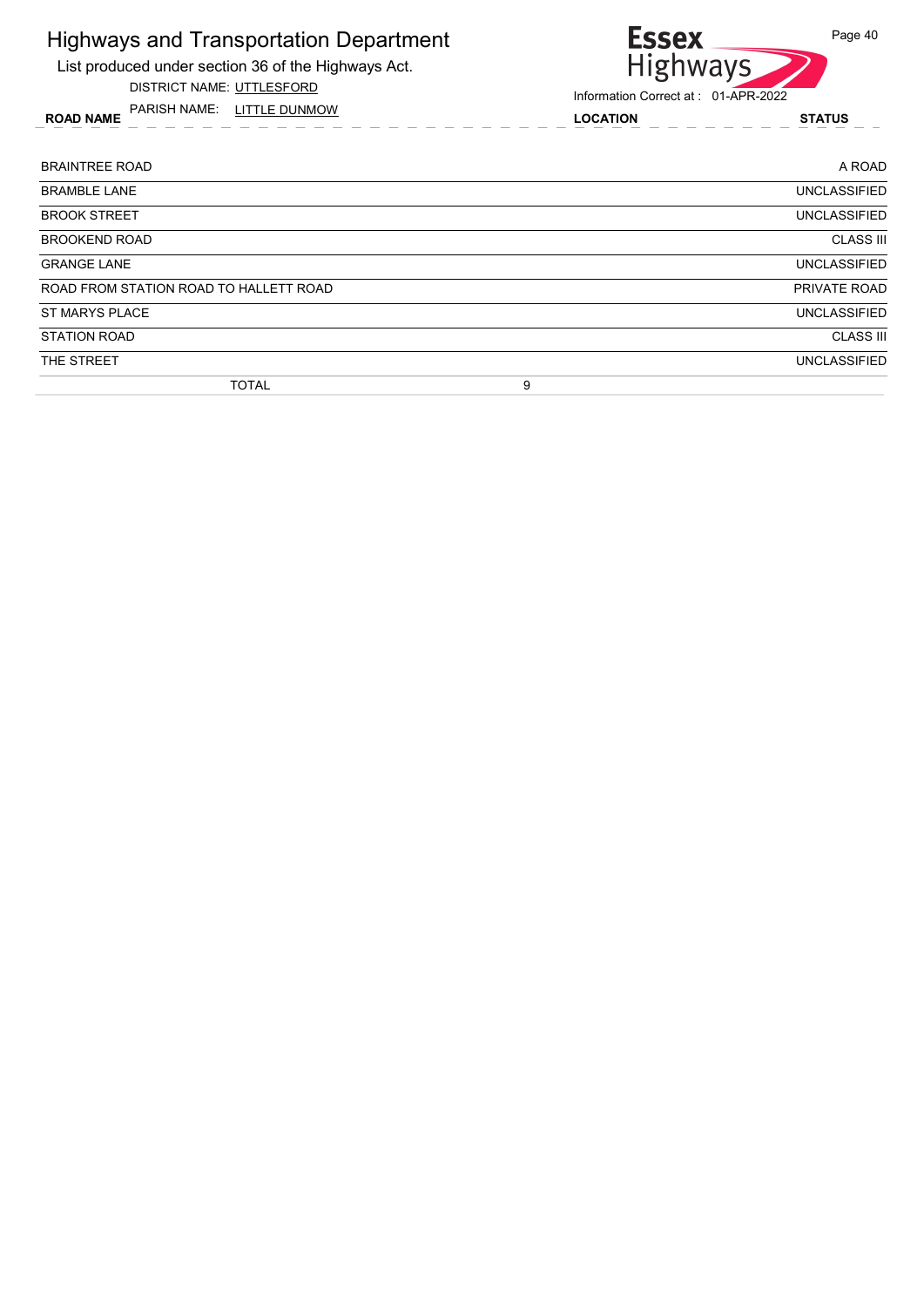List produced under section 36 of the Highways Act.

DISTRICT NAME: UTTLESFORD

ROAD NAME LOCATION STATUS PARISH NAME: LITTLE EASTON



| <b>BOWYERS ROAD</b>        | <b>PRIVATE ROAD</b> |
|----------------------------|---------------------|
| <b>BROOKFIELD FARM WAY</b> | PRIVATE ROAD        |
| <b>BROOKFIELD FARM WAY</b> | <b>UNCLASSIFIED</b> |
| <b>BUTCHERS PASTURE</b>    | <b>UNCLASSIFIED</b> |
| <b>DUCK STREET</b>         | <b>CLASS III</b>    |
| <b>GLEBE LANE</b>          | PRIVATE ROAD        |
| KINGS FARM LANE            | <b>UNCLASSIFIED</b> |
| <b>LAUNDRY LANE</b>        | <b>UNCLASSIFIED</b> |
| <b>MANOR ROAD</b>          | <b>UNCLASSIFIED</b> |
| <b>MILL END</b>            | <b>CLASS III</b>    |
| <b>PARK ROAD</b>           | <b>UNCLASSIFIED</b> |
| <b>SPRING DRIVE</b>        | PRIVATE ROAD        |
| <b>TOTAL</b>               | 12                  |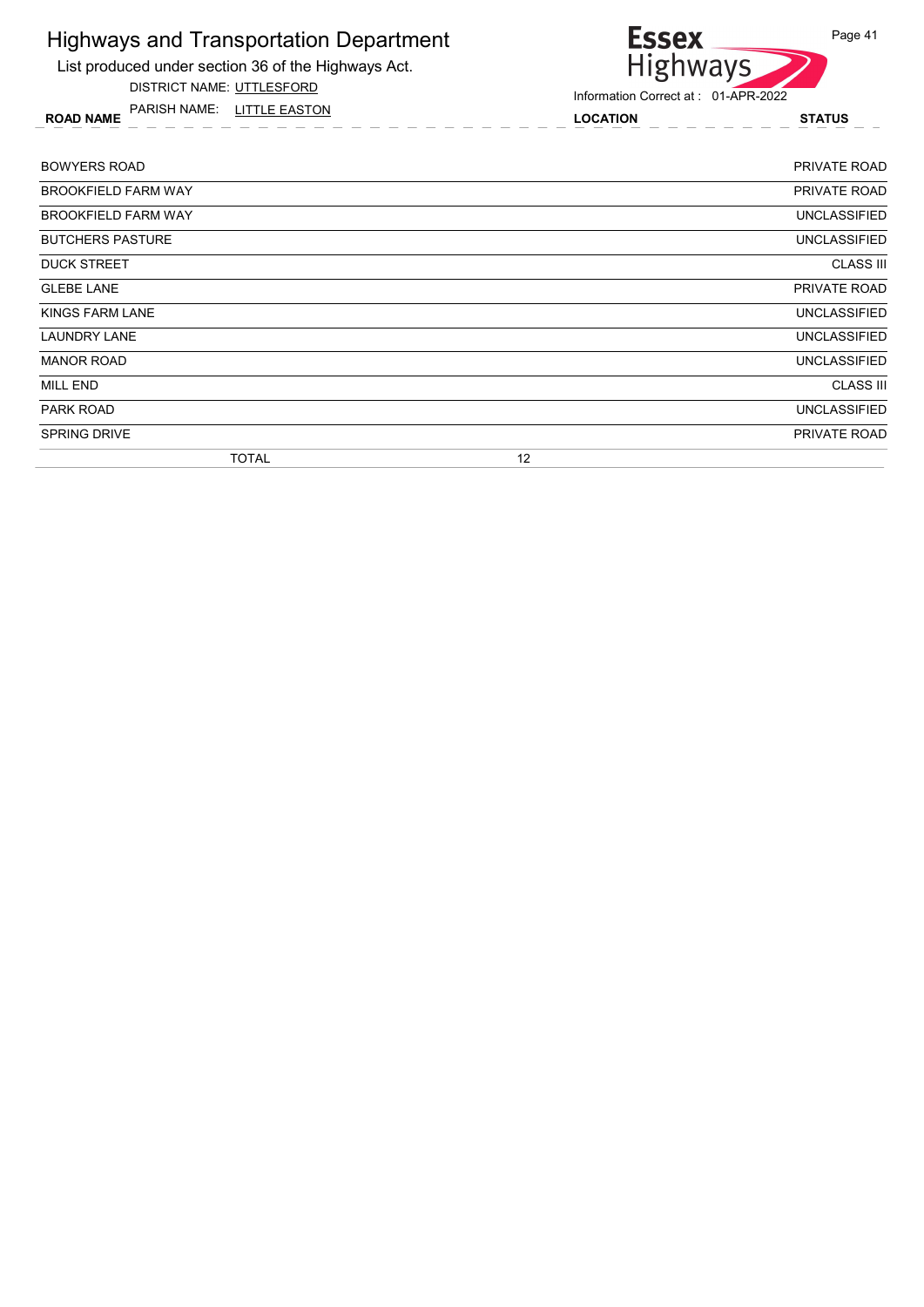List produced under section 36 of the Highways Act.

DISTRICT NAME: UTTLESFORD

ROAD NAME LOCATION STATUS PARISH NAME: LITTLE HALLINGBURY

Highways

**Essex** 

| CHURCH ROAD                   |                     | <b>UNCLASSIFIED</b> |
|-------------------------------|---------------------|---------------------|
| <b>DELL LANE</b>              |                     | <b>UNCLASSIFIED</b> |
| <b>GASTON HILL</b>            | <b>GASTON GREEN</b> | <b>CLASS III</b>    |
| <b>GOOSE LANE</b>             |                     | <b>UNCLASSIFIED</b> |
| <b>GRINSTEAD LANE</b>         |                     | <b>UNCLASSIFIED</b> |
| <b>HALLINGBURY CLOSE</b>      |                     | <b>UNCLASSIFIED</b> |
| <b>HALLINGBURY ROAD</b>       |                     | A ROAD              |
| <b>HATCH GREEN</b>            |                     | <b>UNCLASSIFIED</b> |
| <b>LATCHMORE BANK</b>         |                     | A ROAD              |
| <b>LATCHMORE LANE</b>         |                     | <b>UNCLASSIFIED</b> |
| <b>LOWER ROAD</b>             |                     | A ROAD              |
| M11 BETWEEN JUNCTIONS 7 AND 8 |                     | <b>MOTORWAY</b>     |
| <b>MOTTS GREEN ROAD</b>       |                     | <b>UNCLASSIFIED</b> |
| <b>NEW BARN LANE</b>          |                     | <b>UNCLASSIFIED</b> |
| <b>OLD MILL LANE</b>          |                     | PRIVATE ROAD        |
| <b>OLD MILL LANE</b>          |                     | <b>UNCLASSIFIED</b> |
| POND FIELDS CLOSE             |                     | <b>UNCLASSIFIED</b> |
| POND FIELDS CLOSE             |                     | PRIVATE ROAD        |
| PYNCHON PADDOCKS              |                     | <b>UNCLASSIFIED</b> |
| SAWBRIDGEWORTH ROAD           |                     | <b>CLASS III</b>    |
| <b>STADDLES</b>               |                     | <b>UNCLASSIFIED</b> |
| STORTFORD ROAD                |                     | A ROAD              |
| <b>SUTTON ACRES</b>           |                     | <b>UNCLASSIFIED</b> |
| THE BEADLES                   |                     | <b>UNCLASSIFIED</b> |
| <b>WRIGHTS GREEN</b>          |                     | <b>UNCLASSIFIED</b> |
| <b>WRIGHTS GREEN LANE</b>     |                     | <b>UNCLASSIFIED</b> |
| <b>TOTAL</b>                  | 26                  |                     |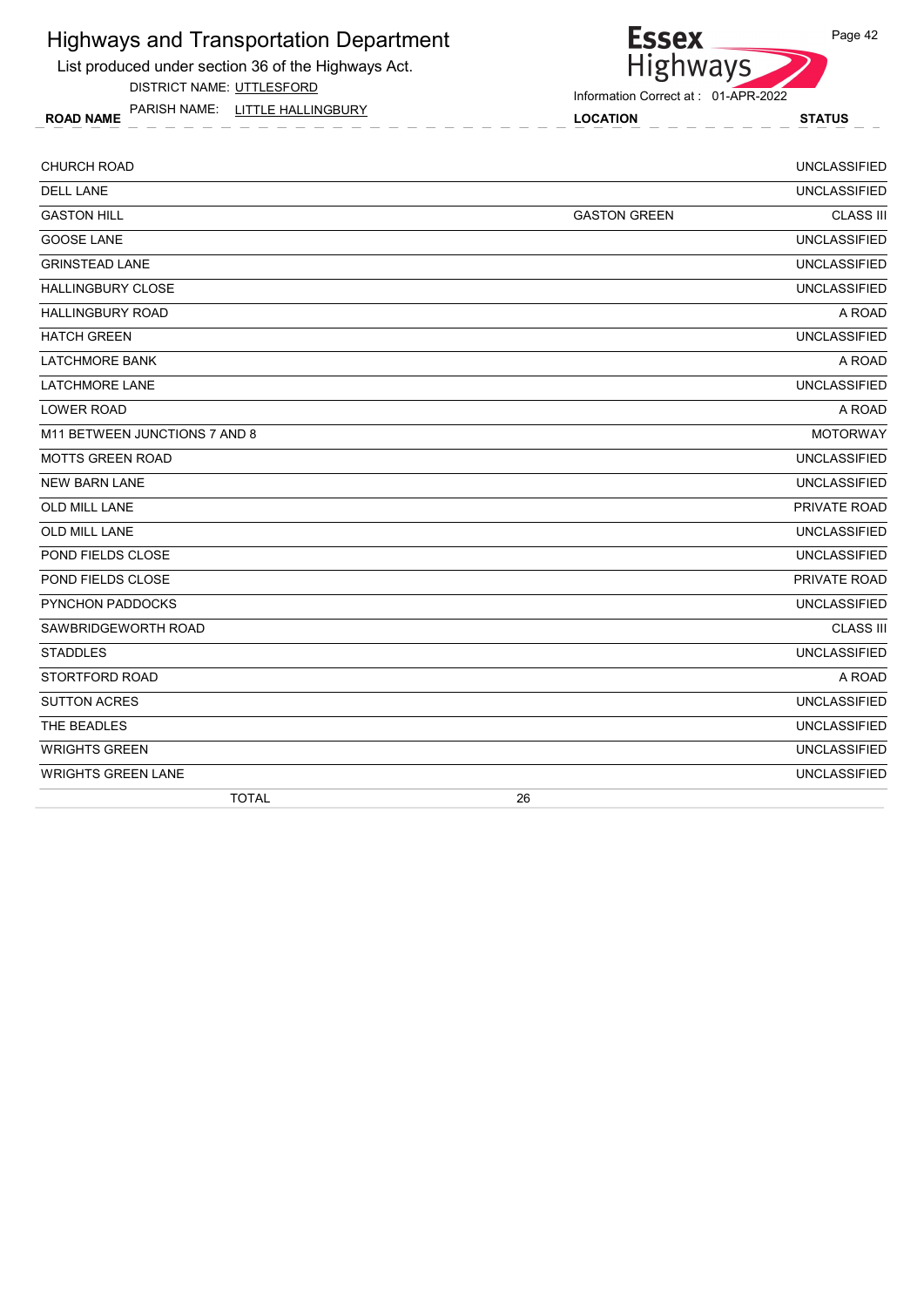List produced under section 36 of the Highways Act.

DISTRICT NAME: UTTLESFORD

ROAD NAME LOCATION STATUS PARISH NAME: LITTLE SAMPFORD



| <b>BUSH ROAD</b>           | <b>UNCLASSIFIED</b> |
|----------------------------|---------------------|
| <b>FLEMINGS FARM LANE</b>  | <b>UNCLASSIFIED</b> |
| <b>GREAT SAMPFORD ROAD</b> | <b>B ROAD</b>       |
| <b>GREAT SAMPFORD ROAD</b> | <b>CLASS III</b>    |
| <b>HALL ROAD</b>           | UNCLASSIFIED        |
| <b>HAWKIN HILL</b>         | <b>B ROAD</b>       |
| <b>HAWKSPUR GREEN ROAD</b> | <b>CLASS III</b>    |
| LITTLE CLARKS LANE         | <b>UNCLASSIFIED</b> |
| <b>MAYNARDS LANE</b>       | <b>UNCLASSIFIED</b> |
| SAMPFORD ROAD              | <b>B ROAD</b>       |
| THAXTED ROAD               | <b>CLASS III</b>    |
| <b>THAXTED ROAD</b>        | <b>B ROAD</b>       |
| TINDON END ROAD            | <b>UNCLASSIFIED</b> |
| <b>WALDEN ROAD</b>         | <b>B ROAD</b>       |
| <b>TOTAL</b>               | 14                  |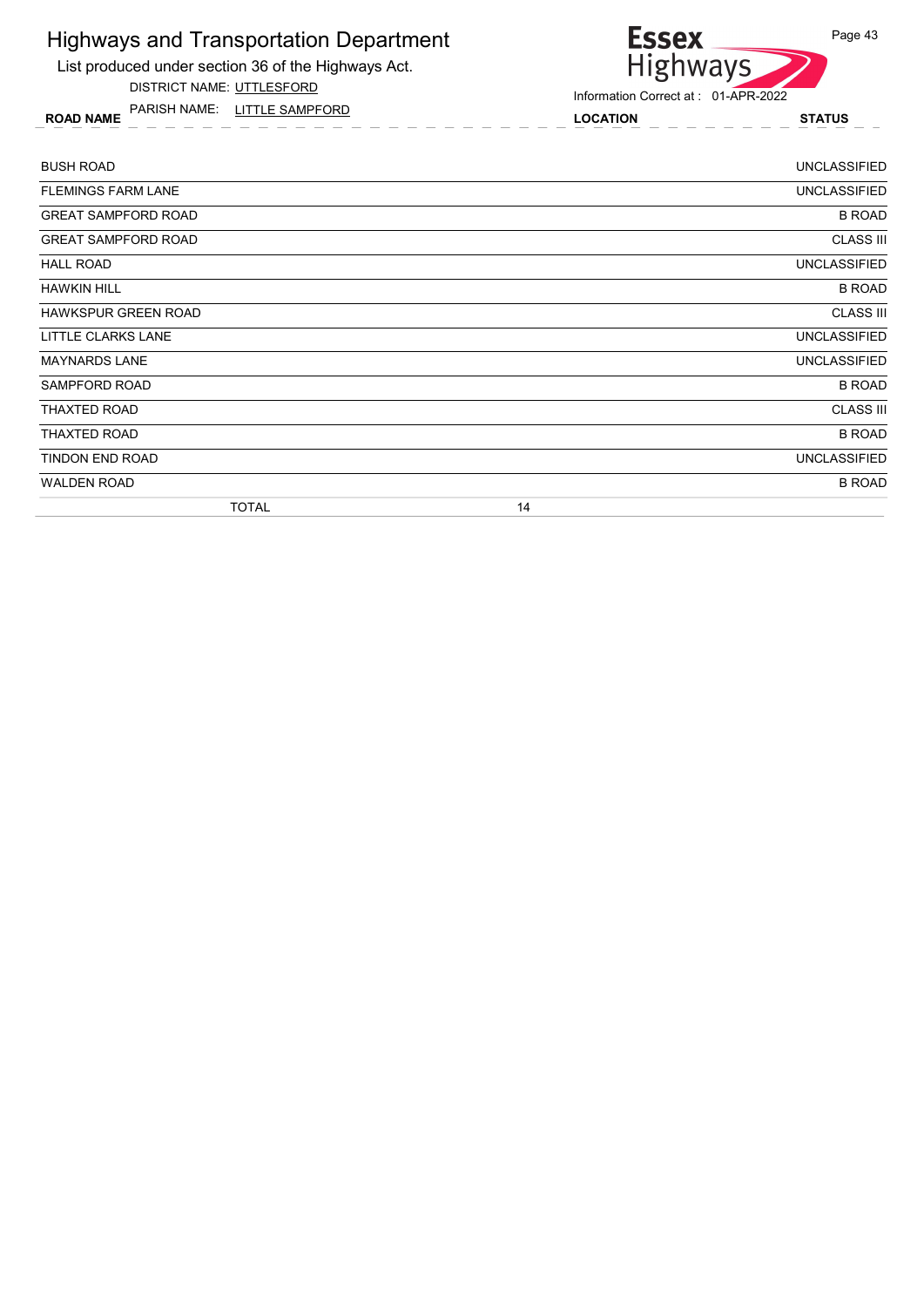List produced under section 36 of the Highways Act.

DISTRICT NAME: UTTLESFORD

ROAD NAME LOCATION STATUS PARISH NAME: LITTLEBURY

| <b>BATTS LANE</b>                    |                    | <b>UNCLASSIFIED</b> |
|--------------------------------------|--------------------|---------------------|
| <b>CAMBRIDGE ROAD</b>                |                    | <b>B ROAD</b>       |
| <b>CATMERE END</b>                   |                    | <b>UNCLASSIFIED</b> |
| <b>CATMERE END ROAD</b>              |                    | <b>UNCLASSIFIED</b> |
| <b>CHALK PIT LANE</b>                |                    | <b>UNCLASSIFIED</b> |
| <b>CHAPEL GREEN ROAD</b>             |                    | <b>UNCLASSIFIED</b> |
| <b>CHESTNUT AVENUE</b>               |                    | <b>CLASS III</b>    |
| <b>CHURCH WALK</b>                   |                    | <b>UNCLASSIFIED</b> |
| <b>CLAYS MEADOW</b>                  |                    | PRIVATE ROAD        |
| <b>GOODWINS CLOSE</b>                |                    | PRIVATE ROAD        |
| <b>KENTS YARD</b>                    |                    | <b>UNCLASSIFIED</b> |
| <b>LITTLEBURY GREEN ROAD</b>         |                    | <b>CLASS III</b>    |
| <b>LONDON ROAD</b>                   |                    | <b>B ROAD</b>       |
| M11 BETWEEN JUNCTIONS 8 AND 9        |                    | <b>MOTORWAY</b>     |
| <b>MILL LANE</b>                     |                    | <b>UNCLASSIFIED</b> |
| <b>NETTLEDITCH</b>                   |                    | <b>UNCLASSIFIED</b> |
| NORTHBOUND SLIP TO GREAT CHESTERFORD | <b>STUMP CROSS</b> | <b>MOTORWAY</b>     |
| PEGGYS WALK                          |                    | <b>UNCLASSIFIED</b> |
| <b>RECTORY CLOSE</b>                 |                    | <b>UNCLASSIFIED</b> |
| <b>ROMAN WAY</b>                     |                    | PRIVATE ROAD        |
| <b>SPRING HILL</b>                   |                    | <b>CLASS III</b>    |
| <b>STRETHALL LANE</b>                |                    | <b>UNCLASSIFIED</b> |
| <b>STRETHALL ROAD</b>                |                    | <b>CLASS III</b>    |
| <b>WALDEN ROAD</b>                   |                    | <b>CLASS III</b>    |
| <b>TOTAL</b>                         | 24                 |                     |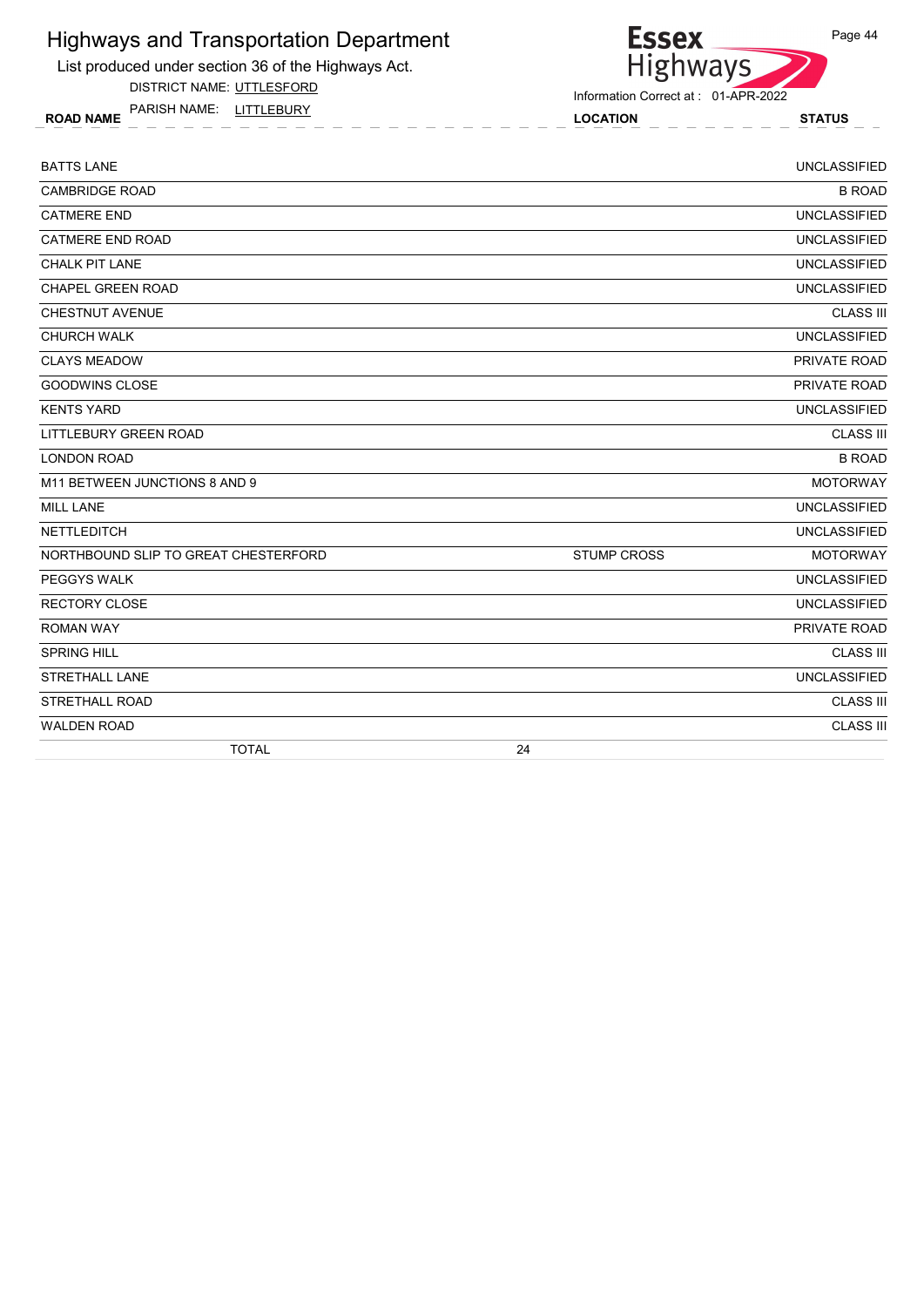

DISTRICT NAME: UTTLESFORD

ROAD NAME LOCATION STATUS PARISH NAME: MANUDEN



| ANDERSON CLOSE             | <b>UNCLASSIFIED</b> |
|----------------------------|---------------------|
| <b>BRIXTON LANE</b>        | <b>CLASS III</b>    |
| <b>BUTT LANE</b>           | <b>UNCLASSIFIED</b> |
| <b>CARTERS HILL</b>        | <b>CLASS III</b>    |
| <b>CARTERS HILL CUT</b>    | <b>UNCLASSIFIED</b> |
| <b>CLAVERING ROAD</b>      | <b>CLASS III</b>    |
| <b>COMMON MEAD BRIDGE</b>  | <b>CLASS III</b>    |
| <b>DAVID COLLINS DRIVE</b> | <b>UNCLASSIFIED</b> |
| <b>DOGDEN LANE</b>         | <b>UNCLASSIFIED</b> |
| MAGGOTS END ROAD           | <b>CLASS III</b>    |
| <b>MAILERS LANE</b>        | <b>UNCLASSIFIED</b> |
| <b>MALLOWS GREEN ROAD</b>  | <b>UNCLASSIFIED</b> |
| PEYTON HALL LANE           | <b>UNCLASSIFIED</b> |
| PINCHPOOLS ROAD            | <b>CLASS III</b>    |
| SHEEPCOTE LANE             | <b>UNCLASSIFIED</b> |
| <b>STEWARTS WAY</b>        | <b>UNCLASSIFIED</b> |
| THE STREET                 | <b>CLASS III</b>    |
| <b>WATERY LANE</b>         | <b>UNCLASSIFIED</b> |
| <b>TOTAL</b>               | 18                  |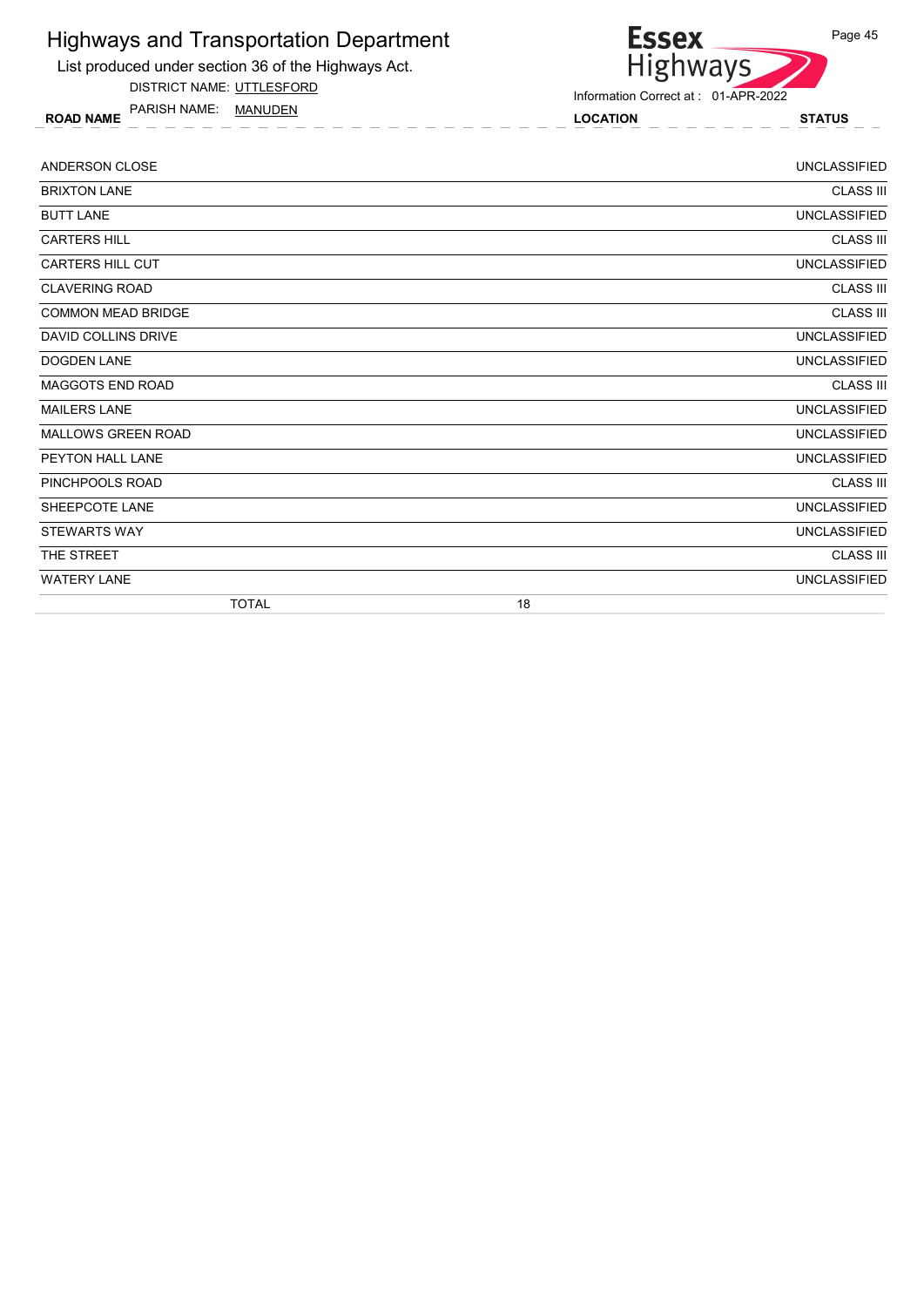| <b>Highways and Transportation Department</b><br>List produced under section 36 of the Highways Act.<br>DISTRICT NAME: UTTLESFORD | <b>Essex</b><br><b>Highways</b><br>Information Correct at: 01-APR-2022 | Page 46             |
|-----------------------------------------------------------------------------------------------------------------------------------|------------------------------------------------------------------------|---------------------|
| PARISH NAME: MARGARET RODING<br><b>ROAD NAME</b>                                                                                  | <b>LOCATION</b>                                                        | <b>STATUS</b>       |
| <b>CHELMSFORD ROAD</b>                                                                                                            |                                                                        | A ROAD              |
| <b>MARKS HALL LANE</b>                                                                                                            |                                                                        | <b>UNCLASSIFIED</b> |
| ONGAR ROAD                                                                                                                        |                                                                        | <b>CLASS III</b>    |
| PEPPERS GREEN                                                                                                                     |                                                                        | <b>UNCLASSIFIED</b> |
| <b>SHORTS FARM ROAD</b>                                                                                                           | <b>FOUR WANTZ</b>                                                      | <b>UNCLASSIFIED</b> |
| THE GOSSETS                                                                                                                       |                                                                        | PRIVATE ROAD        |
| <b>TOTAL</b>                                                                                                                      | 6                                                                      |                     |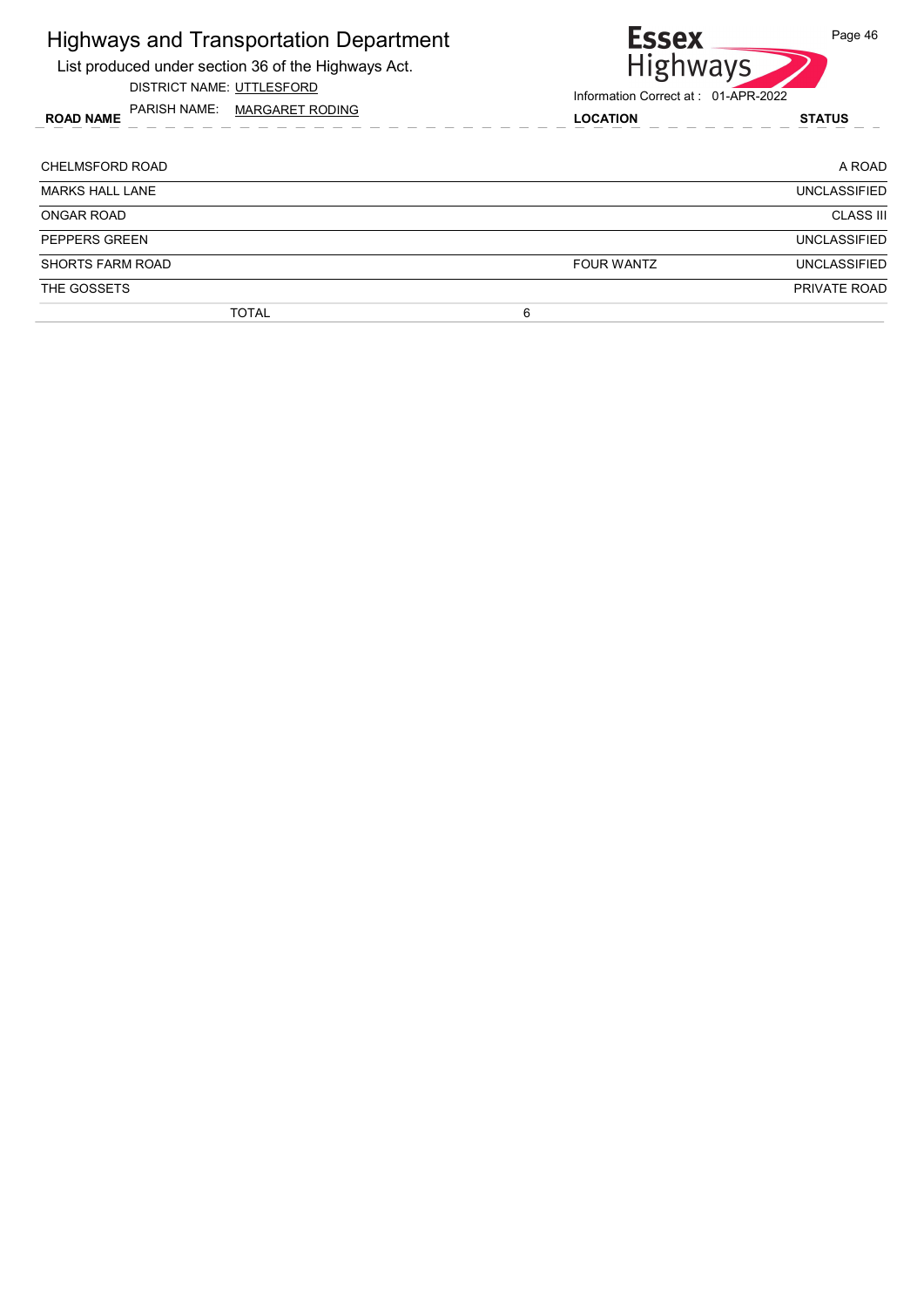

DISTRICT NAME: UTTLESFORD

ROAD NAME LOCATION STATUS PARISH NAME: NEWPORT

Highways

Information Correct at : 01-APR-2022

**Essex** 

| <b>BARNARD CLOSE</b>          |                       | <b>UNCLASSIFIED</b> |
|-------------------------------|-----------------------|---------------------|
| <b>BELMONT HILL</b>           |                       | <b>B ROAD</b>       |
| <b>BOWKER CLOSE</b>           |                       | <b>UNCLASSIFIED</b> |
| <b>BRIDGE END</b>             |                       | <b>UNCLASSIFIED</b> |
| <b>BULLFIELDS</b>             |                       | <b>UNCLASSIFIED</b> |
| <b>BURY WATER LANE</b>        |                       | <b>UNCLASSIFIED</b> |
| <b>BURY WATER LANE</b>        |                       | <b>CLASS III</b>    |
| <b>CAMBRIDGE ROAD</b>         |                       | <b>B ROAD</b>       |
| <b>CHALK FARM LANE</b>        |                       | <b>UNCLASSIFIED</b> |
| <b>CHAPEL LANE</b>            |                       | PRIVATE ROAD        |
| <b>CHAPEL LANE</b>            |                       | <b>UNCLASSIFIED</b> |
| <b>CHERRY GARDEN LANE</b>     |                       | <b>UNCLASSIFIED</b> |
| CHESTNUT COURT                |                       | PRIVATE ROAD        |
| <b>CHURCH STREET</b>          | <b>ELEPHANT GREEN</b> | <b>UNCLASSIFIED</b> |
| <b>DEBDEN ROAD</b>            |                       | <b>CLASS III</b>    |
| <b>FRAMBURY LANE</b>          |                       | <b>UNCLASSIFIED</b> |
| <b>GACES ACRE</b>             |                       | <b>UNCLASSIFIED</b> |
| <b>GILBEY GREEN</b>           |                       | PRIVATE ROAD        |
| <b>HIGH STREET</b>            |                       | <b>B ROAD</b>       |
| <b>HITCH COMMON ROAD</b>      |                       | <b>UNCLASSIFIED</b> |
| <b>LONDON ROAD</b>            |                       | <b>B ROAD</b>       |
| M11 BETWEEN JUNCTIONS 8 AND 9 |                       | <b>MOTORWAY</b>     |
| <b>MEADOWFORD</b>             |                       | <b>UNCLASSIFIED</b> |
| OLD BURY WATER LANE           |                       | <b>UNCLASSIFIED</b> |
| <b>OLD ROAD</b>               |                       | <b>UNCLASSIFIED</b> |
| ORCHARD CLOSE                 |                       | <b>UNCLASSIFIED</b> |
| POND CROSS FARM               |                       | PRIVATE ROAD        |
| POND CROSS WAY                |                       | <b>UNCLASSIFIED</b> |
| <b>SCHOOL LANE</b>            |                       | <b>CLASS III</b>    |
| SPARROWSEND HILL              |                       | <b>B ROAD</b>       |
| ST LEONARDS CLOSE             |                       | PRIVATE ROAD        |
| <b>STAR HILL</b>              |                       | <b>B ROAD</b>       |
| <b>STATION ROAD</b>           |                       | <b>UNCLASSIFIED</b> |
| <b>TENTERFIELDS</b>           |                       | PRIVATE ROAD        |
| THE SPINNEY                   |                       | PRIVATE ROAD        |
| WHITE HORSE LANE              |                       | <b>UNCLASSIFIED</b> |
| <b>WICKEN ROAD</b>            |                       | <b>B ROAD</b>       |
| <b>TOTAL</b>                  | 37                    |                     |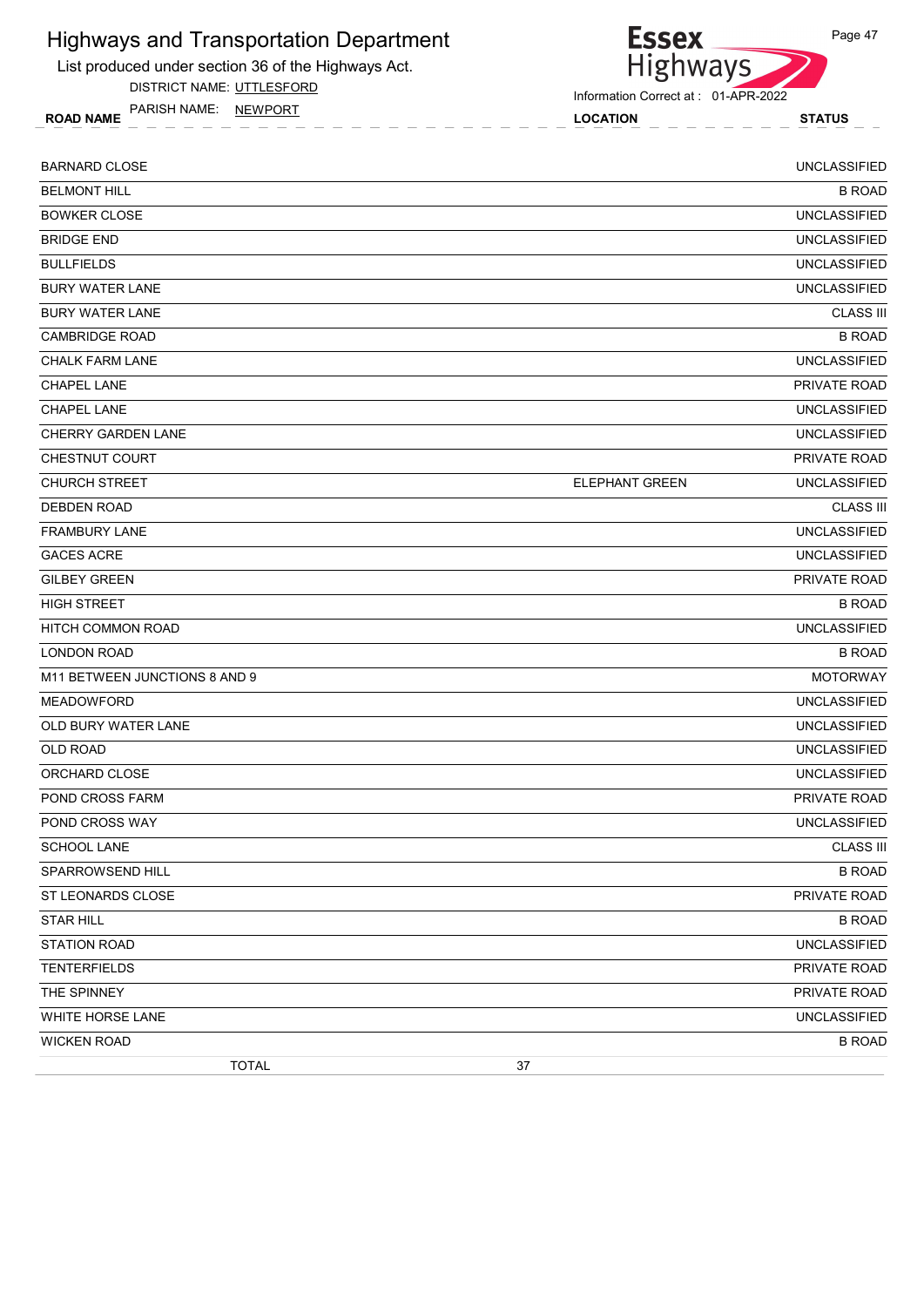List produced under section 36 of the Highways Act. DISTRICT NAME: UTTLESFORD

ROAD NAME LOCATION STATUS PARISH NAME: QUENDON AND RICKLING

**Essex** Highways

Information Correct at : 01-APR-2022

| <b>TOTAL</b>                  | 17              |                     |
|-------------------------------|-----------------|---------------------|
| <b>THISTLEY CRESCENT</b>      |                 | <b>UNCLASSIFIED</b> |
| <b>RICKLING GREEN ROAD</b>    |                 | <b>CLASS III</b>    |
| <b>RICKLING GREEN</b>         |                 | PRIVATE ROAD        |
| <b>RICKLING CHURCH LANE</b>   | <b>RICKLING</b> | <b>UNCLASSIFIED</b> |
| <b>QUENDON CHURCH LANE</b>    | <b>QUENDON</b>  | <b>UNCLASSIFIED</b> |
| POOR BRIDGE ROAD              |                 | <b>CLASS III</b>    |
| NORTH HALL ROAD               |                 | <b>CLASS III</b>    |
| M11 BETWEEN JUNCTIONS 8 AND 9 |                 | <b>MOTORWAY</b>     |
| <b>LONDON ROAD</b>            |                 | <b>B ROAD</b>       |
| <b>HOLLOW ROAD</b>            |                 | <b>UNCLASSIFIED</b> |
| <b>HALLFIELD</b>              |                 | <b>UNCLASSIFIED</b> |
| <b>CHURCH END</b>             |                 | <b>CLASS III</b>    |
| <b>CAMBRIDGE ROAD</b>         |                 | <b>B ROAD</b>       |
| <b>BRIXTON LANE</b>           |                 | <b>CLASS III</b>    |
| <b>BRICK KILN LANE</b>        |                 | <b>CLASS III</b>    |
| <b>BRADLEY ROAD</b>           |                 | <b>CLASS III</b>    |
| <b>BELCHAMS LANE</b>          |                 | <b>CLASS III</b>    |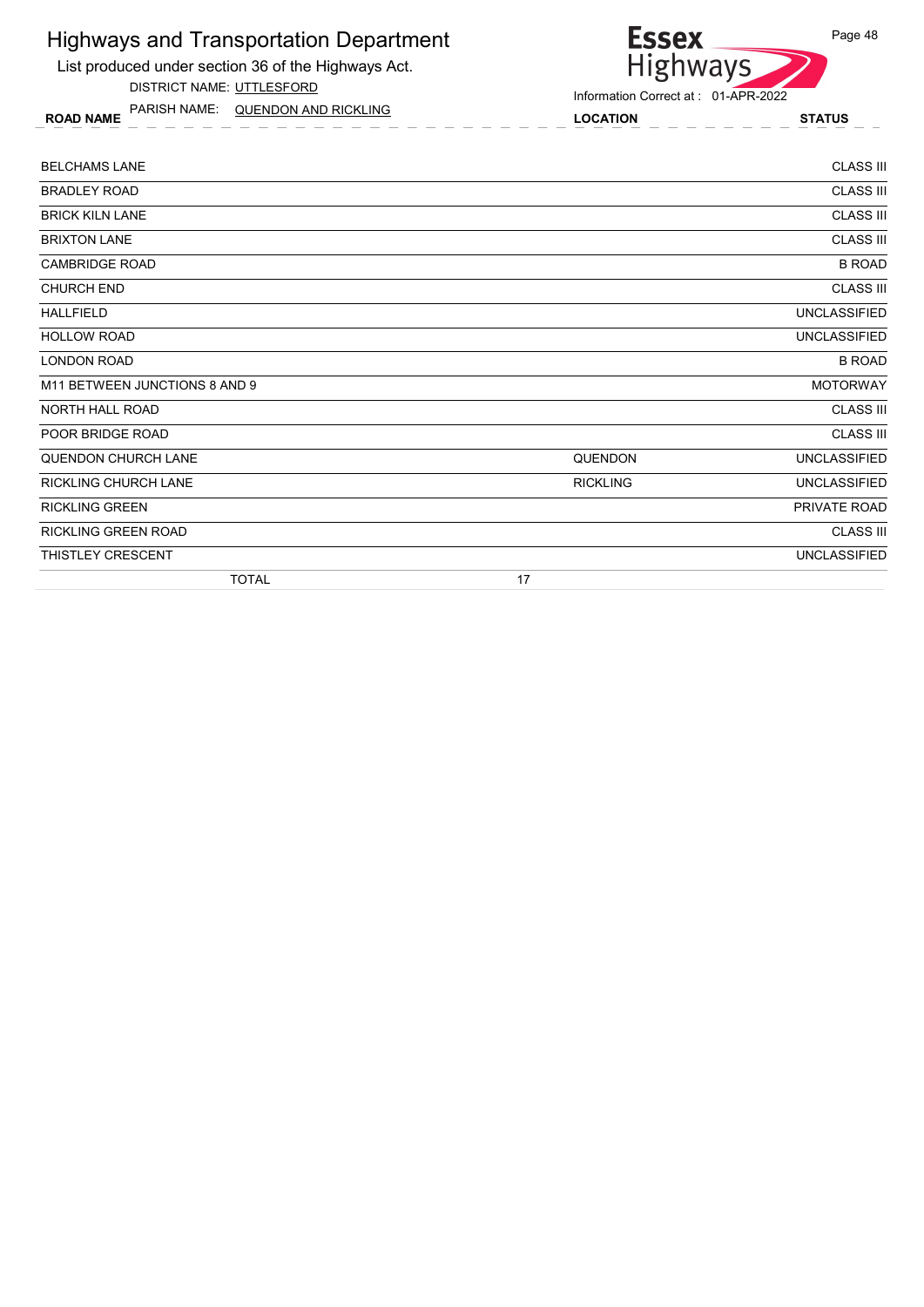List produced under section 36 of the Highways Act.

DISTRICT NAME: UTTLESFORD

ROAD NAME LOCATION STATUS PARISH NAME: RADWINTER



| <b>ASHDON ROAD</b>         | <b>CLASS III</b>                     |
|----------------------------|--------------------------------------|
| <b>BENT ROAD</b>           | <b>CLASS III</b>                     |
| <b>CHURCH HILL</b>         | <b>CLASS III</b>                     |
| <b>EAST VIEW CLOSE</b>     | <b>UNCLASSIFIED</b>                  |
| <b>GILLON WAY</b>          | PRIVATE ROAD                         |
| <b>GOLDEN LANE</b>         | <b>UNCLASSIFIED</b>                  |
| <b>HEMPSTEAD ROAD</b>      | <b>B ROAD</b>                        |
| LITTLE BROCKHOLD FARM      | <b>UNCLASSIFIED</b>                  |
| <b>MAPLE LANE</b>          | <b>CLASS III</b><br><b>MAPLE END</b> |
| <b>PARK LANE</b>           | <b>UNCLASSIFIED</b>                  |
| <b>PRINCES WELL</b>        | <b>CLASS III</b>                     |
| <b>RADWINTER END</b>       | <b>UNCLASSIFIED</b>                  |
| <b>RADWINTER ROAD</b>      | <b>CLASS III</b>                     |
| <b>SAMPFORD ROAD</b>       | <b>B ROAD</b>                        |
| ST MARYS CHURCH ROAD       | <b>UNCLASSIFIED</b>                  |
| <b>STOCKING GREEN ROAD</b> | <b>UNCLASSIFIED</b>                  |
| <b>SWANS FARM LANE</b>     | <b>UNCLASSIFIED</b>                  |
| <b>WALDEN ROAD</b>         | <b>B ROAD</b>                        |
| <b>WATER LANE</b>          | <b>CLASS III</b>                     |
| <b>TOTAL</b>               | 19                                   |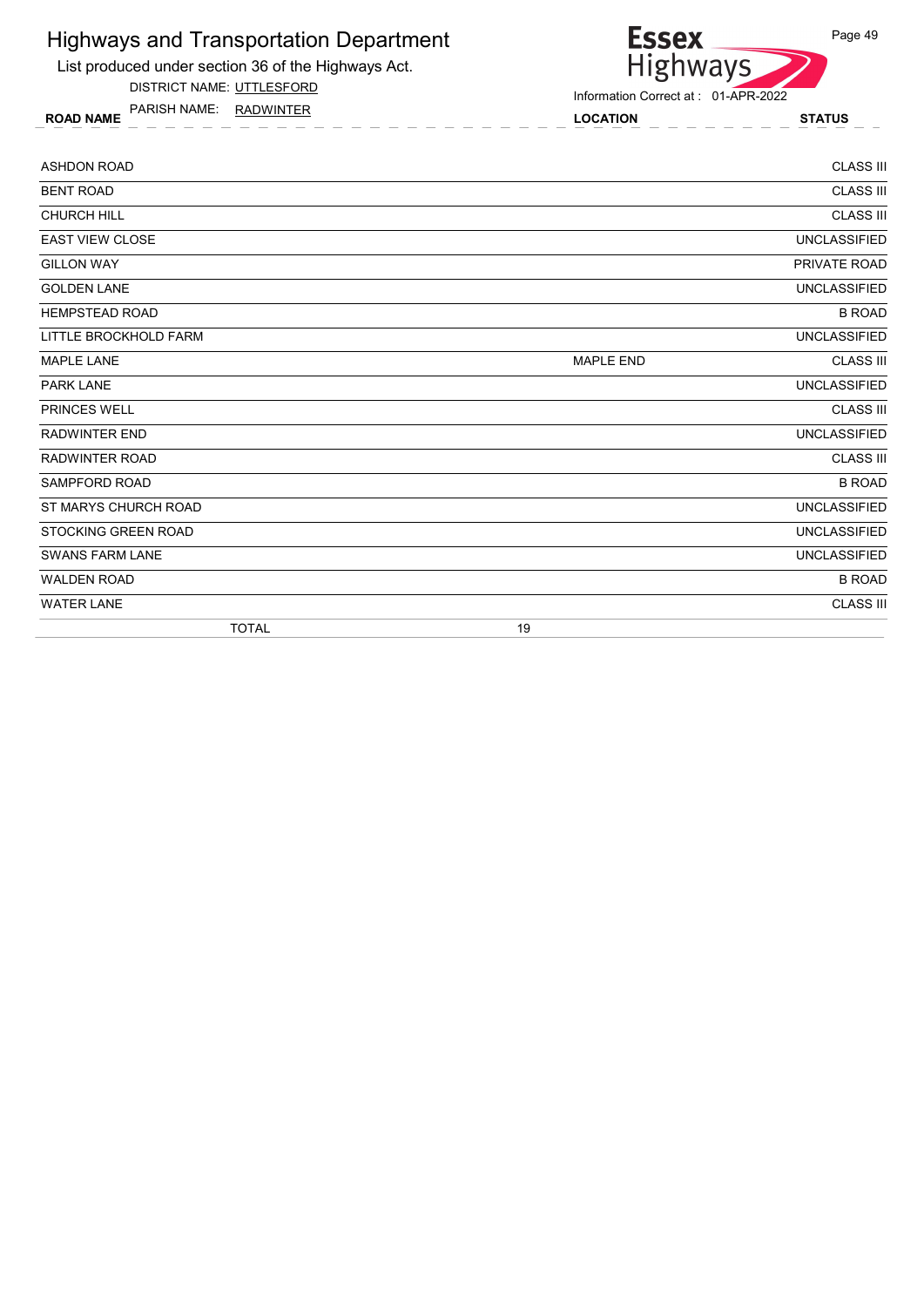List produced under section 36 of the Highways Act.

DISTRICT NAME: UTTLESFORD

ROAD NAME LOCATION STATUS PARISH NAME: SAFFRON WALDEN



Information Correct at : 01-APR-2022

| <b>ABBEY LANE</b>             |                  | <b>UNCLASSIFIED</b> |
|-------------------------------|------------------|---------------------|
| ACCESS TO HOSPITAL            |                  | PRIVATE ROAD        |
| ACCESS TO HOSPITAL ROUNDABOUT |                  | <b>PRIVATE ROAD</b> |
| ADAMS COURT                   |                  | <b>UNCLASSIFIED</b> |
| <b>ALLARD WAY</b>             |                  | <b>UNCLASSIFIED</b> |
| <b>ANSGAR ROAD</b>            |                  | <b>UNCLASSIFIED</b> |
| <b>ARCHER ROAD</b>            |                  | PRIVATE ROAD        |
| <b>ASHDON ROAD</b>            |                  | <b>PRIVATE ROAD</b> |
| <b>ASHDON ROAD</b>            |                  | <b>CLASS III</b>    |
| <b>ASPIN MEWS</b>             |                  | <b>UNCLASSIFIED</b> |
| AUDLEY END ROAD               |                  | <b>CLASS III</b>    |
| <b>AUDLEY ROAD</b>            |                  | <b>B ROAD</b>       |
| <b>AUTON CROFT</b>            |                  | <b>UNCLASSIFIED</b> |
| <b>BARLEY COURT</b>           |                  | <b>PRIVATE ROAD</b> |
| <b>BARNARDS YARD</b>          |                  | <b>PRIVATE ROAD</b> |
| <b>BECK ROAD</b>              | OFF SAXON WAY    | <b>UNCLASSIFIED</b> |
| <b>BEECHES CLOSE</b>          |                  | <b>UNCLASSIFIED</b> |
| <b>BELLS CLOSE</b>            |                  | <b>UNCLASSIFIED</b> |
| <b>BIRDBUSH AVENUE</b>        |                  | <b>UNCLASSIFIED</b> |
| <b>BLACKLANDS CLOSE</b>       |                  | <b>UNCLASSIFIED</b> |
| <b>BOROUGH LANE</b>           |                  | <b>UNCLASSIFIED</b> |
| <b>BOWSERS LANE</b>           |                  | <b>UNCLASSIFIED</b> |
| <b>BRADLEY MEWS</b>           |                  | <b>UNCLASSIFIED</b> |
| <b>BRAYBROOKE GARDENS</b>     |                  | PRIVATE ROAD        |
| <b>BRIDGE STREET</b>          |                  | <b>B ROAD</b>       |
| <b>BROMFIELD</b>              | OFF PEASLANDS RD | <b>UNCLASSIFIED</b> |
| <b>BROOKE AVENUE</b>          |                  | <b>UNCLASSIFIED</b> |
| <b>BUCKENHOE ROAD</b>         |                  | <b>UNCLASSIFIED</b> |
| <b>BURGESS CROFT</b>          |                  | <b>UNCLASSIFIED</b> |
| <b>BURNSALL CLOSE</b>         |                  | <b>UNCLASSIFIED</b> |
| <b>BUTCHER ROW</b>            |                  | <b>UNCLASSIFIED</b> |
| <b>BUTLER CLOSE</b>           |                  | <b>UNCLASSIFIED</b> |
| <b>BUTLERS LANE</b>           |                  | <b>UNCLASSIFIED</b> |
| <b>BYRDS FARM LANE</b>        |                  | <b>UNCLASSIFIED</b> |
| <b>CAMPLING STREET</b>        |                  | PRIVATE ROAD        |
| <b>CARNATION DRIVE</b>        |                  | UNCLASSIFIED        |
| <b>CASTLE CROSS</b>           |                  | PRIVATE ROAD        |
| CASTLE CROSS                  |                  | <b>UNCLASSIFIED</b> |
| <b>CASTLE HILL</b>            |                  | <b>B ROAD</b>       |
| CASTLE STREET                 |                  | <b>UNCLASSIFIED</b> |
| <b>CATES CORNER</b>           |                  | <b>B ROAD</b>       |
| <b>CATONS LANE</b>            |                  | <b>UNCLASSIFIED</b> |
| <b>CATONS LANE</b>            |                  | PRIVATE ROAD        |
| <b>CAVENDISH COURT</b>        |                  | PRIVATE ROAD        |
| <b>CHALKLANDS</b>             |                  | PRIVATE ROAD        |
| <b>CHATERS HILL</b>           |                  | <b>UNCLASSIFIED</b> |
|                               |                  |                     |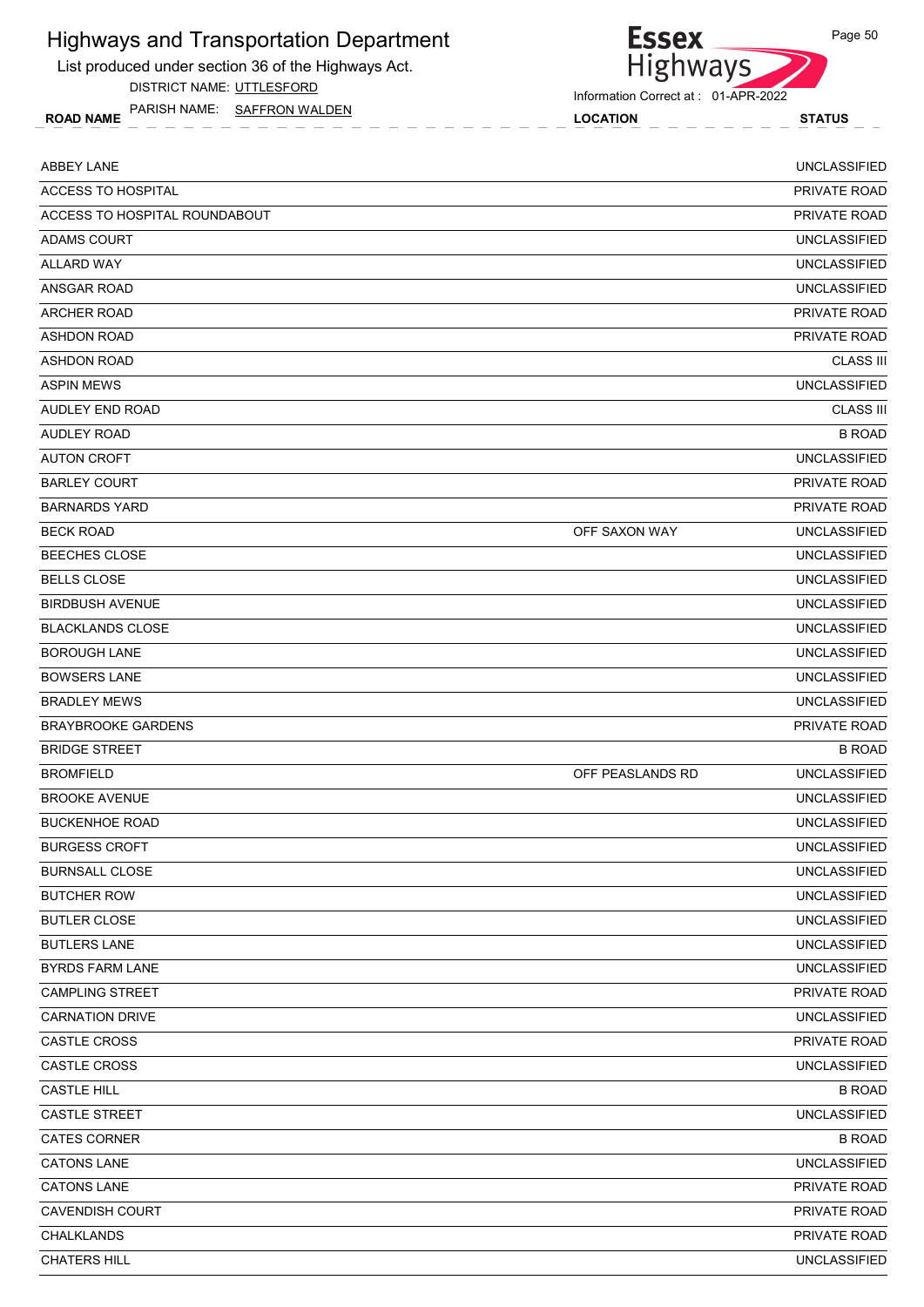List produced under section 36 of the Highways Act.

DISTRICT NAME: UTTLESFORD

ROAD NAME LOCATION STATUS PARISH NAME: SAFFRON WALDEN



Information Correct at : 01-APR-2022

**Essex** 

| <b>CHURCH FIELD</b><br><b>UNCLASSIFIED</b><br><b>CHURCH PATH</b><br><b>UNCLASSIFIED</b><br><b>CHURCH STREET</b><br><b>UNCLASSIFIED</b><br><b>UNCLASSIFIED</b><br><b>CLAY PIT PIECE</b><br><b>UNCLASSIFIED</b><br><b>CLUTTON ROAD</b><br><b>COLE END LANE</b><br><b>CLASS III</b><br><b>UNCLASSIFIED</b><br><b>COLLEGE CLOSE</b><br><b>COLYN PLACE</b><br><b>UNCLASSIFIED</b><br><b>COMMON HILL</b><br><b>B ROAD</b><br><b>UNCLASSIFIED</b><br><b>COPPERFIELDS</b><br><b>CORNER PARK</b><br><b>UNCLASSIFIED</b><br>PRIVATE ROAD<br><b>CORNWALLIS PLACE</b><br><b>UNCLASSIFIED</b><br><b>CRABTREES</b><br><b>CROCUS FIELDS</b><br>PRIVATE STREET<br><b>CROMWELL ROAD</b><br><b>UNCLASSIFIED</b><br><b>CROSS STREET</b><br><b>UNCLASSIFIED</b><br><b>UNCLASSIFIED</b><br><b>DAUNCES MEAD</b><br><b>DAWSON CLOSE</b><br><b>UNCLASSIFIED</b><br>DE BOHUN COURT<br><b>UNCLASSIFIED</b><br><b>UNCLASSIFIED</b><br>DE VIGIER AVENUE<br>PRIVATE STREET<br><b>DEAN WAY</b><br><b>DEAN WAY</b><br><b>PRIVATE ROAD</b><br><b>DEBDEN ROAD</b><br><b>CLASS III</b><br><b>UNCLASSIFIED</b><br>DODDENHILL CLOSE<br><b>DRAGONS GREEN</b><br><b>UNCLASSIFIED</b><br><b>EAST STREET</b><br><b>B ROAD</b><br><b>EASTACRE</b><br>PRIVATE ROAD<br><b>EASTBY CLOSE</b><br><b>UNCLASSIFIED</b><br>EDDYSTONE AVENUE<br>PRIVATE ROAD<br><b>UNCLASSIFIED</b><br>ELIZABETH CLOSE<br>ELIZABETH WAY<br><b>UNCLASSIFIED</b><br><b>ELM GROVE</b><br>PRIVATE ROAD<br><b>ELM GROVE</b><br><b>UNCLASSIFIED</b><br><b>EMSON CLOSE</b><br>PRIVATE ROAD<br><b>UNCLASSIFIED</b><br><b>EVERITT ROAD</b><br><b>FAIR LEAS</b><br><b>UNCLASSIFIED</b><br><b>FAIR LEAS</b><br>PRIVATE ROAD<br>PRIVATE ROAD<br><b>FAIRFAX DRIVE</b><br><b>UNCLASSIFIED</b><br><b>FAIRYCROFT ROAD</b><br><b>FARMADINE</b><br><b>UNCLASSIFIED</b><br><b>UNCLASSIFIED</b><br><b>FARMADINE COURT</b><br><b>FARMADINE GROVE</b><br>PRIVATE ROAD<br>FERGUSON CLOSE<br>PRIVATE ROAD<br><b>FISKE CLOSE</b><br>PRIVATE ROAD<br><b>FITZPIERS</b><br><b>UNCLASSIFIED</b> | <b>CHICHESTER ROAD</b> | <b>UNCLASSIFIED</b> |
|--------------------------------------------------------------------------------------------------------------------------------------------------------------------------------------------------------------------------------------------------------------------------------------------------------------------------------------------------------------------------------------------------------------------------------------------------------------------------------------------------------------------------------------------------------------------------------------------------------------------------------------------------------------------------------------------------------------------------------------------------------------------------------------------------------------------------------------------------------------------------------------------------------------------------------------------------------------------------------------------------------------------------------------------------------------------------------------------------------------------------------------------------------------------------------------------------------------------------------------------------------------------------------------------------------------------------------------------------------------------------------------------------------------------------------------------------------------------------------------------------------------------------------------------------------------------------------------------------------------------------------------------------------------------------------------------------------------------------------------------------------------------------------------------------------------------------------------------------------------------------------------------------------------------------------------------------------------------------------------------------|------------------------|---------------------|
|                                                                                                                                                                                                                                                                                                                                                                                                                                                                                                                                                                                                                                                                                                                                                                                                                                                                                                                                                                                                                                                                                                                                                                                                                                                                                                                                                                                                                                                                                                                                                                                                                                                                                                                                                                                                                                                                                                                                                                                                  |                        |                     |
|                                                                                                                                                                                                                                                                                                                                                                                                                                                                                                                                                                                                                                                                                                                                                                                                                                                                                                                                                                                                                                                                                                                                                                                                                                                                                                                                                                                                                                                                                                                                                                                                                                                                                                                                                                                                                                                                                                                                                                                                  |                        |                     |
|                                                                                                                                                                                                                                                                                                                                                                                                                                                                                                                                                                                                                                                                                                                                                                                                                                                                                                                                                                                                                                                                                                                                                                                                                                                                                                                                                                                                                                                                                                                                                                                                                                                                                                                                                                                                                                                                                                                                                                                                  |                        |                     |
|                                                                                                                                                                                                                                                                                                                                                                                                                                                                                                                                                                                                                                                                                                                                                                                                                                                                                                                                                                                                                                                                                                                                                                                                                                                                                                                                                                                                                                                                                                                                                                                                                                                                                                                                                                                                                                                                                                                                                                                                  |                        |                     |
|                                                                                                                                                                                                                                                                                                                                                                                                                                                                                                                                                                                                                                                                                                                                                                                                                                                                                                                                                                                                                                                                                                                                                                                                                                                                                                                                                                                                                                                                                                                                                                                                                                                                                                                                                                                                                                                                                                                                                                                                  |                        |                     |
|                                                                                                                                                                                                                                                                                                                                                                                                                                                                                                                                                                                                                                                                                                                                                                                                                                                                                                                                                                                                                                                                                                                                                                                                                                                                                                                                                                                                                                                                                                                                                                                                                                                                                                                                                                                                                                                                                                                                                                                                  |                        |                     |
|                                                                                                                                                                                                                                                                                                                                                                                                                                                                                                                                                                                                                                                                                                                                                                                                                                                                                                                                                                                                                                                                                                                                                                                                                                                                                                                                                                                                                                                                                                                                                                                                                                                                                                                                                                                                                                                                                                                                                                                                  |                        |                     |
|                                                                                                                                                                                                                                                                                                                                                                                                                                                                                                                                                                                                                                                                                                                                                                                                                                                                                                                                                                                                                                                                                                                                                                                                                                                                                                                                                                                                                                                                                                                                                                                                                                                                                                                                                                                                                                                                                                                                                                                                  |                        |                     |
|                                                                                                                                                                                                                                                                                                                                                                                                                                                                                                                                                                                                                                                                                                                                                                                                                                                                                                                                                                                                                                                                                                                                                                                                                                                                                                                                                                                                                                                                                                                                                                                                                                                                                                                                                                                                                                                                                                                                                                                                  |                        |                     |
|                                                                                                                                                                                                                                                                                                                                                                                                                                                                                                                                                                                                                                                                                                                                                                                                                                                                                                                                                                                                                                                                                                                                                                                                                                                                                                                                                                                                                                                                                                                                                                                                                                                                                                                                                                                                                                                                                                                                                                                                  |                        |                     |
|                                                                                                                                                                                                                                                                                                                                                                                                                                                                                                                                                                                                                                                                                                                                                                                                                                                                                                                                                                                                                                                                                                                                                                                                                                                                                                                                                                                                                                                                                                                                                                                                                                                                                                                                                                                                                                                                                                                                                                                                  |                        |                     |
|                                                                                                                                                                                                                                                                                                                                                                                                                                                                                                                                                                                                                                                                                                                                                                                                                                                                                                                                                                                                                                                                                                                                                                                                                                                                                                                                                                                                                                                                                                                                                                                                                                                                                                                                                                                                                                                                                                                                                                                                  |                        |                     |
|                                                                                                                                                                                                                                                                                                                                                                                                                                                                                                                                                                                                                                                                                                                                                                                                                                                                                                                                                                                                                                                                                                                                                                                                                                                                                                                                                                                                                                                                                                                                                                                                                                                                                                                                                                                                                                                                                                                                                                                                  |                        |                     |
|                                                                                                                                                                                                                                                                                                                                                                                                                                                                                                                                                                                                                                                                                                                                                                                                                                                                                                                                                                                                                                                                                                                                                                                                                                                                                                                                                                                                                                                                                                                                                                                                                                                                                                                                                                                                                                                                                                                                                                                                  |                        |                     |
|                                                                                                                                                                                                                                                                                                                                                                                                                                                                                                                                                                                                                                                                                                                                                                                                                                                                                                                                                                                                                                                                                                                                                                                                                                                                                                                                                                                                                                                                                                                                                                                                                                                                                                                                                                                                                                                                                                                                                                                                  |                        |                     |
|                                                                                                                                                                                                                                                                                                                                                                                                                                                                                                                                                                                                                                                                                                                                                                                                                                                                                                                                                                                                                                                                                                                                                                                                                                                                                                                                                                                                                                                                                                                                                                                                                                                                                                                                                                                                                                                                                                                                                                                                  |                        |                     |
|                                                                                                                                                                                                                                                                                                                                                                                                                                                                                                                                                                                                                                                                                                                                                                                                                                                                                                                                                                                                                                                                                                                                                                                                                                                                                                                                                                                                                                                                                                                                                                                                                                                                                                                                                                                                                                                                                                                                                                                                  |                        |                     |
|                                                                                                                                                                                                                                                                                                                                                                                                                                                                                                                                                                                                                                                                                                                                                                                                                                                                                                                                                                                                                                                                                                                                                                                                                                                                                                                                                                                                                                                                                                                                                                                                                                                                                                                                                                                                                                                                                                                                                                                                  |                        |                     |
|                                                                                                                                                                                                                                                                                                                                                                                                                                                                                                                                                                                                                                                                                                                                                                                                                                                                                                                                                                                                                                                                                                                                                                                                                                                                                                                                                                                                                                                                                                                                                                                                                                                                                                                                                                                                                                                                                                                                                                                                  |                        |                     |
|                                                                                                                                                                                                                                                                                                                                                                                                                                                                                                                                                                                                                                                                                                                                                                                                                                                                                                                                                                                                                                                                                                                                                                                                                                                                                                                                                                                                                                                                                                                                                                                                                                                                                                                                                                                                                                                                                                                                                                                                  |                        |                     |
|                                                                                                                                                                                                                                                                                                                                                                                                                                                                                                                                                                                                                                                                                                                                                                                                                                                                                                                                                                                                                                                                                                                                                                                                                                                                                                                                                                                                                                                                                                                                                                                                                                                                                                                                                                                                                                                                                                                                                                                                  |                        |                     |
|                                                                                                                                                                                                                                                                                                                                                                                                                                                                                                                                                                                                                                                                                                                                                                                                                                                                                                                                                                                                                                                                                                                                                                                                                                                                                                                                                                                                                                                                                                                                                                                                                                                                                                                                                                                                                                                                                                                                                                                                  |                        |                     |
|                                                                                                                                                                                                                                                                                                                                                                                                                                                                                                                                                                                                                                                                                                                                                                                                                                                                                                                                                                                                                                                                                                                                                                                                                                                                                                                                                                                                                                                                                                                                                                                                                                                                                                                                                                                                                                                                                                                                                                                                  |                        |                     |
|                                                                                                                                                                                                                                                                                                                                                                                                                                                                                                                                                                                                                                                                                                                                                                                                                                                                                                                                                                                                                                                                                                                                                                                                                                                                                                                                                                                                                                                                                                                                                                                                                                                                                                                                                                                                                                                                                                                                                                                                  |                        |                     |
|                                                                                                                                                                                                                                                                                                                                                                                                                                                                                                                                                                                                                                                                                                                                                                                                                                                                                                                                                                                                                                                                                                                                                                                                                                                                                                                                                                                                                                                                                                                                                                                                                                                                                                                                                                                                                                                                                                                                                                                                  |                        |                     |
|                                                                                                                                                                                                                                                                                                                                                                                                                                                                                                                                                                                                                                                                                                                                                                                                                                                                                                                                                                                                                                                                                                                                                                                                                                                                                                                                                                                                                                                                                                                                                                                                                                                                                                                                                                                                                                                                                                                                                                                                  |                        |                     |
|                                                                                                                                                                                                                                                                                                                                                                                                                                                                                                                                                                                                                                                                                                                                                                                                                                                                                                                                                                                                                                                                                                                                                                                                                                                                                                                                                                                                                                                                                                                                                                                                                                                                                                                                                                                                                                                                                                                                                                                                  |                        |                     |
|                                                                                                                                                                                                                                                                                                                                                                                                                                                                                                                                                                                                                                                                                                                                                                                                                                                                                                                                                                                                                                                                                                                                                                                                                                                                                                                                                                                                                                                                                                                                                                                                                                                                                                                                                                                                                                                                                                                                                                                                  |                        |                     |
|                                                                                                                                                                                                                                                                                                                                                                                                                                                                                                                                                                                                                                                                                                                                                                                                                                                                                                                                                                                                                                                                                                                                                                                                                                                                                                                                                                                                                                                                                                                                                                                                                                                                                                                                                                                                                                                                                                                                                                                                  |                        |                     |
|                                                                                                                                                                                                                                                                                                                                                                                                                                                                                                                                                                                                                                                                                                                                                                                                                                                                                                                                                                                                                                                                                                                                                                                                                                                                                                                                                                                                                                                                                                                                                                                                                                                                                                                                                                                                                                                                                                                                                                                                  |                        |                     |
|                                                                                                                                                                                                                                                                                                                                                                                                                                                                                                                                                                                                                                                                                                                                                                                                                                                                                                                                                                                                                                                                                                                                                                                                                                                                                                                                                                                                                                                                                                                                                                                                                                                                                                                                                                                                                                                                                                                                                                                                  |                        |                     |
|                                                                                                                                                                                                                                                                                                                                                                                                                                                                                                                                                                                                                                                                                                                                                                                                                                                                                                                                                                                                                                                                                                                                                                                                                                                                                                                                                                                                                                                                                                                                                                                                                                                                                                                                                                                                                                                                                                                                                                                                  |                        |                     |
|                                                                                                                                                                                                                                                                                                                                                                                                                                                                                                                                                                                                                                                                                                                                                                                                                                                                                                                                                                                                                                                                                                                                                                                                                                                                                                                                                                                                                                                                                                                                                                                                                                                                                                                                                                                                                                                                                                                                                                                                  |                        |                     |
|                                                                                                                                                                                                                                                                                                                                                                                                                                                                                                                                                                                                                                                                                                                                                                                                                                                                                                                                                                                                                                                                                                                                                                                                                                                                                                                                                                                                                                                                                                                                                                                                                                                                                                                                                                                                                                                                                                                                                                                                  |                        |                     |
|                                                                                                                                                                                                                                                                                                                                                                                                                                                                                                                                                                                                                                                                                                                                                                                                                                                                                                                                                                                                                                                                                                                                                                                                                                                                                                                                                                                                                                                                                                                                                                                                                                                                                                                                                                                                                                                                                                                                                                                                  |                        |                     |
|                                                                                                                                                                                                                                                                                                                                                                                                                                                                                                                                                                                                                                                                                                                                                                                                                                                                                                                                                                                                                                                                                                                                                                                                                                                                                                                                                                                                                                                                                                                                                                                                                                                                                                                                                                                                                                                                                                                                                                                                  |                        |                     |
|                                                                                                                                                                                                                                                                                                                                                                                                                                                                                                                                                                                                                                                                                                                                                                                                                                                                                                                                                                                                                                                                                                                                                                                                                                                                                                                                                                                                                                                                                                                                                                                                                                                                                                                                                                                                                                                                                                                                                                                                  |                        |                     |
|                                                                                                                                                                                                                                                                                                                                                                                                                                                                                                                                                                                                                                                                                                                                                                                                                                                                                                                                                                                                                                                                                                                                                                                                                                                                                                                                                                                                                                                                                                                                                                                                                                                                                                                                                                                                                                                                                                                                                                                                  |                        |                     |
|                                                                                                                                                                                                                                                                                                                                                                                                                                                                                                                                                                                                                                                                                                                                                                                                                                                                                                                                                                                                                                                                                                                                                                                                                                                                                                                                                                                                                                                                                                                                                                                                                                                                                                                                                                                                                                                                                                                                                                                                  |                        |                     |
|                                                                                                                                                                                                                                                                                                                                                                                                                                                                                                                                                                                                                                                                                                                                                                                                                                                                                                                                                                                                                                                                                                                                                                                                                                                                                                                                                                                                                                                                                                                                                                                                                                                                                                                                                                                                                                                                                                                                                                                                  |                        |                     |
|                                                                                                                                                                                                                                                                                                                                                                                                                                                                                                                                                                                                                                                                                                                                                                                                                                                                                                                                                                                                                                                                                                                                                                                                                                                                                                                                                                                                                                                                                                                                                                                                                                                                                                                                                                                                                                                                                                                                                                                                  |                        |                     |
|                                                                                                                                                                                                                                                                                                                                                                                                                                                                                                                                                                                                                                                                                                                                                                                                                                                                                                                                                                                                                                                                                                                                                                                                                                                                                                                                                                                                                                                                                                                                                                                                                                                                                                                                                                                                                                                                                                                                                                                                  |                        |                     |
|                                                                                                                                                                                                                                                                                                                                                                                                                                                                                                                                                                                                                                                                                                                                                                                                                                                                                                                                                                                                                                                                                                                                                                                                                                                                                                                                                                                                                                                                                                                                                                                                                                                                                                                                                                                                                                                                                                                                                                                                  |                        |                     |
|                                                                                                                                                                                                                                                                                                                                                                                                                                                                                                                                                                                                                                                                                                                                                                                                                                                                                                                                                                                                                                                                                                                                                                                                                                                                                                                                                                                                                                                                                                                                                                                                                                                                                                                                                                                                                                                                                                                                                                                                  |                        |                     |
|                                                                                                                                                                                                                                                                                                                                                                                                                                                                                                                                                                                                                                                                                                                                                                                                                                                                                                                                                                                                                                                                                                                                                                                                                                                                                                                                                                                                                                                                                                                                                                                                                                                                                                                                                                                                                                                                                                                                                                                                  |                        |                     |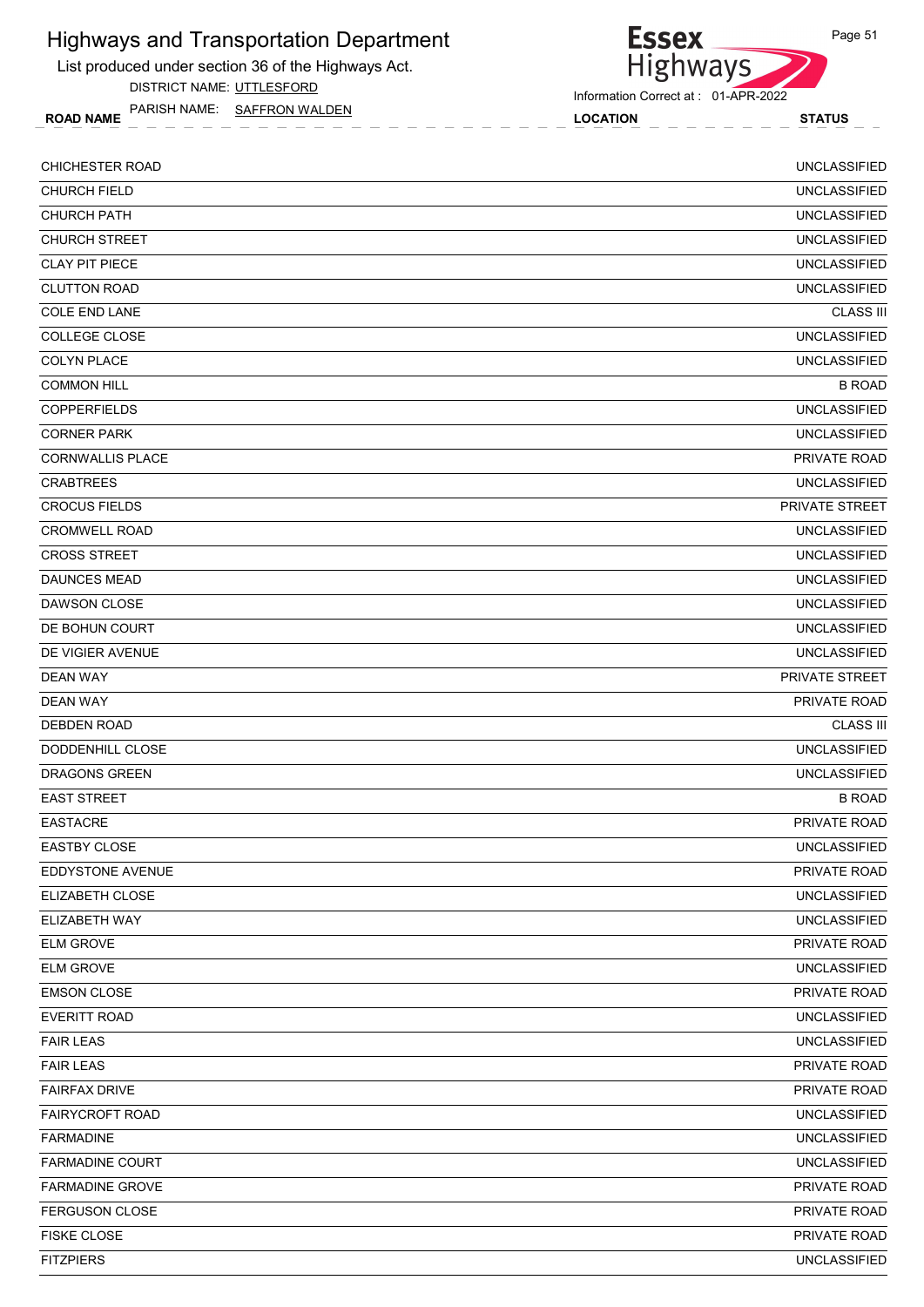List produced under section 36 of the Highways Act.

DISTRICT NAME: UTTLESFORD

ROAD NAME LOCATION STATUS PARISH NAME: SAFFRON WALDEN



**Essex** 

| <b>LIMEFIELDS</b>        | PRIVATE STREET      |
|--------------------------|---------------------|
| LEVERETT WAY             | PRIVATE ROAD        |
| LEVELLERS ROAD           | PRIVATE ROAD        |
| LAWS CLOSE               | <b>UNCLASSIFIED</b> |
| <b>LANDSCAPE VIEW</b>    | <b>CLASS III</b>    |
| LANCASTER LANE           | <b>UNCLASSIFIED</b> |
| <b>LAMBERT CROSS</b>     | <b>UNCLASSIFIED</b> |
| KING STREET              | <b>UNCLASSIFIED</b> |
| JORDAN CLOSE             | <b>UNCLASSIFIED</b> |
| JOHN DANE PLAYER COURT   | PRIVATE ROAD        |
| <b>INGLESIDE COURT</b>   | PRIVATE ROAD        |
| <b>HUNTERS WAY</b>       | <b>UNCLASSIFIED</b> |
| HOWLAND CLOSE            | <b>UNCLASSIFIED</b> |
| <b>HOWARD ROAD</b>       | <b>UNCLASSIFIED</b> |
| <b>HORN BOOK</b>         | PRIVATE ROAD        |
| <b>HORN BOOK</b>         | <b>UNCLASSIFIED</b> |
| <b>HOP FIELDS</b>        | <b>UNCLASSIFIED</b> |
| <b>HOLLYHOCK ROAD</b>    | <b>UNCLASSIFIED</b> |
| HILL TOP LANE            | <b>UNCLASSIFIED</b> |
| <b>HILL STREET</b>       | <b>B ROAD</b>       |
| <b>HIGHFIELDS</b>        | <b>UNCLASSIFIED</b> |
| <b>HIGH STREET</b>       | <b>B ROAD</b>       |
| <b>HAWKINS PLACE</b>     | PRIVATE ROAD        |
| <b>HATHERLEY COURT</b>   | <b>PRIVATE ROAD</b> |
| <b>HARVEY WAY</b>        | <b>UNCLASSIFIED</b> |
| <b>HARRIS YARD</b>       | <b>UNCLASSIFIED</b> |
| <b>HANOVER PLACE</b>     | <b>UNCLASSIFIED</b> |
| <b>HAMILTON MEWS</b>     | <b>UNCLASSIFIED</b> |
| <b>HALL FARM ROAD</b>    | <b>UNCLASSIFIED</b> |
| <b>HADSTOCK ROAD</b>     | <b>B ROAD</b>       |
| <b>GRIFFIN PLACE</b>     | PRIVATE ROAD        |
| <b>GREENWAYS</b>         | <b>UNCLASSIFIED</b> |
| <b>GOLD STREET</b>       | <b>UNCLASSIFIED</b> |
| GODDARD WAY              | <b>UNCLASSIFIED</b> |
| <b>GIBSON WAY</b>        | <b>UNCLASSIFIED</b> |
| <b>GIBSON GARDENS</b>    | <b>UNCLASSIFIED</b> |
| <b>GIBSON CLOSE</b>      | <b>UNCLASSIFIED</b> |
| <b>GEORGE STREET</b>     | <b>B ROAD</b>       |
| <b>GALLOWS HILL</b>      | <b>UNCLASSIFIED</b> |
| <b>GABRIEL STREET</b>    | <b>UNCLASSIFIED</b> |
| <b>FULFEN WAY</b>        | <b>UNCLASSIFIED</b> |
| <b>FRIENDS WALK</b>      | <b>UNCLASSIFIED</b> |
| <b>FRESHWELL STREET</b>  | PRIVATE ROAD        |
| <b>FRESHWELL STREET</b>  | <b>UNCLASSIFIED</b> |
| <b>FRESHWELL GARDENS</b> | <b>UNCLASSIFIED</b> |
| <b>FOUR ACRES</b>        | <b>UNCLASSIFIED</b> |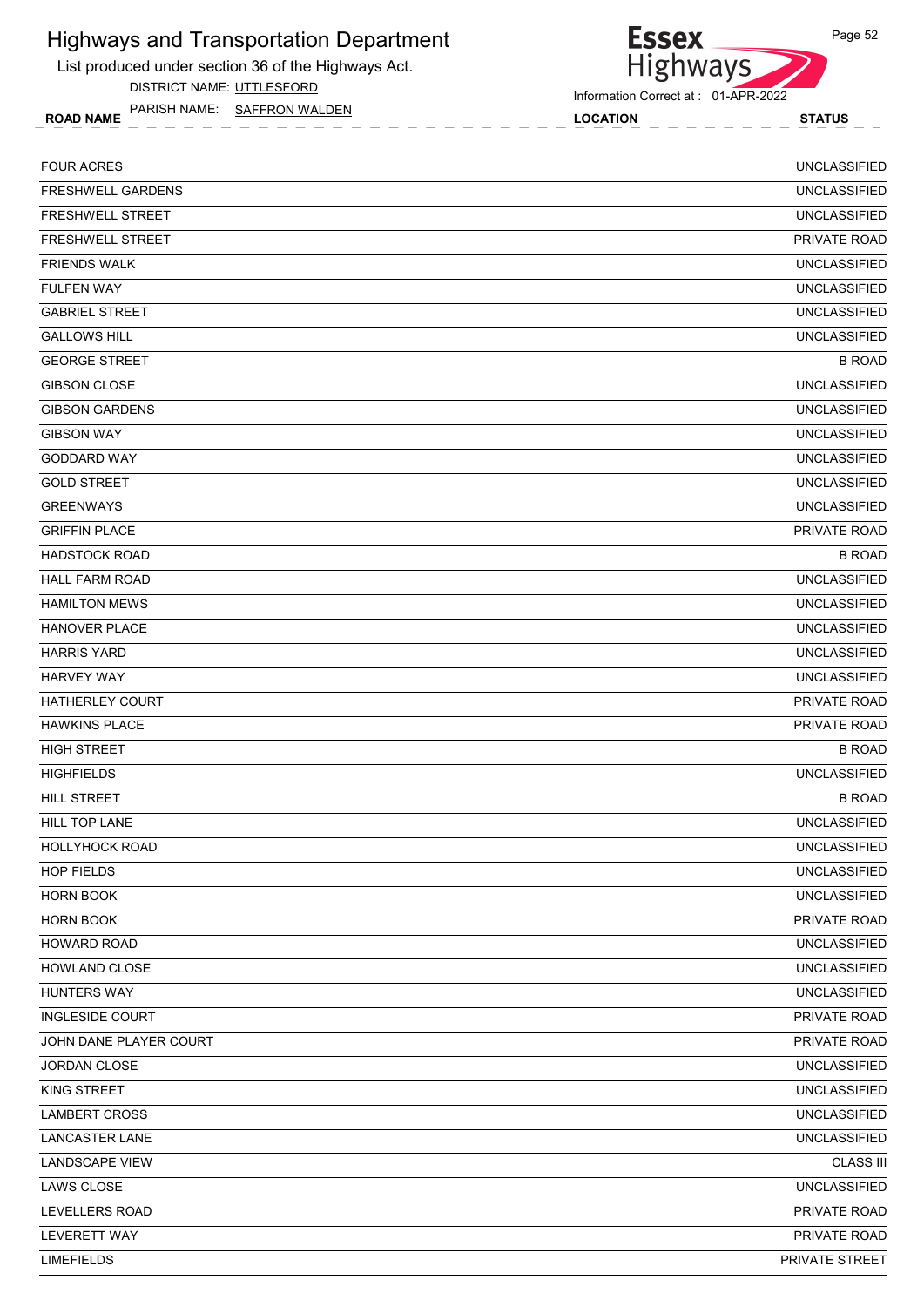List produced under section 36 of the Highways Act.

DISTRICT NAME: UTTLESFORD

ROAD NAME LOCATION STATUS PARISH NAME: SAFFRON WALDEN

Highways

Information Correct at : 01-APR-2022

**Essex** 

| <b>LINTON CLOSE</b>            | <b>UNCLASSIFIED</b> |
|--------------------------------|---------------------|
| LITTLE LARCHMOUNT              | <b>UNCLASSIFIED</b> |
| LITTLE WALDEN ROAD             | <b>UNCLASSIFIED</b> |
| LITTLE WALDEN ROAD             | <b>B ROAD</b>       |
| LITTLE WALDEN SERVICE ROAD     | PRIVATE ROAD        |
| <b>LONDON ROAD</b>             | <b>B ROAD</b>       |
| LONG HORSE CROFT               | <b>UNCLASSIFIED</b> |
| <b>LONGHEDGES</b>              | <b>UNCLASSIFIED</b> |
| <b>LOOMPITS WAY</b>            | <b>UNCLASSIFIED</b> |
| <b>MABERLEY COURT</b>          | PRIVATE ROAD        |
| <b>MANDEVILLE ROAD</b>         | <b>UNCLASSIFIED</b> |
| <b>MANNINGS CLOSE</b>          | <b>UNCLASSIFIED</b> |
| MAPLETOFT AVENUE               | PRIVATE ROAD        |
| <b>MARGARET WAY</b>            | <b>UNCLASSIFIED</b> |
| <b>MARKET HILL</b>             | <b>UNCLASSIFIED</b> |
| MARKET PLACE                   | <b>UNCLASSIFIED</b> |
| <b>MARKET ROW</b>              | <b>UNCLASSIFIED</b> |
| <b>MARKET STREET</b>           | <b>UNCLASSIFIED</b> |
| <b>MARKET WALK</b>             | <b>UNCLASSIFIED</b> |
| <b>MARKINGS FIELD</b>          | <b>UNCLASSIFIED</b> |
| MAYPOLE CLOSE                  | <b>UNCLASSIFIED</b> |
| <b>MILL LANE</b>               | <b>UNCLASSIFIED</b> |
| <b>MILLER STREET</b>           | <b>PRIVATE ROAD</b> |
| <b>MONKS HILL</b>              | <b>UNCLASSIFIED</b> |
| <b>MORRIS HARP</b>             | <b>UNCLASSIFIED</b> |
| <b>MOUNT PLEASANT COTTAGES</b> | <b>PRIVATE ROAD</b> |
| MOUNT PLEASANT ROAD            | <b>UNCLASSIFIED</b> |
| <b>MUSEUM STREET</b>           | <b>UNCLASSIFIED</b> |
| <b>MYDDYLTON PLACE</b>         | <b>UNCLASSIFIED</b> |
| <b>NEVILLE ROAD</b>            | <b>UNCLASSIFIED</b> |
| <b>NEW POND LANE</b>           | <b>UNCLASSIFIED</b> |
| <b>NEW ROAD</b>                | <b>UNCLASSIFIED</b> |
| <b>NEWCROFT</b>                | <b>UNCLASSIFIED</b> |
| NEWPORT ROAD                   | <b>B ROAD</b>       |
| NIGHTINGALE MEWS               | <b>UNCLASSIFIED</b> |
| NORTHFIELD ROAD                | <b>UNCLASSIFIED</b> |
| OASTHOUSE COURT                | PRIVATE ROAD        |
| OLD MILL ROAD                  | <b>UNCLASSIFIED</b> |
| ORCHARD CLOSE                  | <b>UNCLASSIFIED</b> |
| <b>OZIER COURT</b>             | <b>UNCLASSIFIED</b> |
| PARK LANE                      | <b>UNCLASSIFIED</b> |
| PAVILION WAY                   | <b>UNCLASSIFIED</b> |
| PAVILION WAY                   | PRIVATE ROAD        |
| PEAL ROAD                      | <b>UNCLASSIFIED</b> |
| PEARSON ROAD                   | PRIVATE ROAD        |
| PEASLANDS ROAD                 | <b>UNCLASSIFIED</b> |
|                                |                     |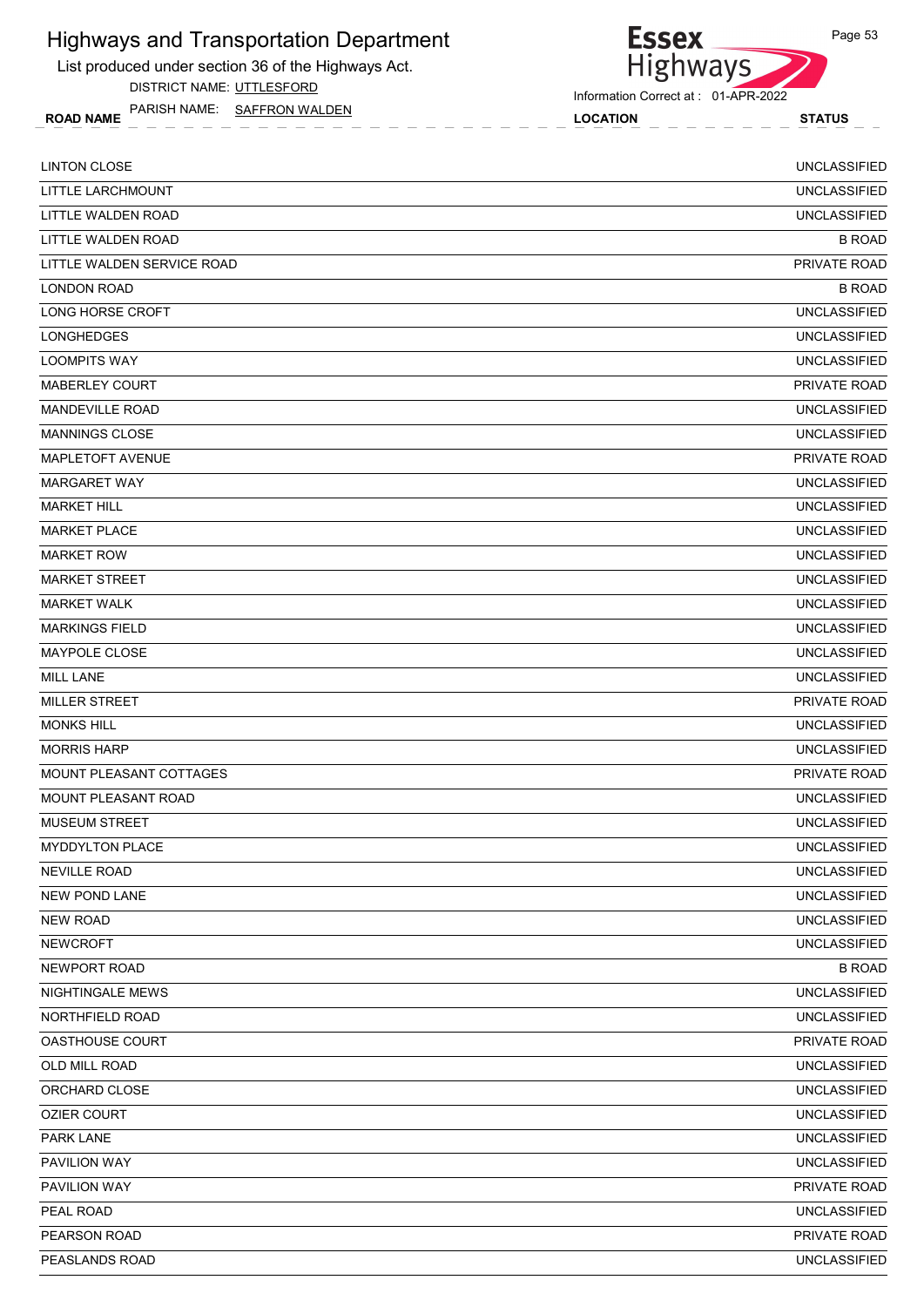List produced under section 36 of the Highways Act.

DISTRICT NAME: UTTLESFORD

ROAD NAME LOCATION STATUS PARISH NAME: SAFFRON WALDEN



Information Correct at : 01-APR-2022

| PENNYSTONE ROAD              |               | <b>UNCLASSIFIED</b> |
|------------------------------|---------------|---------------------|
| <b>PETLANDS</b>              |               | <b>UNCLASSIFIED</b> |
| PETTS LANE                   | LITTLE WALDEN | <b>PRIVATE ROAD</b> |
| PLANTATION CLOSE             |               | <b>UNCLASSIFIED</b> |
| PLEASANT VALLEY              |               | <b>CLASS III</b>    |
| PORTSMOUTH CLOSE             |               | PRIVATE ROAD        |
| RADWINTER ROAD               |               | <b>B ROAD</b>       |
| RAILEY ROAD                  |               | <b>UNCLASSIFIED</b> |
| <b>REDDINGS CLOSE</b>        |               | <b>UNCLASSIFIED</b> |
| <b>REDGATES LANE</b>         |               | <b>CLASS III</b>    |
| ROCHESTER COURT              |               | PRIVATE ROAD        |
| <b>ROOKES</b>                |               | PRIVATE ROAD        |
| <b>ROSS CLOSE</b>            |               | <b>UNCLASSIFIED</b> |
| ROWLEY HALL FARM ROAD        |               | <b>PRIVATE ROAD</b> |
| ROWNTREE WAY                 |               | <b>UNCLASSIFIED</b> |
| <b>RUSSELL GREEN GARDENS</b> |               | PRIVATE ROAD        |
| <b>RYLSTONE WAY</b>          |               | <b>UNCLASSIFIED</b> |
| SAFFRON BUSINESS CENTRE      |               | PRIVATE ROAD        |
| SATIVUS CLOSE                |               | PRIVATE ROAD        |
| <b>SAXON WAY</b>             |               | <b>UNCLASSIFIED</b> |
| <b>SEDOP CLOSE</b>           |               | <b>UNCLASSIFIED</b> |
| <b>SEVERSEND DRIVE</b>       |               | PRIVATE ROAD        |
| SHEDS LANE                   |               | <b>UNCLASSIFIED</b> |
| SHEPHERDS WAY                |               | <b>UNCLASSIFIED</b> |
| <b>SHIRE HILL</b>            |               | <b>UNCLASSIFIED</b> |
| <b>SHRUBLANDS</b>            |               | <b>UNCLASSIFIED</b> |
| SOUTH ROAD                   |               | <b>UNCLASSIFIED</b> |
| <b>SPRING HILL</b>           |               | <b>CLASS III</b>    |
| <b>SPRINGHILL ROAD</b>       |               | <b>UNCLASSIFIED</b> |
| SPRINGWELL ROAD              |               | <b>B ROAD</b>       |
| ST JAMES COURT               |               | PRIVATE ROAD        |
| ST JOHNS CLOSE               |               | <b>UNCLASSIFIED</b> |
| <b>ST MARYS VIEW</b>         |               | <b>UNCLASSIFIED</b> |
| ST MARYS VIEW                |               | PRIVATE ROAD        |
| STANLEYS FARM ROAD           |               | <b>UNCLASSIFIED</b> |
| <b>STATION ROAD</b>          |               | UNCLASSIFIED        |
| <b>STATION STREET</b>        |               | <b>UNCLASSIFIED</b> |
| STEPHEN NEVILLE COURT        |               | PRIVATE ROAD        |
| STRACHEY CLOSE               |               | <b>UNCLASSIFIED</b> |
| SUFFOLK PLACE                |               | PRIVATE ROAD        |
| SUMMERHILL ROAD              |               | UNCLASSIFIED        |
| <b>SWEET MEAD</b>            |               | <b>UNCLASSIFIED</b> |
| <b>TANNERS WAY</b>           |               | PRIVATE ROAD        |
| THAXTED ROAD                 |               | <b>B ROAD</b>       |
| THE AVENUE                   |               | <b>UNCLASSIFIED</b> |
| THE AVENUE                   |               | PRIVATE ROAD        |
|                              |               |                     |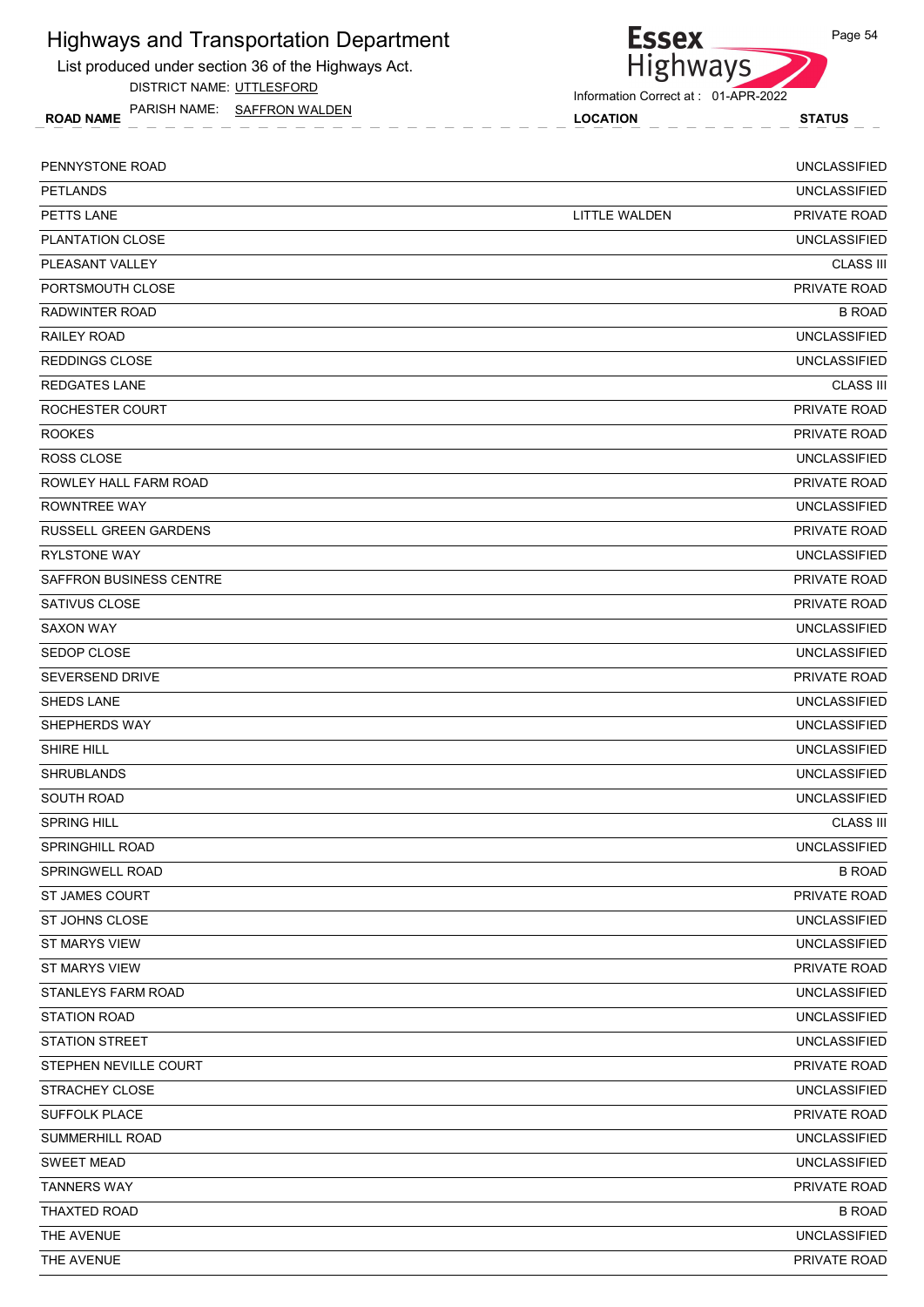List produced under section 36 of the Highways Act.

DISTRICT NAME: UTTLESFORD

ROAD NAME LOCATION STATUS PARISH NAME: SAFFRON WALDEN

Highways

**Essex** 

| THE DREYS                |              |     | <b>UNCLASSIFIED</b> |
|--------------------------|--------------|-----|---------------------|
| THE GLEBE                |              |     | <b>UNCLASSIFIED</b> |
| THE GREEN                |              |     | <b>UNCLASSIFIED</b> |
| THE WAYBACK              |              |     | <b>UNCLASSIFIED</b> |
| <b>THORNCROFT</b>        |              |     | <b>UNCLASSIFIED</b> |
| <b>TUKES WAY</b>         |              |     | <b>UNCLASSIFIED</b> |
| <b>TYLERS</b>            |              |     | <b>UNCLASSIFIED</b> |
| <b>UPSHERES</b>          |              |     | <b>UNCLASSIFIED</b> |
| <b>USTERDALE ROAD</b>    |              |     | <b>UNCLASSIFIED</b> |
| <b>VANOLI CLOSE</b>      |              |     | <b>UNCLASSIFIED</b> |
| <b>VICTORIA AVENUE</b>   |              |     | <b>UNCLASSIFIED</b> |
| <b>VICTORIA GARDENS</b>  |              |     | PRIVATE ROAD        |
| <b>WALDECK COURT</b>     |              |     | <b>UNCLASSIFIED</b> |
| <b>WALDEN ROAD</b>       |              |     | <b>CLASS III</b>    |
| <b>WALDEN ROAD</b>       |              |     | <b>B ROAD</b>       |
| <b>WALLACE ROAD</b>      |              |     | PRIVATE ROAD        |
| <b>WARDS CROFT</b>       |              |     | <b>UNCLASSIFIED</b> |
| <b>WATER LANE</b>        |              |     | PRIVATE ROAD        |
| <b>WATER TOWER PLACE</b> |              |     | <b>UNCLASSIFIED</b> |
| <b>WEIGHBRIDGE COURT</b> |              |     | PRIVATE ROAD        |
| <b>WELL GREEN CLOSE</b>  |              |     | <b>UNCLASSIFIED</b> |
| <b>WENDON ROAD</b>       |              |     | <b>UNCLASSIFIED</b> |
| <b>WEST ROAD</b>         |              |     | <b>UNCLASSIFIED</b> |
| <b>WHITESHOT WAY</b>     |              |     | <b>UNCLASSIFIED</b> |
| <b>WILLS AYLEY LANE</b>  |              |     | <b>CLASS III</b>    |
| <b>WINDMILL ROAD</b>     |              |     | <b>B ROAD</b>       |
| <b>WINSTANLEY ROAD</b>   |              |     | <b>UNCLASSIFIED</b> |
| <b>WYNYARD ROAD</b>      |              |     | <b>UNCLASSIFIED</b> |
|                          | <b>TOTAL</b> | 258 |                     |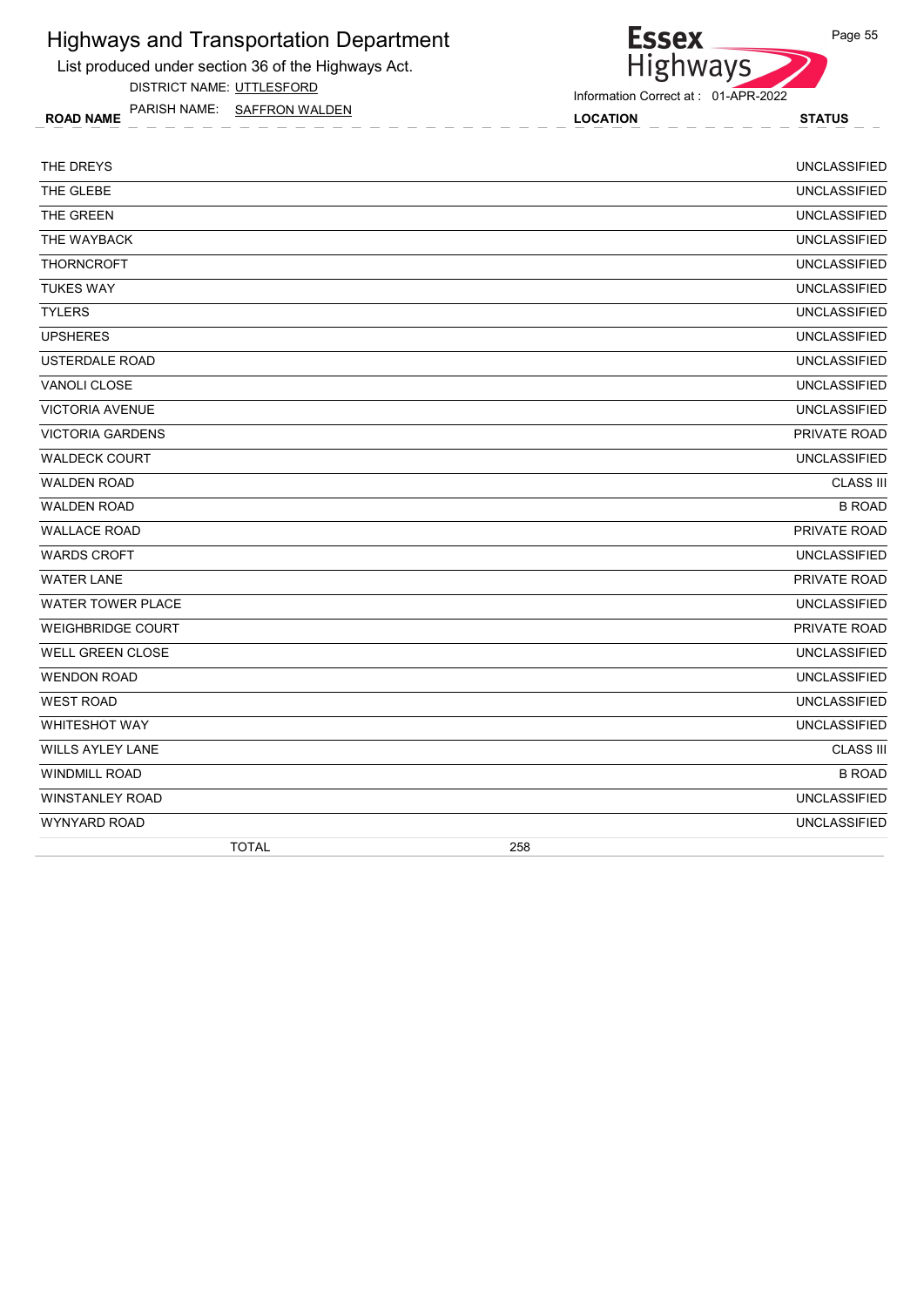List produced under section 36 of the Highways Act. DISTRICT NAME: UTTLESFORD

ROAD NAME LOCATION STATUS PARISH NAME: STANSTED MOUNTFITCHET



Information Correct at : 01-APR-2022

| ACCESS TO GOODS YARD       | PRIVATE ROAD        |
|----------------------------|---------------------|
| ALDERBURY ROAD             | <b>UNCLASSIFIED</b> |
| <b>ALSA STREET</b>         | <b>CLASS III</b>    |
| <b>BAKERY COURT</b>        | PRIVATE ROAD        |
| <b>BANKS LANE</b>          | PRIVATE ROAD        |
| <b>BAYFORD WAY</b>         | PRIVATE ROAD        |
| <b>BAYFORD WAY</b>         | <b>UNCLASSIFIED</b> |
| <b>BELMER ROAD</b>         | <b>CLASS III</b>    |
| <b>BENTFIELD BURY ROAD</b> | <b>CLASS III</b>    |
| BENTFIELD END CAUSEWAY     | <b>CLASS III</b>    |
| <b>BENTFIELD GARDENS</b>   | <b>UNCLASSIFIED</b> |
| <b>BENTFIELD MILL ROAD</b> | <b>UNCLASSIFIED</b> |
| <b>BENTFIELD ROAD</b>      | <b>CLASS III</b>    |
| <b>BENTFIELD ROAD</b>      | <b>UNCLASSIFIED</b> |
| <b>BENTLEY DRIVE</b>       | <b>UNCLASSIFIED</b> |
| <b>BIRCHALLS</b>           | <b>UNCLASSIFIED</b> |
| <b>BLAKE MEWS</b>          | <b>UNCLASSIFIED</b> |
| <b>BLYTHWOOD GARDENS</b>   | <b>UNCLASSIFIED</b> |
| <b>BREWERY LANE</b>        | <b>PRIVATE ROAD</b> |
| <b>BREWERY LANE</b>        | PRIVATE STREET      |
| <b>BROOK ROAD</b>          | <b>UNCLASSIFIED</b> |
| <b>BROOK ROAD</b>          | PRIVATE STREET      |
| <b>BROOK VIEW</b>          | <b>UNCLASSIFIED</b> |
| <b>BURNELLS WAY</b>        | <b>UNCLASSIFIED</b> |
| <b>BURTON END</b>          | <b>UNCLASSIFIED</b> |
| <b>BURTON END ROAD</b>     | <b>CLASS III</b>    |
| <b>BURY LODGE LANE</b>     | <b>CLASS III</b>    |
| <b>BURYLODGE LANE</b>      | <b>CLASS III</b>    |
| <b>CAMBRIDGE ROAD</b>      | <b>B ROAD</b>       |
| <b>CAMPIONS</b>            | <b>UNCLASSIFIED</b> |
| <b>CANNONS MEAD</b>        | <b>UNCLASSIFIED</b> |
| <b>CARTERS DRIVE</b>       | <b>UNCLASSIFIED</b> |
| CAWKELL CLOSE              | <b>UNCLASSIFIED</b> |
| CHAPEL HILL                | <b>B ROAD</b>       |
| CHILDS LANE                | <b>UNCLASSIFIED</b> |
| CHURCH ROAD                | <b>CLASS III</b>    |
| <b>CHURCHFIELDS</b>        | <b>UNCLASSIFIED</b> |
| <b>CLARENCE ROAD</b>       | PRIVATE STREET      |
| <b>CLARKE CLOSE</b>        | <b>UNCLASSIFIED</b> |
| <b>COLTSFIELD</b>          | <b>UNCLASSIFIED</b> |
| <b>CRAFTON GREEN</b>       | <b>UNCLASSIFIED</b> |
| <b>CROASDAILE CLOSE</b>    | <b>UNCLASSIFIED</b> |
| <b>CROASDAILE ROAD</b>     | <b>UNCLASSIFIED</b> |
| DAIRY LANE                 | PRIVATE ROAD        |
| DOCKERELL ROAD             | UNCLASSIFIED        |
| DOVE CLOSE                 | PRIVATE ROAD        |
|                            |                     |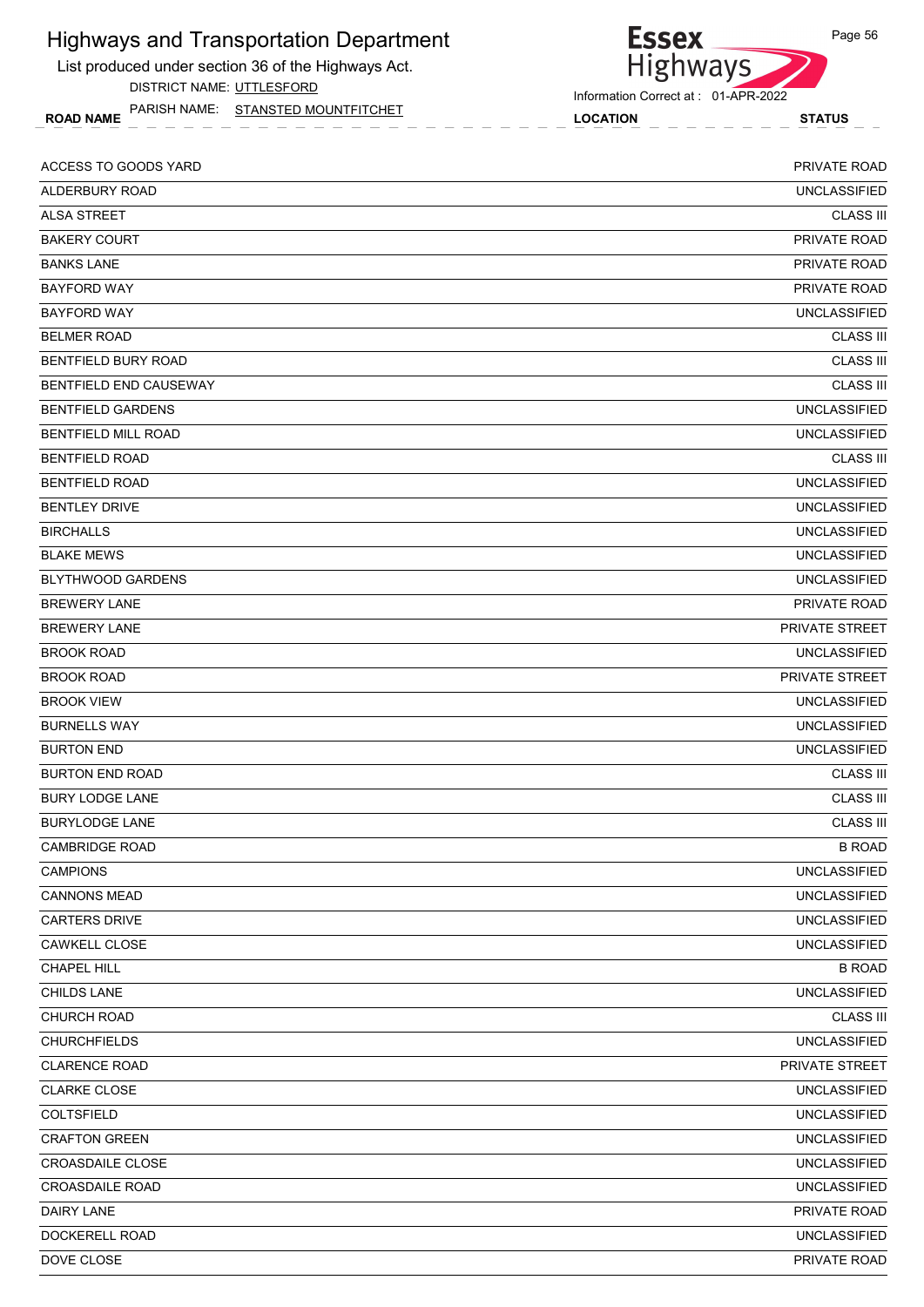List produced under section 36 of the Highways Act. DISTRICT NAME: UTTLESFORD



| DISTINGT IVAIVIL. UT ILLSI OND<br>PARISH NAME: STANSTED MOUNTFITCHET<br><b>ROAD NAME</b> | Information Correct at: 01-APR-2022<br><b>LOCATION</b> | <b>STATUS</b>       |
|------------------------------------------------------------------------------------------|--------------------------------------------------------|---------------------|
|                                                                                          |                                                        |                     |
| ELEVENTH AVENUE                                                                          | <b>STANSTED AIRPORT</b>                                | PRIVATE ROAD        |
| FELSTEAD CRESCENT                                                                        |                                                        | <b>UNCLASSIFIED</b> |
| FIFTH AVENUE                                                                             | <b>STANSTED AIRPORT</b>                                | PRIVATE ROAD        |
| FIRST AVENUE                                                                             | <b>STANSTED AIRPORT</b>                                | PRIVATE ROAD        |
| FIVE ACRES                                                                               | THE PADDOCKS                                           | <b>UNCLASSIFIED</b> |
| FOREST HALL ROAD                                                                         |                                                        | <b>CLASS III</b>    |
| FOURTH AVENUE                                                                            | <b>STANSTED AIRPORT</b>                                | PRIVATE ROAD        |
| GALL END LANE                                                                            |                                                        | <b>UNCLASSIFIED</b> |
| GILBEY CRESCENT                                                                          |                                                        | <b>UNCLASSIFIED</b> |
| GILL EDGE                                                                                |                                                        | <b>UNCLASSIFIED</b> |
| GREENFIELDS                                                                              |                                                        | <b>PRIVATE ROAD</b> |
| GREYS CLOSE                                                                              |                                                        | <b>UNCLASSIFIED</b> |
| GROVE HILL                                                                               |                                                        | <b>B ROAD</b>       |
| HAGGERWOOD WAY                                                                           |                                                        | <b>UNCLASSIFIED</b> |
| HAMPTON ROAD                                                                             |                                                        | <b>UNCLASSIFIED</b> |
| HARBRIDGE CLOSE                                                                          |                                                        | <b>UNCLASSIFIED</b> |
| HARGRAVE CLOSE                                                                           |                                                        | <b>UNCLASSIFIED</b> |
| HERRINGTON AVENUE                                                                        |                                                        | <b>UNCLASSIFIED</b> |
| HIGH LANE                                                                                |                                                        | <b>B ROAD</b>       |
| HIGH MEAD                                                                                |                                                        | <b>UNCLASSIFIED</b> |
| HIGH STREET                                                                              |                                                        | <b>B ROAD</b>       |
| HUDGELL ROAD                                                                             |                                                        | <b>UNCLASSIFIED</b> |
| JORDON CLOSE                                                                             |                                                        | <b>UNCLASSIFIED</b> |
| LARCHWOOD CLOSE                                                                          |                                                        | <b>PRIVATE ROAD</b> |
| LIMEKILN LANE                                                                            |                                                        | <b>UNCLASSIFIED</b> |
| LIVINGS WAY                                                                              |                                                        | <b>UNCLASSIFIED</b> |
| <b>LOATES PASTURE</b>                                                                    |                                                        | <b>UNCLASSIFIED</b> |
| LONG CROFT                                                                               |                                                        | <b>UNCLASSIFIED</b> |
| <b>LOWER STREET</b>                                                                      |                                                        | <b>UNCLASSIFIED</b> |
| LOWER STREET                                                                             |                                                        | <b>B ROAD</b>       |
| M11 BETWEEN JUNCTIONS 8 AND 9                                                            |                                                        | <b>MOTORWAY</b>     |
| MAITLAND ROAD                                                                            |                                                        | <b>UNCLASSIFIED</b> |
| <b>MANOR ROAD</b>                                                                        |                                                        | <b>UNCLASSIFIED</b> |
| <b>MARY MCARTHUR PLACE</b>                                                               |                                                        | <b>UNCLASSIFIED</b> |
| MEAD COURT                                                                               |                                                        | <b>UNCLASSIFIED</b> |
| MEADOWCROFT                                                                              |                                                        | <b>UNCLASSIFIED</b> |
| MILL HILL                                                                                |                                                        | PRIVATE STREET      |
| MILLER CLOSE                                                                             |                                                        | <b>UNCLASSIFIED</b> |
| <b>MILLFIELDS</b>                                                                        |                                                        | PRIVATE STREET      |
| MILLSIDE                                                                                 |                                                        | PRIVATE STREET      |
| <b>MORTON DRIVE</b>                                                                      |                                                        | <b>UNCLASSIFIED</b> |

MOUNT DRIVE UNCLASSIFIED MOUNTFITCHET ROAD UNCLASSIFIED

NEWELL ROAD UNCLASSIFIED

NINTH AVENUE STANSTED AIRPORT PRIVATE ROAD

NORMAN COURT **NORMAN COURT COURT COURT COURT COURT** COURT COURT COURT COURT COURT COURT COURT COURT COURT COURT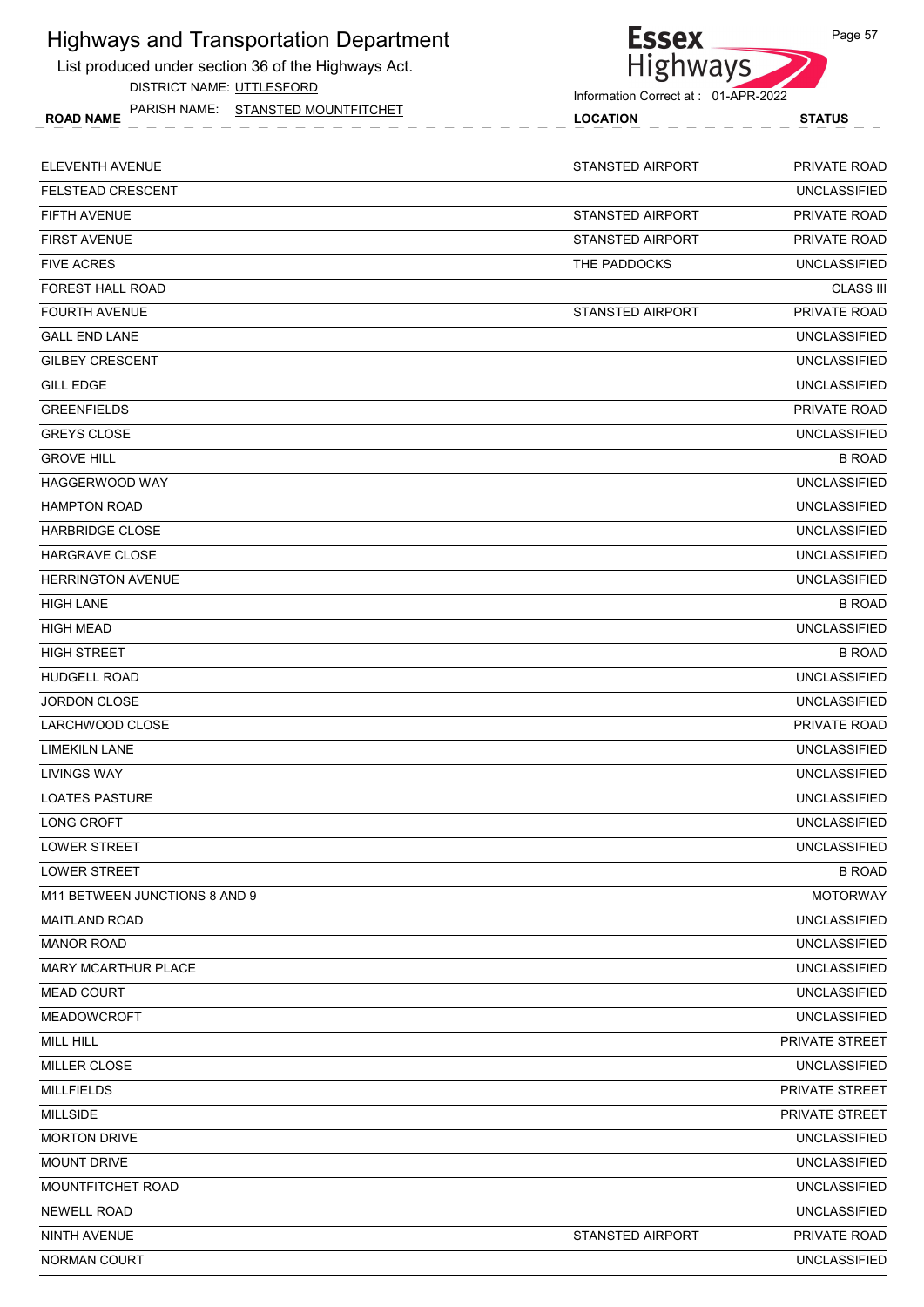



ROAD NAME LOCATION STATUS PARISH NAME: STANSTED MOUNTFITCHET

| NORMANS WAY              |                         | <b>PRIVATE ROAD</b>   |
|--------------------------|-------------------------|-----------------------|
| OLD BELL CLOSE           |                         | <b>UNCLASSIFIED</b>   |
| <b>PADDOCK VIEW</b>      |                         | <b>PRIVATE ROAD</b>   |
| PARK ROAD                |                         | <b>PRIVATE ROAD</b>   |
| <b>PATMORE ROAD</b>      |                         | <b>UNCLASSIFIED</b>   |
| PEACHEY WALK             |                         | <b>FOOTPATH</b>       |
| PENNINGTON LANE          |                         | <b>UNCLASSIFIED</b>   |
| POULTNEY ROAD            |                         | <b>UNCLASSIFIED</b>   |
| <b>PRIORY DRIVE</b>      |                         | <b>UNCLASSIFIED</b>   |
| QUEENS CLOSE             |                         | <b>UNCLASSIFIED</b>   |
| RAINSFORD ROAD           |                         | <b>UNCLASSIFIED</b>   |
| <b>RECREATION GROUND</b> |                         | PRIVATE STREET        |
| <b>REEVE ROAD</b>        |                         | <b>UNCLASSIFIED</b>   |
| ROCHFORD CLOSE           |                         | <b>PRIVATE ROAD</b>   |
| <b>ROMAN LANE</b>        | <b>STANSTED AIRPORT</b> | PRIVATE ROAD          |
| ROUND COPPICE ROAD       |                         | <b>PRIVATE ROAD</b>   |
| <b>SANDFORD ROAD</b>     |                         | <b>UNCLASSIFIED</b>   |
| <b>SECOND AVENUE</b>     | <b>STANSTED AIRPORT</b> | PRIVATE ROAD          |
| <b>SEVENTH AVENUE</b>    | <b>STANSTED AIRPORT</b> | PRIVATE ROAD          |
| SHAW CLOSE               |                         | <b>UNCLASSIFIED</b>   |
| SILVER STREET            |                         | <b>B ROAD</b>         |
| <b>SNOW LANE</b>         |                         | <b>UNCLASSIFIED</b>   |
| SPENCER CLOSE            |                         | <b>UNCLASSIFIED</b>   |
| <b>ST JOHNS CRESCENT</b> |                         | PRIVATE STREET        |
| <b>ST JOHNS LANE</b>     |                         | PRIVATE STREET        |
| <b>ST JOHNS ROAD</b>     |                         | <b>PRIVATE STREET</b> |
| ST JOHNS ROAD            |                         | PRIVATE ROAD          |
| <b>ST MARYS DRIVE</b>    |                         | <b>UNCLASSIFIED</b>   |
| <b>STANE STREET</b>      |                         | A ROAD                |
| <b>STANSTED ROAD</b>     |                         | <b>B ROAD</b>         |
| <b>STATION ROAD</b>      |                         | <b>UNCLASSIFIED</b>   |
| <b>STONEY COMMON</b>     |                         | PRIVATE STREET        |
| STONEYFIELD DRIVE        |                         | <b>UNCLASSIFIED</b>   |
| <b>SUNNYSIDE</b>         |                         | PRIVATE STREET        |
| <b>TENTH AVENUE</b>      | <b>STANSTED AIRPORT</b> | PRIVATE ROAD          |
| THE SPINNEY              |                         | <b>UNCLASSIFIED</b>   |
| THIRD AVENUE             | <b>STANSTED AIRPORT</b> | PRIVATE ROAD          |
| THREMHALL AVENUE         | STANSTED AIRPORT        | A ROAD                |
| <b>TUCKER CLOSE</b>      |                         | <b>UNCLASSIFIED</b>   |
| <b>WALSON WAY</b>        |                         | <b>UNCLASSIFIED</b>   |
| <b>WATER LANE</b>        |                         | <b>UNCLASSIFIED</b>   |
| <b>WATER SIDE</b>        |                         | PRIVATE ROAD          |
| <b>WATSON WAY</b>        |                         | <b>UNCLASSIFIED</b>   |
| <b>WEST ROAD</b>         |                         | PRIVATE ROAD          |
| WETHERFIELD              |                         | <b>UNCLASSIFIED</b>   |
| <b>WHITE BEAR</b>        |                         | <b>UNCLASSIFIED</b>   |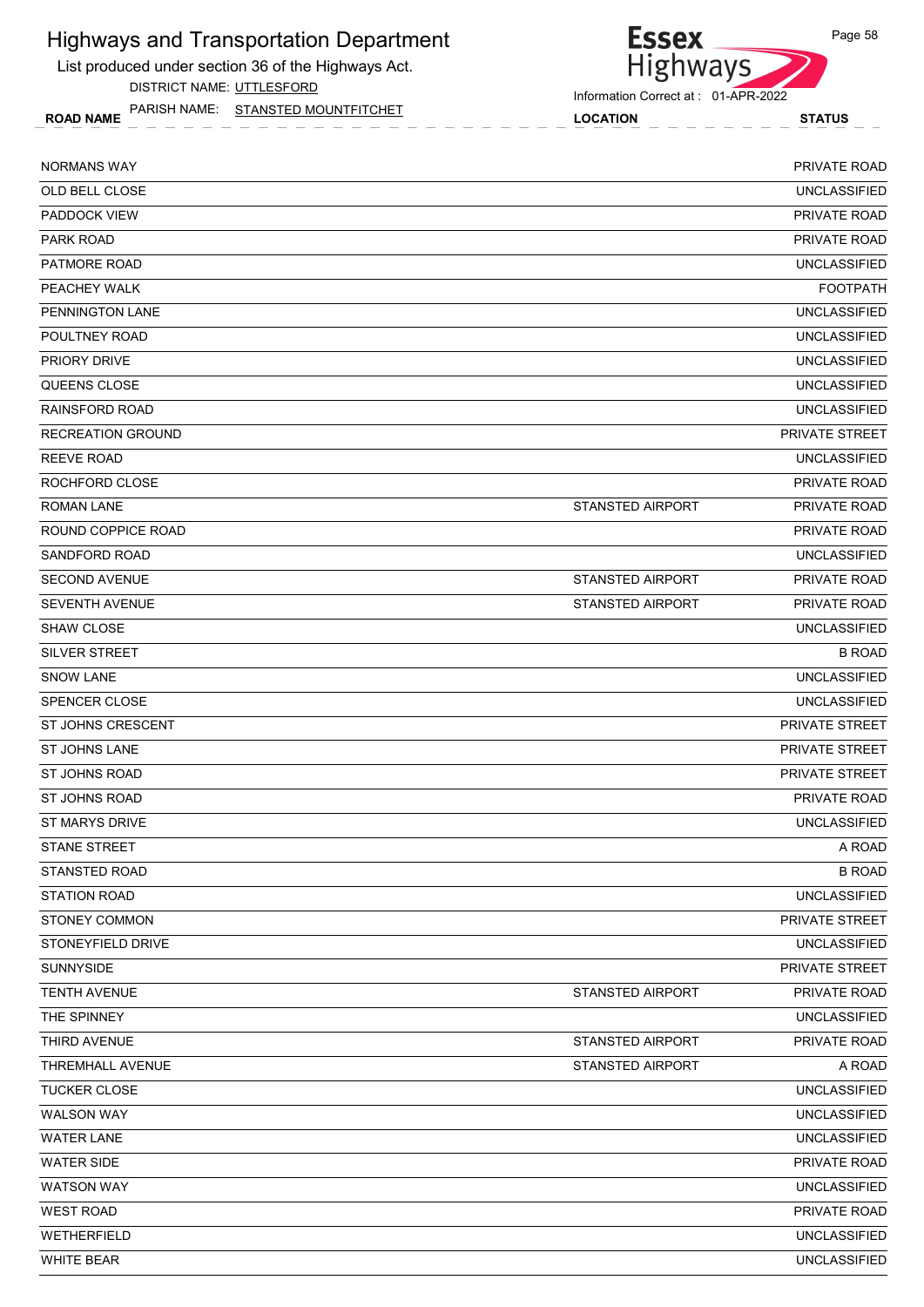| <b>Highways and Transportation Department</b><br>List produced under section 36 of the Highways Act.<br>DISTRICT NAME: UTTLESFORD |                                     | <b>Essex</b><br>Page 59<br><b>Highways</b> |  |
|-----------------------------------------------------------------------------------------------------------------------------------|-------------------------------------|--------------------------------------------|--|
| PARISH NAME: STANSTED MOUNTFITCHET                                                                                                | Information Correct at: 01-APR-2022 |                                            |  |
| <b>ROAD NAME</b>                                                                                                                  | <b>LOCATION</b>                     | <b>STATUS</b>                              |  |
| <b>WILKINS CRESCENT</b>                                                                                                           |                                     | <b>UNCLASSIFIED</b>                        |  |
| WOODFIELD CLOSE                                                                                                                   |                                     | <b>PRIVATE STREET</b>                      |  |
| <b>WOODFIELD TERRACE</b>                                                                                                          |                                     | <b>PRIVATE ROAD</b>                        |  |
| <b>WOODFIELDS</b>                                                                                                                 |                                     | <b>PRIVATE STREET</b>                      |  |
| <b>TOTAL</b>                                                                                                                      | 142                                 |                                            |  |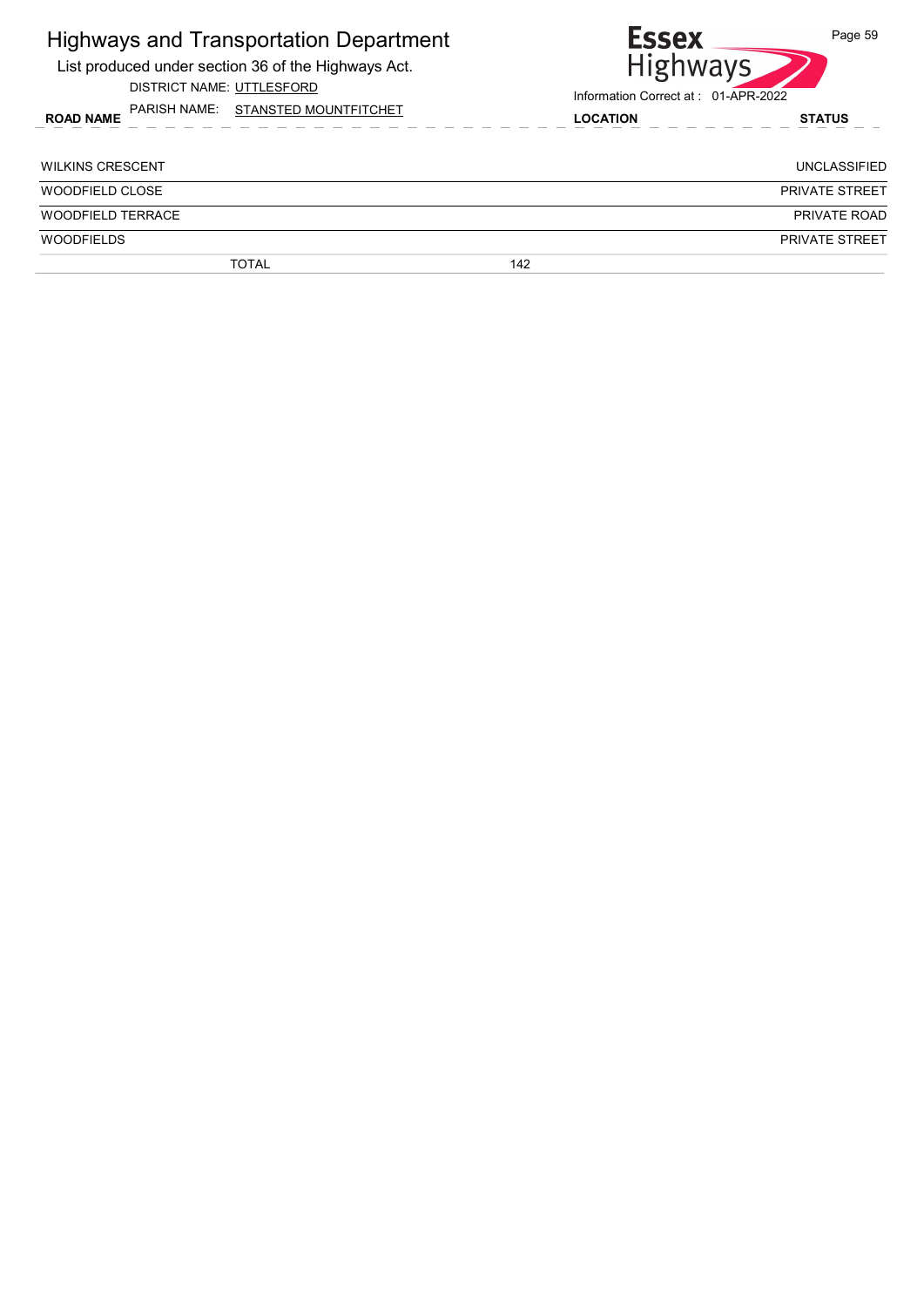

DISTRICT NAME: UTTLESFORD

ROAD NAME LOCATION STATUS PARISH NAME: STEBBING



| <b>BACONS FARM LANE</b>    | <b>UNCLASSIFIED</b>                       |
|----------------------------|-------------------------------------------|
| <b>BADCOCKS FARM</b>       | <b>UNCLASSIFIED</b>                       |
| <b>BRAN END FIELDS</b>     | PRIVATE ROAD                              |
| <b>BRICK KILN LANE</b>     | <b>UNCLASSIFIED</b>                       |
| <b>BROOKEND ROAD</b>       | <b>CLASS III</b>                          |
| <b>BROOKFIELDS</b>         | <b>UNCLASSIFIED</b>                       |
| <b>DUNMOW ROAD</b>         | <b>B ROAD</b>                             |
| DUNMOW ROAD                | A ROAD                                    |
| <b>GARDEN FIELDS</b>       | <b>UNCLASSIFIED</b>                       |
| <b>HIGH STREET</b>         | <b>CLASS III</b>                          |
| <b>HILL CROFT COTTAGES</b> | <b>UNCLASSIFIED</b><br>THE DOWNS          |
| <b>LUBBERHEDGES LANE</b>   | <b>UNCLASSIFIED</b>                       |
| <b>MARSHALLS PIECE</b>     | <b>UNCLASSIFIED</b>                       |
| <b>MILL LANE</b>           | <b>UNCLASSIFIED</b>                       |
| <b>MOUNT FIELDS</b>        | PRIVATE STREET                            |
| NEWPASTURE LANE            | <b>UNCLASSIFIED</b>                       |
| PAGES LANE                 | <b>UNCLASSIFIED</b>                       |
| <b>PARK SIDE</b>           | <b>UNCLASSIFIED</b>                       |
| PORTERS HALL ROAD          | <b>UNCLASSIFIED</b>                       |
| POUND GATE                 | <b>UNCLASSIFIED</b>                       |
| PULFORD PLACE              | <b>CLASS III</b><br><b>BRAN END</b>       |
| <b>ROSEMARY LANE</b>       | PRIVATE ROAD                              |
| <b>RUFFELS PLACE</b>       | PRIVATE ROAD                              |
| <b>STEBBING GREEN</b>      | <b>CLASS III</b>                          |
| <b>STEBBING ROAD</b>       | <b>CLASS III</b><br><b>STEBBING GREEN</b> |
| THE DOWNS                  | <b>CLASS III</b>                          |
| <b>WAREHOUSE ROAD</b>      | <b>UNCLASSIFIED</b>                       |
| <b>WAREHOUSE ROAD</b>      | <b>CLASS III</b>                          |
| <b>WATCH HOUSE ROAD</b>    | <b>CLASS III</b>                          |
| <b>WHITEHOUSE ROAD</b>     | <b>UNCLASSIFIED</b>                       |
| <b>TOTAL</b>               | 30                                        |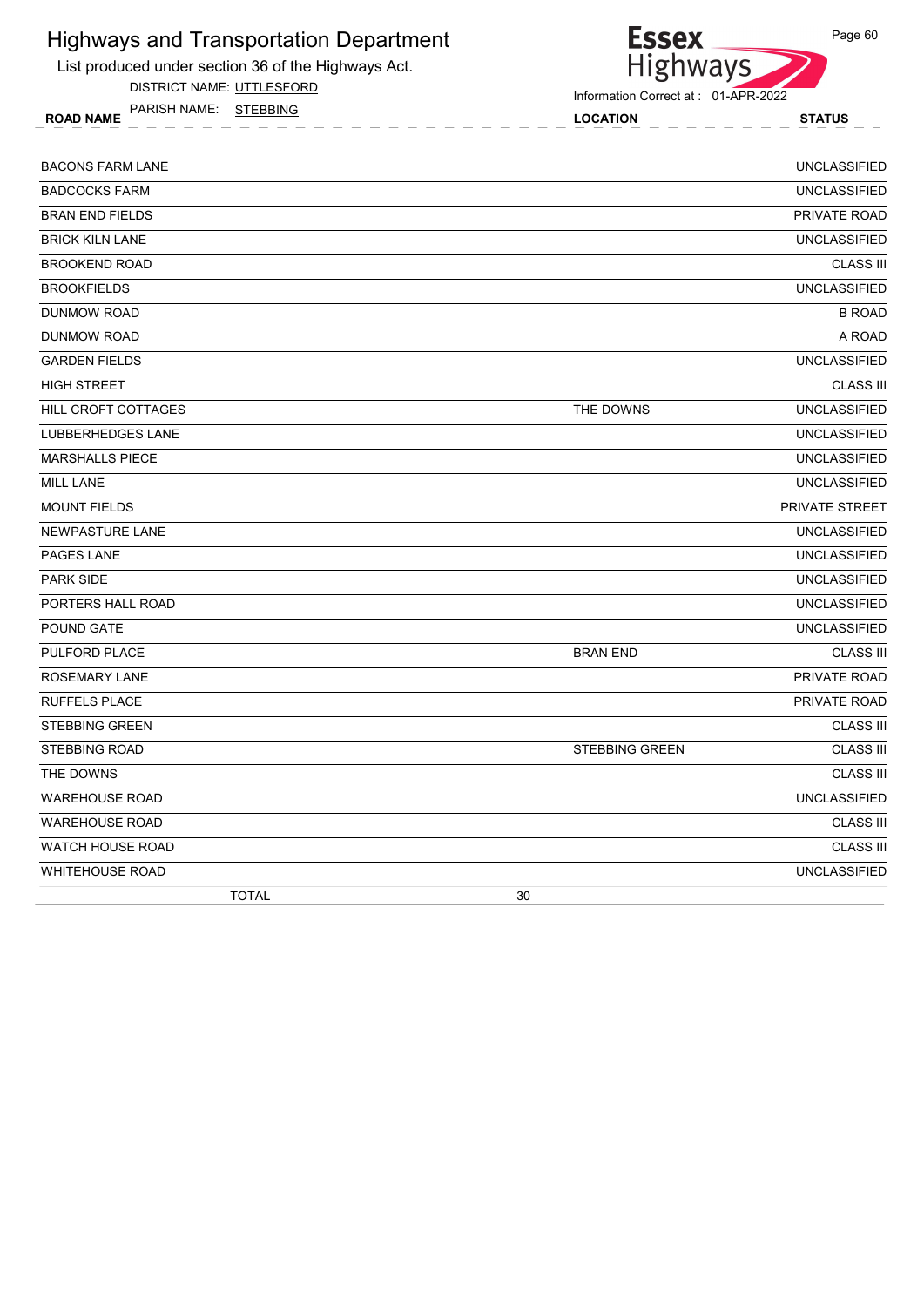| <b>Highways and Transportation Department</b><br>List produced under section 36 of the Highways Act.<br>DISTRICT NAME: UTTLESFORD | <b>Essex</b><br>Highways<br>Information Correct at: 01-APR-2022 | Page 61             |
|-----------------------------------------------------------------------------------------------------------------------------------|-----------------------------------------------------------------|---------------------|
| PARISH NAME: STRETHALL<br><b>ROAD NAME</b>                                                                                        | <b>LOCATION</b>                                                 | <b>STATUS</b>       |
| <b>BATTS LANE</b>                                                                                                                 |                                                                 | UNCLASSIFIED        |
| COPLOE ROAD                                                                                                                       |                                                                 | <b>UNCLASSIFIED</b> |
| STRETHALL CHURCH LANE                                                                                                             |                                                                 | <b>UNCLASSIFIED</b> |
| <b>STRETHALL LANE</b>                                                                                                             |                                                                 | <b>UNCLASSIFIED</b> |
| STRETHALL ROAD                                                                                                                    |                                                                 | <b>CLASS III</b>    |
| <b>TOTAL</b>                                                                                                                      | 5                                                               |                     |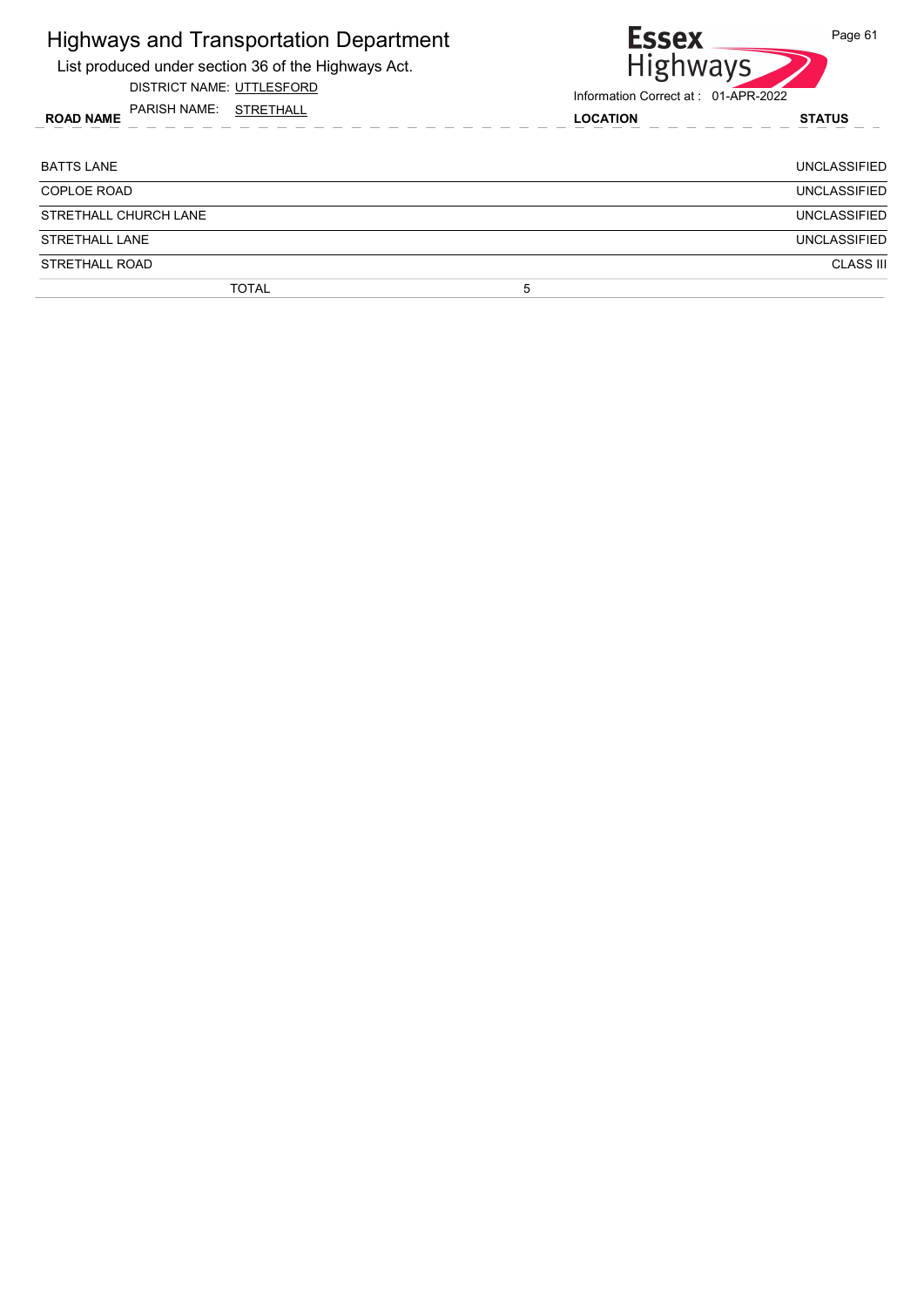

DISTRICT NAME: UTTLESFORD

ROAD NAME LOCATION STATUS PARISH NAME: TAKELEY



| <b>BAMBERS GREEN ROAD</b>        |                         | <b>CLASS III</b>    |
|----------------------------------|-------------------------|---------------------|
| <b>BASSINGBOURN ROAD</b>         | STANSTED AIRPORT        | PRIVATE ROAD        |
| <b>BASSINGBOURN ROUNDABOUT</b>   | <b>STANSTED AIRPORT</b> | PRIVATE ROAD        |
| <b>BEECH CLOSE</b>               |                         | <b>UNCLASSIFIED</b> |
| <b>BROADFIELD ROAD</b>           |                         | <b>PRIVATE ROAD</b> |
| <b>CAWBECK ROAD</b>              |                         | <b>UNCLASSIFIED</b> |
| <b>CHAPEL FIELDS</b>             |                         | <b>UNCLASSIFIED</b> |
| <b>CHESTNUT WAY</b>              |                         | <b>UNCLASSIFIED</b> |
| <b>CHURCH LANE</b>               |                         | <b>UNCLASSIFIED</b> |
| CHURCH VIEW CLOSE                |                         | <b>UNCLASSIFIED</b> |
| <b>COBBS LANE</b>                | <b>BAMBERS GREEN</b>    | <b>UNCLASSIFIED</b> |
| <b>COOPER SMITH ROAD</b>         |                         | PRIVATE ROAD        |
| <b>COOPERS END ROAD</b>          | <b>STANSTED AIRPORT</b> | PRIVATE ROAD        |
| COOPERS END ROUNDABOUT           | <b>STANSTED AIRPORT</b> | PRIVATE ROAD        |
| <b>DUNMOW ROAD</b>               |                         | A ROAD              |
| DUNMOW ROAD                      |                         | <b>B ROAD</b>       |
| <b>ELM CLOSE</b>                 |                         | <b>UNCLASSIFIED</b> |
| <b>GARNETTS</b>                  |                         | <b>UNCLASSIFIED</b> |
| <b>GARRETT ROAD</b>              |                         | <b>UNCLASSIFIED</b> |
| <b>GODFREY CRESCENT</b>          |                         | PRIVATE ROAD        |
| GOODWINS CLOSE                   |                         | <b>UNCLASSIFIED</b> |
| <b>GOREFELD</b>                  |                         | <b>UNCLASSIFIED</b> |
| <b>GREAT CANFIELD ROAD</b>       |                         | <b>UNCLASSIFIED</b> |
| <b>HARVEST FIELDS</b>            |                         | <b>UNCLASSIFIED</b> |
| <b>HATFIELD FOREST ROAD</b>      |                         | <b>CLASS III</b>    |
| <b>HAWTHORN CLOSE</b>            |                         | <b>UNCLASSIFIED</b> |
| <b>JACKS LANE</b>                |                         | <b>UNCLASSIFIED</b> |
| <b>LEYFIELD</b>                  |                         | <b>UNCLASSIFIED</b> |
| LONG BORDER ROAD                 | STANSTED AIRPORT        | <b>PRIVATE ROAD</b> |
| LONGCROFT                        |                         | <b>UNCLASSIFIED</b> |
| <b>MOLEHILL GREEN</b>            |                         | <b>CLASS III</b>    |
| <b>MOLEHILL GREEN ROUNDABOUT</b> | STANSTED AIRPORT        | PRIVATE ROAD        |
| NORTH ROAD                       |                         | <b>UNCLASSIFIED</b> |
| OFF COOPERS END ROUNDABOUT       | <b>STANSTED AIRPORT</b> | PRIVATE ROAD        |
| ORCHID CLOSE                     |                         | <b>UNCLASSIFIED</b> |
| PARKER WAY                       |                         | <b>UNCLASSIFIED</b> |
| PARSONAGE ROAD                   |                         | <b>CLASS III</b>    |
| PINCEY ROAD                      | <b>STANSTED AIRPORT</b> | PRIVATE ROAD        |
| PINCEY ROUNDABOUT                | <b>STANSTED AIRPORT</b> | PRIVATE ROAD        |
| PRIORS WOOD ROAD                 |                         | <b>UNCLASSIFIED</b> |
| PRIORY WOOD ROUNDABOUT           | STANSTED AIRPORT        | <b>UNCLASSIFIED</b> |
| <b>ROSEACRES</b>                 |                         | <b>UNCLASSIFIED</b> |
| RUSSELL FRANCIS WAY              |                         | <b>UNCLASSIFIED</b> |
| <b>SCHOOL LANE</b>               |                         | <b>UNCLASSIFIED</b> |
| SMITHS GREEN LANE                |                         | <b>UNCLASSIFIED</b> |
| SOUTH ROAD                       |                         | PRIVATE STREET      |
|                                  |                         |                     |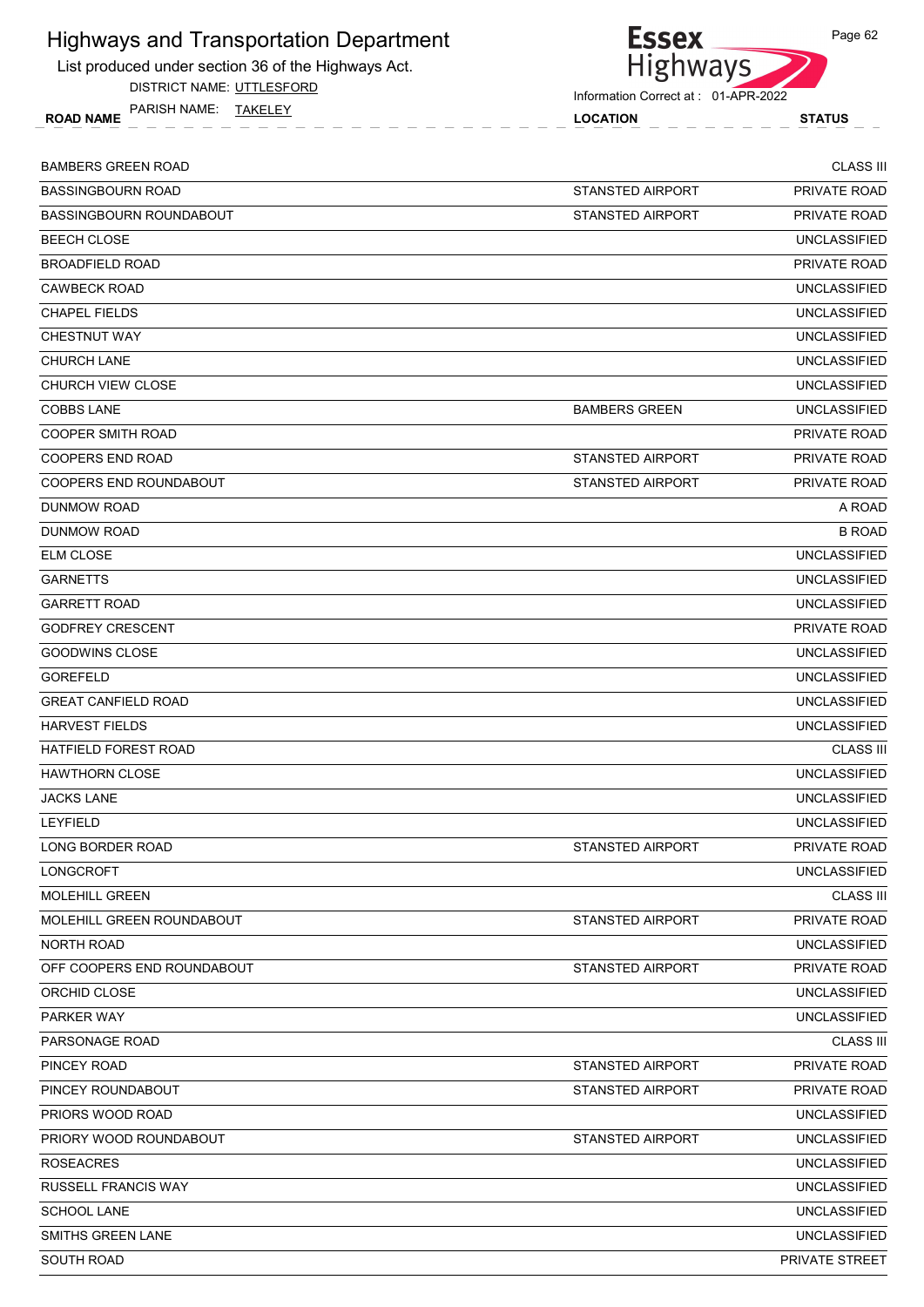

DISTRICT NAME: UTTLESFORD

ROAD NAME LOCATION STATUS PARISH NAME: TAKELEY



| <b>SPELLER WAY</b>         |                         | <b>UNCLASSIFIED</b> |
|----------------------------|-------------------------|---------------------|
| <b>ST VALERY</b>           |                         | <b>UNCLASSIFIED</b> |
| <b>STANE ROAD</b>          |                         | PRIVATE ROAD        |
| <b>STANE STREET</b>        |                         | A ROAD              |
| <b>STATION ROAD</b>        |                         | <b>B ROAD</b>       |
| SYCAMORE CLOSE             |                         | <b>UNCLASSIFIED</b> |
| SYCAMORE CLOSE             |                         | PRIVATE ROAD        |
| <b>TERMINAL ROAD NORTH</b> | <b>STANSTED AIRPORT</b> | PRIVATE ROAD        |
| <b>TERMINAL ROAD SOUTH</b> | <b>STANSTED AIRPORT</b> | PRIVATE ROAD        |
| THE PASTURES               |                         | <b>UNCLASSIFIED</b> |
| <b>THREMHALL AVENUE</b>    | STANSTED AIRPORT        | PRIVATE ROAD        |
| <b>THREMHALL AVENUE</b>    | <b>STANSTED AIRPORT</b> | A ROAD              |
| <b>WALTHAM HALL ROAD</b>   |                         | <b>CLASS III</b>    |
| <b>WARREN CLOSE</b>        |                         | <b>PRIVATE ROAD</b> |
| <b>TOTAL</b>               | 60                      |                     |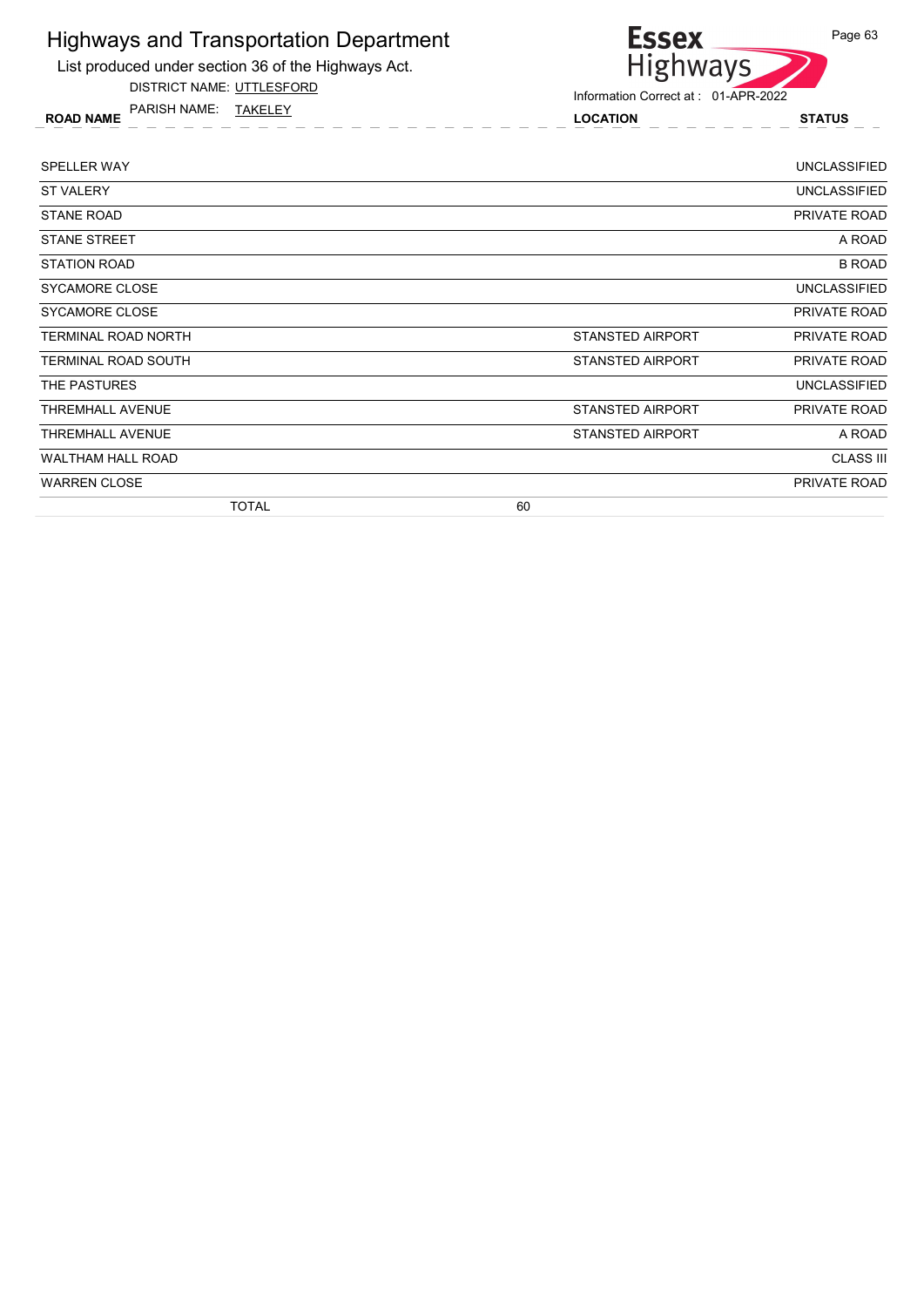

DISTRICT NAME: UTTLESFORD

ROAD NAME LOCATION STATUS PARISH NAME: THAXTED



| <b>BARDFIELD END GREEN</b> | <b>CLASS III</b>                |
|----------------------------|---------------------------------|
| <b>BARDFIELD ROAD</b>      | PRIVATE STREET                  |
| <b>BARDFIELD ROAD</b>      | <b>CLASS III</b>                |
| <b>BARNARDS FIELD</b>      | <b>UNCLASSIFIED</b>             |
| <b>BARNARDS FIELD</b>      | <b>PRIVATE STREET</b>           |
| <b>BELL LANE</b>           | <b>UNCLASSIFIED</b>             |
| <b>BELLROPE MEADOW</b>     | <b>UNCLASSIFIED</b>             |
| <b>BOLFORD STREET</b>      | <b>CLASS III</b>                |
| <b>BOWLING GREEN ROAD</b>  | PRIVATE ROAD<br>OFF PARK STREET |
| <b>BROOK VIEW</b>          | <b>UNCLASSIFIED</b>             |
| <b>BROXTED ROAD</b>        | <b>B ROAD</b>                   |
| <b>BURNS WAY</b>           | <b>UNCLASSIFIED</b>             |
| <b>CLARE COURT</b>         | <b>UNCLASSIFIED</b>             |
| <b>CLAYPITS VILLAS</b>     | PRIVATE STREET                  |
| <b>COOPERS PLACE</b>       | <b>UNCLASSIFIED</b>             |
| <b>COPTHALL LANE</b>       | <b>UNCLASSIFIED</b>             |
| <b>CUTLERS GREEN LANE</b>  | <b>UNCLASSIFIED</b>             |
| DUNMOW ROAD                | <b>B ROAD</b>                   |
| <b>EASTON ROAD</b>         | <b>CLASS III</b>                |
| <b>ELERS WAY</b>           | <b>PRIVATE ROAD</b>             |
| <b>ELERS WAY</b>           | <b>PRIVATE STREET</b>           |
| <b>FISHMARKET STREET</b>   | <b>UNCLASSIFIED</b>             |
| <b>FOLLY MILL LANE</b>     | <b>UNCLASSIFIED</b>             |
| FOLLY MILL LANE WEST       | <b>UNCLASSIFIED</b>             |
| <b>FRANKLIN ROAD</b>       | PRIVATE ROAD                    |
| <b>GREAT SAMPFORD ROAD</b> | <b>B ROAD</b>                   |
| <b>GUELPHS LANE</b>        | <b>UNCLASSIFIED</b>             |
| <b>GUELPHS LANE</b>        | <b>PRIVATE ROAD</b>             |
| <b>GUILDHALL</b>           | <b>B ROAD</b>                   |
| HANCHETTS ORCHARD          | <b>UNCLASSIFIED</b>             |
| <b>HOLDERS GREEN ROAD</b>  | <b>CLASS III</b>                |
| <b>HOLST LANE</b>          | PRIVATE ROAD                    |
| <b>LINCOLN GARDENS</b>     | PRIVATE ROAD                    |
| <b>MAGDALEN GREEN</b>      | <b>UNCLASSIFIED</b>             |
| <b>MARGARET STREET</b>     | <b>UNCLASSIFIED</b>             |
| <b>MAYES PLACE</b>         | <b>UNCLASSIFIED</b>             |
| <b>MILL END</b>            | <b>B ROAD</b>                   |
| <b>MONK STREET</b>         | <b>UNCLASSIFIED</b>             |
| <b>MOSSCOTTS</b>           | <b>UNCLASSIFIED</b>             |
| <b>NEWBIGGEN STREET</b>    | <b>B ROAD</b>                   |
| NOEL CLOSE                 | PRIVATE STREET                  |
| <b>OLD MONK STREET</b>     | <b>UNCLASSIFIED</b>             |
| ORANGE STREET              | <b>UNCLASSIFIED</b>             |
| ORCHARD CLOSE              | PRIVATE ROAD                    |
| PARK STREET                | <b>B ROAD</b>                   |
| PIGGOTS LANE               | <b>UNCLASSIFIED</b>             |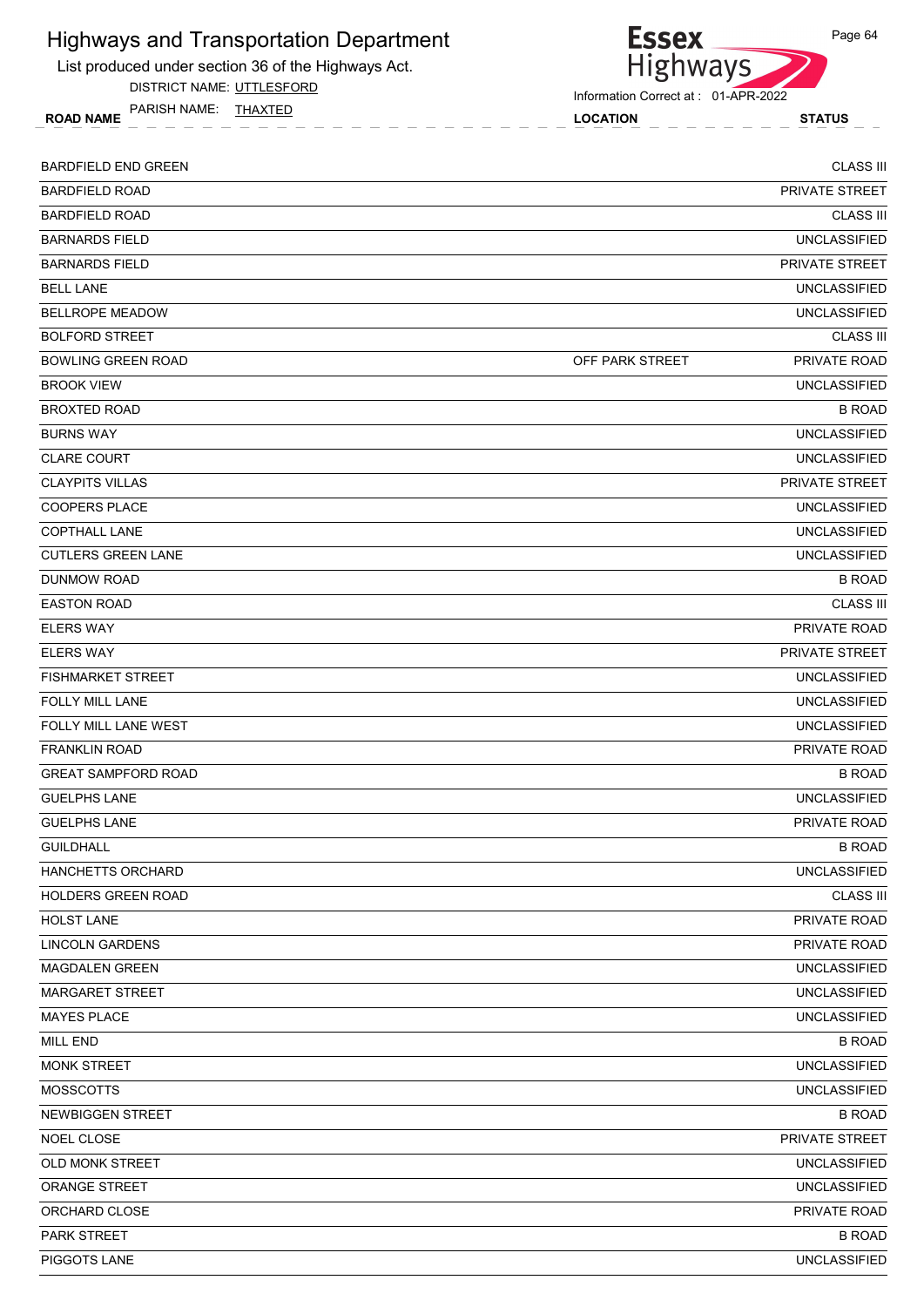

DISTRICT NAME: UTTLESFORD

ROAD NAME LOCATION STATUS PARISH NAME: THAXTED



Information Correct at : 01-APR-2022

| <b>TOTAL</b>               | 75                    |
|----------------------------|-----------------------|
| YARDLEY HALL LANE          | <b>UNCLASSIFIED</b>   |
| <b>WOODHAMS FARM ROAD</b>  | <b>UNCLASSIFIED</b>   |
| WEDOW ROAD                 | <b>UNCLASSIFIED</b>   |
| <b>WEDOW ROAD</b>          | PRIVATE STREET        |
| <b>WEAVERHEAD LANE</b>     | <b>UNCLASSIFIED</b>   |
| <b>WEAVERHEAD CLOSE</b>    | <b>UNCLASSIFIED</b>   |
| <b>WATLING STREET</b>      | <b>B ROAD</b>         |
| <b>WATLING LANE</b>        | <b>UNCLASSIFIED</b>   |
| <b>WALDEN ROAD</b>         | <b>B ROAD</b>         |
| <b>VICARAGE LANE</b>       | <b>UNCLASSIFIED</b>   |
| <b>TOWN STREET</b>         | <b>B ROAD</b>         |
| THE TANYARD                | <b>UNCLASSIFIED</b>   |
| THE PIGHTLE                | <b>UNCLASSIFIED</b>   |
| <b>THE MEAD</b>            | <b>UNCLASSIFIED</b>   |
| THE MAYPOLE                | <b>UNCLASSIFIED</b>   |
| THE MALTINGS               | <b>UNCLASSIFIED</b>   |
| THE LEES                   | <b>UNCLASSIFIED</b>   |
| THE DRIVE                  | PRIVATE ROAD          |
| THE CHASE                  | PRIVATE ROAD          |
| THE BULLRING               | <b>B ROAD</b>         |
| <b>THAXTED ROAD</b>        | <b>CLASS III</b>      |
| <b>STONEY LANE</b>         | <b>UNCLASSIFIED</b>   |
| <b>STAR MEAD</b>           | <b>UNCLASSIFIED</b>   |
| <b>STANBROOK ROAD</b>      | <b>CLASS III</b>      |
| <b>ST CLEMENTS</b>         | <b>UNCLASSIFIED</b>   |
| <b>SIBLEYS GREEN FARM</b>  | <b>UNCLASSIFIED</b>   |
| ROCHELLE CLOSE             | <b>UNCLASSIFIED</b>   |
| <b>RICHMONDS FARM ROAD</b> | <b>UNCLASSIFIED</b>   |
| <b>PUTTERILL CLOSE</b>     | <b>PRIVATE STREET</b> |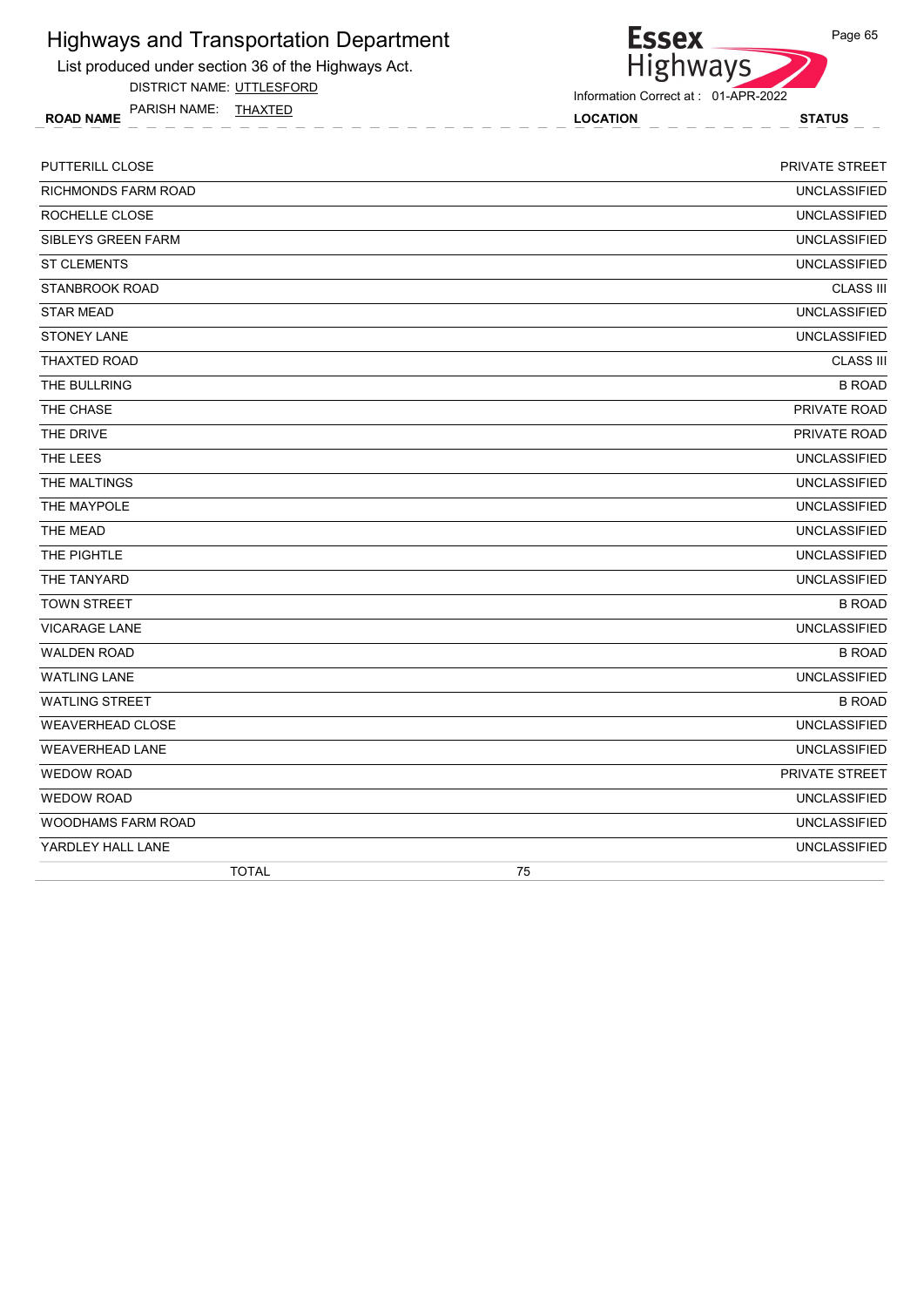

DISTRICT NAME: UTTLESFORD

ROAD NAME LOCATION STATUS PARISH NAME: TILTY



| <b>CHERRY STREET</b>         | <b>CLASS III</b>    |
|------------------------------|---------------------|
| <b>CHURCH LANE</b>           | <b>UNCLASSIFIED</b> |
| <b>COLDHARBOUR FARM LANE</b> | <b>UNCLASSIFIED</b> |
| <b>DUNMOW ROAD</b>           | <b>CLASS III</b>    |
| <b>DUTON HILL</b>            | <b>CLASS III</b>    |
| <b>TILTY GRANGE ROAD</b>     | <b>UNCLASSIFIED</b> |
| TILTY HILL FARM LANE         | <b>UNCLASSIFIED</b> |
| <b>TOTAL</b>                 |                     |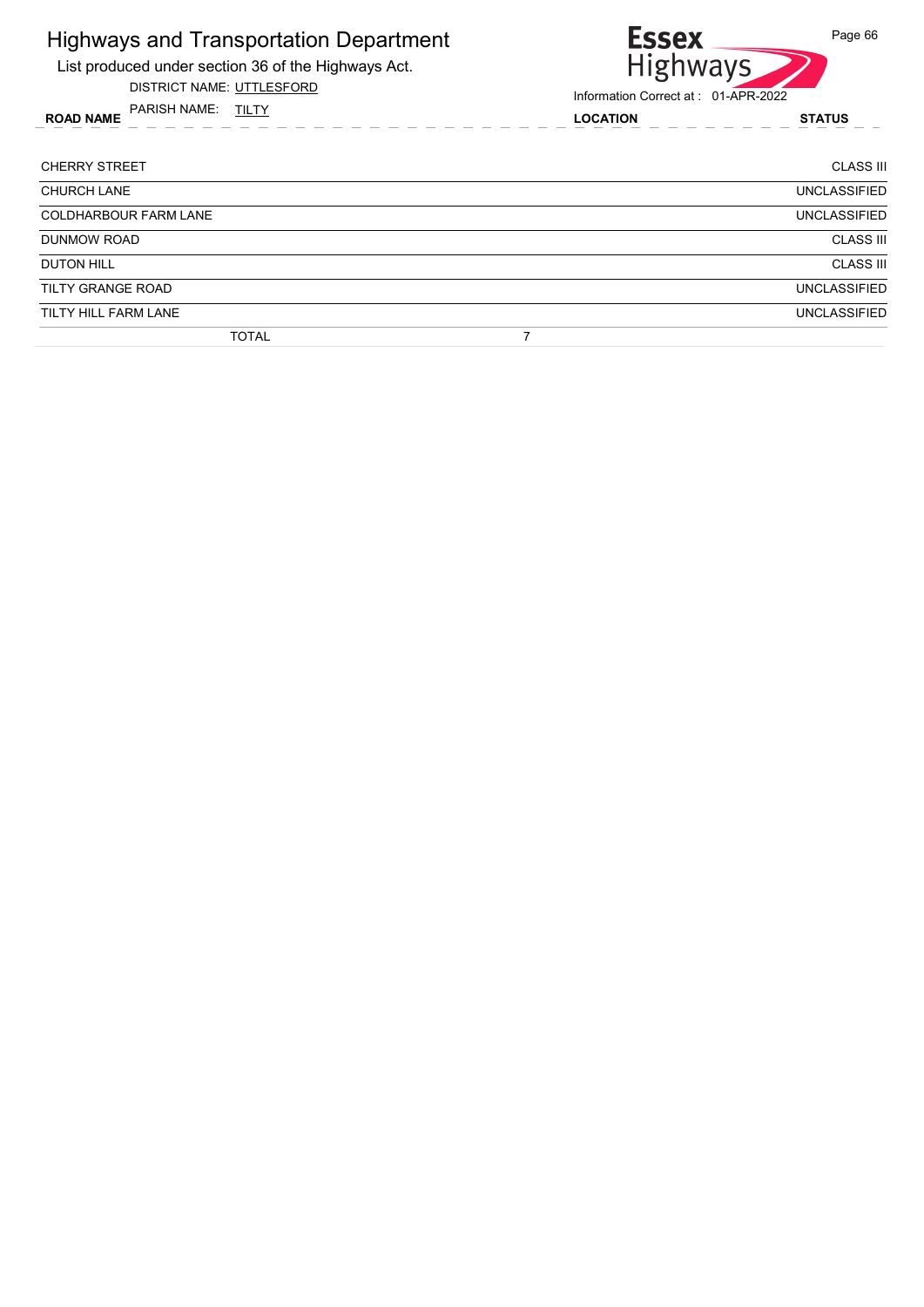

DISTRICT NAME: UTTLESFORD

ROAD NAME LOCATION STATUS PARISH NAME: UGLEY



| <b>BEDWELL ROAD</b>           | <b>CLASS III</b>    |
|-------------------------------|---------------------|
| <b>BRIXTON LANE</b>           | <b>CLASS III</b>    |
| <b>CAMBRIDGE ROAD</b>         | <b>B ROAD</b>       |
| <b>DARK LANE</b>              | <b>UNCLASSIFIED</b> |
| <b>DELLOWS LANE</b>           | <b>UNCLASSIFIED</b> |
| <b>FIELD GATE LANE</b>        | <b>UNCLASSIFIED</b> |
| <b>HILLEND ROAD</b>           | <b>CLASS III</b>    |
| <b>LONDON ROAD</b>            | <b>B ROAD</b>       |
| M11 BETWEEN JUNCTIONS 8 AND 9 | <b>MOTORWAY</b>     |
| <b>NEW ROAD</b>               | <b>CLASS III</b>    |
| <b>NORTH HALL ROAD</b>        | <b>CLASS III</b>    |
| <b>PATMORE FIELDS</b>         | <b>UNCLASSIFIED</b> |
| POUND LANE                    | <b>CLASS III</b>    |
| <b>SNAKES LANE</b>            | <b>CLASS III</b>    |
| THE LODGE ROAD                | <b>UNCLASSIFIED</b> |
| <b>UGLEY HALL ROAD</b>        | <b>UNCLASSIFIED</b> |
| <b>UGLEY ROAD</b>             | <b>CLASS III</b>    |
| <b>VICARAGE LANE</b>          | <b>UNCLASSIFIED</b> |
| <b>WADES HALL LANE</b>        | <b>UNCLASSIFIED</b> |
| <b>TOTAL</b>                  | 19                  |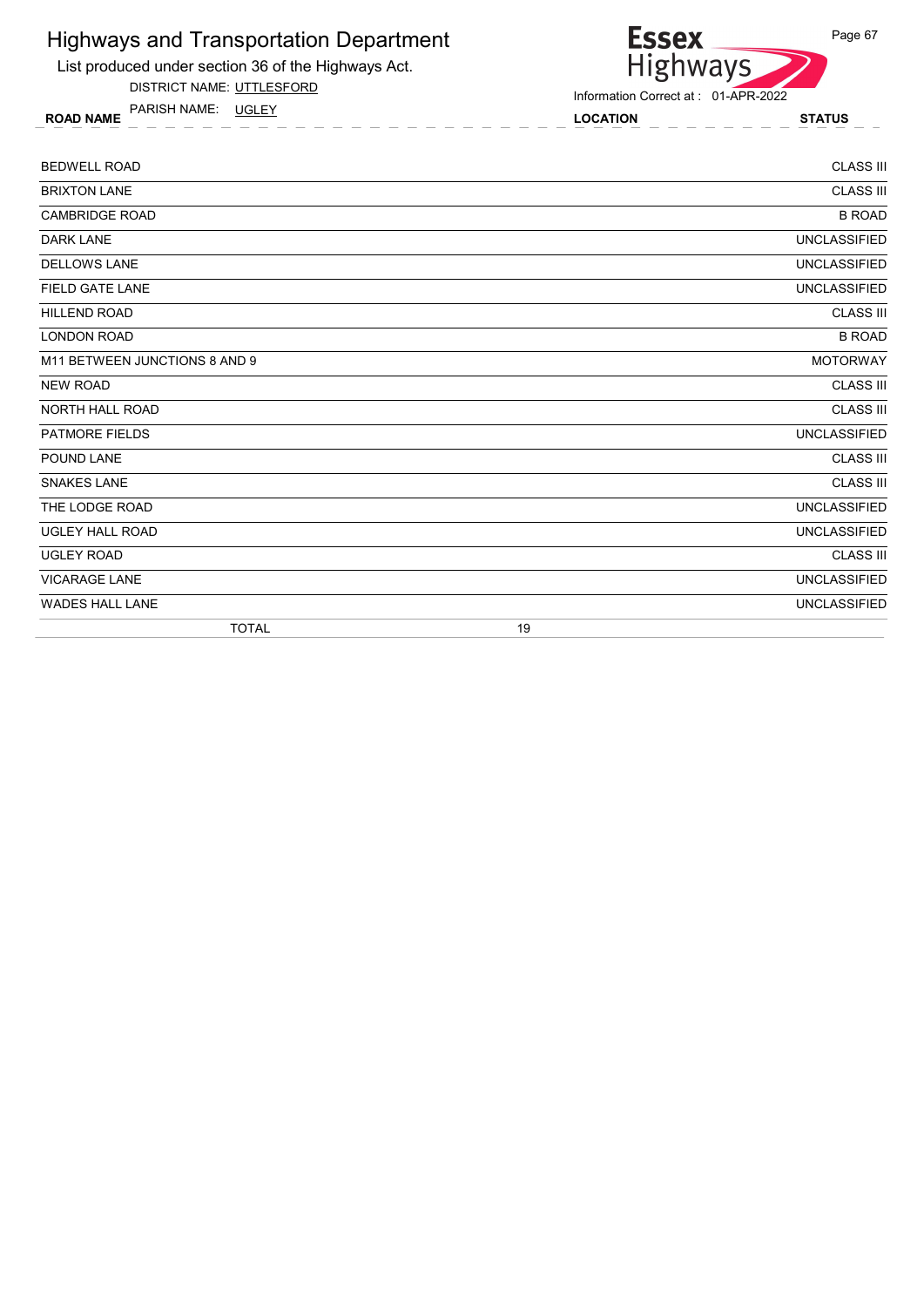#### Highways and Transportation Department List produced under section 36 of the Highways Act.

DISTRICT NAME: UTTLESFORD

ROAD NAME LOCATION STATUS PARISH NAME: WENDEN LOFTS



| <b>COGMORE</b>           | <b>CLASS III</b>    |
|--------------------------|---------------------|
| <b>ESSEX HILL</b>        | <b>CLASS III</b>    |
| <b>LOWER POND STREET</b> | <b>UNCLASSIFIED</b> |
| <b>ROYSTON ROAD</b>      | <b>B ROAD</b>       |
| UPPER POND STREET        | <b>UNCLASSIFIED</b> |
| <b>TOTAL</b>             | 5                   |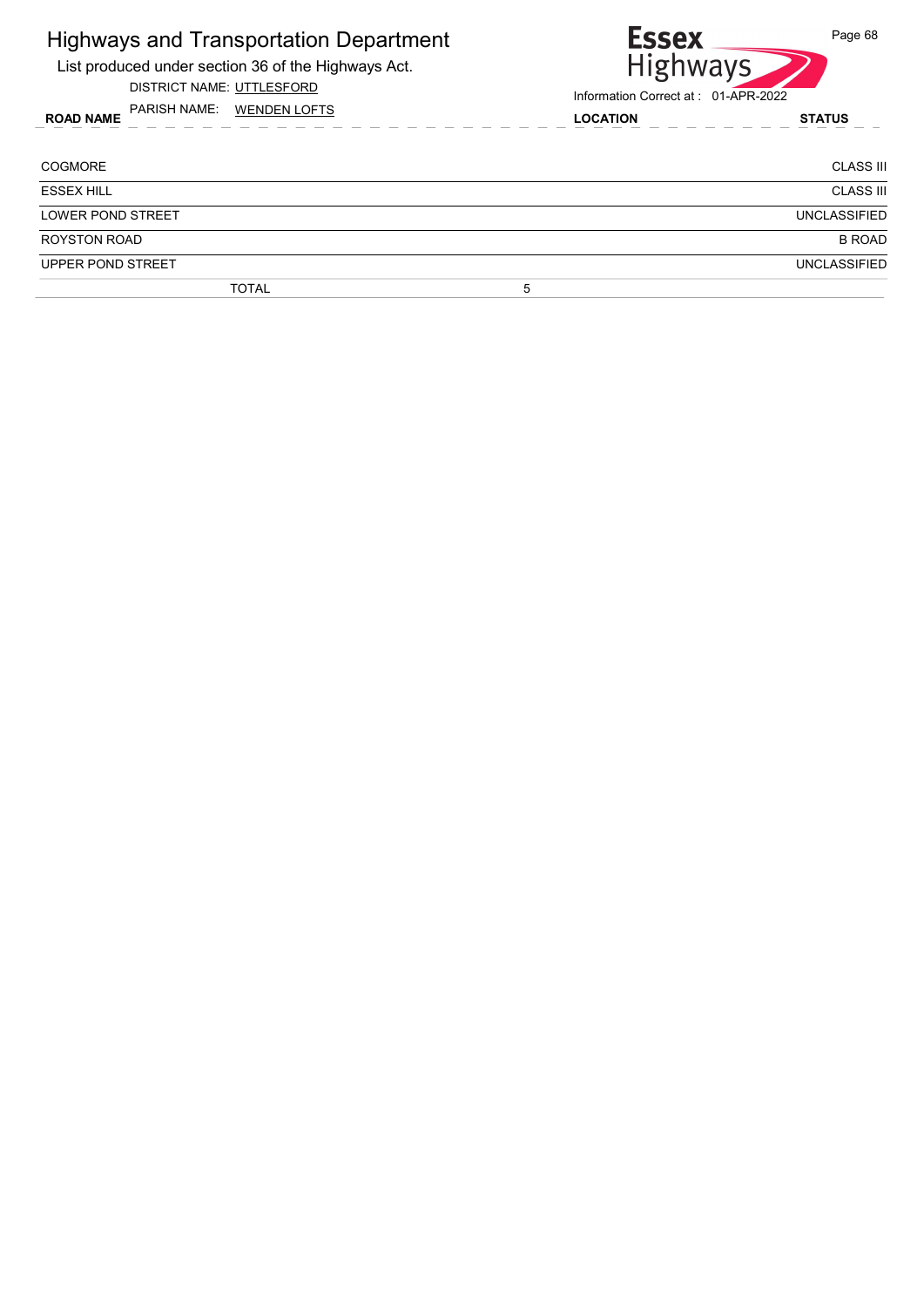List produced under section 36 of the Highways Act.

DISTRICT NAME: UTTLESFORD

ROAD NAME LOCATION STATUS PARISH NAME: WENDENS AMBO

# Highways Information Correct at : 01-APR-2022

**Essex** 

| <b>ARKESDEN ROAD</b>            |                     | <b>CLASS III</b> |
|---------------------------------|---------------------|------------------|
| <b>AUDLEY END STATION</b>       | <b>PRIVATE ROAD</b> |                  |
| <b>BEARWALDEN BUSINESS PARK</b> | PRIVATE ROAD        |                  |
| <b>BROMLEY LANE</b>             | <b>UNCLASSIFIED</b> |                  |
| <b>CHURCH STREET</b>            | <b>UNCLASSIFIED</b> |                  |
| <b>DUCK STREET</b>              | <b>UNCLASSIFIED</b> |                  |
| <b>LONDON ROAD</b>              |                     | <b>B ROAD</b>    |
| M11 BETWEEN JUNCTIONS 8 AND 9   | <b>MOTORWAY</b>     |                  |
| <b>MILL LANE</b>                | PRIVATE ROAD        |                  |
| <b>MUTLOW CLOSE</b>             | PRIVATE ROAD        |                  |
| <b>MUTLOW HILL</b>              |                     | <b>B ROAD</b>    |
| <b>NATS LANE</b>                | PRIVATE ROAD        |                  |
| <b>ROBINSON LANE</b>            | <b>UNCLASSIFIED</b> |                  |
| <b>ROOKERY LANE</b>             | <b>UNCLASSIFIED</b> |                  |
| <b>ROYSTON ROAD</b>             |                     | <b>B ROAD</b>    |
| <b>STATION ROAD</b>             |                     | <b>B ROAD</b>    |
| THE BEECHES                     | PRIVATE ROAD        |                  |
| WALDEN ROAD                     | <b>UNCLASSIFIED</b> |                  |
| <b>TOTAL</b>                    | 18                  |                  |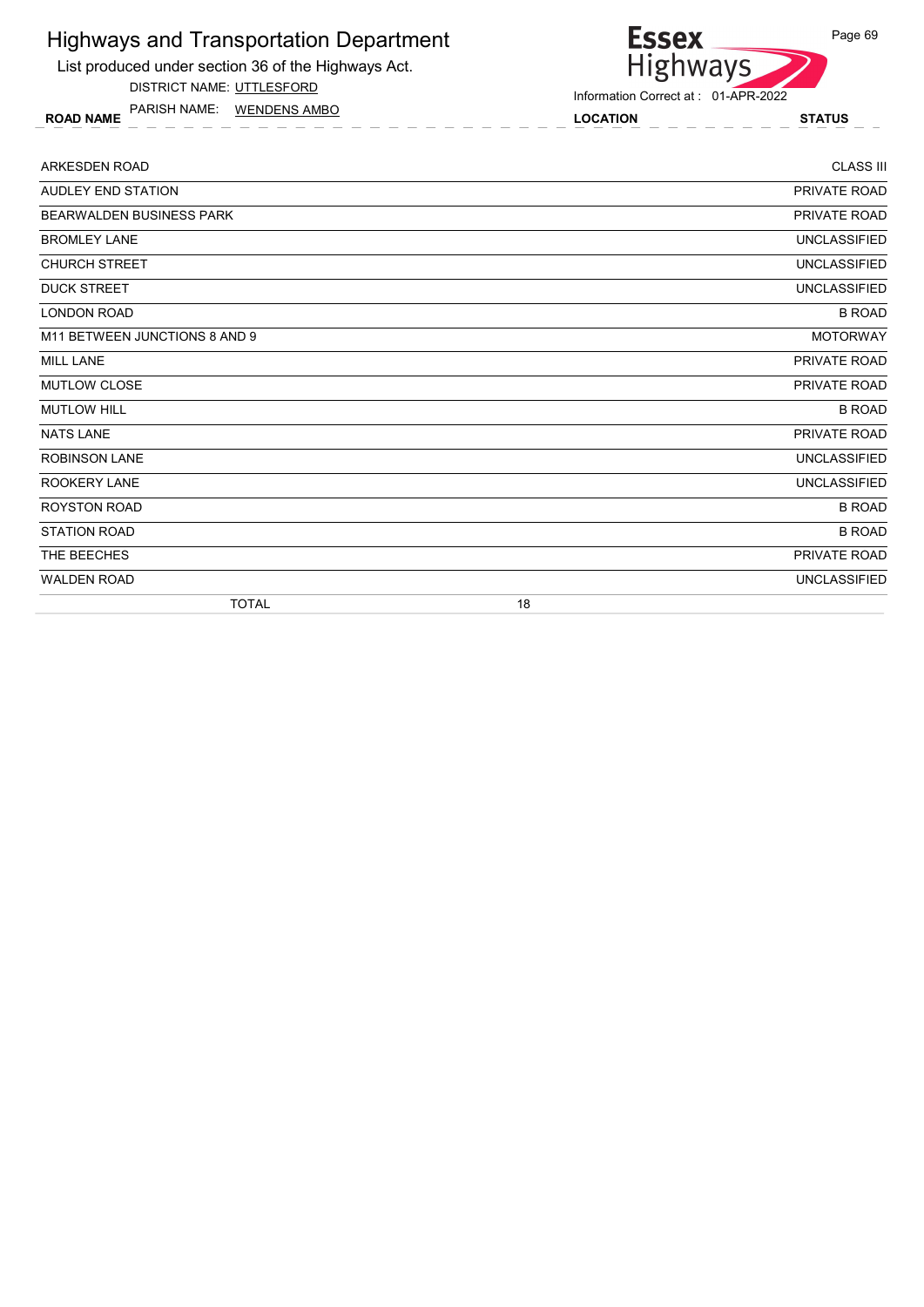List produced under section 36 of the Highways Act.

DISTRICT NAME: UTTLESFORD

ROAD NAME LOCATION STATUS PARISH NAME: WHITE RODING



| <b>ANCHOR LANE</b>     | <b>UNCLASSIFIED</b> |
|------------------------|---------------------|
| <b>CAMMAS LANE</b>     | <b>CLASS III</b>    |
| <b>CAMMAS ROAD</b>     | <b>CLASS III</b>    |
| CHELMSFORD ROAD        | A ROAD              |
| <b>CHURCH LANE</b>     | <b>UNCLASSIFIED</b> |
| <b>CHURCH LANE</b>     | <b>CLASS III</b>    |
| <b>COLVILLE HALL</b>   | <b>UNCLASSIFIED</b> |
| <b>ELMS COTTAGES</b>   | <b>UNCLASSIFIED</b> |
| <b>MATCHING LANE</b>   | <b>UNCLASSIFIED</b> |
| <b>NEWHOUSE FARM</b>   | <b>UNCLASSIFIED</b> |
| <b>POPLARS LANE</b>    | UNCLASSIFIED        |
| <b>SNOWS FARM LANE</b> | <b>UNCLASSIFIED</b> |
| ST MARTINS CLOSE       | PRIVATE ROAD        |
| <b>TOTAL</b>           | 13                  |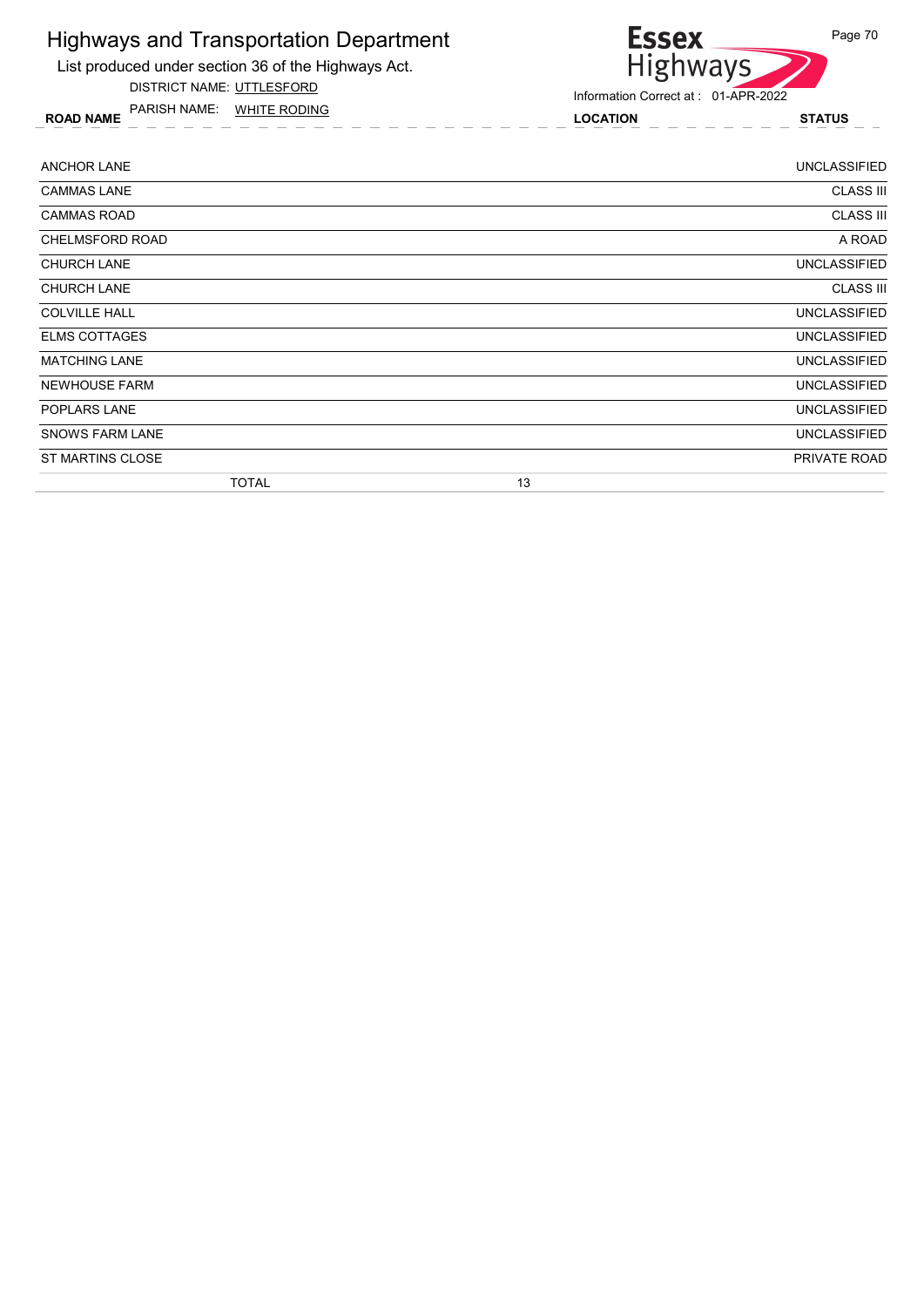| <b>Highways and Transportation Department</b><br>List produced under section 36 of the Highways Act.<br>DISTRICT NAME: UTTLESFORD<br>PARISH NAME: WICKEN BONHUNT<br><b>ROAD NAME</b> | <b>Essex</b><br>Page 71<br><b>Highways</b><br>Information Correct at: 01-APR-2022 |                     |
|--------------------------------------------------------------------------------------------------------------------------------------------------------------------------------------|-----------------------------------------------------------------------------------|---------------------|
|                                                                                                                                                                                      | <b>LOCATION</b>                                                                   | <b>STATUS</b>       |
| M11 BETWEEN JUNCTIONS 8 AND 9                                                                                                                                                        |                                                                                   | <b>MOTORWAY</b>     |
| POORE STREET                                                                                                                                                                         |                                                                                   | <b>CLASS III</b>    |
| <b>RICKLING ROAD</b>                                                                                                                                                                 |                                                                                   | <b>CLASS III</b>    |
| THE FARTHINGS                                                                                                                                                                        | RERTD (B) AT M11                                                                  | <b>B ROAD</b>       |
| <b>WICKEN HALL LANE</b>                                                                                                                                                              |                                                                                   | <b>UNCLASSIFIED</b> |
| <b>WICKEN ROAD</b>                                                                                                                                                                   |                                                                                   | <b>B ROAD</b>       |
| <b>WIDDINGTON ROAD</b>                                                                                                                                                               |                                                                                   | <b>CLASS III</b>    |
| TOTAL                                                                                                                                                                                | 7                                                                                 |                     |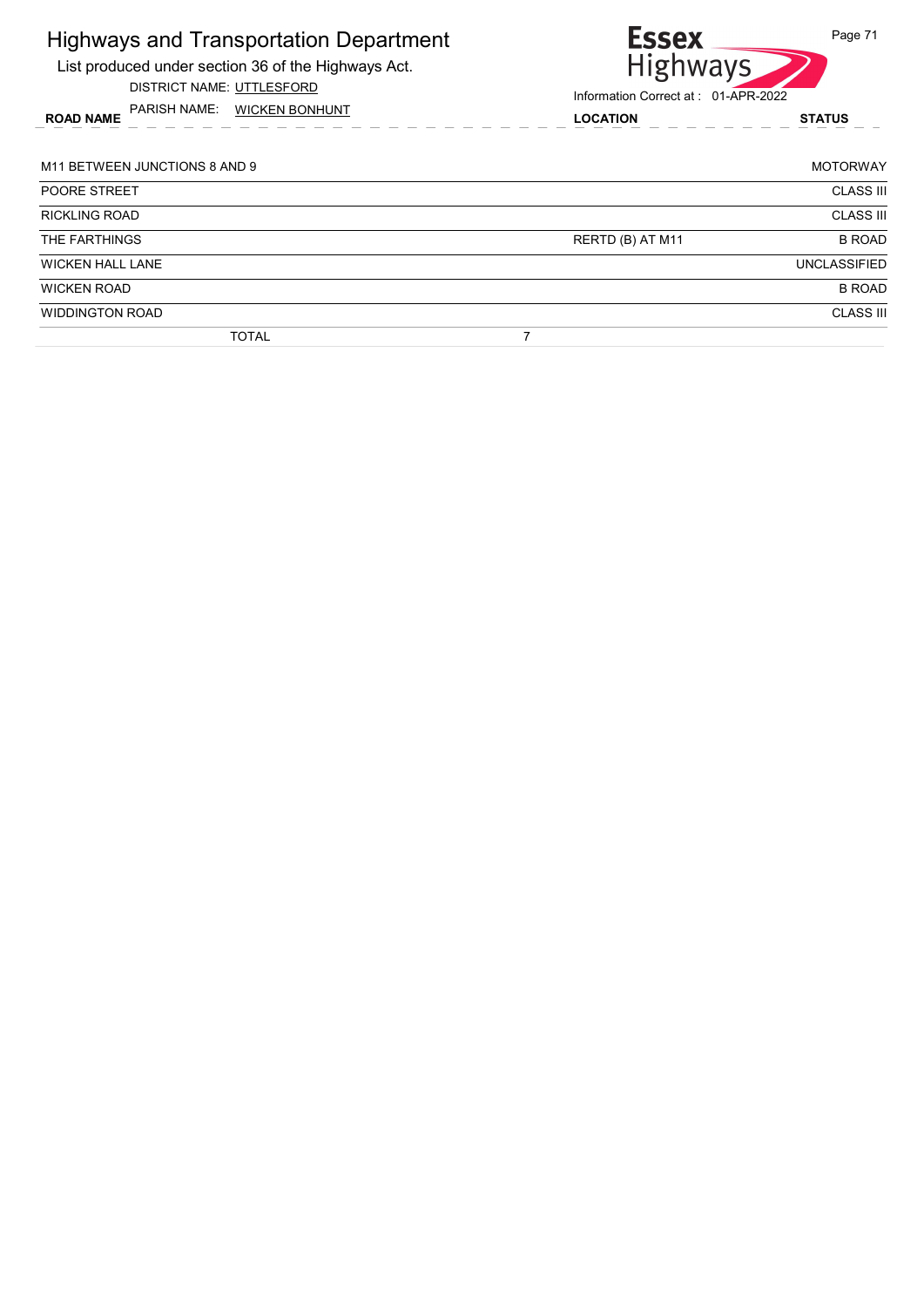

DISTRICT NAME: UTTLESFORD

ROAD NAME LOCATION STATUS PARISH NAME: WIDDINGTON



Information Correct at : 01-APR-2022

| <b>CHURCH LANE</b>     | PRIVATE ROAD        |
|------------------------|---------------------|
| <b>CHURCH LANE</b>     | <b>UNCLASSIFIED</b> |
| <b>CORNELLS LANE</b>   | UNCLASSIFIED        |
| <b>CRABTREE HILL</b>   | <b>UNCLASSIFIED</b> |
| DEBDEN ROAD            | <b>CLASS III</b>    |
| <b>HAMEL WAY</b>       | PRIVATE ROAD        |
| <b>HIGH STREET</b>     | <b>CLASS III</b>    |
| <b>HIGH STREET</b>     | <b>UNCLASSIFIED</b> |
| <b>HOLLOW ROAD</b>     | <b>UNCLASSIFIED</b> |
| MOLE HALL LANE         | <b>UNCLASSIFIED</b> |
| <b>SPRING HILL</b>     | <b>CLASS III</b>    |
| <b>WIDDINGTON ROAD</b> | <b>CLASS III</b>    |
| WOOD END               | <b>UNCLASSIFIED</b> |
| WOOD END CUT           | <b>UNCLASSIFIED</b> |
| <b>TOTAL</b>           | 14                  |